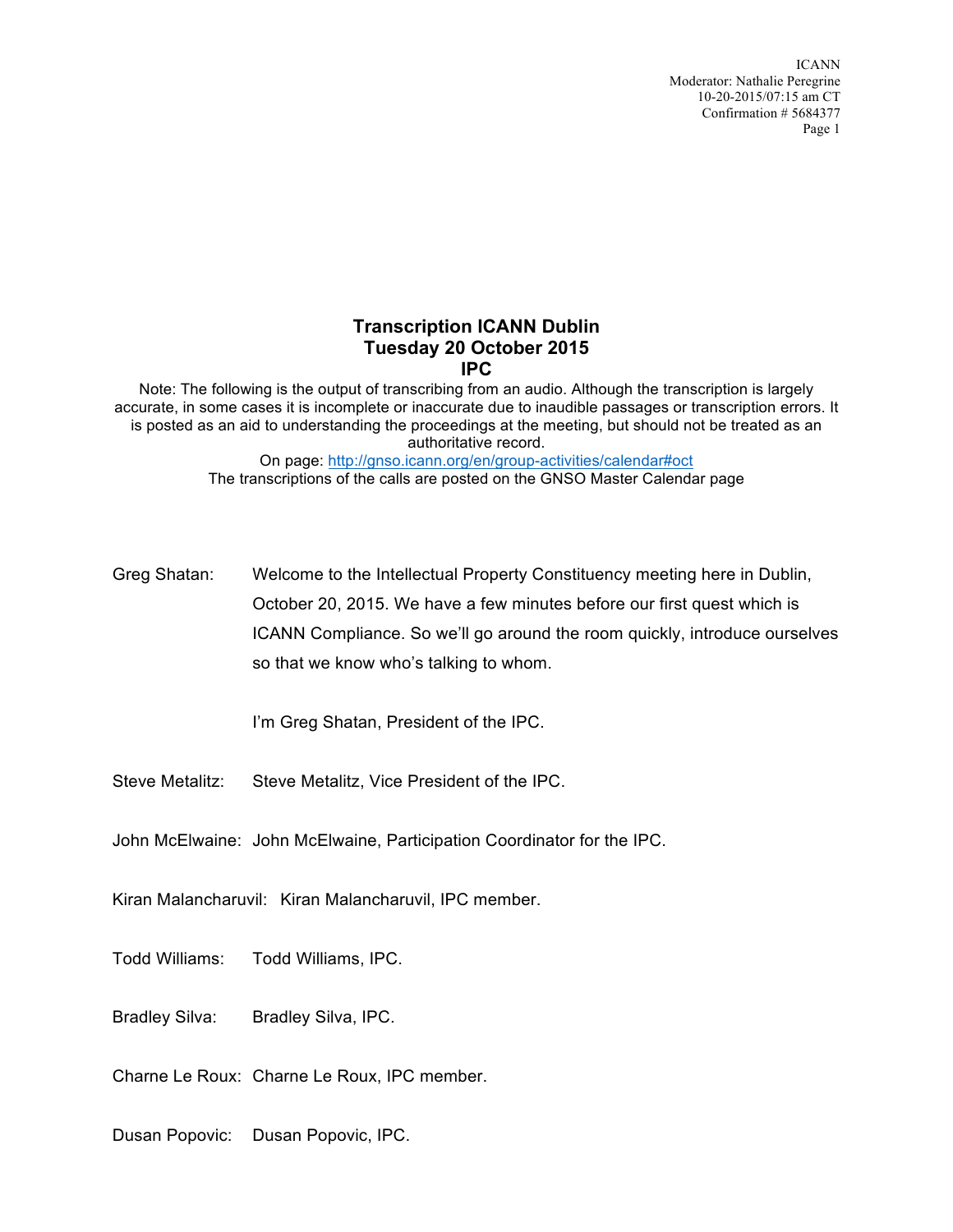Helen Sheely: Helen Sheely, Irish Recorded Music Industry.

Jannik Skou: Jannik Skou, of Thomsen Trampedach. IPC member.

Sylvain Hirsch: Sylvain Hirsch, IPC member.

Griffin Barnett: Griffin Barnett, of Mayor Brown, IPC member. My voice is going.

Marc Trachtenberg: Marc Trachtenberg, creeper trarick, IPC member.

(Laughter)

Mike Rodenbaugh: Mike Rodenbaugh, Rodenbaugh.law, IPC member.

Ken Taylor: Ken Taylor, Marksman, IPC member.

Paul McGrady: Paul McGrady, Winston & Strawn, IPC Member and forthcoming GNSO counselor. For everybody in the room or heard my name you must expunge it from your memory before you leave the European Union.

(Laughter)

John Dixon Cooley: John Dixon Cooley, IPC member.

Patrick Charnley: The IFPI and IPC member.

Clark Lackert: Clark Lackert at Reed Smith, New York; IPC member.

Nick Wood: Nick Wood, Com Laude IPC member and representing Marques.

Allistair Payne: Alistair Payne, Matheson Solicitors, Dublin.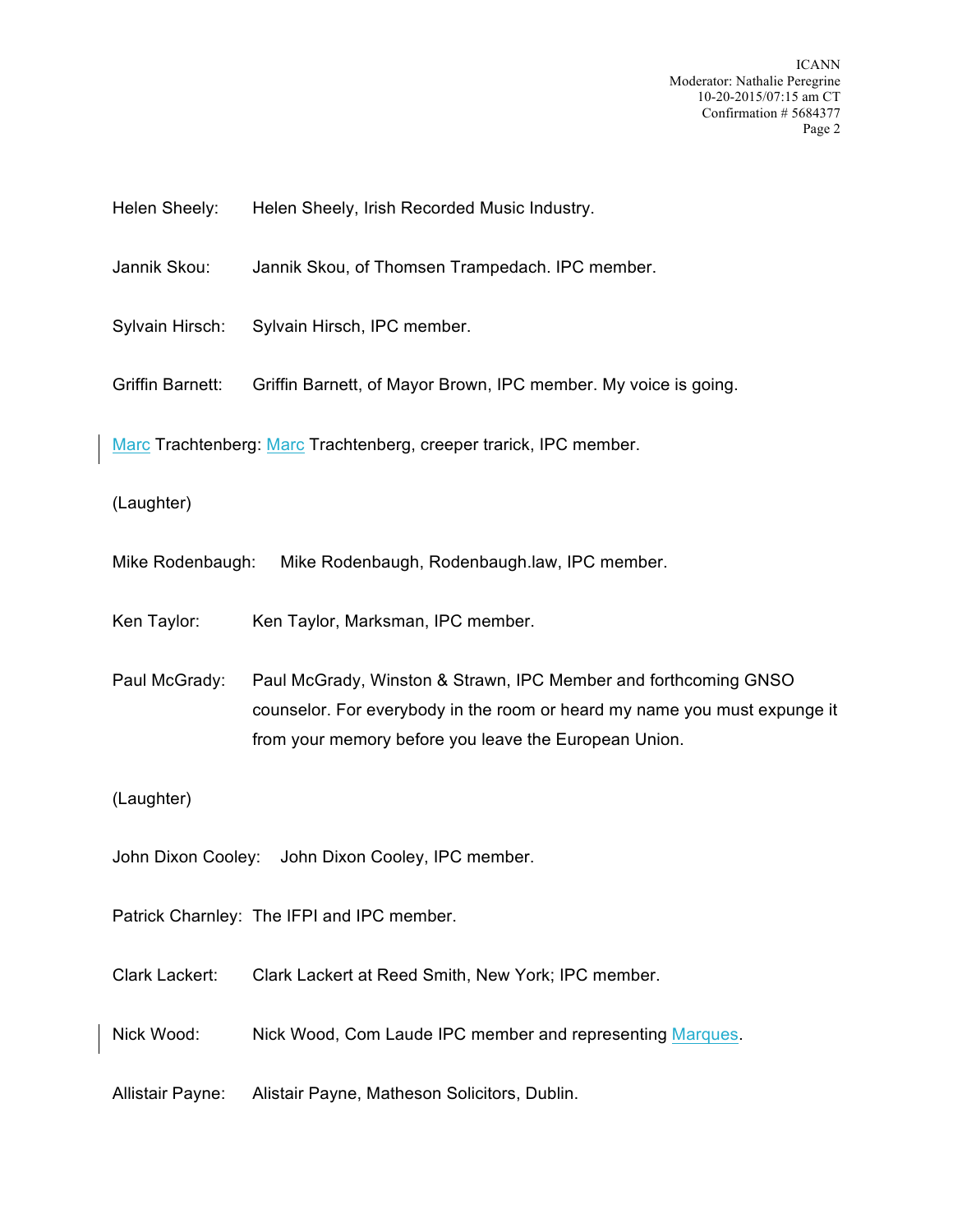Torsten Bettinger: Torsten Bettinger, representing AIPPI, IPC member.

Petter Rindforth: Petter Rindforth, representing FICPI, IPC member.

- Anne Aikman-Scalese: Anne Aikman-Scalese, Lewis Roca Rothgerber. I'm an IPC member and primary delegate to the Standing Committee on Improvement Implementation; which I currently chair.
- Jonathan Zuck: Jonathan Zuck from ACT Association, IPC member.
- Stephen Stolfi: Stephen Stolfi, Corsearch Wolterskluwer, IPC member.
- Colin O'Brien: Colin O'Brien, Partridge & Garcia, IPC member.
- (Icy Usigee): (Icy Usigee), ICANN staff.
- John Rodriguez: John Rodriguez, U.S. Patent and Trademark Office.
- (Zukeres Ala Jonleway): Hello, (Zukeres Ala Jonleway), ICANN staff.
- (Edith Clairbaugh): (Edith Clairbaugh), ICANN staff.
- Sylvie Destenave: Sylvie Destenave, ORDIPAT / ACUNMASS
- Edel Brady: Edel Brady, ORDIPAT
- Jennifer Korn: Jennie Korn, ORDIPAT
- Russell Richardson: Russell Richardson from the ICTA in the Cayman Islands.
- (Maria Ferbits): (Maria Ferbits), Hamburg University.
- Paolo Beffagnotti: Paolo Beffagnotti from Nike.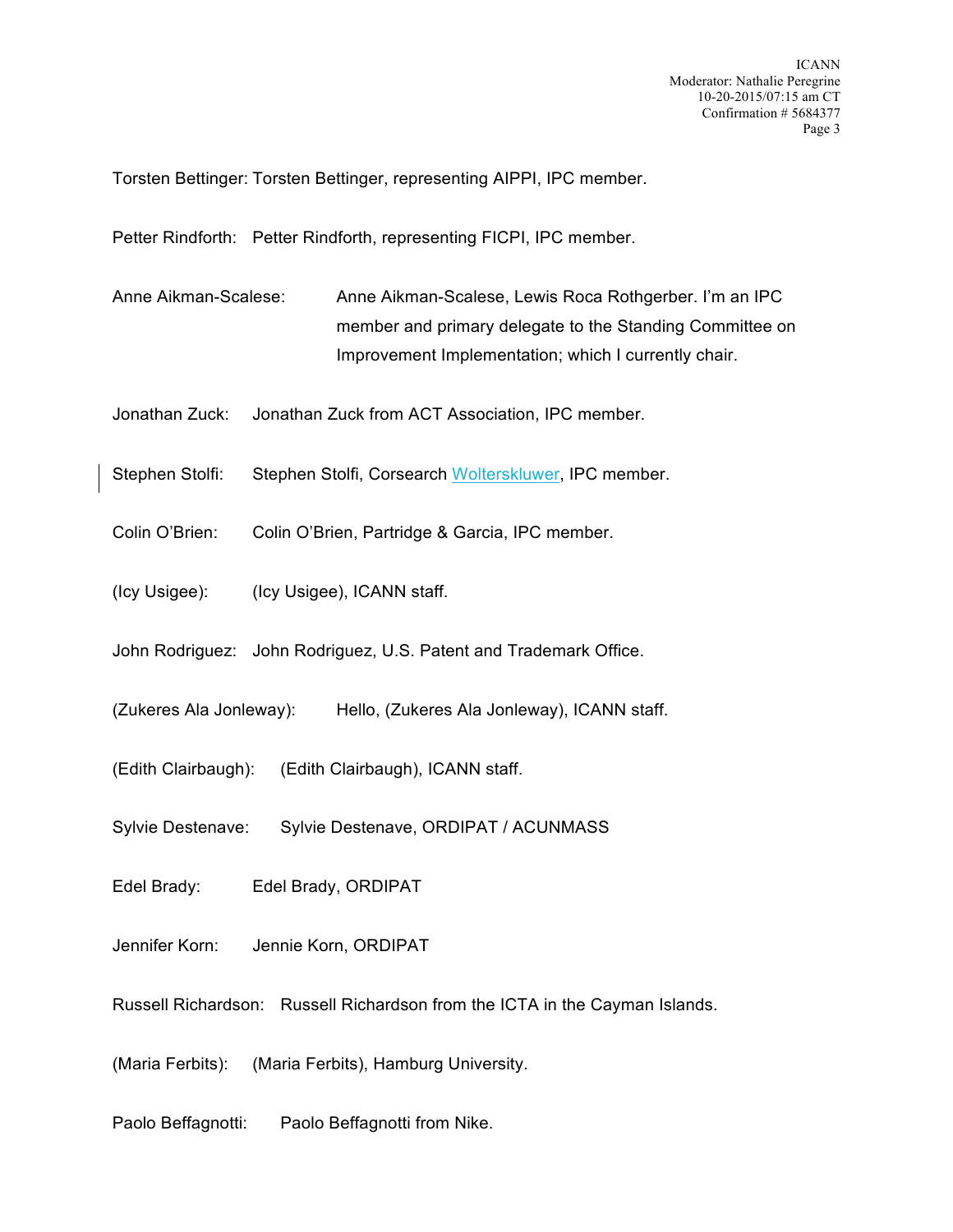- Toe Su Ayng: To Su Ayng from Elite, London.
- Sendar Kyi: Hi, Sendar Kyi from Shell.
- Martin Kuechenthal: Martin Kuechenthal, Lemarit, IPC member.
- Katrin Ohlmer: Katrin Ohlmer, dotBERLIN.
- Dawn Shackleton:Dawn Shackleton, Sky plc.
- Jennifer Bryant: Jennifer Bryant, Sky plc.
- (Charlie Rusbot): (Charlie Rusbot), Sky plc.
- Jenny Kaye: Jenny Kaye, HSBC.
- Brian Beckham: Brian Beckham, WIPO.
- Kristine Dorrain: Kristine Dorrain, National Arbitration Forum.
- (Nina Rahim): (Nina Rahim), ICANN Staff.
- Paul Livesay: Paul Livesay, VeriSign.
- (David Genisosio): (David Genisosio).
- Luca Bessi: Luca Bessi, Checkmark Network
- Clay Entsminger: Clay Entsminger , UNH Law.
- (Signoli Zerites): (Signoli Zerites), Deloitte.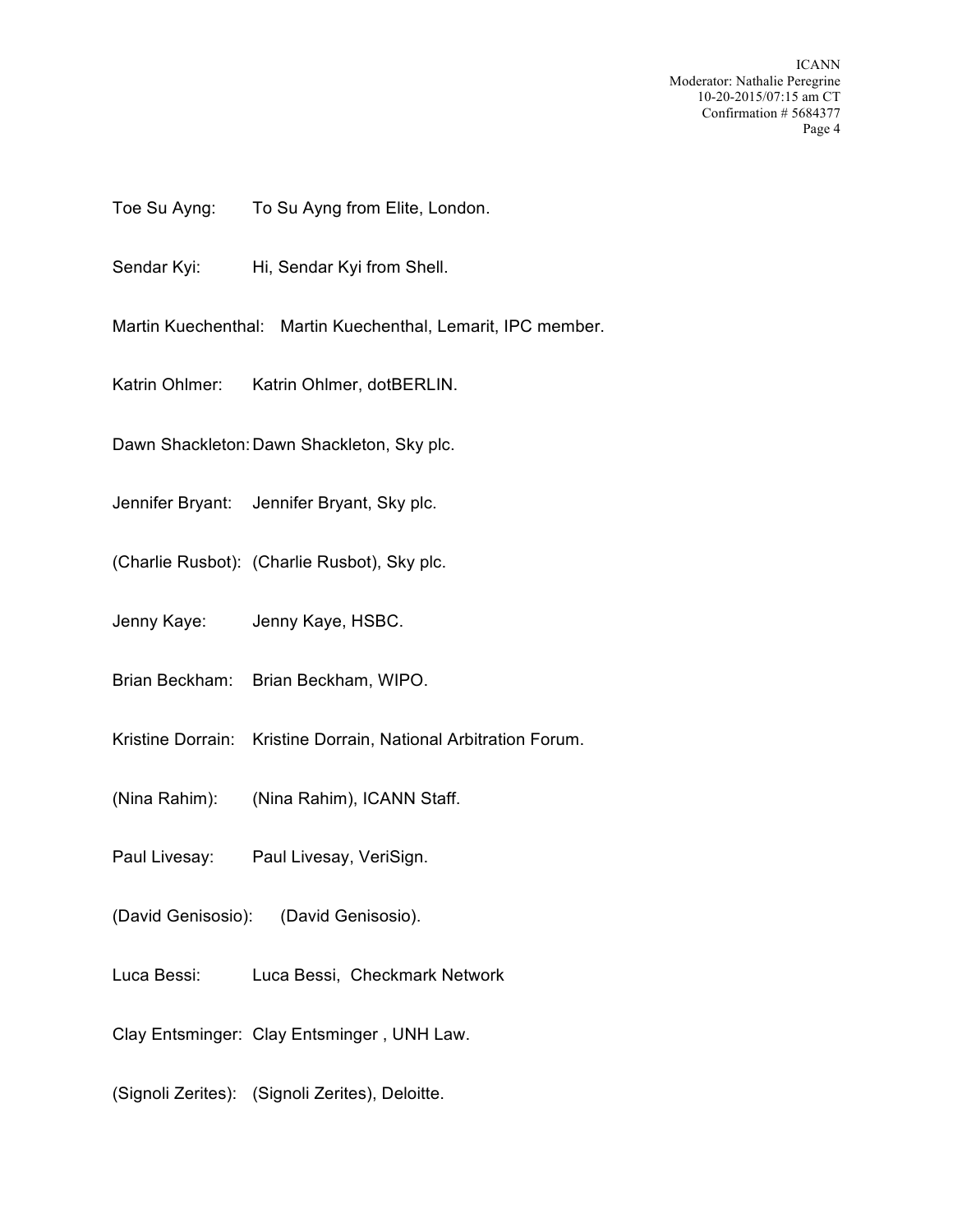- (Tolly Volamfasay): (Tolly Volamfasay), (Internet).
- Carisma Hampton: Carisma Hampton, U.S. Patent and Trademark Office.
- Greg Shatan: And next?
- Adrian Alormaloney: (Adrian Alormaloney) with (unintelligible).
- Briand Simone: Briand Simone, IP TWINS.
- (Alsa Sagee): (Alsa Sagee), IP TWINS.
- Mary Wong: Mary Wong, ICANN staff supporting the GNSO and therefore the IPC.
- Luca Grandi: Luca Grandi, Ferrero.
- (Kevin Jones): (Kevin Jones).
- (Syphadium): (Syphadium) from (la feensee city of registry).
- Robert Newman: Robert Newman, Winston Strawn.
- Jason Gordon: Jason Gordon, Winston Strawn.
- Lori Schulman: I'm going to say my name because I missed. Lori Schulman, International Trademark Association, incoming IPC Treasurer.
- Greg Shatan: Thank you. Any other late arrivals that didn't get to introduce themselves? Let me know when you're ready.

Woman 1: (Unintelligible).

Man 1: (Unintelligible).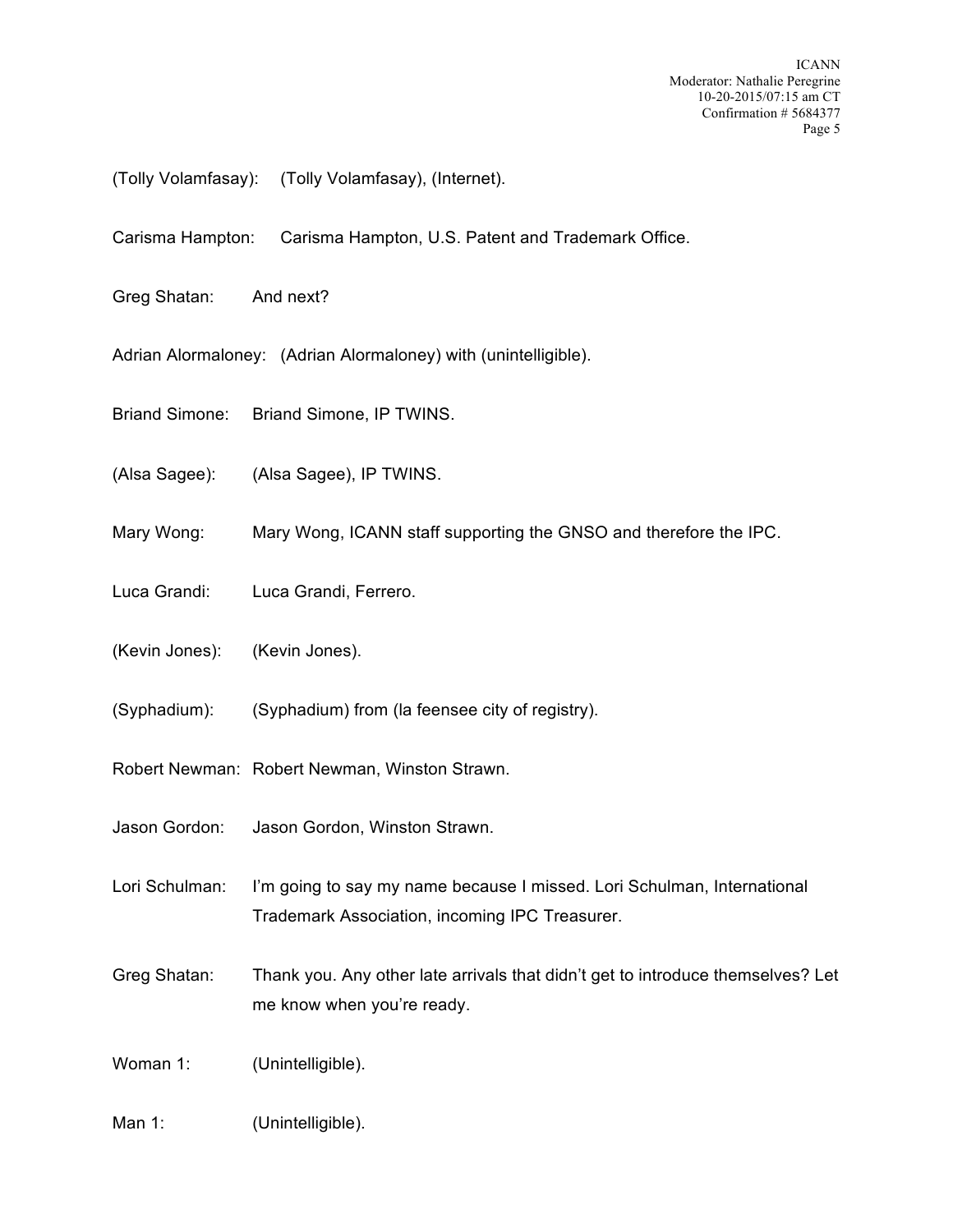- Greg Shatan: Yes.
- Ozan Sahin: Ozan Sahin, ICANN staff.
- (Lydia Icanseo): (Lydia Icanseo), ICANN staff.
- Jennifer Scott: Jennifer Scott, ICANN staff.
- Greg Shatan: Sorry, we're having some technical difficulties with the presentation for our first presenter. We'll be up and running in a moment. I'm looking for another item that's not going to take a half an hour.
- Greg Shatan: Just very briefly to talk about outreach and engagement. I sent around right before Dublin, which means that none of you read it a copy of our Outreach and Engagement Strategic Plan; which is in a - let's call it a stable draft form. Appreciate it as you recover from Dublin if you could read it over, look at it, think about the Outreach Engagement Plan so we should be operationalizing.

We have an Outreach and Engagement Task Force which will get back on track again after Dublin and work on more outreach engagement. We have several specific outreach and engagement efforts that have borne fruit at this particular meeting. So Steve if you could say a world about Fellows and introduce our Fellows.

Steve Metalitz: Yes. I'm very pleased that we have two participants in the ICANN Fellowship Program here; Charne and Dusan who introduced themselves earlier from South Africa and Serbia respectively. So welcome to you. We're glad to have you here and we have encouraged more IP aware people, let's put it that way to apply for the Fellowship Program; which brings a number of people to each ICANN meeting.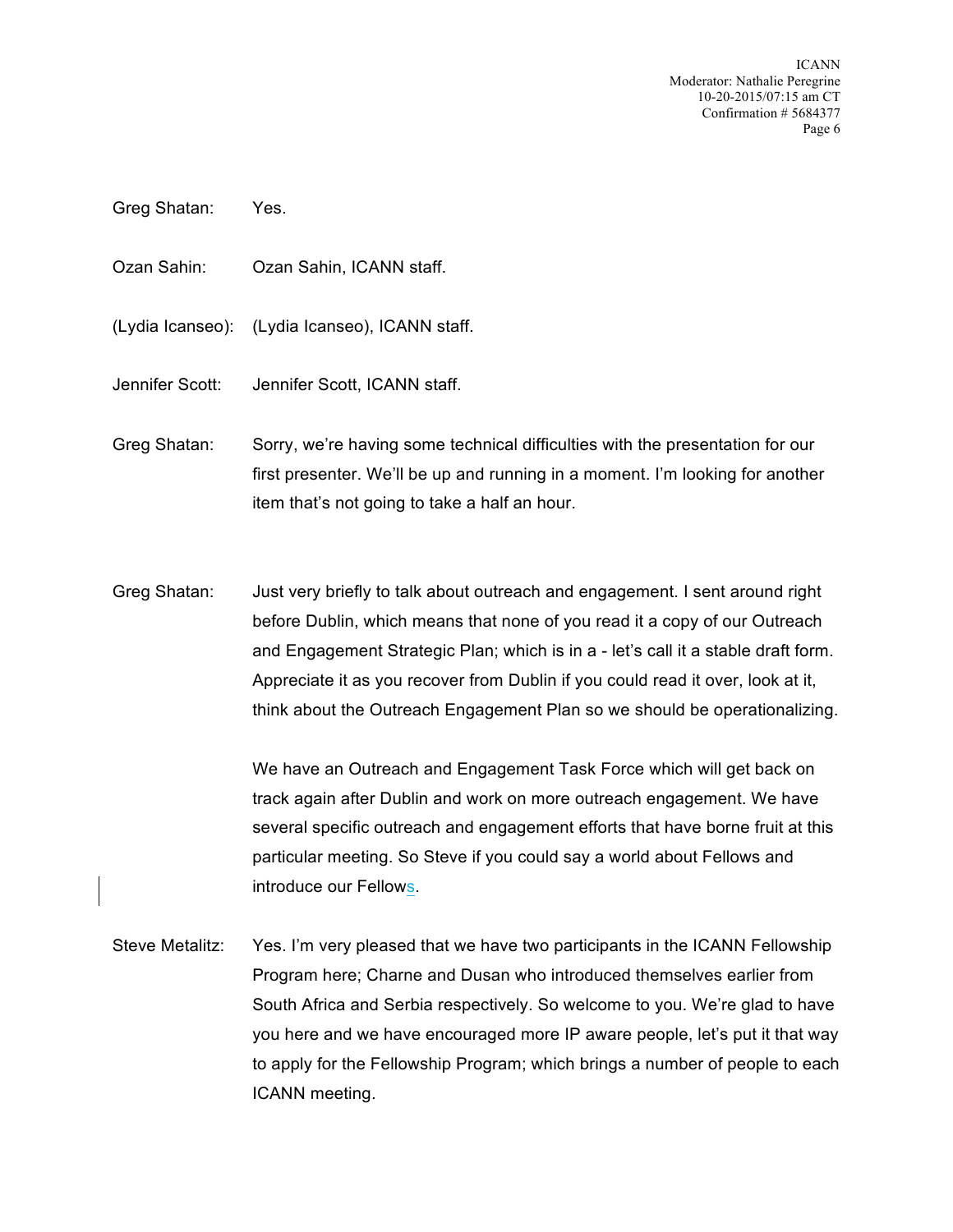The application period for the next meeting has just closed. So I guess it's too late to apply for a fellowship to attend the Marrakech meeting. And at some point in the near future the application window will open for the Panama meeting. So we'll of course put out word of that on the list as soon as we get the date. But we certainly encourage - this is a way of bringing more people with awareness about intellectual property issues into the ICANN process.

So we should be doing what we can to make use of it. Thank you.

Greg Shatan: Exactly. I encourage us to look at the Fellowship requirements and think about people that you could interest in being Fellows. It's an opportunity that is waiting for us to exploit it. Clark?

Clark Lackert: Yes, Clark Lackert for the record. One point about - and I did read your memo Greg so - it was on the plane though. When you talk about legal associations I think we should look at it some form - I'm not saying I endorse it but just look at some form of co-memberships because as the former president of the AIPPI in the U.S. we found it very helpful to partner with AIPLA. Of course there are other organizations.

> Obviously INTA and so forth; and by doing that we had both co-awareness and also increased our membership. So that was a significant boost for us at AIPPI U.S. Thank you.

Greg Shatan: Thanks Clark. A second highly fruitful area in which we - ICANN supports our outreach and engagement is in the CROPP Program. And Brian has been - Brian Winterfeldt is our CROPP coordinator. I see Brian's over there but we do have one CROPP participant. If she could say hi and introduce herself?

> Thank you. Glad to have you with us, get you across the Irish Sea to be with us here. It looks like our presentation is just about ready to be up and running and we have our presenters - many of you know quite well Maguy Serad and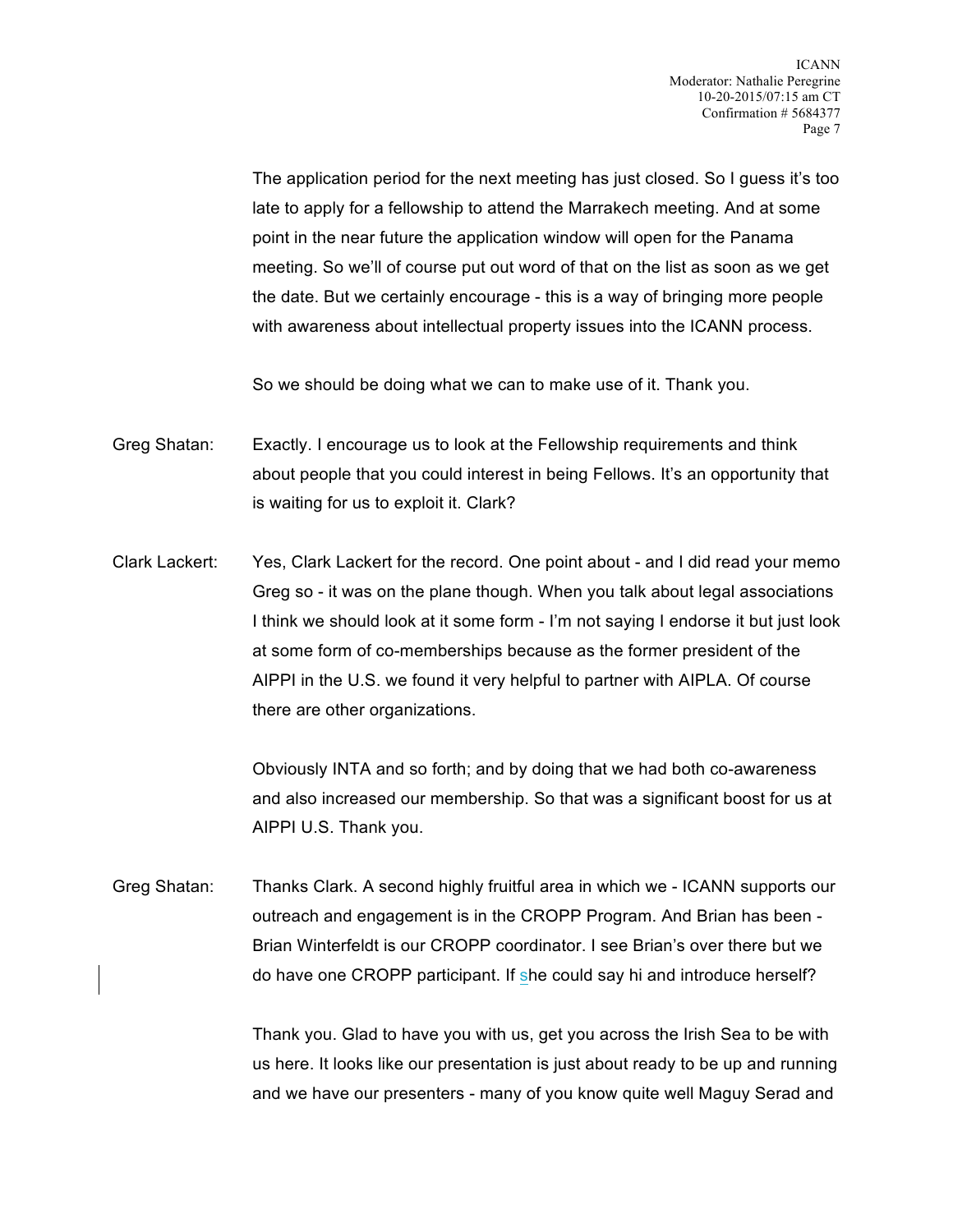Allen Grogan. And we have Owen Smigelski in the audience but part of the team.

So I'll now hand it over to Maguy and Allen.

Maguy Serad: Thank you Greg. Good afternoon everyone. My name is Maguy Serad, the VP for Contractual Compliance. I've been working with this constituency group for the past 4-1/2 years of my present at ICANN. Always good to be with you. With me in the audience Greg mentioned Owen but I also have additional staff - compliance staff members with me.

> I have Jennifer Scott, she is mostly responsible in the registry space, very knowledgeable in both her (unintelligible) and registry but mostly her area of responsibility is registry.

And then I also have - I'm looking for - yes there she is - (Leticia Castel). She is part of the Los Angeles team. But also have some of the (sample) team members with us; (Zurah Salecheenova) and (Eleef Karapok) with us.

So again thank you for this opportunity. Also have my big boss next to my right. But before I get started I've really had the opportunity and the pleasure to work with you for the past 4-1/2 years. I follow your frustrations and I was at the Board Meeting this morning, so yes Marc I still love you.

I understand the frustration but I think, I hope that with what we heard this morning and through Allen's leadership we're going to try to bring some more clarity so that is in appreciation if nothing else at least to some of the reasons why some of the things happen.

Allen do you want to say anything before we start?

Allen Grogan: No. Why don't you go ahead and then if there's time at the end I'll be happy to address some of the questions that came up in the Board Meeting.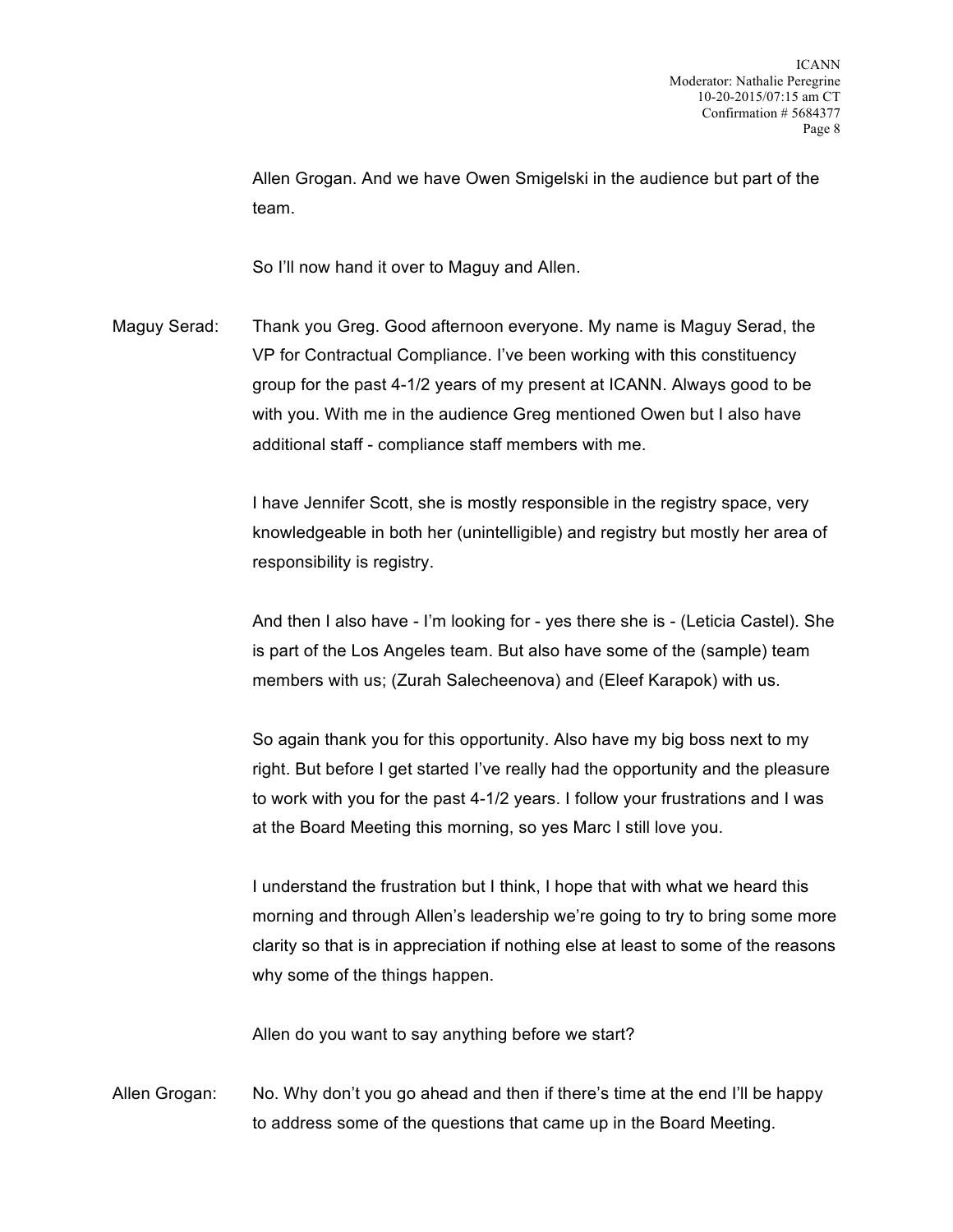Maguy Serad: Okay. So I understand we have 30 minutes. What I'd like to do if you will allow me about not less than five minutes to share with you what's the slide deck I have for you, not going to take you through every slide. But I want to highlight a few items on the agenda.

> You know, on the ICANN.org we have observed that over the last six months there's been a lot of questions that come through communications and through the community, what is compliance? What do they do? And, you know, from domainers, from organizations.

> So we launched an initiative and if you follow us through the portfolio reporting that we launched since Fadi came, so to bring more visibility to the projects that ICANN works on.

We launched an Online Learning Project with a video campaign and infographic campaign in eight languages. And we promoted those campaigns through paid advertisement, YouTube promotions and stuff like that. And about a 14 day promotional campaign. We had about 53,000 hits on the video.

And if you're interested in the statistic breakdown, join us Wednesday morning at the program update. We will go more in depth by language and hits on that.

But I wanted to share with you because that has been helpful in bringing more better understanding to - if I'm a domainer where do I go instead of just sending emails left and right within the organization.

The next thing I wanted to share with this team relates to - next slide please continuous improvements. You know, now that we've launched the foundational efforts of the systems and the processes and the template we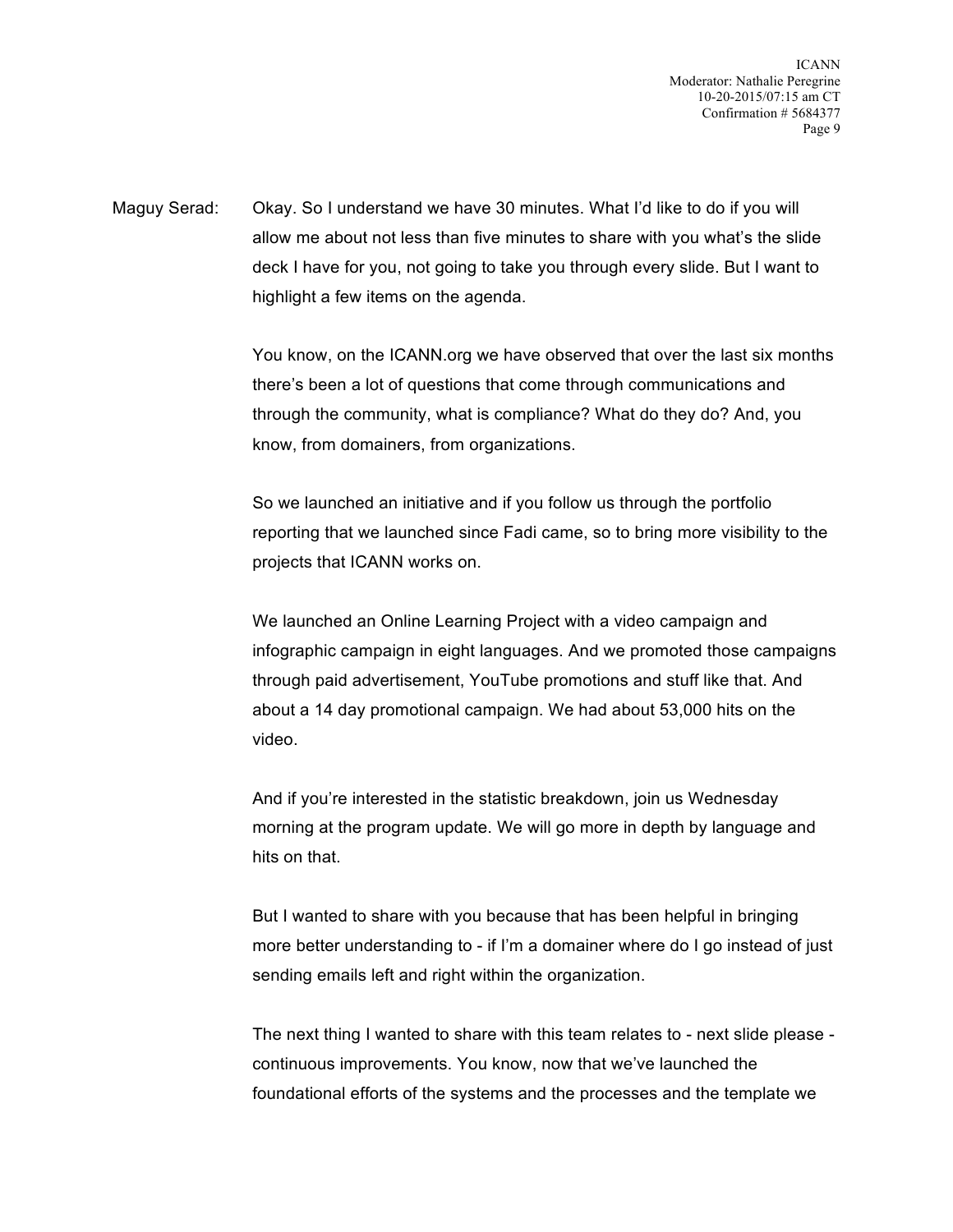continue to improve on our delivery of the service from a compliance perspective.

And usually those continuous improvements are driven by three factors. Somethings like from the system, if there's a security updates. That's not optional. We make sure that the system stays - remains secure because we do have a dot dot that is confidential whether it's on the reporter or our collaboration efforts.

But we also have improvements that are based on community feedback and I look at this audience but basically you would qualify under the reporter section where - or the complainant. We heard from many reporters that you close our complaints but we don't understand - you're not telling us what.

So what we're trying to do is add a resolve code or a brief result description. Keeping in mind that the complaints we receive are so unique, believe me they are unique. And there is no way you can customize a response to every one of them.

We tried to provide a general response and a resolved description to help address it. But if there are follow up questions I think everyone in this audience knows to send an email back to us, let us know if you need or you require further clarification.

So hopefully that's an improvement that's going to bring real clarity to the reasons some complaints are being closed or followed up on, whatever. Also we have initiatives that are led by the different policy efforts underway. And we launch those in order to be able to be ready, not just the contracted parties have to be ready. We also have to be ready to be able to follow on the compliance aspect based on the different policies underway.

Next slide please.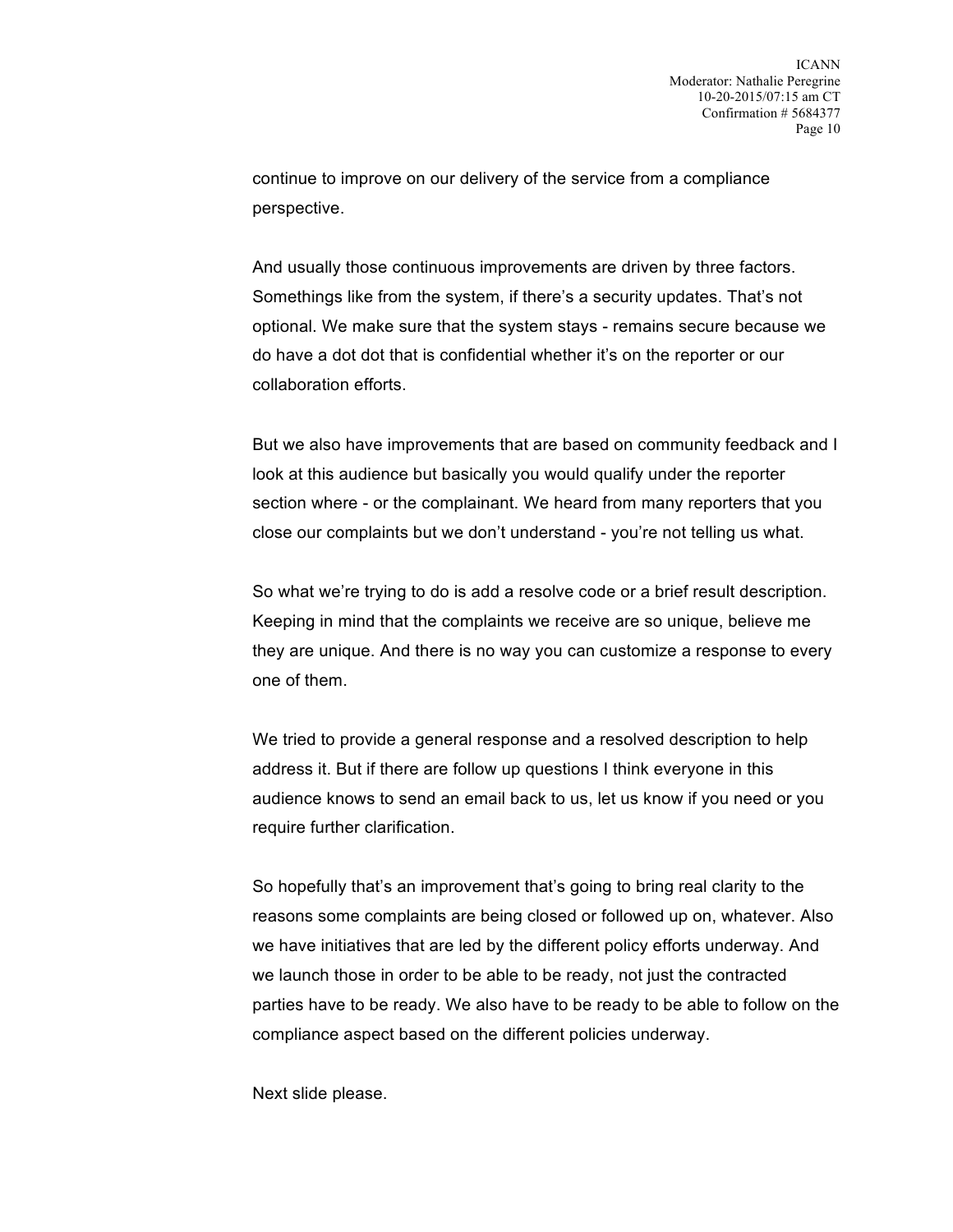Other activities, of course it depends which side you're sitting on. Contracted parties do not like auditors. If within your own business you've experienced auditors - I have in my previous life have always looked forward to auditors. Because no matter how passionate and focused you are on your business, you are always bound to miss something.

So we conduct audits on the contracted parties. We also conduct audits internally on ourselves. I have a risk and audit manager who is isolated from the operations team. And we continually conduct those. But the audits I want to bring to attention is we continue to run audits program and the audit program is two-fold.

You know, our goal here is to be able to serve and make sure that the internet is safe and secure and stabilized. So the audit allows us to proactively work with the contracted parties. And that work is, not saying that they're bad or real good or - it's not about that. It's about if we can proactively identify issues we can proactively be better prepared and avoid issues in the future.

So we continue to launch the program. We tried to head two audits by contracted party - two rollouts. We just completed a new registry agreement audit what was conducted in March. And the scope was 11 registries. And we went across scope that included IDN, registry operators, you know, different areas.

We tried to pick a sample size that's kind of going to give us an appreciation of the lay of the environment. We also focused for example we noticed many of our registry operators have a back end service provider that's common to all.

So guess what? If you focus on an audit in one area and it's the same back end service provider. And you, for example, you identified that escrow issue.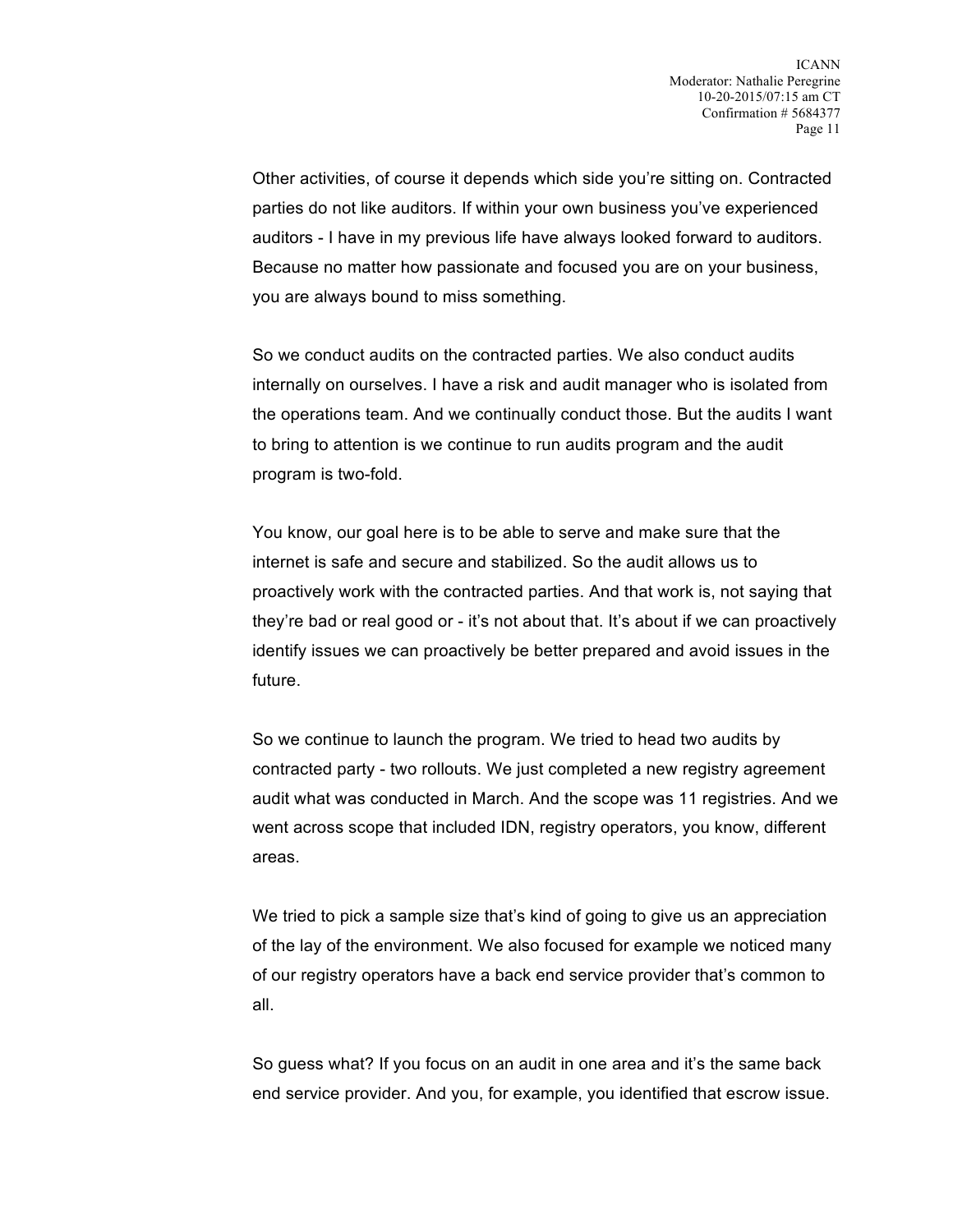You work it and you by default address that task to assure across other areas.

So we concluded the audit report. By the time we published the report we had one registry operator who was still in the remediation phase. We published the report. We are not going to go back update the report that this remediation phase has been completed, no, because at the time of the closure of the audit report that was the status.

We followed up with a registry operator and they fulfilled their obligation and completed the remediation. And the audit report is published. It will give you not only statistical information but it also will give you a list of the registry operators that were in scope and the phases. And some of the high level issues that we encountered.

And the reason you don't know who did what or we did not do what we call some community members call name and shame is because they collaborated. We allow for this informal resolution even in the audit phase to allow for mistakes to be corrected if they are identified. In the past we have breached contracted parties if they don't respond to audits or they don't fulfil their audit obligations.

But not until we give the opportunity to correct or address. Sometimes we may be interpreting a response differently. So we also have to give our self the opportunity. The business models are so different out there. There is not a cookie cutter.

The registrar audit we just launched in September. I'm not going to read the stats on that. All I know is as of this morning I got the latest updates from the Risk and Audit Manager, from the (unintelligible) we have zero enforcement notices going. That means all 69 registrars have fulfilled their obligations of uploading the data requested of them in the initial phase for ICANN to review it.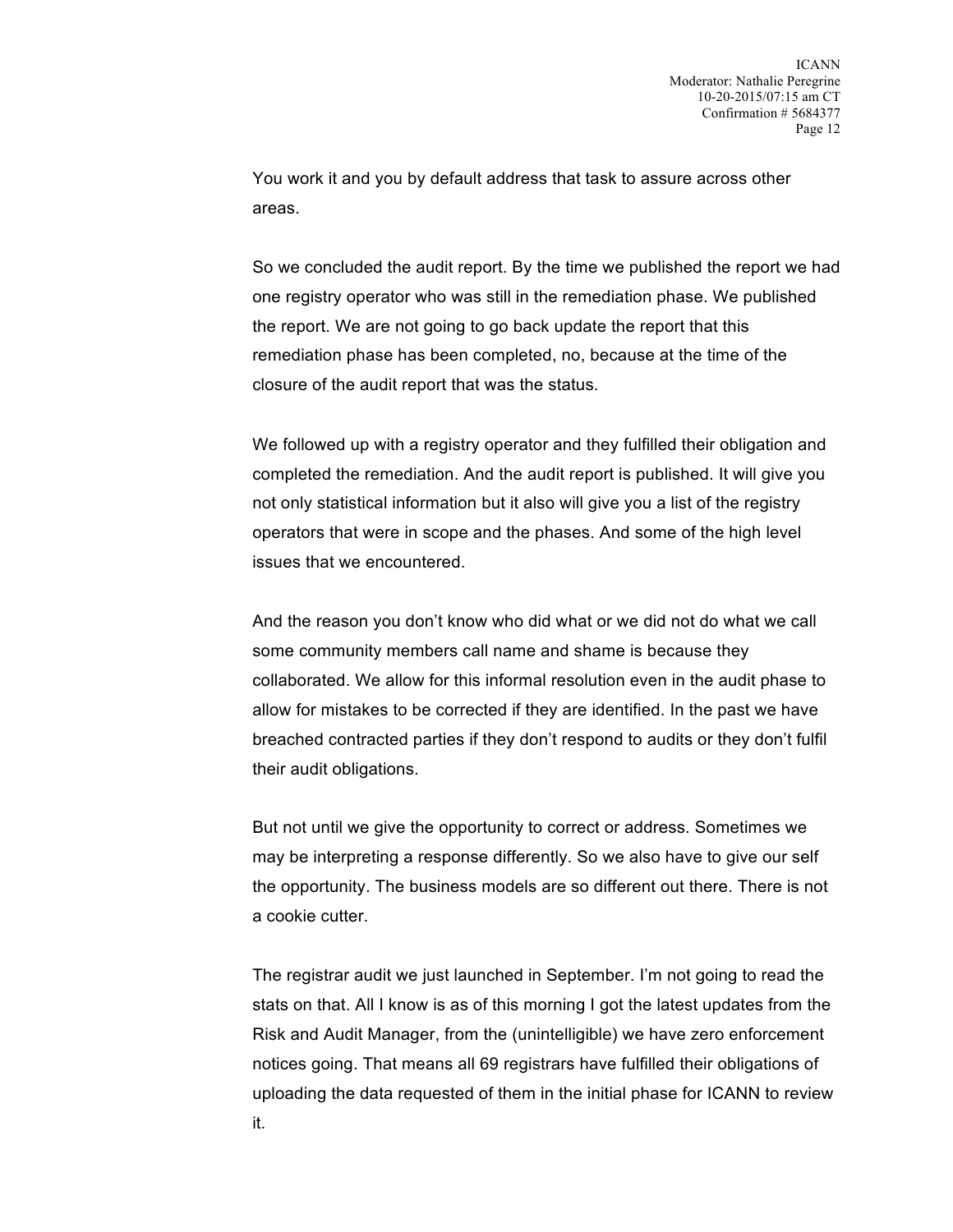So zero enforcement at this point and stay tuned for future updates.

We are in the process of globalizing the risk and audit page; globalizing it because today only the reports are provided in eight languages. We're going to provide everything within the audit page and the global languages. We're also going to provide templates. We have received a lot of push from the community.

What does the audit report look like to a contracted party? I'm not going to print out the audit report that I sent to the contracted party but we're going to print you a template. We're going to redact the name.

So you know what an audit report looks like when we send it to the contracted party. That one is a standard one and we kind of like have a checklist and we let them know which area did not pass.

And keep in mind every audit is unique. Sometimes we do a full scale audit on all provisions. Sometimes we pick it based on the risks or the issues that we're seeing and observing from the community.

So we're in the process of doing that. In addition to providing you the templates we're going to provide you what it looks like, what the notices look like, so you know when we are collaborating what happens behind the scenes in that space.

## Next slide please.

I've been asked in hallway conversations about audit selection criteria. How do you select the auditees? You know, for the past three years and you heard Fadi on Monday's session report on the three-year program result. We're done with that program. That was a one-time effort to baseline the environment that existed when I came onboard.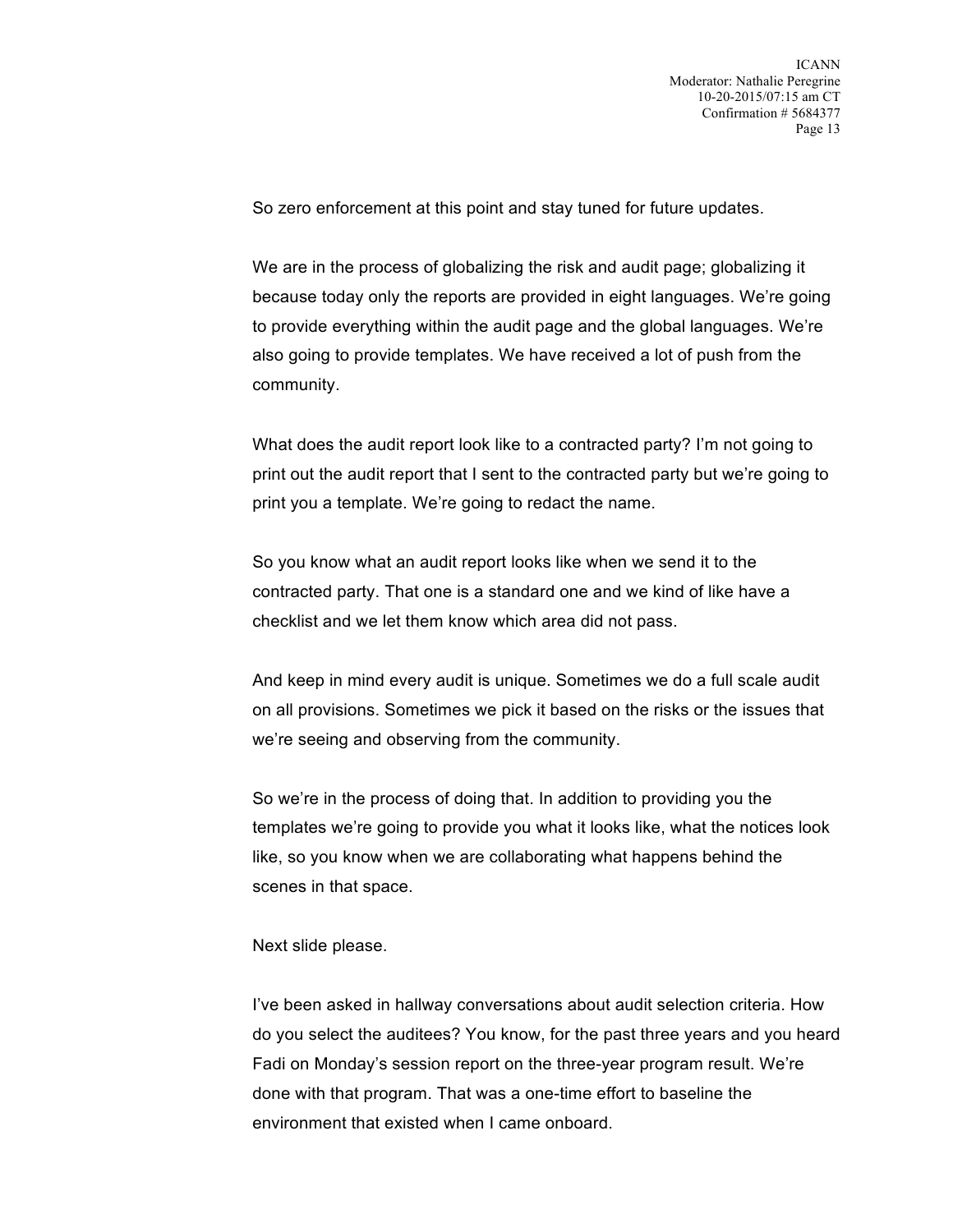There were no fully set audits. They were just spot auditing before my arrival. And we launched a full audit to baseline the environment of the 2009 and the 2001 registrars at the time. And what's referred to as the legacy TLDs. That program is concluded and done. Going forward we're going to be launching what you hear me say, the March audit or the September audit.

That's going to be determined by the month when we launch an audit. So how do we select our auditees? We select those - first of all our first priority is have we missed someone from being audited. The other opportunity is we look at contracted parties; if there's a high volume of certain notices within their area.

Again we're in the collaboration phase with the contracted parties. If we reach a short notice that means something is not going well. We're one step away from enforcement, right. So we pull those as part of the sampling site. Another sample site into the audit; if a contracted party has received a breach notice in the last 12 months they automatically rolled in.

Another opportunity which is considered a high risk area is also if they are high risk (unintelligible). Because we depend for the stability of the interest is that of (escrow). So if we have a lot of issues by default they fall in there.

And a couple of other options, again, we read blogs, social media, we keep up with all the different things that are going on and based on that we might roll in a few contracted parties and the audit scope. Or another option another criteria could be we have, even though in the collaboration phase if you read some of our breach notices we have contracted parties sometimes, they just ignore informal resolution. And when we go through that we enforce it and we breach.

So we try to provide all means of communications. But there is a process and a frame work that we work within.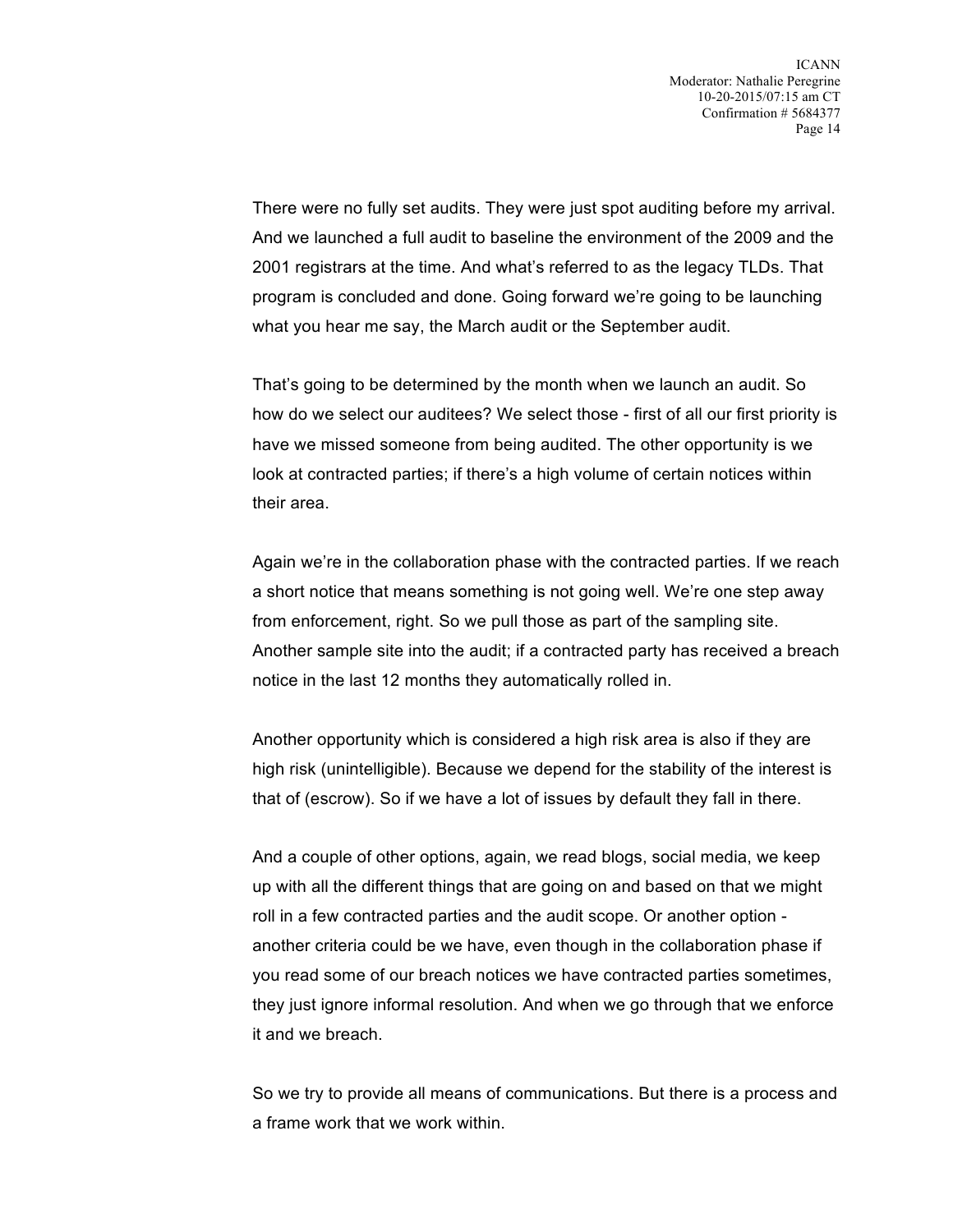With this I'm going to stop but I want to let you know there are a lot of efforts that will be relevant to this audience. I've provided an update and both the registrar space and the registry. Efforts as simple as some of the efforts that ICANN has taken on the responsibility of doing additional who is validation, effort internally. And those will roll into compliance.

Efforts around some of the UDRP enforcement and URS enforcement. And the topic that's near and dear to this audience is the abuse reporting.

So with this I'm going to stop presenting unless there's a specific slide you have access to the slides. Let us know we'd be happy to present to you.

Allen Grogan: I'll jump in if I can for a couple of comments real quickly, mostly related to things that came up at the board meeting today. So I think Maguy has already addressed one of the comments that came up which is more detailed on how and why we go about closing complaints. And we are working on some codes that will give a little more clarity around that.

> There was a question raised about whether we intend to enforce Spec 11 which I was actually a bit surprised by. So the answer is yes we do intend to enforce Spec 11. I've always said that. It's part of the contract.

It's binding on the parties the same as any other provision of the contract. We have audited compliance with Spec 11. We have gone after people who didn't comply with provisions of Spec 11 during the audit phase.

So the answer is yes, it's part of the contract like anything else. There are there is a unique procedure that applies to Spec 11 which doesn't apply to other provisions in the contract with is the big DRP. So if you believe there's a breach of Spec 11 and you're not seeing compliance taking action on that breach there's a procedure for you to file a PIC report.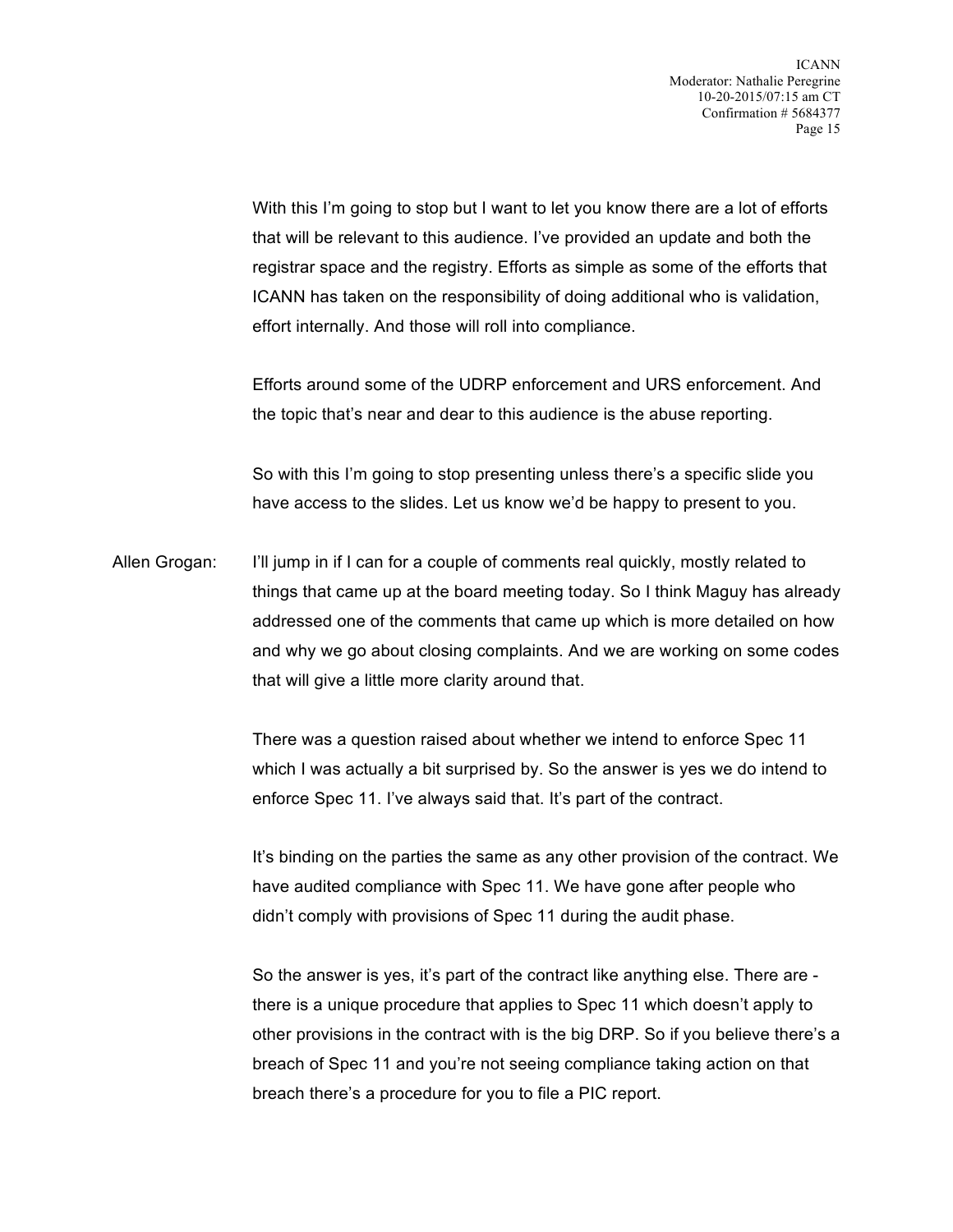And if you file a PIC report that could result in either ICANN compliance taking action on that and/or the convening of PIC DRP Panel.

And if a PIC DRP Panel is convened that doesn't prevent ICANN compliance from taking action as well. So I think that's the answer on that.

On the discussions on voluntary efforts to try to combat abuse and illegal activity; which there've been some already at this ICANN Session that I'm having a session tomorrow on those. So I appreciate the point of view that was expressed that voluntary somehow needs to translate into enforcement through contracts.

I think we're at the early stages of sort of raising with the community, the whole idea of how voluntary practices can potentially address these issues. So I'm not fully prepared to discuss now, how or when that might translate into something that would result in contractual compliance issues.

I think that's a longer term discussion. And I think the voluntary solutions that have been used in other industries have been voluntary and that's the reason they're called voluntary.

And I'm not sur exactly what the mechanism would be to translate that into something that's mandatory in this community without a lot of public discussion and comment and - but I think it's cart before the horse at this point. I think first we need to have the discussion around people voluntarily agreeing to some practices that would address these issues.

And then the next step would be to talk about could that eventually translate into that being a failure to comply with at least some level of voluntary commitments potentially being a compliance issue.

And I'm happy to take questions or have Maguy take questions.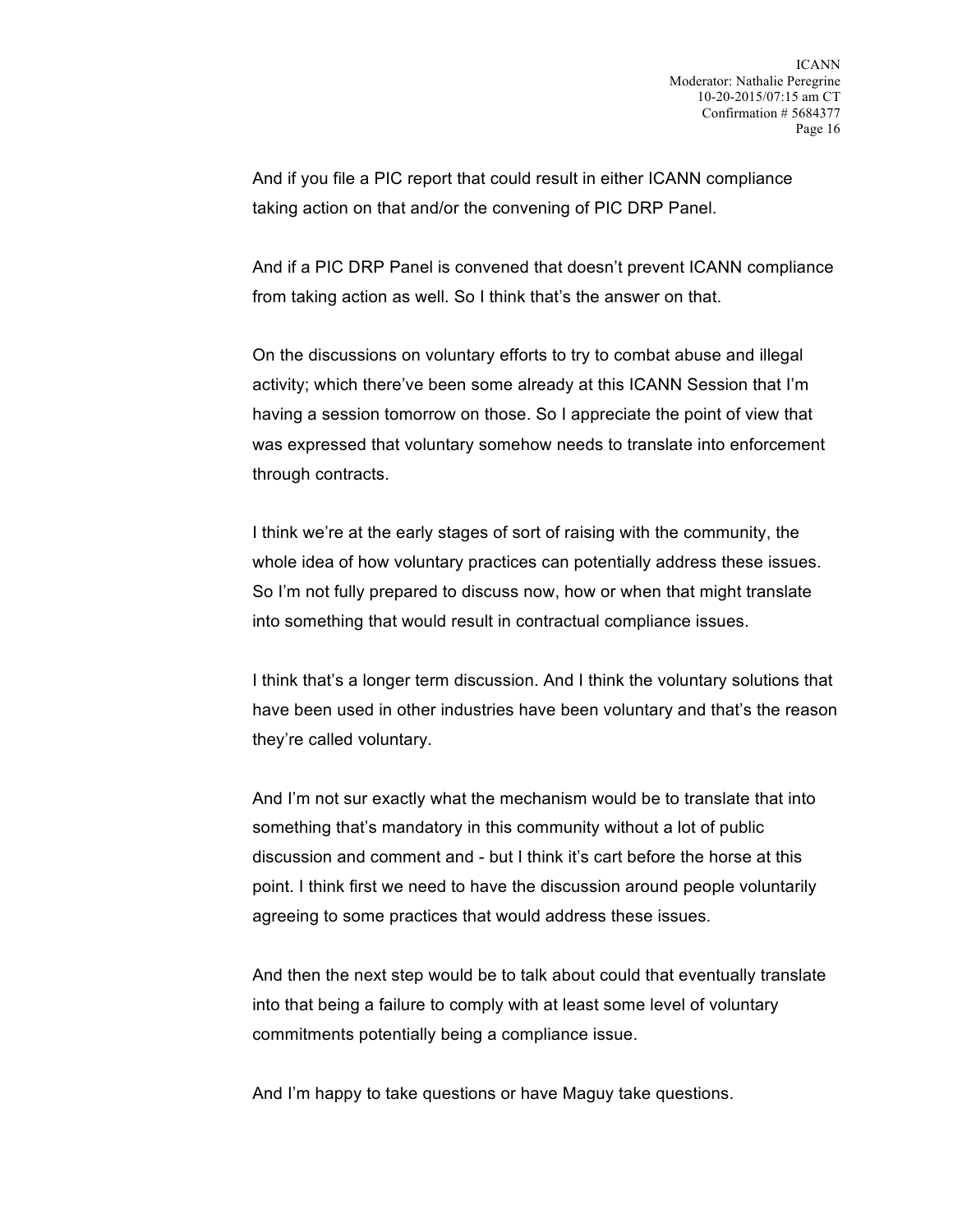Greg Shatan: Thank you Allen. Marc?

Marc Trachtenberg: I guess I'll start with Allen. Just for, you know, just for clarity I don't know that we are necessarily suggesting that voluntary standards would somehow translate into being mandatory. Of course we would love that but, you know, we understand that there are issues and that's why we try to offer some suggestions.

> You know, one being that, you know, perhaps there be a presumption of being in compliance for those contracted parties that abided by the voluntary standards. Or, you know conversely, you know, perhaps the presumption that you're not in compliance if you don't comply with the standards. But I just wanted to make that clear.

For Maguy I had a question about the new gTLD registry audits. And just looking at the audit report one thing I don't see in there is whether there was a review of whether the registries are in compliance with their own policies. You know, I see whether they're in compliance with consensus and temporary policies.

But I think an important issue for us is whether they're actually applying with their own policies. And, you know, I'm wondering if that's something you look at and if not, why not.

Maguy Serad: Are those policies incorporated in the RRA? That you're referring - so anything that is binding, contractually binding we refer to it. And we refer to it up to a point of what we call an operational. For example we receive complaints whether it's about code of conduct or about professional treatment.

> So it's like we conduct any other review. We ask for the correspondence. We ask for a copy of the contract, the RRA; because as you know from the getgo we don't have it. So we ask for a copy of the RRA from both parties; the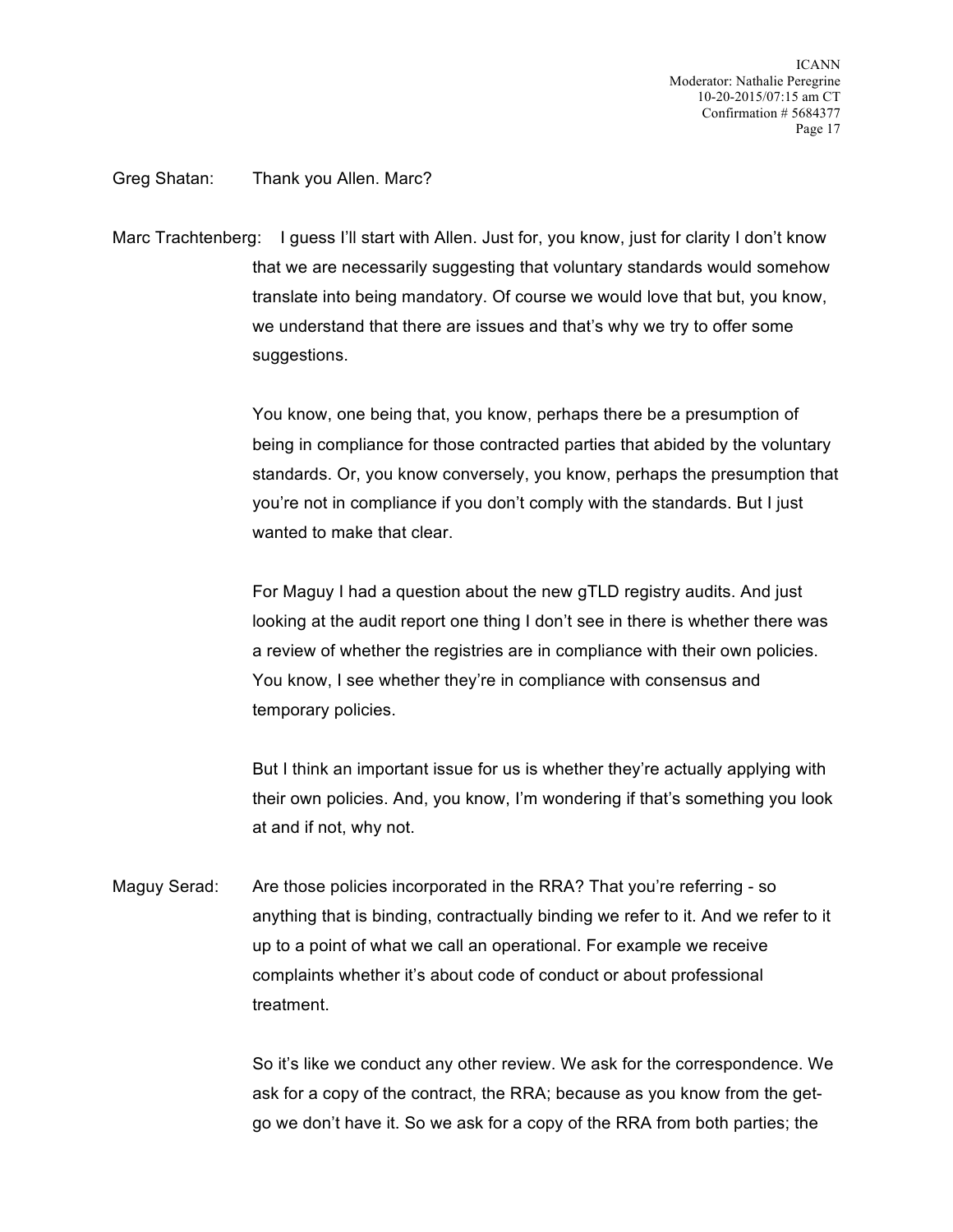reporter and the contracted party. And if there is a policy embedded within that contract that also implicates the complaint or the alleged complaint.

We ask for a copy of that and we review those within the realm of that framework; but up to a certain point where it becomes really more of an operational aspect for the contracted party. So let me clarify what I mean by that. We do not dictate what goes in that policy but we make sure if you signed an agreement with a contracted party to accept the service whether as a registrant or as a registrar or vice versa.

Whatever's in that agreement that you signed up for we stop on what's written there. We cannot and we will not tell the contracted party well, your process should be this or you should be that. It's whatever they wrote in there that you signed up for is where we stop and draw the line. So I hope I addressed your question?

Marc Trachtenberg: To clarify I was talking about the policies, the registration policies; the policies for operating the registry itself. And so I'm wondering what compliance's view is on what or whether there is any sort of obligation to ICANN for a registry to follow its own published registration policies.

> So not the policy between the registry and its registrars but the policy generally for - its registration policies. I mean that's one of the things that you require before they can operate the registry. You have to see a copy of their registration policies.

> And so my question is, you know, what obligation does that registry have with respect to ICANN to actually follow those policies?

Allen Grogan: So I'll take a stab at answering that. I mean it's difficult to answer a hypothetical question and I'm not really trying to duck the issue. And I think it would depend on what the registration policy is that they're not following and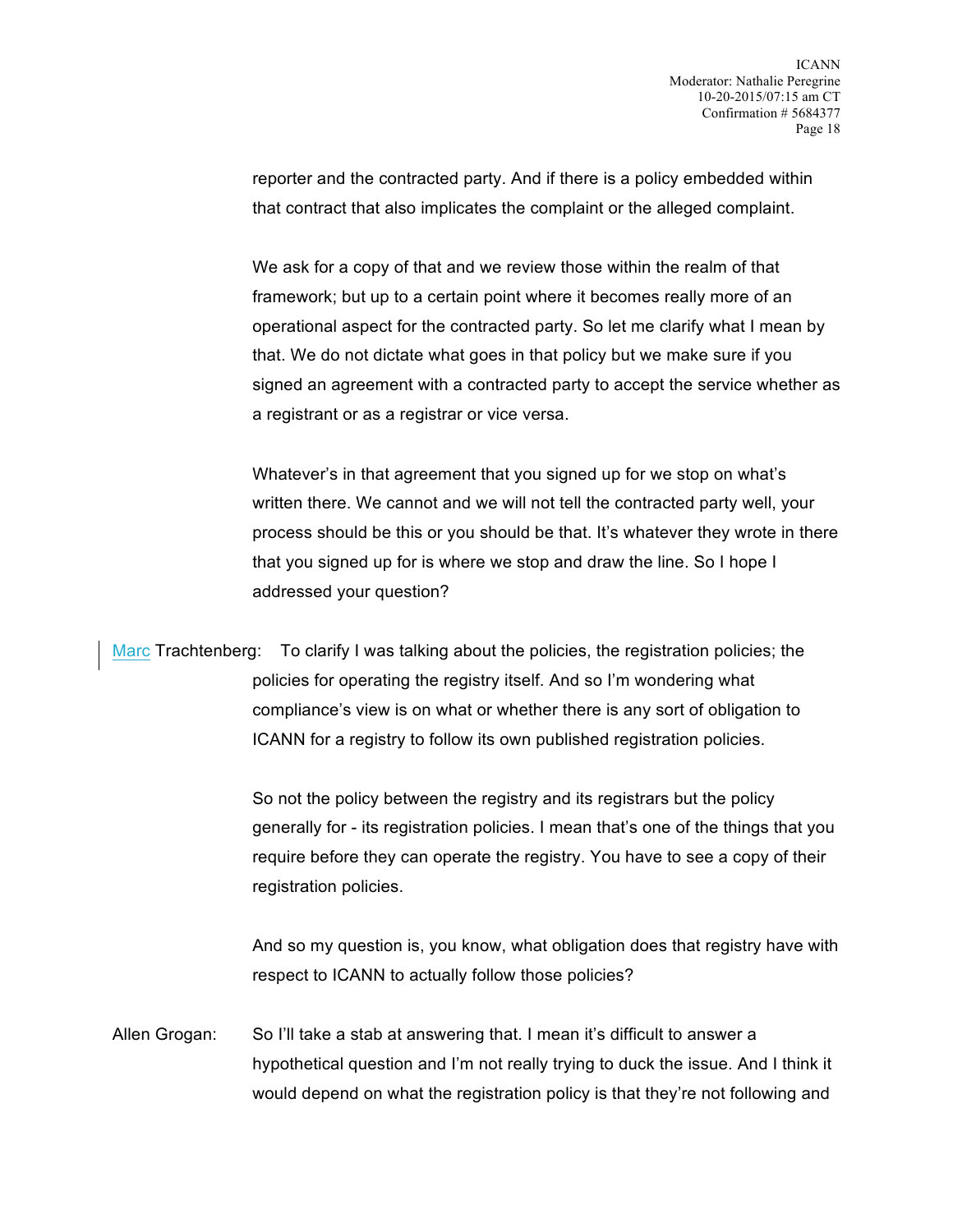what the impact of that is. And it might depend on whether or not they have reserved the right to change their registration policy.

Well I mean there, you know, there are a whole bunch of variables there. There is a provision in Spec 11 that says they have to establish, publish and adhere to clear registration policies or something - that may not be exactly right but that's pretty close.

So if they've failed to do that that would certainly be a compliance matter. Assuming they do establish and publish and adhere to clear registration policies then I'm not sure what other provisions of the registry agreement would be implicated.

- Marc Trachtenberg: I mean I don't think any other provisions but I just want clarity that what you're saying here is that if a registry does not abide by its published registration policies then you would view that as a compliance issue because they would not bye complying with Specification 11 which requires them to adhere to the clear and transparent registration policies. And that you would take action in that regard.
- Allen Grogan: So the answer is yes they have to establish, publish and adhere to clear registration policies and yes that could be pursued as a compliance matter. And as I said the Spec 11 is subject to this unique PIC DRP proceeding. So if you believe that they are not establishing, publishing and adhering to clear registration policies and we're not taking action then you do have the ability to file a PIC report; which could either result in our initiating our own compliance action or it could result in a PIC DRP Panel to resolve the issue.
- Maguy Serad: If I may add, again, hypothetically speaking it could fall also under Spec 12 for registration restrictions. So without having some more facts - and let me tell you something. When we receive a report the reporter may say it's this one, here's my issue or here's my alleged non-compliance issue.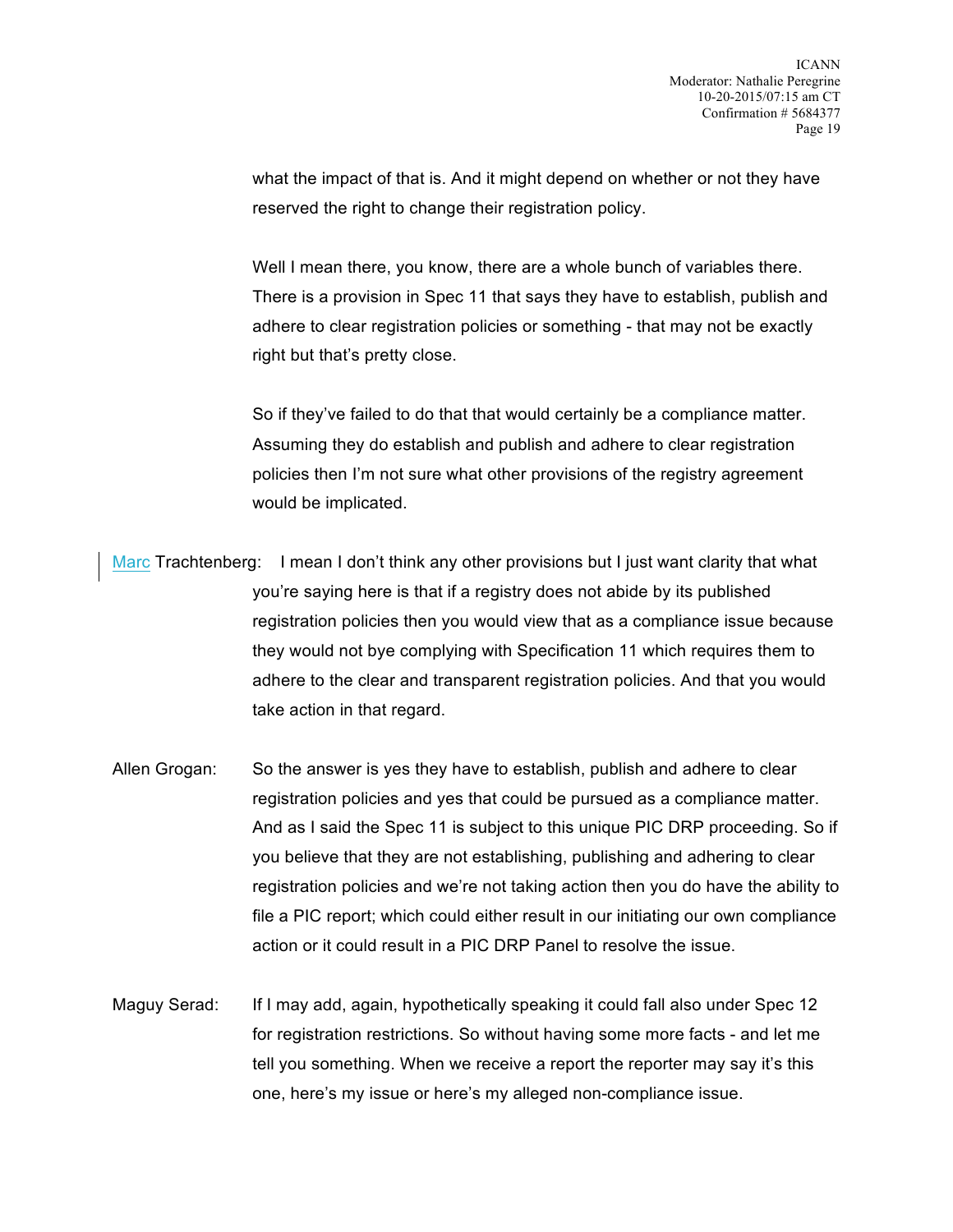We read it very well; we follow up with the reporter to obtain clarification. But we do not just focus on that one issue. We look at it in the content of the entire contract but also with the policies that it might fall in it. And, you know, this contract has, well you know, it depends what kind of TLD it is.

It has many specifications. So we don't focus on just the report itself, staff makes sure we follow up with the reporter to make sure we understand the port that's been filed but we take it beyond just what's been filed to make sure we are also covering because it could be addressed in different areas.

Greg Shatan: Thank you Maguy. Kiran, I think you're next in the queue.

Kiran Malancharuvil: Hi Kiran Malancharuvil here for MarkMonitor. I'm still confused about what you're saying about Spec 11. And enforcement because at first I heard you say that of course contractual compliance has a function. And then I heard you say at the end that we would have to follow the DRP. And that from that filing contractual appliance may take action.

> So can I just one more time, not to beat the dead horse, hear from you whether or not we could approach compliance directly without filing a DRP in order to enforce the PICs in Spec 11?

Allen Grogan: So the answer - the short and simple answer is yes. ICANN compliance on its own initiative might take action to enforce Spec 11 with or without a complaint being filed. If a complaint is filed ICANN might respond to that complaint by initiating a compliance action.

> If for whatever reason you file a complaint and ICANN compliance does not take action and you still believe there's a violation of Spec 11. Then the PIC DRP process gives you another opportunity to have that resolved. And if you filed a - if you read the provisions of the PIC DRP process it could lead to a PIC DRP panel. It could also at various stages lead to action by ICANN compliance either before or after the convening of a PIC DRP panel.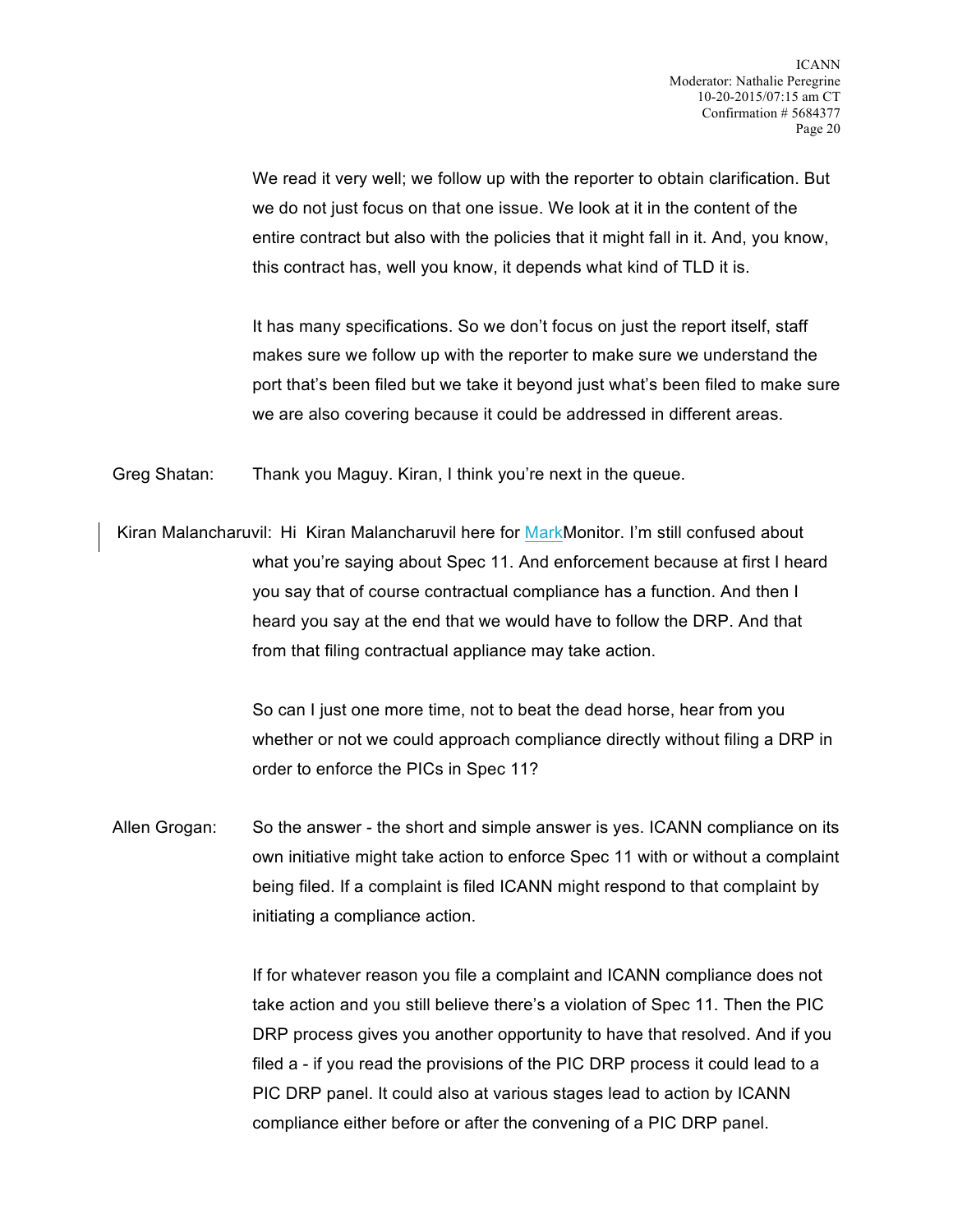Kiran Malancharuvil: Okay great. And something you said is a good segue I guess into my next question; which I fear is probably more for Maguy than you but I'm glad you're both here for it. I heard Maguy say that we get a firm response from an ippease complaint for example or a complaint due to compliance about noncompliance under 38.1 for example. Or, you know, registry for Merck monitoring that we've sent things to compliance that deal with a registry issues and RA discrimination stuff.

> We get a firm response back from you guys, oh we've examined this complaint and we've closed it. And what I heard Maguy say was that we're welcome to approach compliance after that point to get more details. And at that point we should be able to have some transparency with compliance to understand how you came to the decision that you did in those regards.

And I'm happy to hear that but it's contradictory to my experience and to my company's experience in the matter. So I think we have gone back to compliance on a number of occasions asking for more details about why the complaint was closed and how compliance felt that, you know, the registry or the registrar in question had appropriately addressed the concerns in the original complaint.

And have been told that that's not information for us to know. And so, you know, we brought this up obviously in the Board Meeting about transparency and clarity particularly valuable for the community because the more we understand about how you're making your decisions in regard to these contractual provisions, the more we understand about how you're interpreting it. And the more we can all come together as a community with like - and stop operating in our sort of what appears to be polar opposite understandings of the interpretation of some of this language.

So it's sort of - it's a question to you and also then tags along like a statement and a plea for transparency and clarity.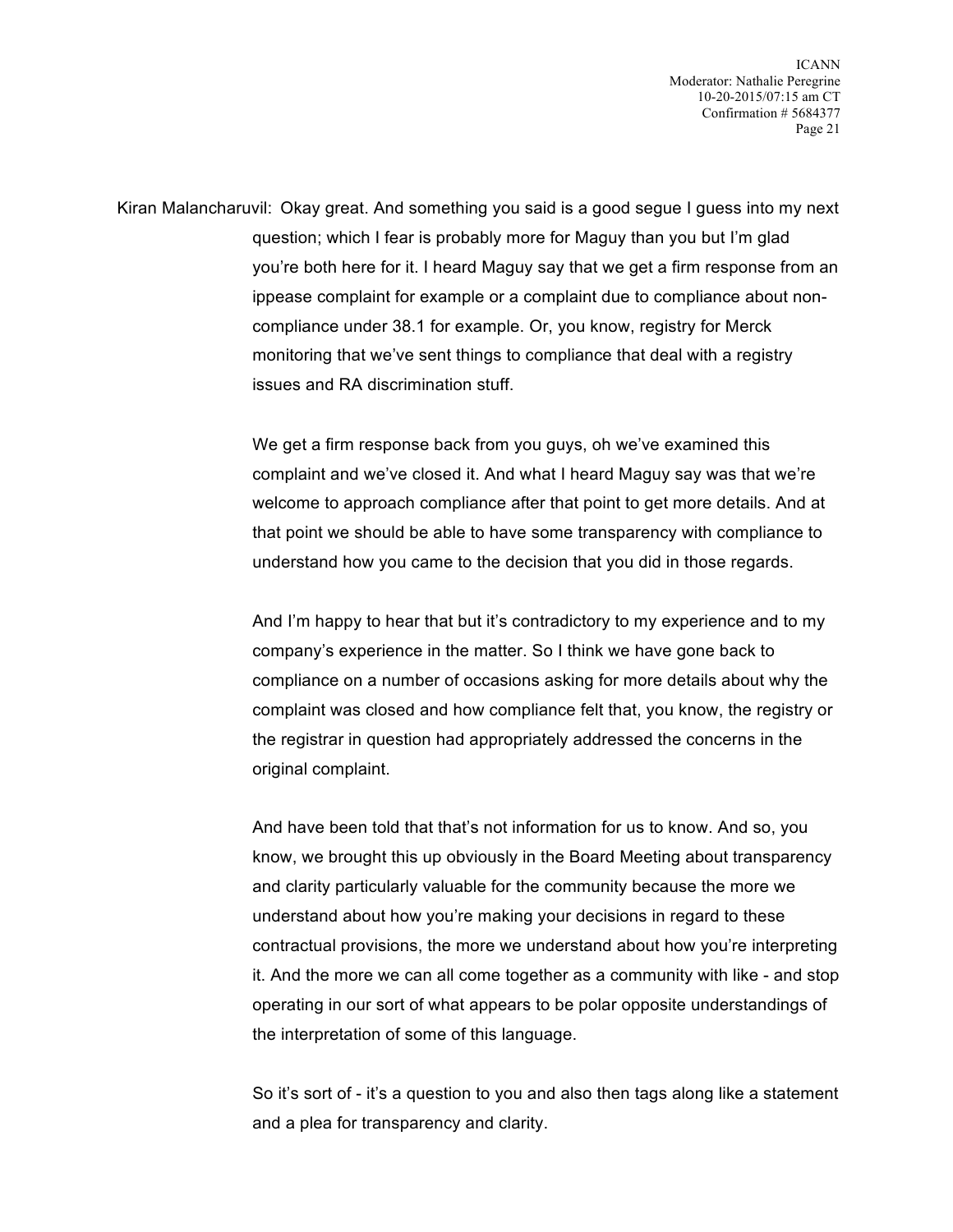Maguy Serad: Thank you Kiran. I would like to clarify. I heard you well. But again we come from such diverse backgrounds and we can all take a sentence or a verb and interpret it differently.

> When I say follow up with us for clarifications if you have additional questions, yes, I meant it. And we have received those. But we also have received where people want to see all the documentation that we reviewed or the certificates that were shared with us and the analysis. That's in the operational aspect.

And we will not put those out there because that's part of the informal resolution process to help us review and assess to come to a conclusion. So when we are doing these analysis we have either received information or we reviewed communication, it depends on the case we're dealing with to help us make that determination whether a contractor's party is either in compliance or out of compliance.

And if they are out of compliance we follow through with the contracted party - sometimes it requires a remediation plan that is a system that impacts or something that they need to follow up on to correct. And we do that.

But so clarification on questions we're happy to address. But I will not in the compliance practice and the informer resolution we will not give you the documents we have received.

Greg Shatan: Thank you Maguy. I think we have one more question on this side.

Helen Sheely: I'm Helen Sheely, Irish Recorded Music Industry and to be quite honest I don't really have a question. I just have a statement because I'm the Irish representative of the IFPI here today. And so just a few words and I won't be very long. I have struggled with the Irish Recorded Music Industry due to internet piracy, a well-known. Ireland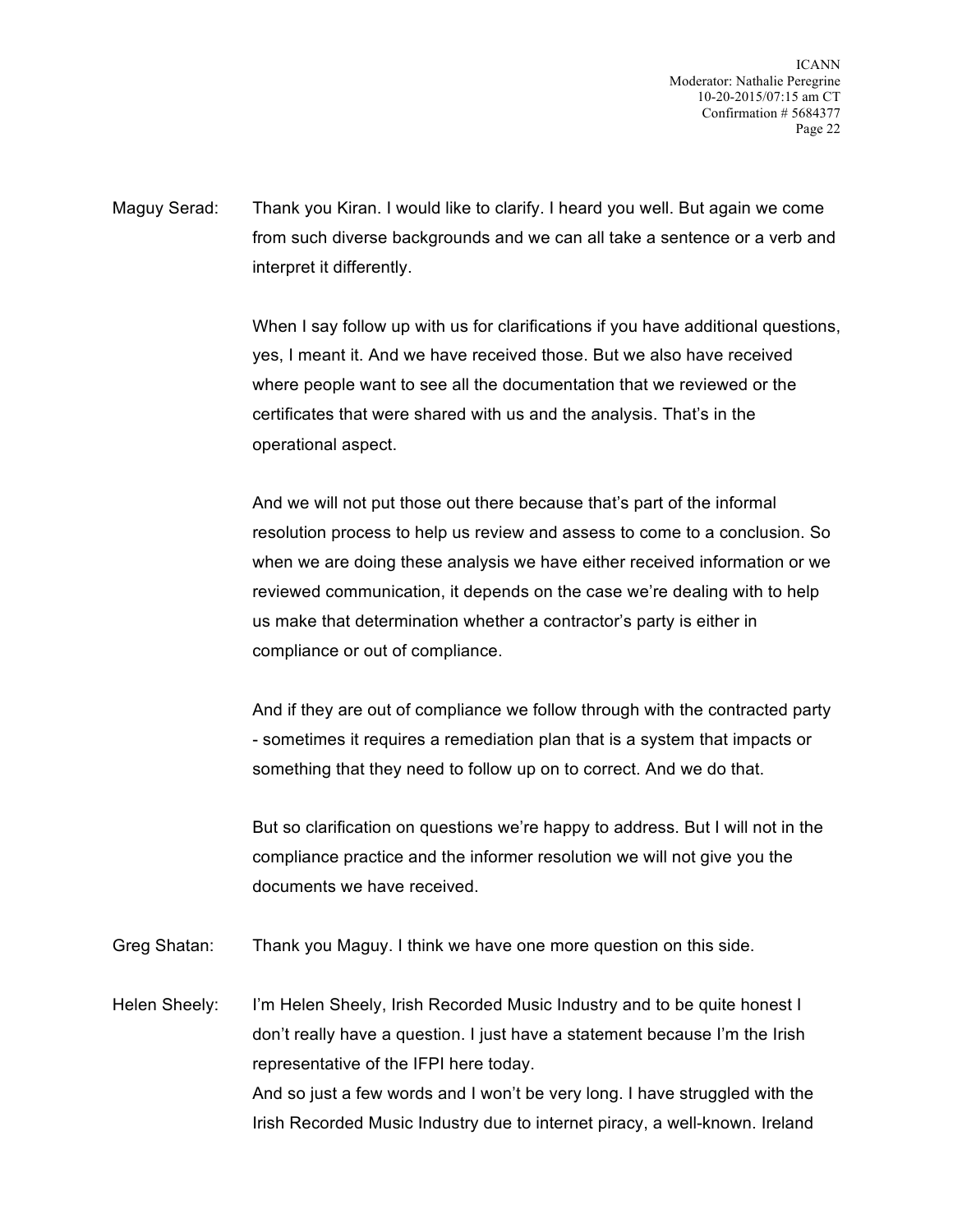has suffered greatly. I want to share with you the words of Mr. Justice Charleton, a judge of our Supreme Court. I'm going to read this, it will be very short.

"I'm satisfied that the business of the recording companies has been devastated by internet piracy. This not only undermines their business but ruins the ability of a generation of creative people in Ireland and elsewhere to establish a viable living."

It is destructive of an important native industry. He goes on later on in this quote to say, "The implications of this are that those involved in creative work will get a substantially and unfairly reduced retired for the expenditure of their talent in creative work."

Now the record industry is the main investor in artists. And despite falling revenues and everybody knows who the disaster has been faced in the previous years it has maintained its investment. Investing over \$20 billion U.S. in artists, repertoire and in marketing internationally in the last five years.

Almost half of the Irish music - the entire Irish music industry's revenues now come from digital services. So a safe digital trading environment is vital to the future of the music industry, to the future of continued investment in artists and also to the future of innovation.

All participants in the digital environment have a responsibility to contribute towards the creation of a safe and legitimate internet and the issue of compliances at the very heart of that.

All of society should be any as concerned - that they should be able to depend upon the rule of law in the online environment. That's all I wanted to say. Thank you.

Greg Shatan: Thank you, always good to get a local perspective.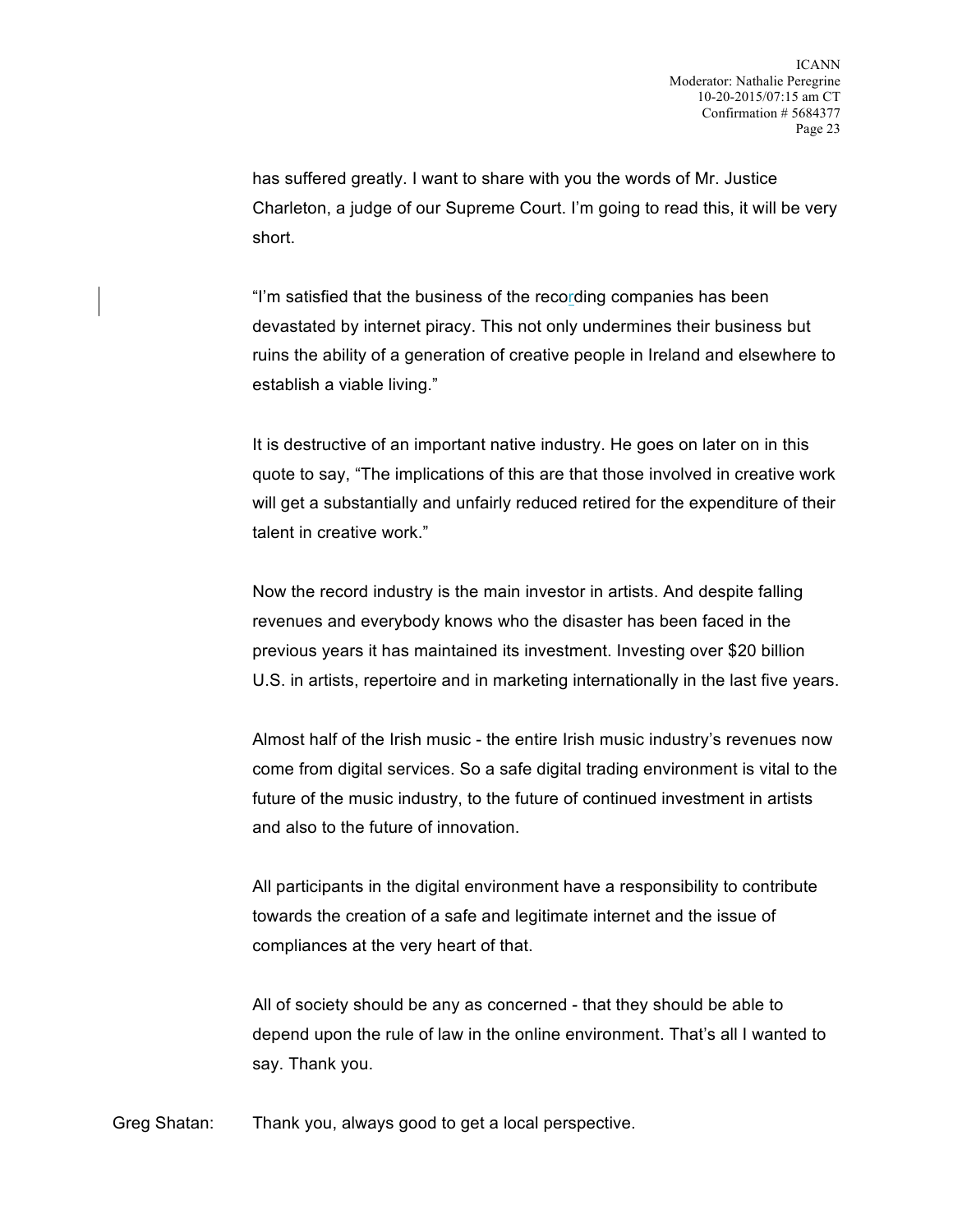Allen or Maguy have any thoughts and response to that?

Allen Grogan: No, I appreciate the perspective I mean we're concerned about piracy too and want to work with the community to try to figure out ways to address it.

Greg Shatan: Thanks. I have Anne.

Anne Aikman-Scalese: Very quickly, Anne Aikman-Scalese, Louis Roca Rothberger. I want to encourage you to attend the human rights meeting tomorrow morning and ready out your statement because whenever I've been in with those human rights meetings have been an advocate of author's rights. And it would be very good if you would attend that meeting.

> In terms of the universal declaration and what it says about authors' rights but that wasn't my question but I'm expecting you should go there.

I admit I'm not very knowledgeable at all about the question I'm going to ask. And so if I sound stupid, fine. First of all if anybody in the room doesn't know what a PIC is it's a Public Interest Commitment. I don't know if we have any first-timers here. If anybody doesn't know what a PIC DRP is it's a Public Interest Commitment Dispute Resolution Procedure.

And I guess my question relates to the area that Marc raised which was about the registry's own policies. Many of us here - most of us maybe, I don't' know, are trademark lawyers. The subject of safeguards and consumer protection and how trademarks are linked to those and licenses are linked to those protections, and to maintaining quality on the internet.

Those are very important questions. You know, for example, I noticed also that the registries are having a meeting this afternoon about fake internet pharmacies. And that certainly is a very big public safety issue.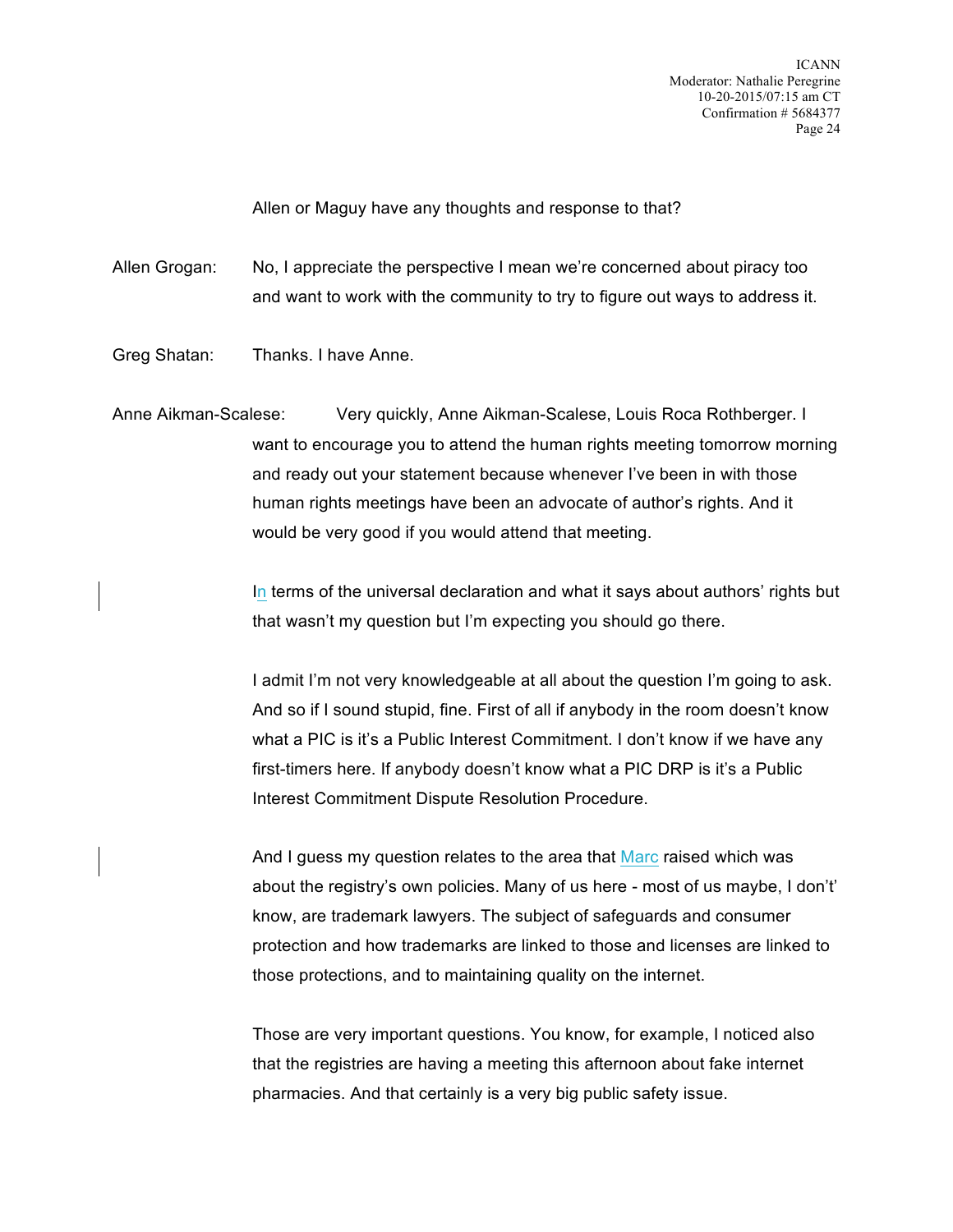So I'm going to raise a hypothetical I guess about an audit. And I'm not picking on banks. I don't personally represent any banks, our firm does represent banks. Many of them have purchased in the in the dot bank TLD.

I'd like to understand with respect to those TLDs that involve safeguards such as dot bank which I understand that the use is dedicated to actual licensed banks. Does anybody know? I think that's correct from what I've heard.

Would your audit scope in connection with that TLD include monitoring as Marc has said whether the registry is enforcing, you know, the qualifications for use of the registry, that it's really a bank? Qualified by some country's banking regulations.

Allen Grogan: So I'll take a stab at it and then defer to Maguy who is actually more directly involved in the audit process than I am.

> But the answer is potentially yes. So when do an audit it's not practical or even possible to audit compliance with every provision of a, you know, of whatever it is - 50 page document or something.

What we normally do is we selectively audit compliance with certain provisions. And so it's entirely possible that at some future date our audits could include an audit for compliance by some of the TLDs that have agreed to specific restrictions to determine whether or not they are complying with those restrictions.

And if we - even it weren't part of an audit - again if we've received a complaint that said they're failing to comply with commitments that they made that would potentially be a compliance matter that we would pursue to determine whether they're in compliance.

Anne Aikman-Scalese: It would just seem appropriate in connection with TLDs that have safeguards that there would be a regular schedule - a scheduled audit of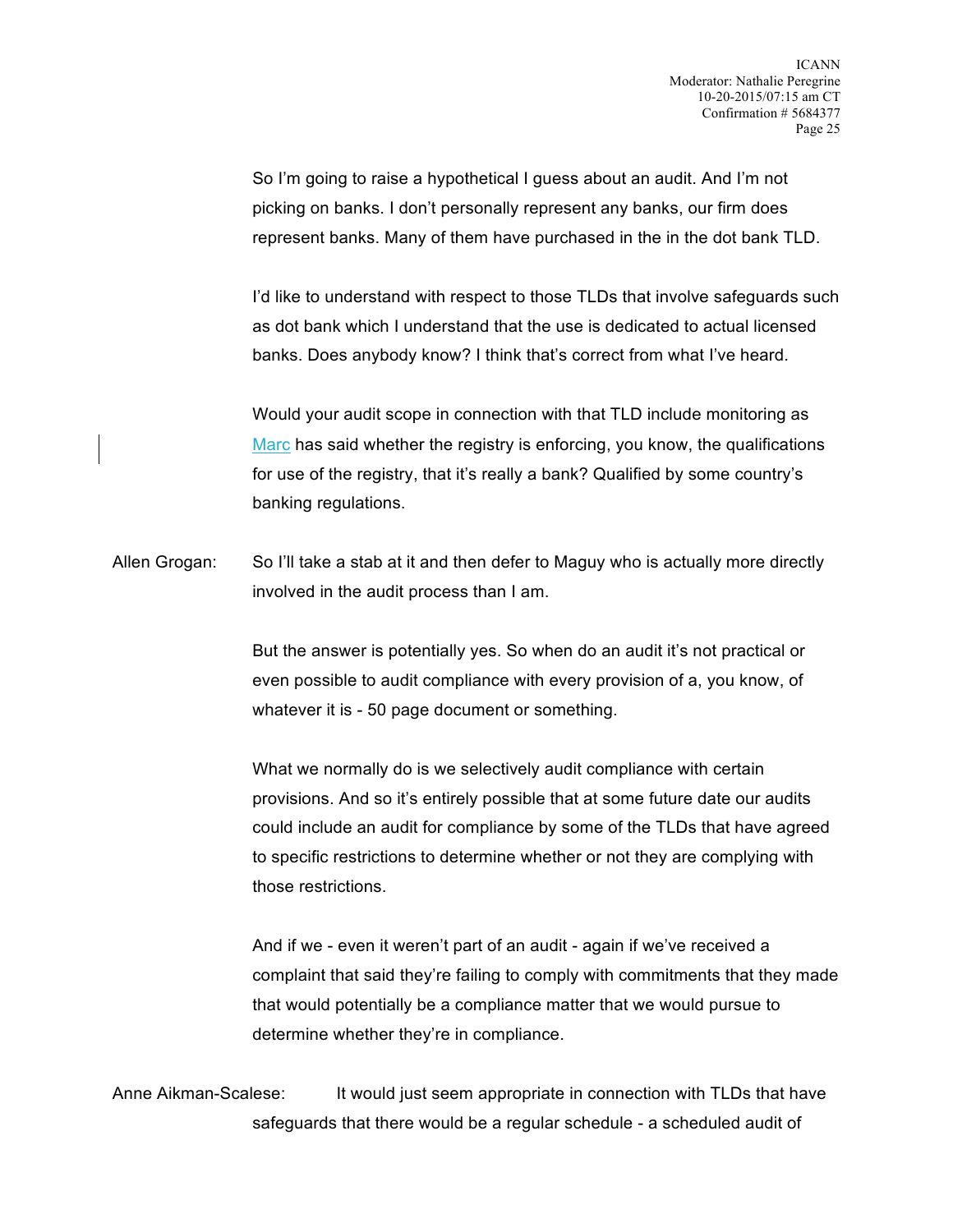those TLDs for - because if the safeguards are to be effective if at all, you know, yes we have the PIC DRP but actually the PIC DRP during the process of negotiation of that was changed from a third party processed like where we would take it to waiver or whatever and changed into a direct process within ICANN.

And so, you know, those of us who remember that and I think Steve Metalitz was pretty key in that whole process as well. You know, feel that there should be a positive obligation with respect to safeguards. Thank you.

Maguy Serad: Anne, if I may add to what Allen said. So to answer your question, yes, we do same - like when we receive a complaint Allen described it well and I think you all are familiar with that process.

> From another prospective we do the same. We usually have a sample that we usually request information about. And the sample from that TLD could relate to domain names, could relate to agreements, could relate to policies and we review and try to validate and we follow through on those. Yes. But again if there is a specific case, file a complaint with us and put us to the test.

- Anne Aikman-Scalese: I'm actually suggesting when you have a list here of the, you know, that here are the people that we audit. But I actually don't' see the Safeguard TLDs on the list. I'm suggesting you might want to consider it.
- Allen Grogan: And just to be clear that the PIC DRP Panel and thank you for reminding us we need to stop using acronyms, but it's hard to do in this community. So the Public Interest Commitment Dispute Resolution Panel is not made up of ICANN staff. It's a standing panel, it's established. So it's a third party, it's not ICANN, right. It's not WIPO but it's not ICANN.

Anne Aikman-Scalese: Right. But we don't initiate it in the private sector. We initiate it here with you. So which is very different from the other dispute resolution procedures.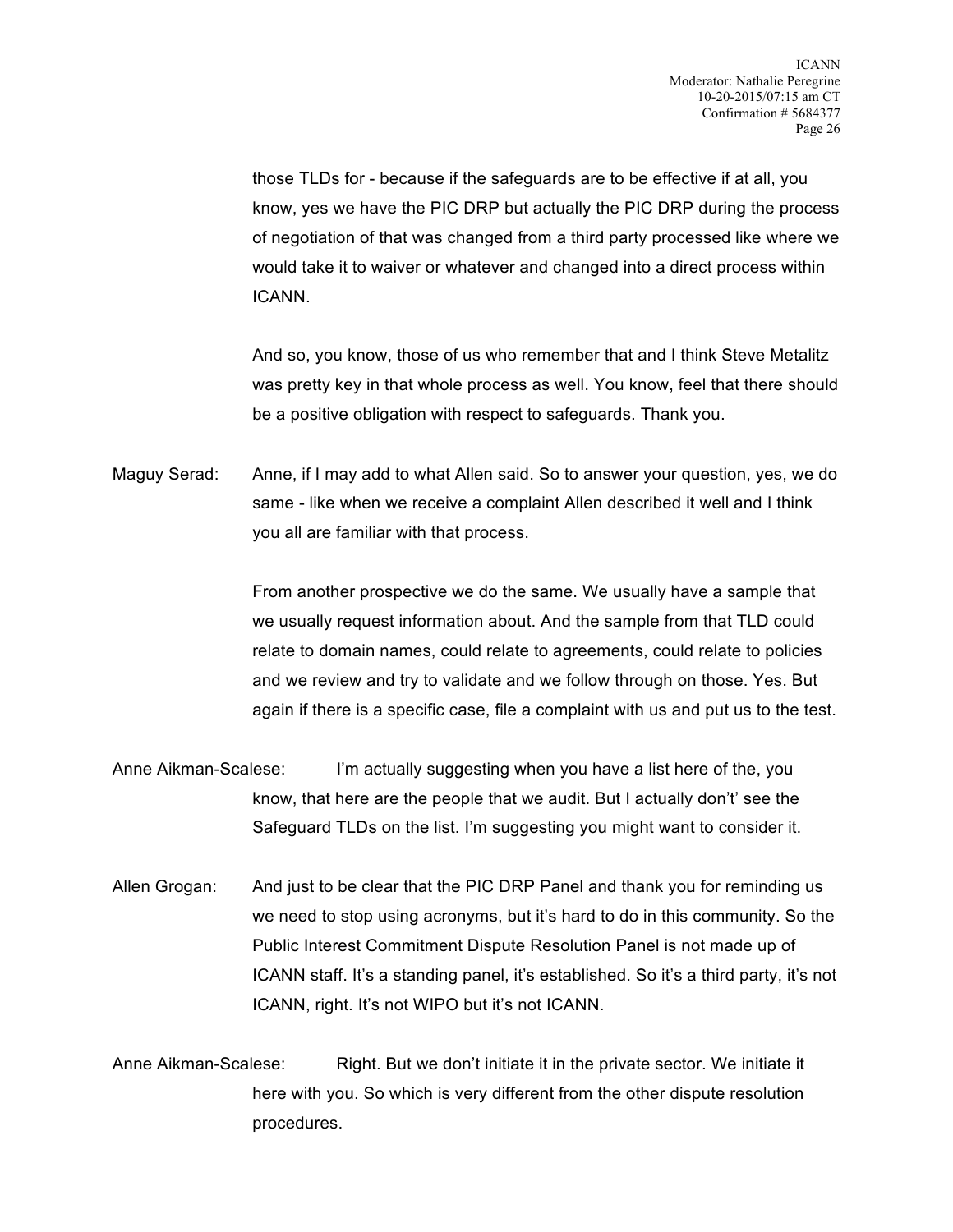Allen Grogan: Okay and real quickly on - going back to Marc's - one of Marc's questions that I didn't address or one of the comments that I didn't address. On whether for example voluntary practices could devolve into some safe harbor provision or something that says if you comply with these you'll be presumed to be in compliance with the agreement.

> In the abstract that's a possibility it's very hard to talk about it when we don't have something concrete in front of us to say here's what the practice is that because I'm not prepared to say without knowing what practice we're talking about whether that would be presumed to be in compliance with the agreement or not.

But we have a process in place now to try to define what amounts to a safe harbor or presumption of compliance with respect to the provisions of Spec 11 that call for periodic scanning for Malware and botnets and those kinds of things. So there is a precedent at least in progress for something like that potentially to be done.

- Greg Shatan: Thank you Allen. We have Paul McGrady waiting patiently at the end of the table there.
- Paul McGrady: Thank you. Paul McGrady for the record. Just a note to both Allen and Maguy; although the robot is a little bit maddening when we get the automated responses - I just refer to it as the ICANN compliance robot at our firm.

Thank you for making your people accessible because they are accessible and they are responsive and they do explain things. In terms of a customer service book and field change could you make the robot at least wait 20 minutes before it writes back.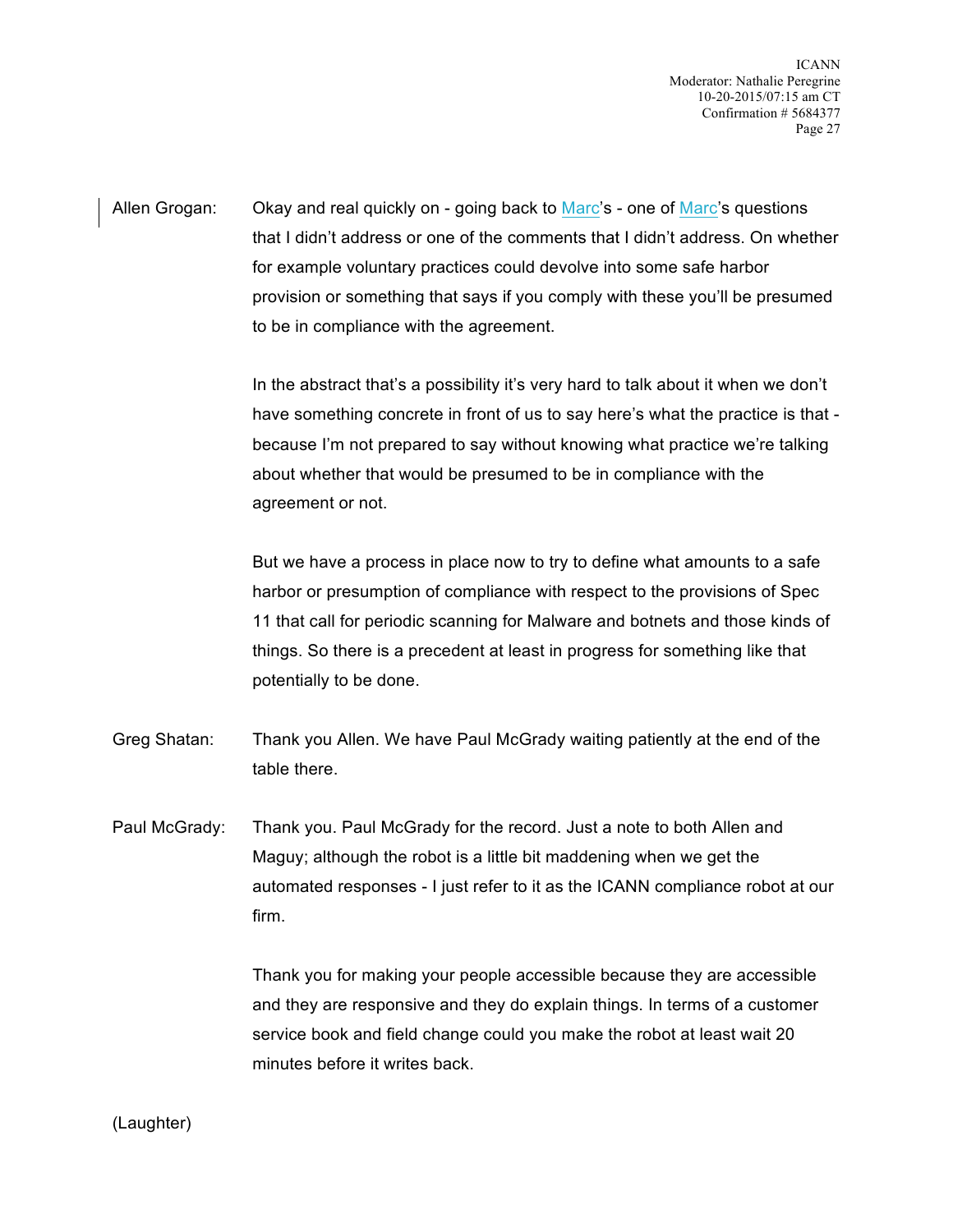Paul McGrady: Because that, you know, even though the robot knows instantly, you know, what it's going to say. I feel back because it's so quick. Thank you.

Maguy Serad: So getting a compliment from you is much appreciated, because I have not in the past. Thank you very much.

(Laughter)

Maguy Serad: Much appreciated Paul. You're right, our robot jumps. And I think if you've been part of some of the sessions, some of the challenges, you know, you hear about IBM, you hear about, you know, our robot is programmed to the ask key. And we get some interesting combinations and our robot's going crazy.

> So we're faced with an opportunity here as I would like to say, Allen knows, I don't like issues. Issues make you age. Opportunities are wonderful, they keep you going. Adrenaline. The opportunity here is both sides.

> I think you heard if you attended the GDD update from Akram. ICANN has launched an enterprise solution. Ultimately you should not be dealing with filing a compliance complaint in a different platform than a GDED case. ICANN is working towards a globalized, centralized place. And hopefully that robot's going to be much more friendly.

Because the robot we have is old. So we're trying to be patient with it to get us through till we get to the next level. But as you know, you've experienced it. If I may say if it's closed Paul sends me an email and my team knows, Allen knows, Paul knows if you want to know I don't go to bed with an email in my mailbox, even if it means staying up all night catching up.

Zero in my mailbox and I can show you how that now is accumulating. I'm talking at different forums. But escalation to me I will make sure we work with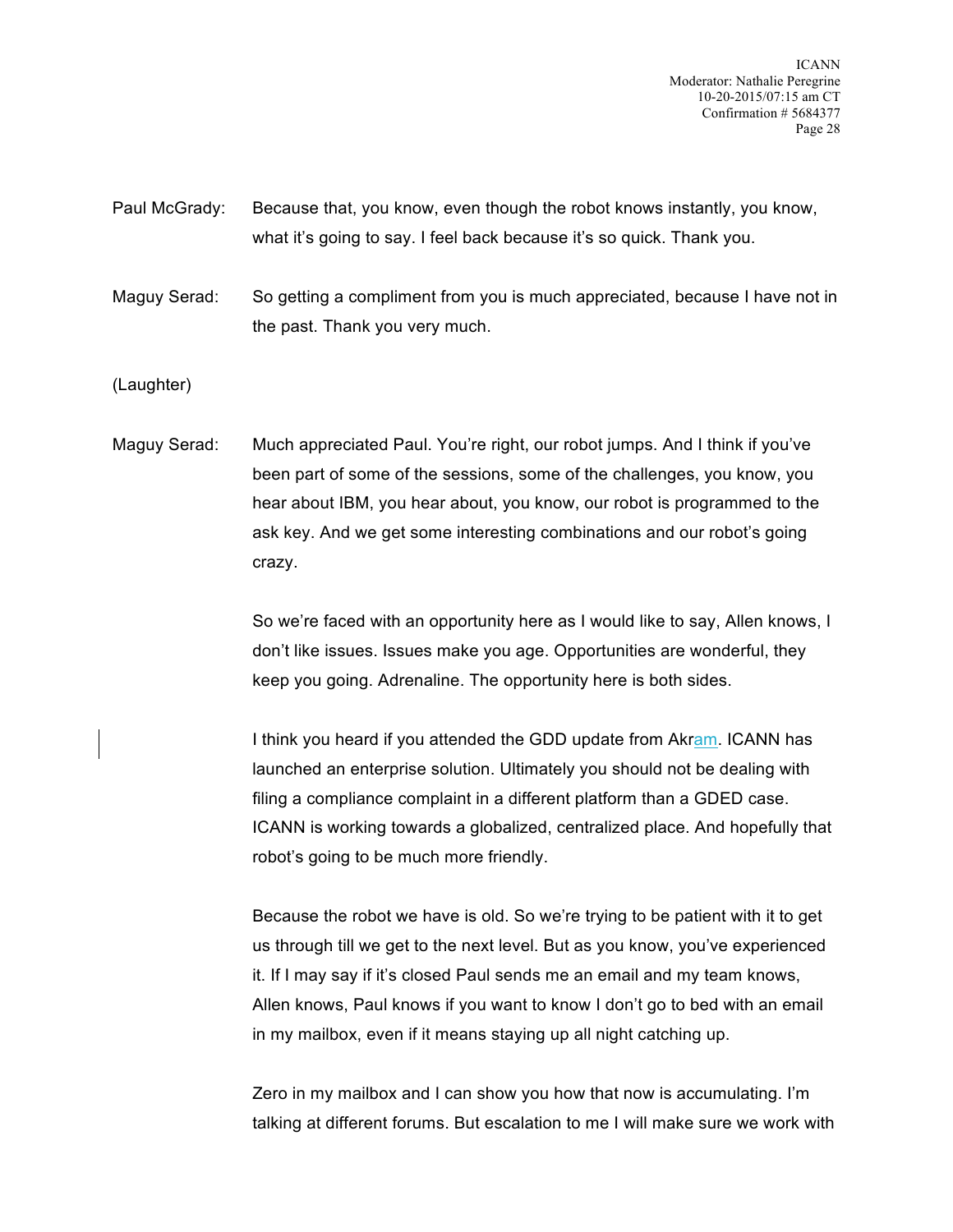it. And if the best approach is also to the compliance at ICANN.org our staff is global. We work around the clock almost. We have an amazingly passionate staff.

So you don't need to escalate to me. They'll update me. They keep me informed. But if you want to talk to me, I'm here too.

Greg Shatan: Thank you Maguy. And thank you Allen. I don't see any more questions in the Adobe Connect. Any other hands in the room?

I'll give you one quick line Kiran.

Kiran Malancharuvil: Thanks Greg. Kiran from MarkMonitor. For - I actually want to thank you guys. I think the dialogue between the IPC and compliance has become a lot better in the past few meetings. And I really want to thank you for that. I think that's all down to you guys.

> And so I appreciate you continuing to work with us on these sort of tough and contentious and sometimes emotional issues for some of us - me. My quick line to you is I'd like for us to work in the future, now I'm not asking you for a response now, on helping us understand the applicability of the contract to the environment that we're working under.

> I hear a lot from the registrars about how oh content is Websites and we're here for domains. But yet in the contract that the content of the Website matters and it's often in their terms of service that the content of the Website matters and is applicable to the domain name and our management in it. And I think that that is also an area that could use a little bit of clarity so that we can skip over these like what I'm calling threshold sort of issues, to get to the meat of the matter.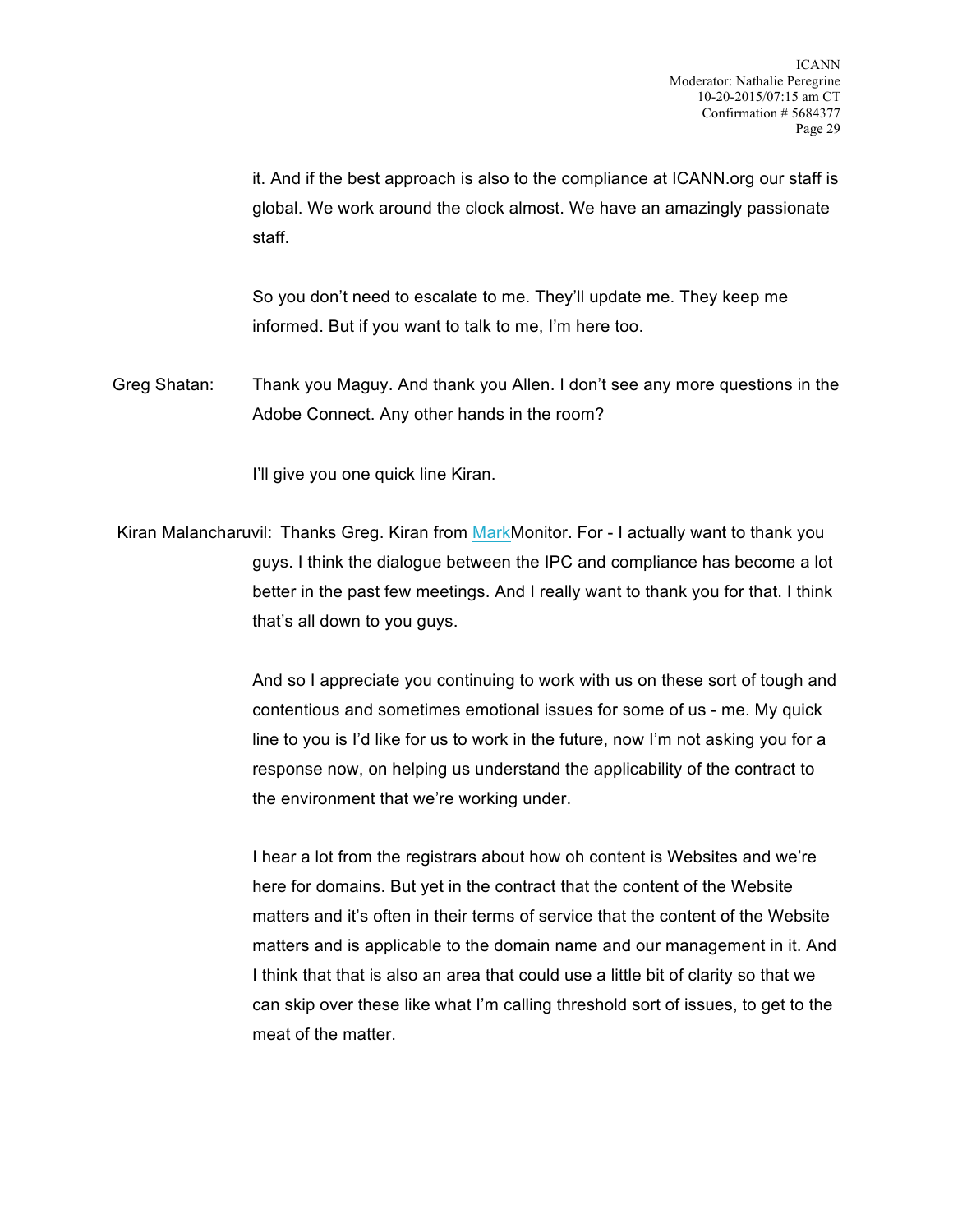So that we can stop having these discussions and back channels about what are we talking about - a domain name, a Website, a content and dah, dah, dah, this, that and the other.

So clarifying the applicability of the provision to what we're actually discussing so that we can get to what we're discussing would be helpful. And I think that needs to come from you guys in compliance. Thanks.

Allen Grogan: I think that's a constructive suggestion to all.

Greg Shatan: Thank you Kiran. Thank you Allen, thank you Maguy, thank you team, team compliance for being here.

> Next we have on our agenda GNSO Council Update and discussion of motions. So I'd like to invite our Councilors who are coming up to the table now to present to us.

You can walk Heather, you don't have to run.

Heather Forrest: I'm coming.

Brian Winterfeldt: Thanks everyone. We have a few updates. We're going to talk briefly about what went on during our GNSO working weekend for those of you who were not able to join us from 9:00 am until 6:30 pm on Saturday and Sunday.

> If you had been there or for those of you who were there we were regaled by several presentations by various parts of the community. The first one was the purpose of gTLD Registration Data Directory Services, Next Generation Registry Directory Service to replace who is. We also had an update on new detailed eAuction proceeds.

We also had an update on new gTLD subsequent procedures. We also discussed a review of all RPMs and all gTLDs. We talked about Privacy and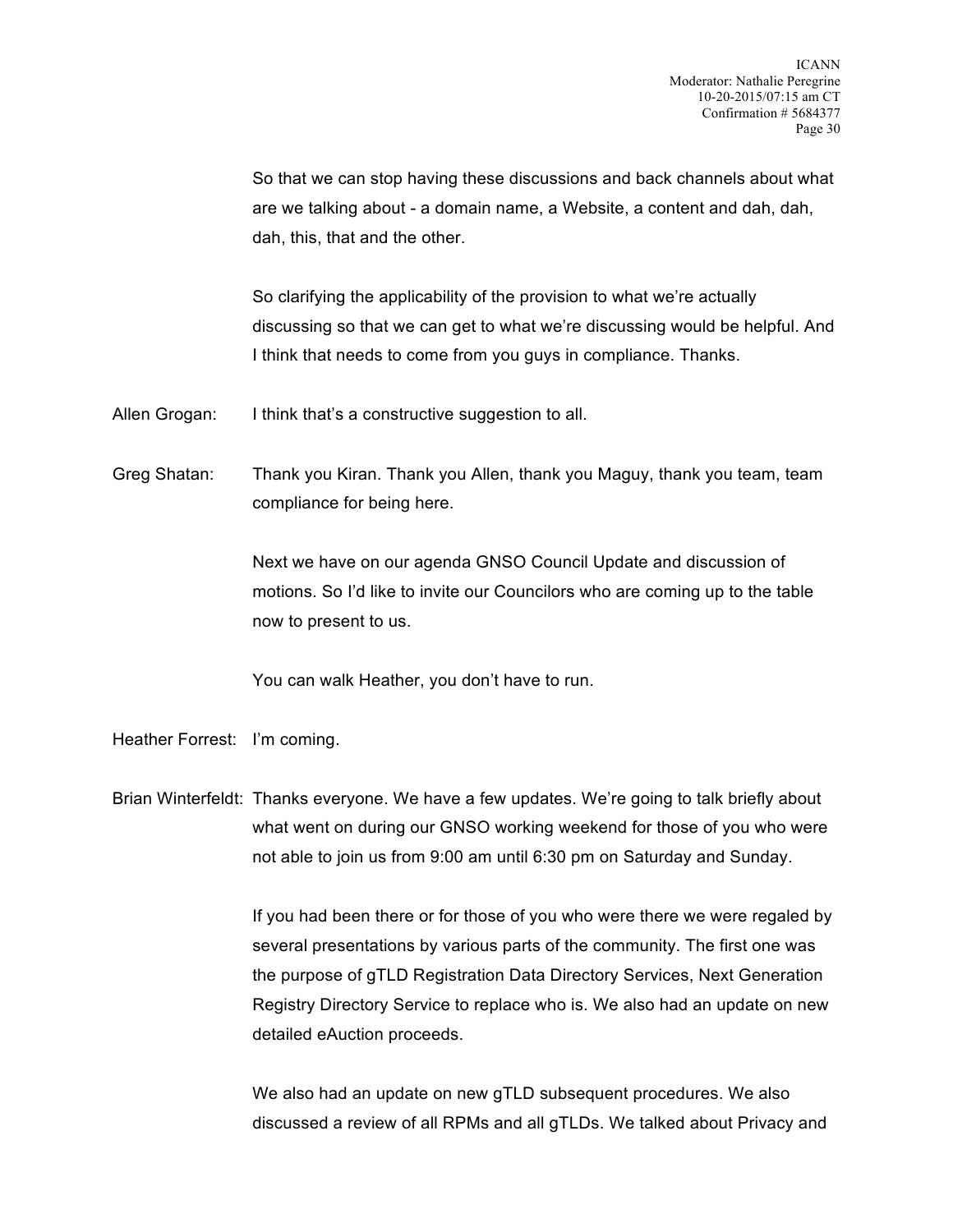Proxy Services, accreditation issues and we also talked about GNSO Review.

In addition we met with the Global Domains Division, ICANN Compliance, the Board, body, Theresa Swinehart and the GAC. Very busy weekend. We talked about RPM Review and Competition Consumer Choice and Consumer Trust Review with the GDD.

We talked about the recent EU Court of Justice decision rejecting the U.S. Safe Harbor Scheme for data transfers and potential impact on ICANN with ICANN compliance. We talked about how to improve community communication and engagement with the Board in view of body of experiences as CEO.

We talked about the search for a new CEO to replace Fadi once he steps down for the next role with the Board. We also got to hear the Board's views on the fairly new Cross Community Working Group structure and its approach to participating in such groups and considering the outcomes from these with the Board.

And we also had updates involving GAC Early Engagement and the GNSO policy work primarily with respect to the QuickBooks mechanism previously adopted on a pilot basis by the GAC. And that was mostly what we covered when we met with the GAC in their session. We went to them as is traditional.

The council will be holding its public meeting on Wednesday during which we're going to consider two timely filed motions; which we'll discuss in a moment.

We're also going to talk about the letters from the Standing Committee on improvements regarding possible updates to the GNSO Operating Procedures pertaining to overlap between the rules on resubmission of a motion and the council's ability to waive the deadline for submission of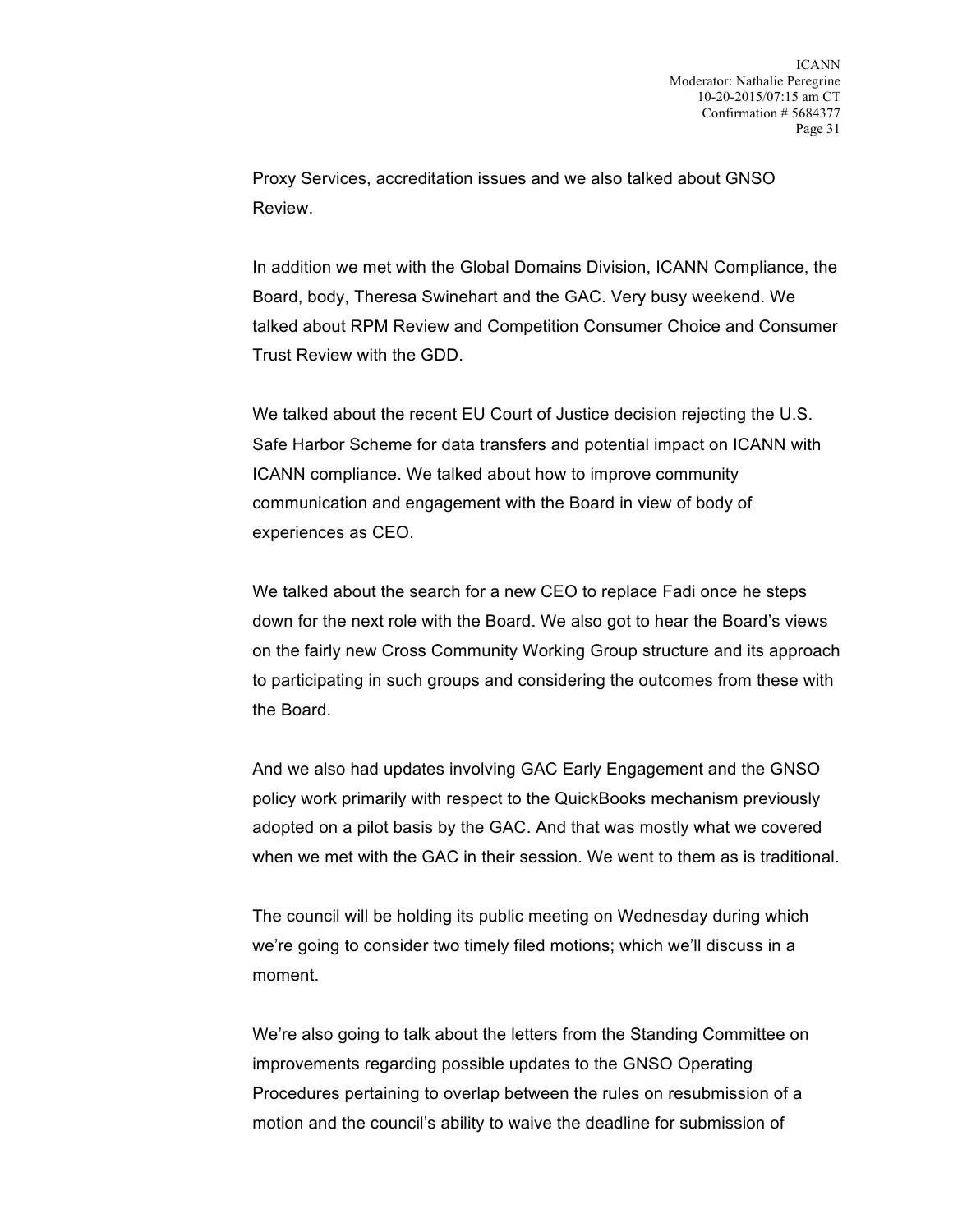motions and to document the council's existing custom and relation to the proposal and seconding of motions for voting.

We also are going to talk about the possible action response to the Ford request concerning possible policy work on replacement insurance requirements for credit registrars, possible action and response to the Board request concerning possible policy work on exclusive registry access to generic TLD strings.

We're going to be looking at the final GNSO review report and possible implementation issues and at new ICANN meeting strategies.

So there were two motions that were timely filed and then we're going to talk about the motion that was untimely filed.

So the first motion that was timely filed is to adopt the final report from the data and metrics for Policy Making Working Group, metric man is very excited about that one. There was some concern raised during the weekend session that this motion may be premature and that the council and community should be given more time to digest the final issue report and charter before approving them.

Mr. Zuck do you have any comment on that?

Jonathan Zuck: I guess I didn't hear that until this minute. So there was a public comment period. There were nine comments that were submitted.

Brian Winterfeldt: Oh, I'm so sorry. You're right. That was for the next one.

(Laughter)

Woman 1: Never mind.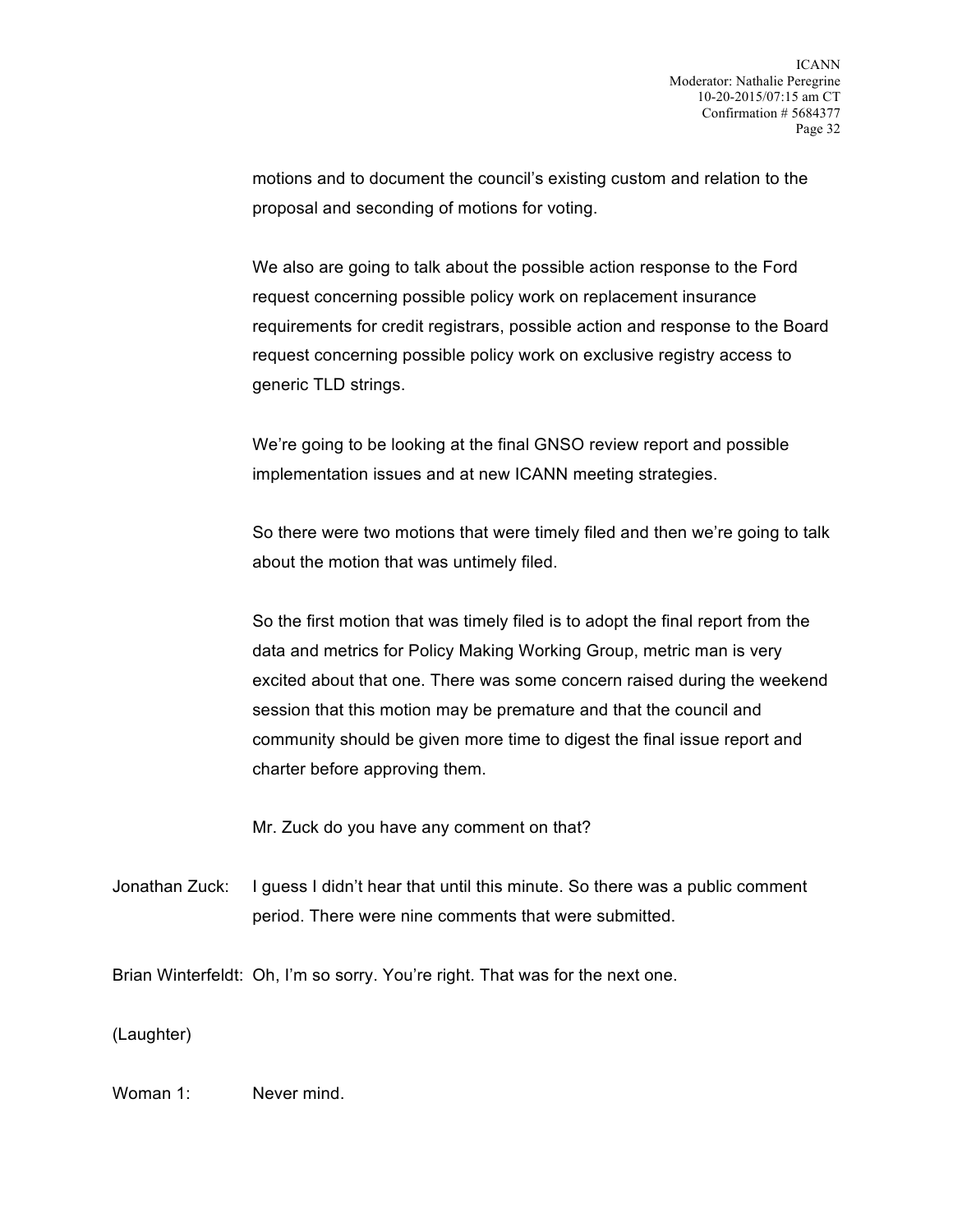Brian Winterfeldt: I know, my print is very tiny on this screen. I need to make it very large. You're right. I apologize. There was no controversy. We're ready for you. What we are not ready for is the second timely filed motion to adopt the Final Issue Report on Next Generation Registration Data Services to replace who is in the attached charter.

> And that's the one that people felt like we needed more time to digest. And there's some debate. And I know that Susan Kawaguchi I think was not happy about the idea that we would not move forward with that work. And so there was definitely vigorous debate about that.

> The BC, the BC is the one who made the motion and believes that we should really move forwards. I know that previously at least some IPC members had voiced support for the motion. But then these reservations came up and I guess we're actually looking a little bit for direction on what to do. I believe that at some point Susan had come to us to ask us to second that motion. And we weren't really sure whether there was really like clear consensus for us to be able to do that.

> And I think we were trying to decide well how to handle that. So if anyone has any feedback for that or thoughts on that motion I guess definitely I can see on the one hand where people who were - have been very involved in this for a very long time are ready to see the work kind of move forward. Other people feel like it's a lot to digest and to move forward with. (Bob) do you have anything to contribute?

Fabricio Vayra; Yes I would just say I second that, having spent a year and six months working on that after being told by CO that this was the initiative, that all of the world was looking to see if we could be adults as a community to get something done. And we spend a year and a half, we were told three months, a year and a half on that. Right? We put out 166 page report with 186 recommendations. What's the hold- up? I just don't think (unintelligible).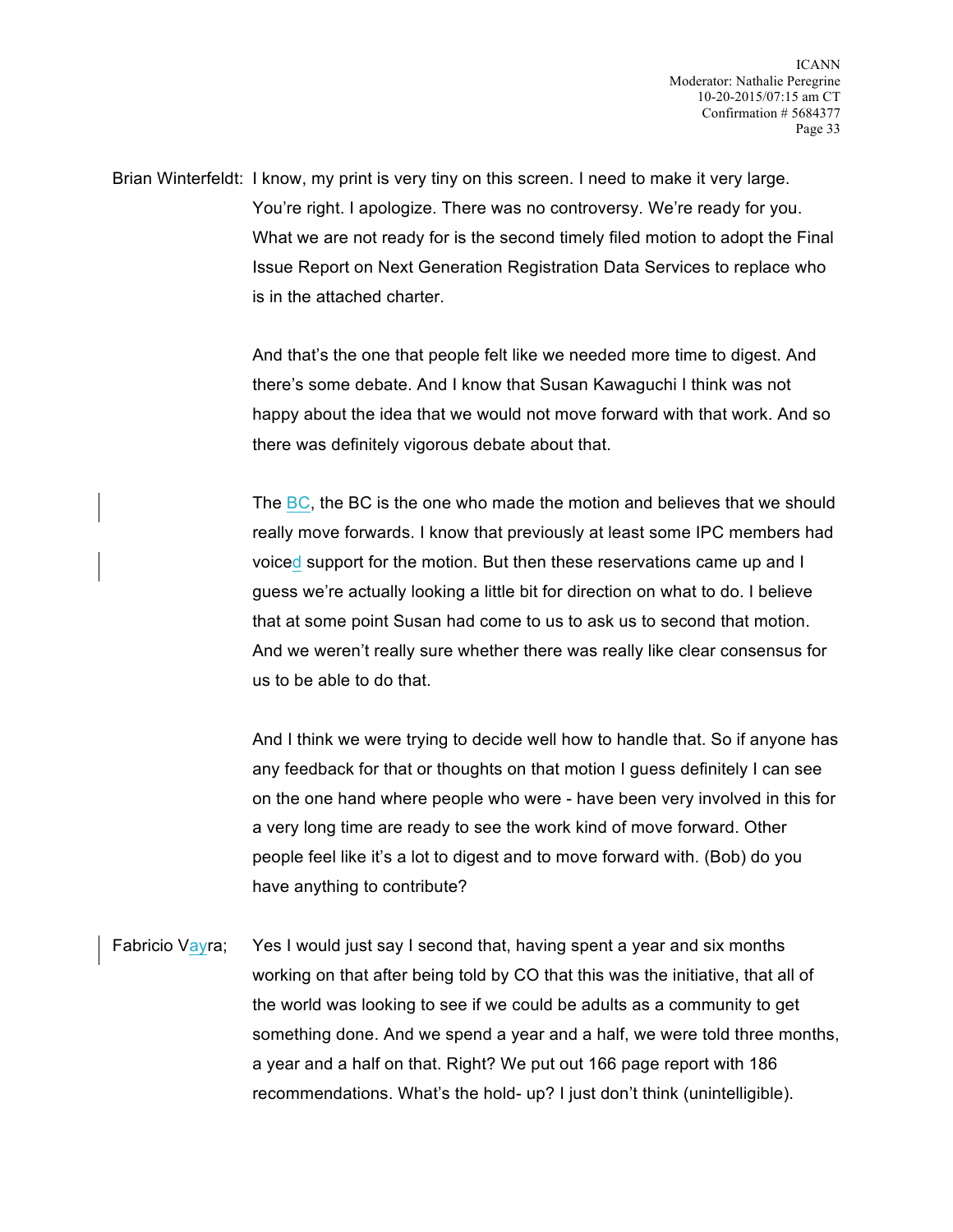## ((Crosstalk))

Brian Winterfeldt: I think reading all those pages is part of the hold-up.

Fabricio Vera: I mean at this point it would take - what we're saying is it's taken people longer to read the report than it took us to develop the report. That's insane. Right? So I just don't understand what the hold-up is. And if it's to - if we're saying it's because we have too much work it's - it's insane to think that we're going to do a PDP or even suggest a PDP for a second round of TLDs before we correct the problems from legacy TLDs, new gTLDs.

So again what's the hold-up?

- Greg Shatan: Heather I've got you next in the queue.
- Heather Forrest: No, if you want to ask (unintelligible).
- Greg Shatan: Okay.
- (Laughter)
- Greg Shatan: Do you have an answer for Fab or other remark.
- Heather Forrest: I do thanks. Sorry. Just need to get my notes. Thanks very much, Heather Forrest for the record. I just wanted to pick up on two points that Brian raised (unintelligible) very much. Little people, we have trouble.

Two points that Brian raises and I have my sort of future planning hat on here. Two issues that I think we need to keep very much our finger on the pulse. One is in relation to auction proceeds. I think that's going to very rapidly grow into an issue of some note within the GNSO community.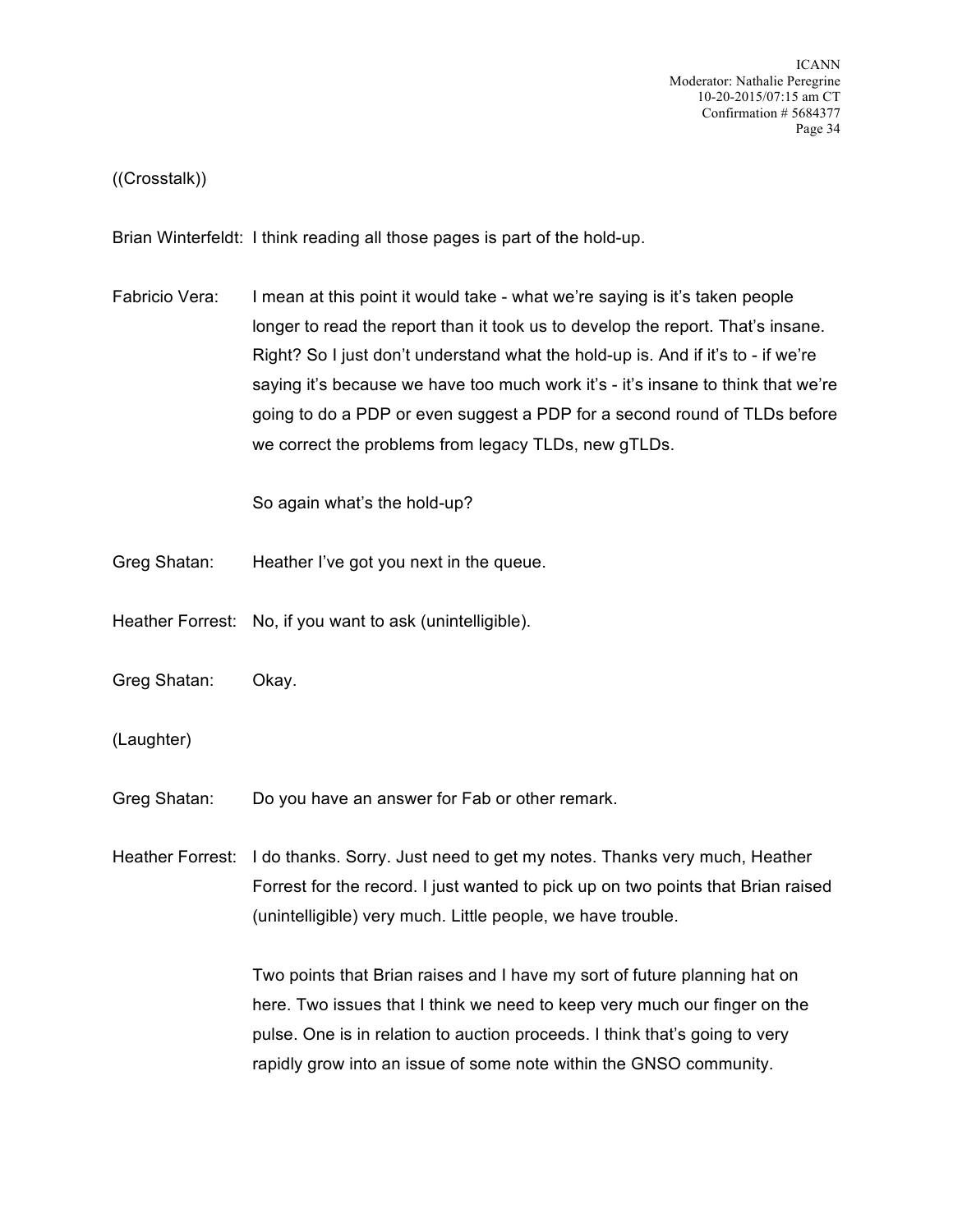As well I think we want to be thinking very strategically about the CCT Review and specifically the CCT Review Team. So I would put that on our menu. And I would also ask Greg - I realize I'm a bit of a broken record on this, but I also think we need to think in a constructive way about new meeting schedules, new meeting format and how we - if we have any input that wants to go into council on that it seems for better for worse that the GNSO is sort of leading this idea of how we conduct ourselves in the new meeting structures.

And with that in mind then I suppose there's this expectation that we're going to have a sense of what we're doing first. And we've been invited several times by council; I've had it in my notes each time. You know, we need to think about this. If we have any concerns it's not going to help us if we decide next year that, you know, we have a comment and we didn't raise it.

This is really last call for comments on that one. Thank you. And if anyone has any questions about the notes that went around over the weekend, if you didn't get the notes that went around over the weekend or anything that Brian or I have said please do ask.

Greg Shatan: We'll have Steve and then Anne.

Steve Metalitz: Yes. First I want to thank Heather for the notes. And extremely timely; which is great. But you mentioned the CCT Review. And that is very important. That call for volunteers is out now and through October 30 I think. But the real issue is since the IPC has never had anybody on any review team how do we make sure that that does not occur this time. And in fact I think we should be bold and suggest that we get several people on this review team.

> And I think it was well raised at the Board that we may need to be, the Board may need to be a little more flexible, rather the CEO because he makes the appointments. May need to be a little more flexible about the size of the team and the composition of the team because, you know, this is, you know, why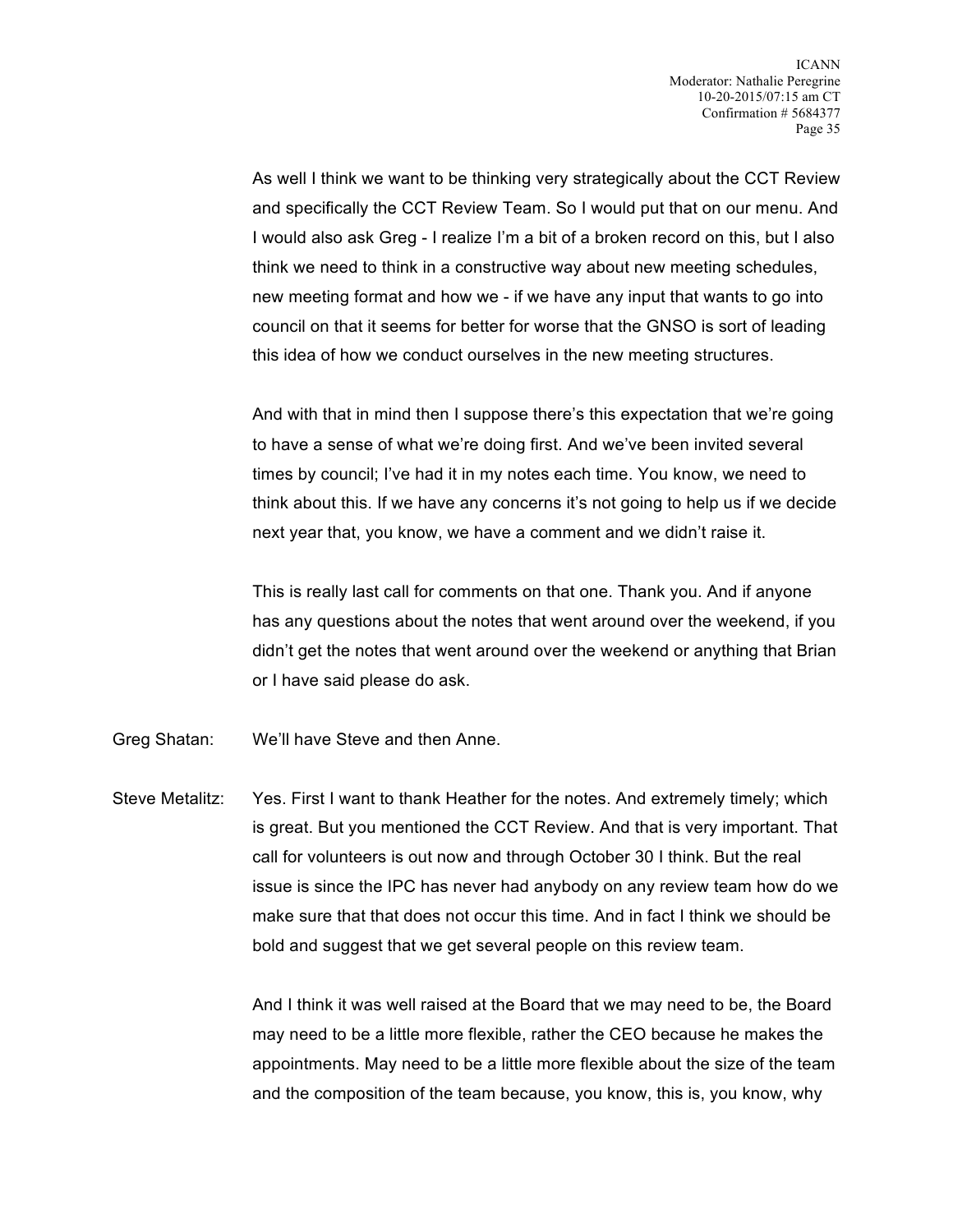we should have to worry about taking a seat from the RSSAC or from the ASO on this issue; which has nothing to do with anything that they do.

And instead say well, you know, all of the companies, all of the potential TLD operators and, you know, all the people most affected - all the rights owns, the most affected by this have to, you know, fight over one seat or something with the ISPs is just, you know, I don't think we can tolerate that. So I think we should push pretty hard and I think we should also push our GAC members because the GAC chair is the co-appointing authority.

And although in the past that just meant the GAC appoint - the chair appoints someone from the GAC I think we should ask the GAC chair to appoint rightholder representatives from there - to put forward right-holder representatives from their countries. And let's get - I think we should really push on this one in the hopes that if we are successful we will at least get one or two people on that team.

Greg Shatan: Thanks Steve. Anne?

- Anne Aikman-Scalese: Yes thanks. It's Anne Aikman-Scalese for the transcript. I'm not sure how we passed so quickly over the Registry Directory Services and the motion that was made by the business constituents.
- Greg Shatan: Still we haven't passed (unintelligible); we're still discussing it.
- Anne Aikman-Scalese: Oh because a lot of other things came in between.
- Greg Shatan: Well other people had other remarks but that doesn't mean we're done with it.

Anne Aikman-Scalese: Well, okay. Please do let me know when it's the appropriate time to comment.

Greg Shatan: Now.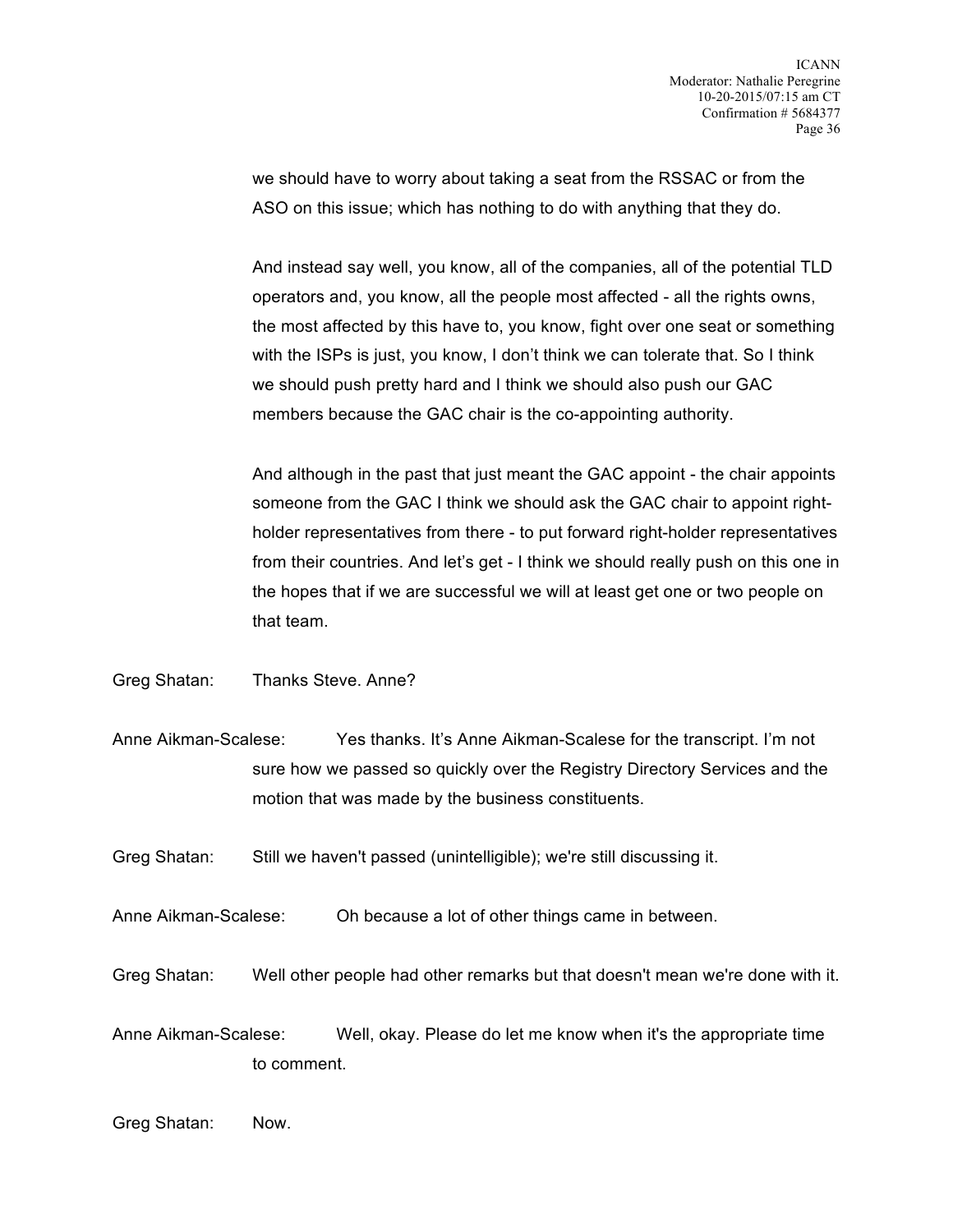ICANN Moderator: Nathalie Peregrine 10-20-2015/07:15 am CT Confirmation # 5684377 Page 37

## Anne Aikman-Scalese: Good. Okay, great.

Man: Real quick. Before you - just to show the level of importance I think on the official Whois, I mean clearly talked about this.

> How many people at this table have participated on some level in a Whois Review process? You, me, you. I mean this is how much time it's taking out of this group alone.

We've had AOC Reviews, we've had a proxy review, we've had a directory service review. I mean if you look at the chart there are so many ongoing reviews of Whois, and apparently this has gone on for at least 15 years; fifteen years.

I mean the CO told us this was a make-or-break issue. If we cannot resolve this -- paraphrasing here -- the community is going to laugh at us.

And now we're sitting here saying, it's possible. You know what? Let's just put this off because we've got a bunch of other reviews going on. It's incredible.

- Man 2: So (Unintelligible), do you think we should second the motion?
- Man: Correct, thank you very much.
- Greg Shatan: That idea seems to be bubbling up. So I've got Anne and then Kiran.

Anne Aikman-Scalese: Well I definitely we think we should second the motion because we complain all the time about the current inaccuracy of Whois information. And I know that there are some aspects of the last Whois Review Team recommendations that are being implemented.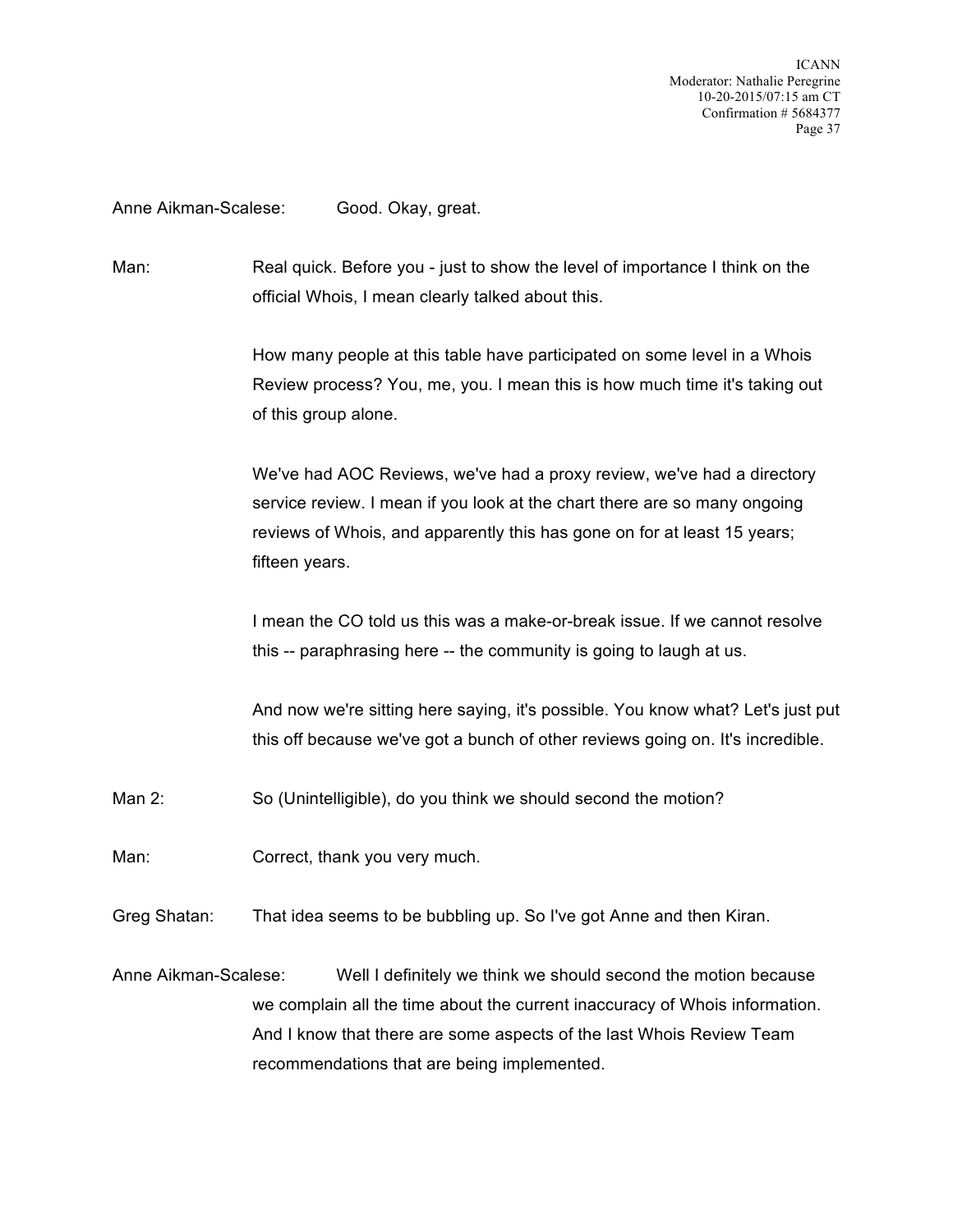But, you know, there's an awful lot - there's a balancing act between the need-to-know and the privacy issues that have become so big within ICANN. And that is what the Expert Working Group -- or the EWG -- really fought so hard to establish with, you know, compromises. And I'm sorry that there work wasn't actually a PDP because there's a lot of good work there.

Now it's been pointed out, and especially by those who are most concerned about the privacy issue, that this is a very complex subject. And so there may be some reluctance among those who are most concerned about the privacy issues to go forward.

But I think we need to second it, and I think if there are issues in the charter which is something I kind of heard in the hallways, then we need to address whatever issues there are in the charter that Susan put forward and move this.

I mean I can't believe that this would not be top priority for IPC. I don't know. But educate me; tell me why?

Greg Shatan: Steve.

Steve Metalitz: I don't disagree that this issue is a tough priority for IPC.

Let's just talk frankly about the, you know, politics of this. And that is that at least what I heard in the GNSO Council room was efforts by the Non-Commercial Group and by Registrars just to stall this.

So, you know, one thing that is a little bit unfortunate here, and if we second this, this kind of feeds into this viewpoint, is that once again it's the Business and Intellectual Property Constituencies against the Contracted Parties and the Non-Commercials. That may be an unavoidable that we get into that situation again.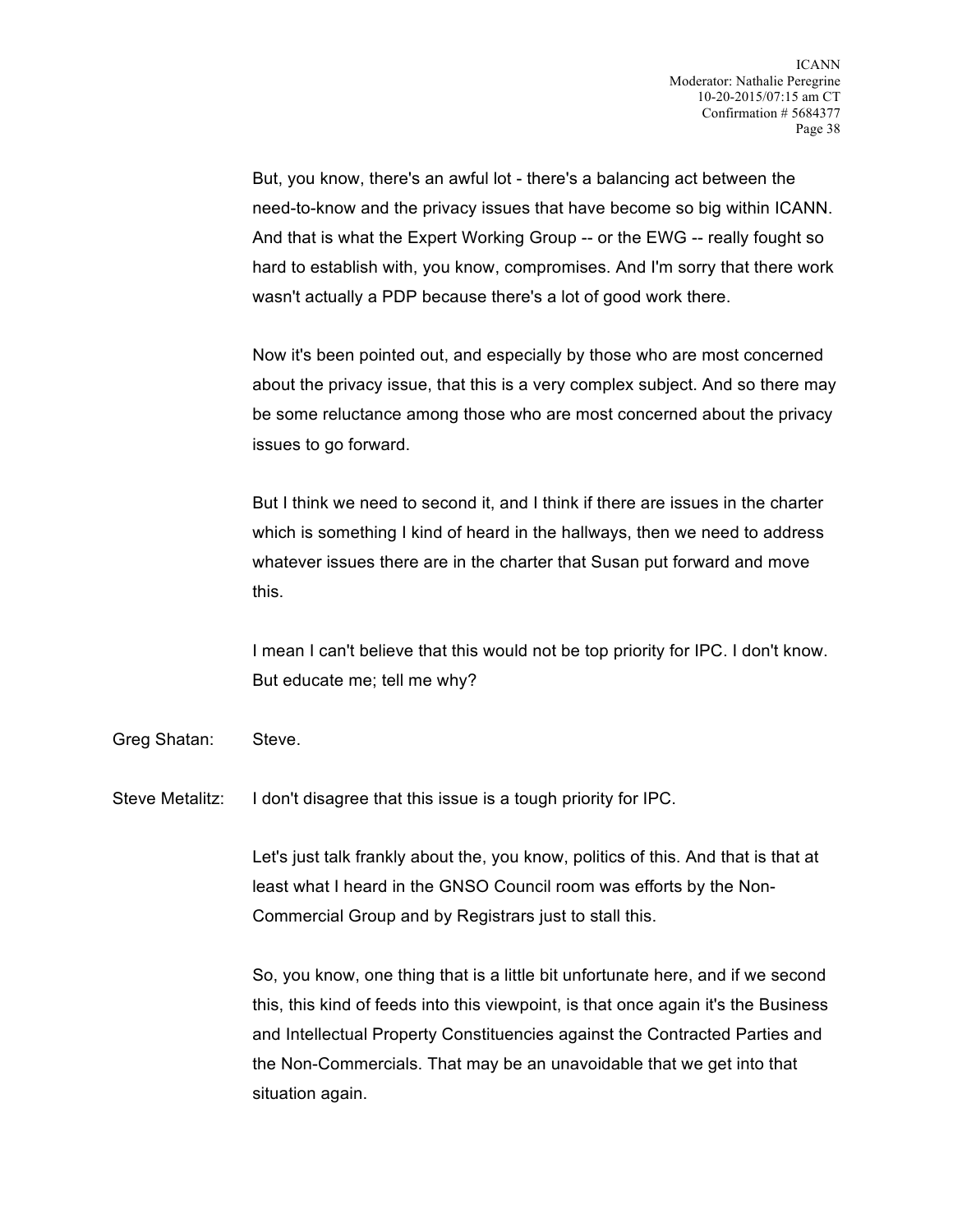But I guess what I'm saying is it would be better if someone other than the IPC or the one to second it. But since I don't see any line forming of people prepared to do that and, you know, maybe before he exits the Council, Dan Reed could do something -- period.

You know, maybe there's some other person who could actually step into this. But failing that, unless our councilors have other ideas, I think certainly on the merits we should second this. But, you know, I'm really just talking about the politics of it.

And I realize this is an open meeting and it's being transcribed, so be it. But I think that's kind of what I saw developing in the Council Meeting on Saturday is kind of the old battle lines and I'm kind of sad to see that.

Greg Shatan: Brian.

Brian Winterfeldt: Steve I agree with you 100%. I think your read of the room is very accurate and I actually concur with your sentiment about being - I don't know if I'm quite sad, but it is, you know, not great to see the same kind of faction sort of aligning.

> And we could find someone outside the IPC to second the motion; I agree it would be ideal. If it gets down to one of us having to do it, obviously since I'm the outgoing councilor I think it's much better, given the other things going on in the agenda, for me to be the one who seconds it between Heather and I.

So maybe we can think creatively about who we could inspire to second the motion. Maybe we can do some on-the-ground work. And if we can't find someone, do you think we can come to consensus that we will look for that and then the alternative I have the ability to second the motion then?

Greg Shatan: I think yes. Maybe our good friends in the ISP constituency might give us a little house love or CSG love.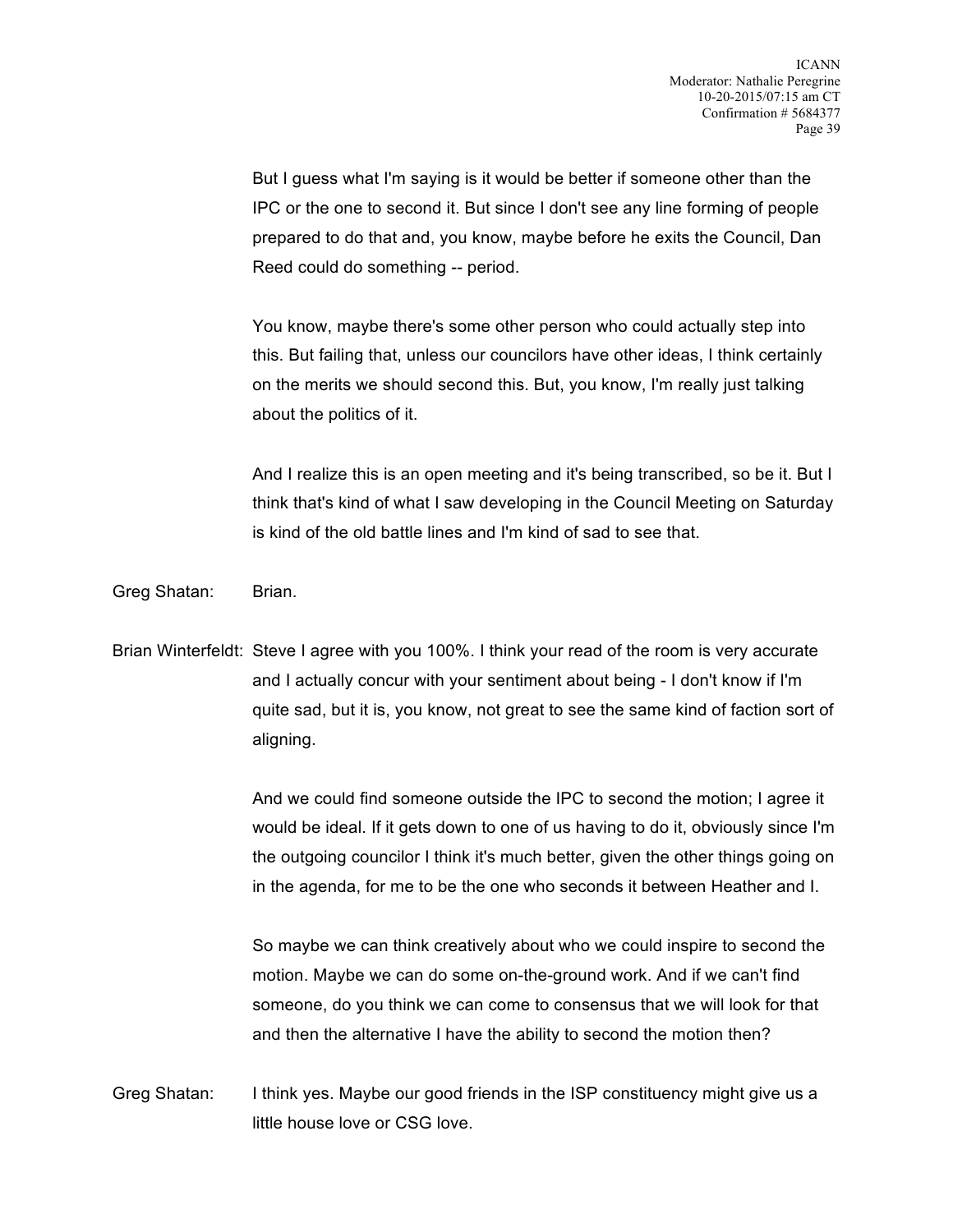ICANN Moderator: Nathalie Peregrine 10-20-2015/07:15 am CT Confirmation # 5684377 Page 40

Anne Aikman-Scalese: I would support that. I was thinking exactly the same thing. I think the ISPs might be the logical seconder because they're not the Registrars and Registries. And they have an interest in IP as well as we do too at some level.

> And to echo Fab's thoughts on this, I strongly agree; we've got to push this forward. I don't think you can talk about any meaningful forum of anything without getting to reforming the Registry -- the Registry or LD or whatever you're calling it; RGS.

Yes, but what I'm perplexed about is the report itself clearly states there's a need for privacy protection as well is acknowledged. There is an acknowledgement that gated access is the way to go; there's a compromise here.

So what I guess I'm failing to understand is the working group reached a compromise position, it seems reasonable, and there is still pushback.

Kiran Malancharuvil: So this is Kiran for Mark Monitor. I think that Steve's comments about politics are really important to understand.

> From my experience, I think it's been three years in the Privacy and Proxy Service -- two years? (Unintelligible)? I don't know I had a whole baby in between (unintelligible). She's definitely like 16 months old now, and we still haven't figured accreditation standards for privacy and proxy standards. She's going to be in college guys.

So, but that group, it does make me sad because we - and this maybe a dangerous thing to say in an open meeting, but whatever. It's a really good example of capture in the ICANN community I think.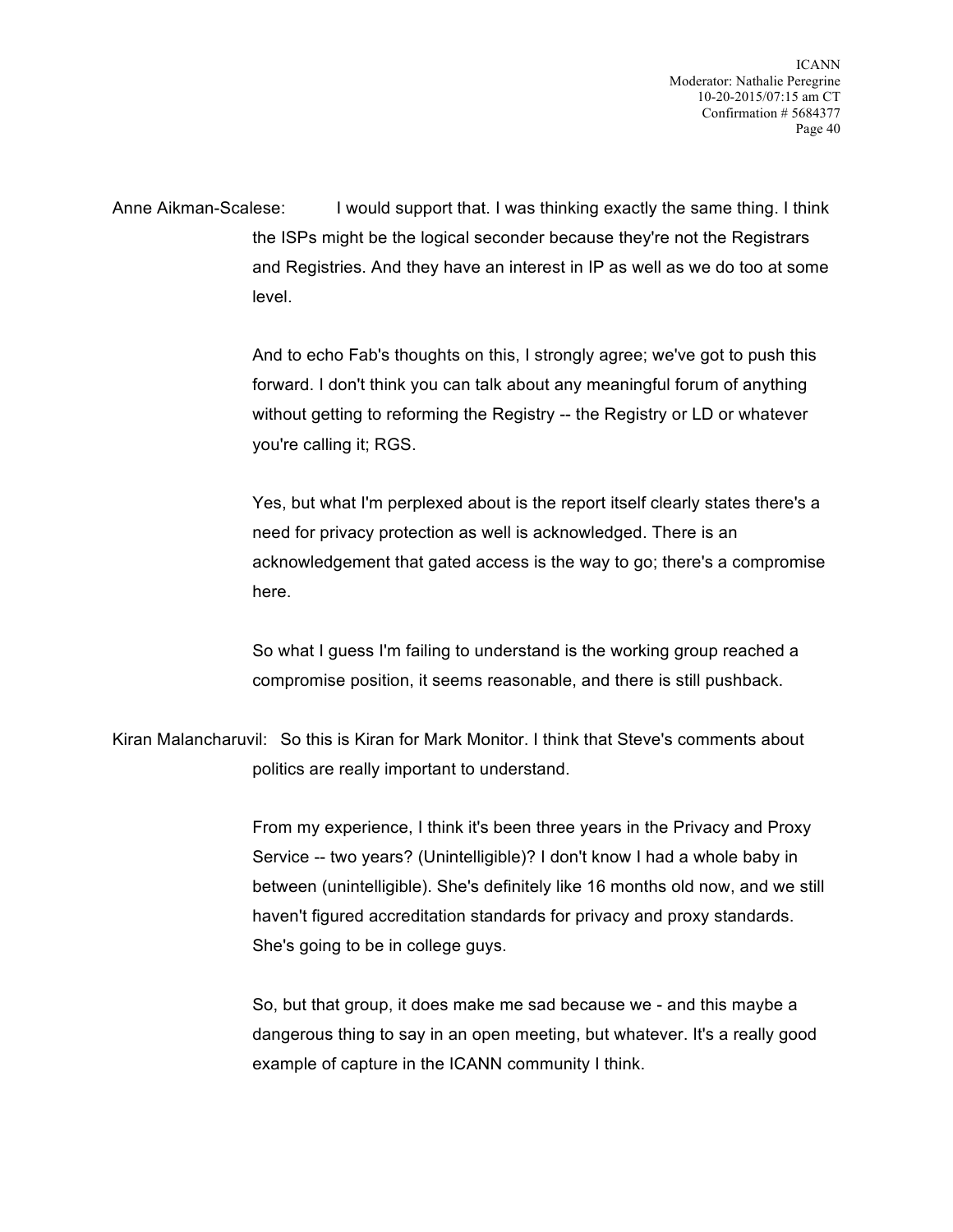I think that the privacy interests have captured and refused to compromise. I think that the Registrars and the self-interested service providers have captured that group.

And we had - I don't think you guys realize this. The IPC comment, the BC comment, the IACC comment - I remember the IPC, they're not here; they're having their conference right now. The INTA comment, huge stakeholders in the IP community and Business community asked the group, "Just please can we work on this issue a little more?" One of the issues, it was the accessibility to privacy and proxy services.

Asked them to explore the issue further, and they said, "Absolutely not." They wouldn't even let us talk about it, not even to come to a conclusion about it one way or the other. We weren't even allowed to bring it up.

So the politics around some of these issues are so bad that we don't even have our voice anymore. And that's 7:00 am once-weekly conference call for me in California. And I've stopped going because there is no point.

I follow the transcripts; I go on the list. Steve Metalitz has our back in the IPC, but it's a painful process. And the politics are seriously harming IP and Business interests and it's exhausting to follow it; it's exhausting to be a part of. But it's very very important that we get people stepping up. As you know, fallen soldiers get taken down.

So to be aware that that's happening and the IPC needs to really get behind us and help us follow these things through. Thanks.

Greg Shatan: Kiran, there are others. Do you have any idea about solutions to this problem more concretely?

Kiran Malancharuvil: No (unintelligible), I give up; I'm done. No, I'm not done; I'll be there tomorrow morning at 8:00 am.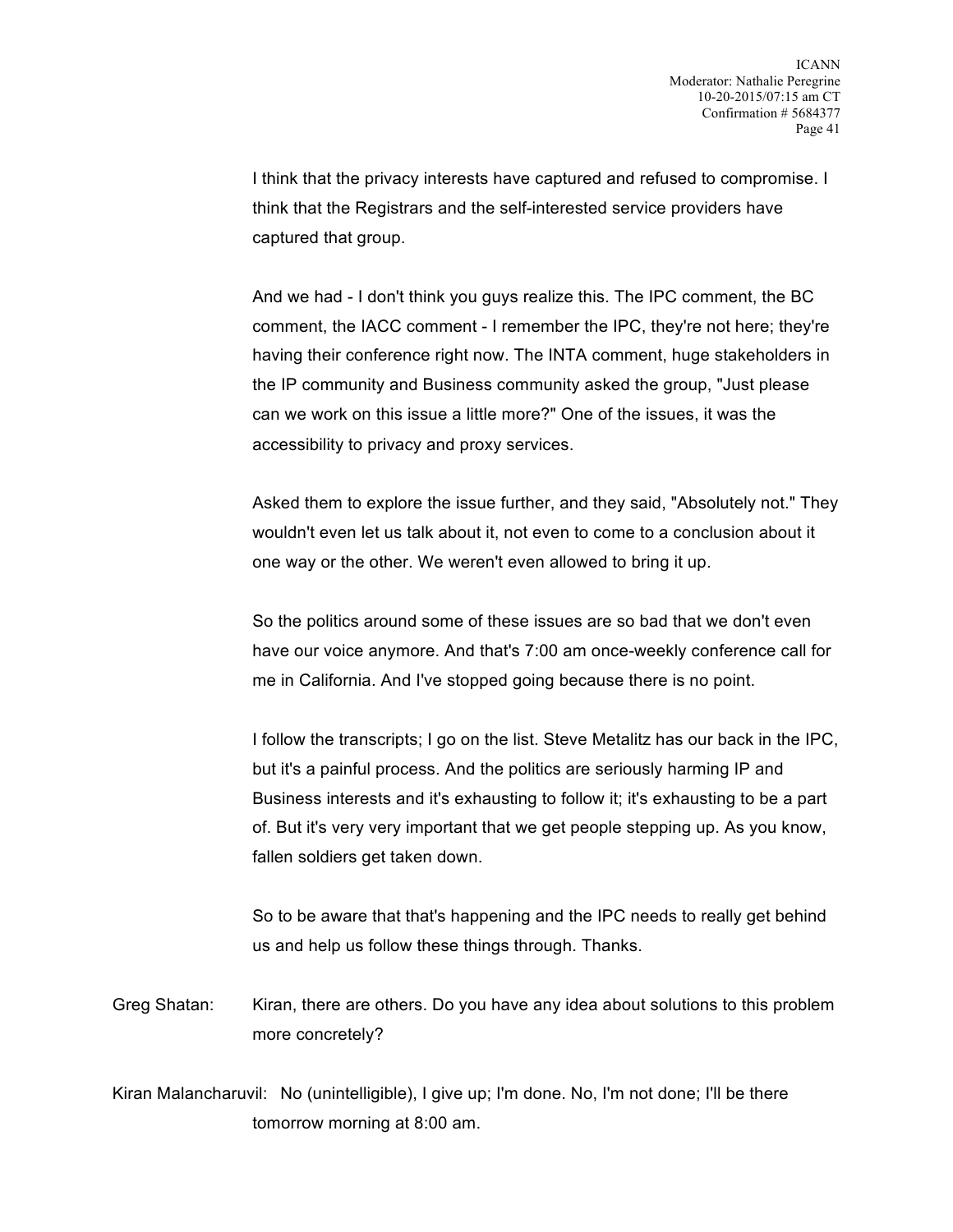But I mean we're trying. There's new blood in the group. There's Todd Williams and Turner -- bless his heart. And, you know, Steve is still plugging away and we've got Vicki Scheckler and Alex Deacon and Val Sherman. And, you know, some really dedicated IPC (unintelligible).

Paul McGrady: Paul McGrady.

Kiran Malancharuvil: Paul McGrady. What? I didn't see you back there Paul; I got you.

Greg Shatan: (Unintelligible).

Kiran Malancharuvil: Yes, and we're trying. But have we come up - every time we put forward a compromise position, we are getting shot down on every little thing.

> And the big issue right now guys, please, as IP lawyers understand that this is out there, they're trying to make lawyers who register domain names even briefly on behalf of their clients using the firm now, now we have to accredit ourselves as Privacy and Proxy Service Providers.

Like anyone in this room think that's a good idea because if you do, you can go down the hall to that meeting. But if you don't, speak up, you know, and be a part of this group because the IP interests in regard to Whois and Privacy and Proxy and these issues, we are getting absolutely steamrolled and flattened.

And everybody talks about capture at ICANN as if the business interests are the ones capturing the groups, and it's absolutely not the case. And the Privacy interests actually now are starting to the capture the Public Safety Working Group which is the Law Enforcement Group.

And they even made a comment yesterday in their meeting that was completely contradictory to what the Public Safety Working Group had put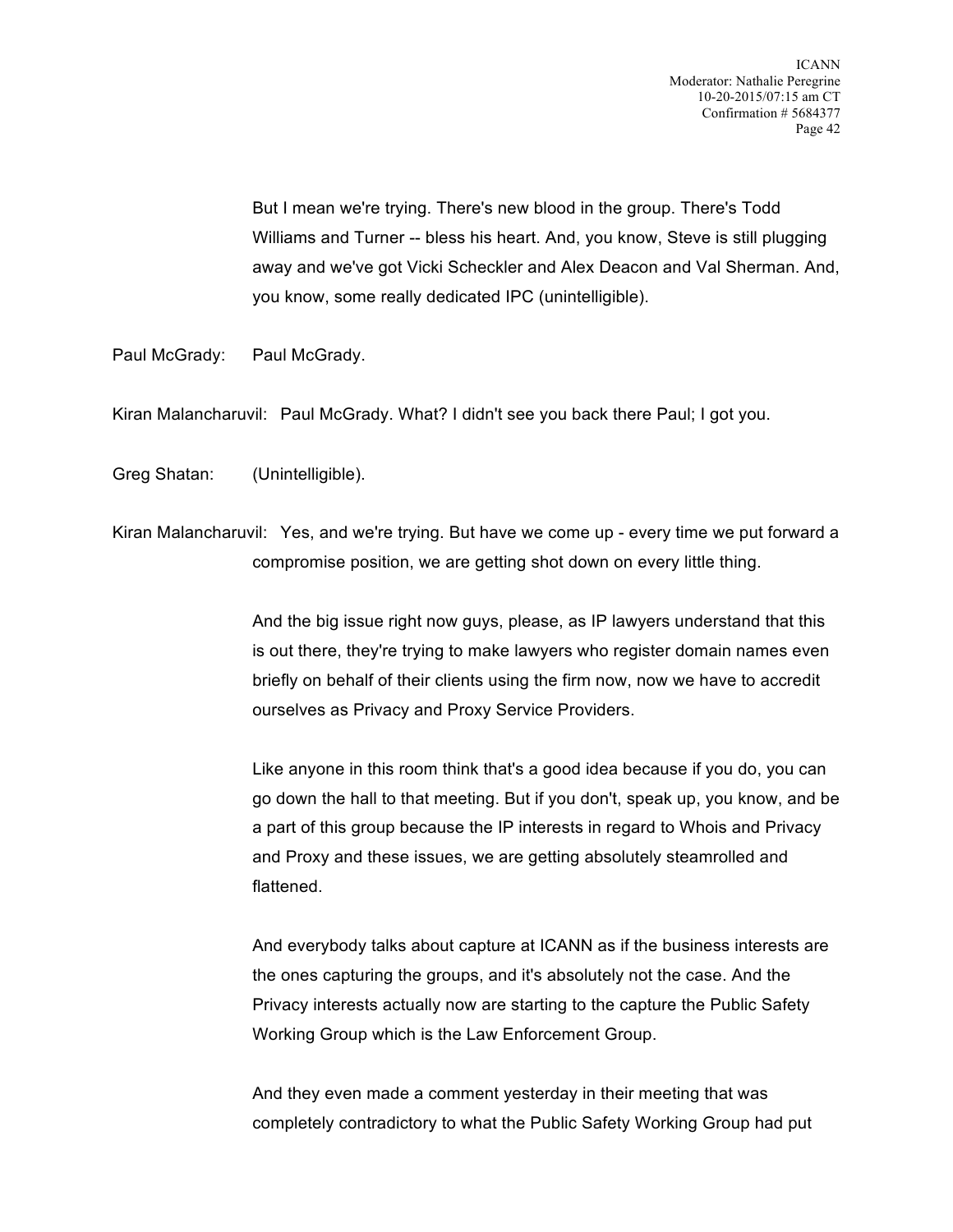forward in their comments for Privacy Proxy and their comments for the Whois Accuracy Specification, and it's completely eroding all of the support that we have on Whois.

We don't have Law Enforcement anymore, we don't have a footing in these working groups to speak of, and it's really hard and it's become a very very very serious uphill battle. So the IPC really needs to like stoke the fire under our butts on this issue and really push on the Whois stuff, because I'm about as stroppy about it if not more so than Fab is. And, you know, we've been working on this for a long time.

Greg Shatan: Fab?

Fabricio Vera: So Kiran, I feel your pain because my two-and-a-half year old is only 11 days older than the EWG report.

> I left on the 11th day after she was born to do this report being told it was going to be a three month project, and a year and-a-half later. So I spent half of her life doing this report which is a sad thing that I hope I can make up for someday in her life. Right, mathematically that will end up working out - maybe -- if we don't, you know, that's why I'm so vehement (sic) about this motion.

But I will say this. So about the politics, you know, Steve you're absolutely right.

But listening to Kiran, I mean the reality is this. Politics only work when doing something other than being direct is going to change the outcome, and it's clear it's not. It's clear we've tried. I mean this is the same story we have every time.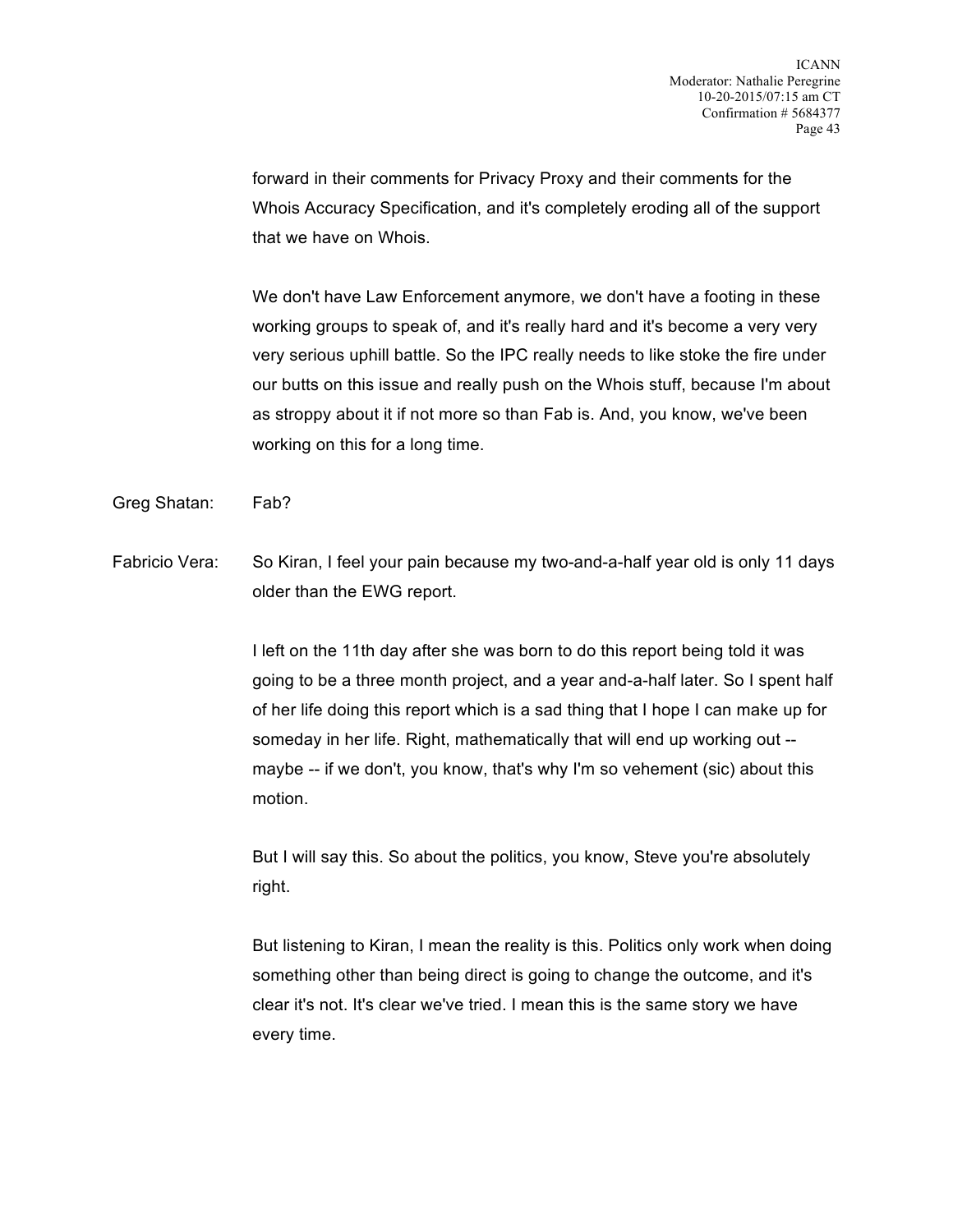Well, we should, you know, take a different tact here, but the reality is no matter what tact we take the response is always the same; no. that's what we get from the other side; no, we won't talk about it.

So why not do anything other than just be direct? I mean if the reality is we think this is absurd and we need to go forward, and doing anything other than saying, "We think this is absurd, we need to go forward," isn't going to change their response or the response back, who cares?

Greg Shatan: I tend to agree if diplomacy only goes so far. I think, you know, we also have to think about ideas how either other alliances that we can possibly look for in the community in some fashion, and also think about outside, you know, getting more grassroots support from members of our member organizations, clients of our law firm, clients/members, et cetera, et cetera, to more, you know, clarity and sunshine on this.

Anne?

Anne Aikman-Scalese: Thanks. I agree with what Fab said. I think Brian made a very practical suggestion about be willing, you know, to second if we can't find somebody else.

> And in terms of clarity, I'm just reminded that, you know, Whois Review is in the Affirmation of Commitments - I resisted saying AOC. And that, you know, there's Transition coming up and the community's willingness to address Whois.

I mean what was stated was, "Whois is outdated. We really need a new system and we really need, you know, some people to really focus on this." And so a bunch of experts did for 18 months.

And so if we - I disagree (sic) we need to push it, and clarity and shedding light on it might be, you know, outside of the ICANN community per se; it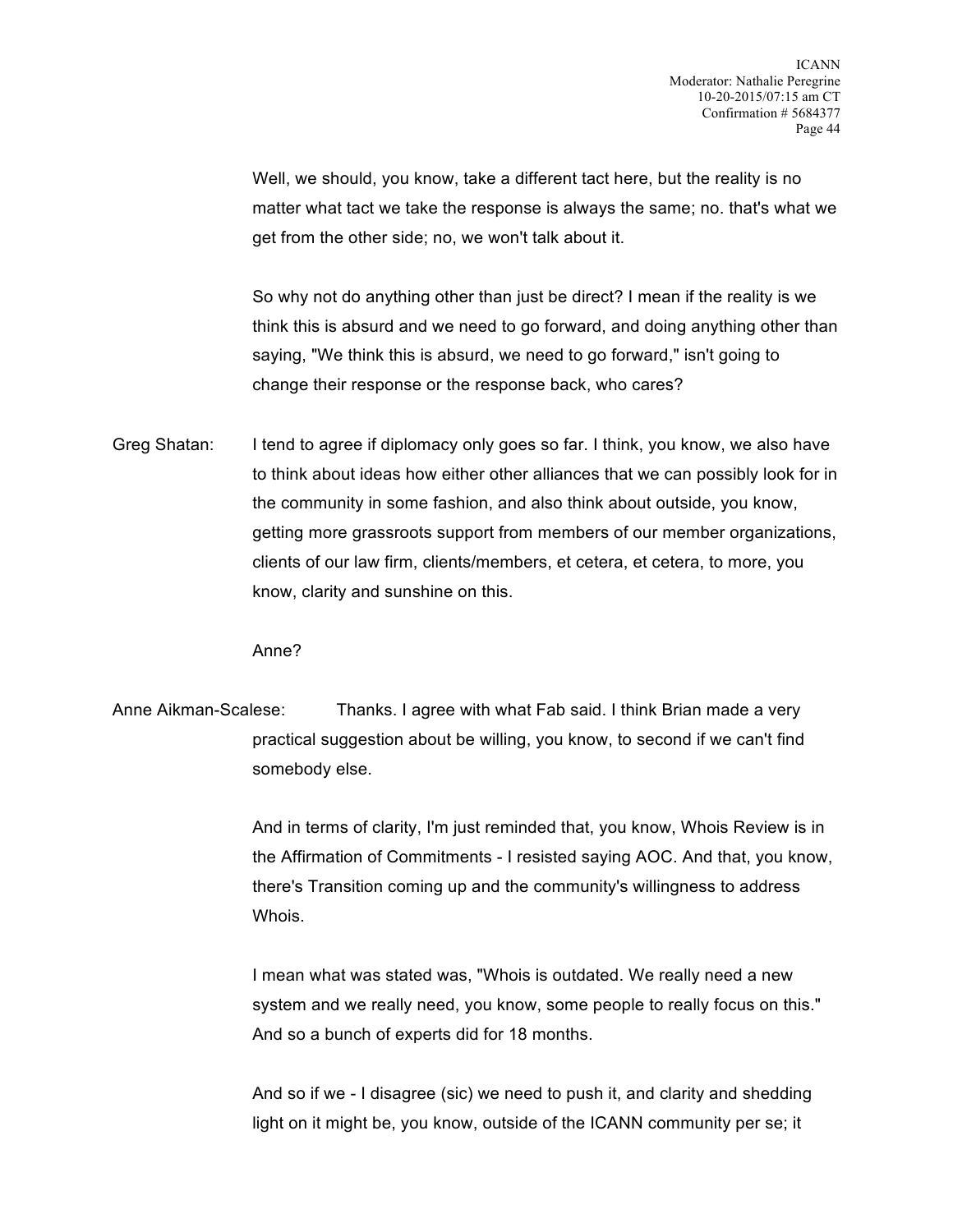might be through governments, it might be, you know - because current information in Whois is what, 40% inaccurate? I can't even remember, you know. And it's in the AOC.

Greg Shatan: Thanks. So I think we've got clear marching orders at least on the RDS which is to look for a second, and second in the absence of finding one.

> And I think we have Avri's motion and we'll get it up on the screen which is the motion regarding Accountability.

Oh, Mr. McGrady.

Paul McGrady: Mr. McGrady. Just to put some -it was sort of conflated that Privacy Proxy with the Whois thing, and I think that's fine because it's all part of the same thing. But just to put a practical aspect to what Greg suggested which is how to bring outside light onto the situation, I really think that the attorney issue is an attorney of privacy service or not.

> The folks on the Privacy/Proxy Team are pushing this weirdly enough are the alleged privacy advocates. But they're not open to discussion on this point. They are gleefully pushing this; they're not going to budge no matter how much we try to reason with them. We will continue to try to reason with them because that is the thing that reasonable people do, but I don't think they're going to budge.

And so in terms of shedding outside light on it, I really think that perhaps Greg's signature of the IPC should send a letter to the ABA alerting them to this. And I would be happy to do a first draft of that.

Greg Shatan: Thanks. I think not just ABA but I think with INTA we can get more traction; AIPLA, et cetera. You know, they are obviously, you know, we can get a whole bunch of people out there, you know, righteously pissed off.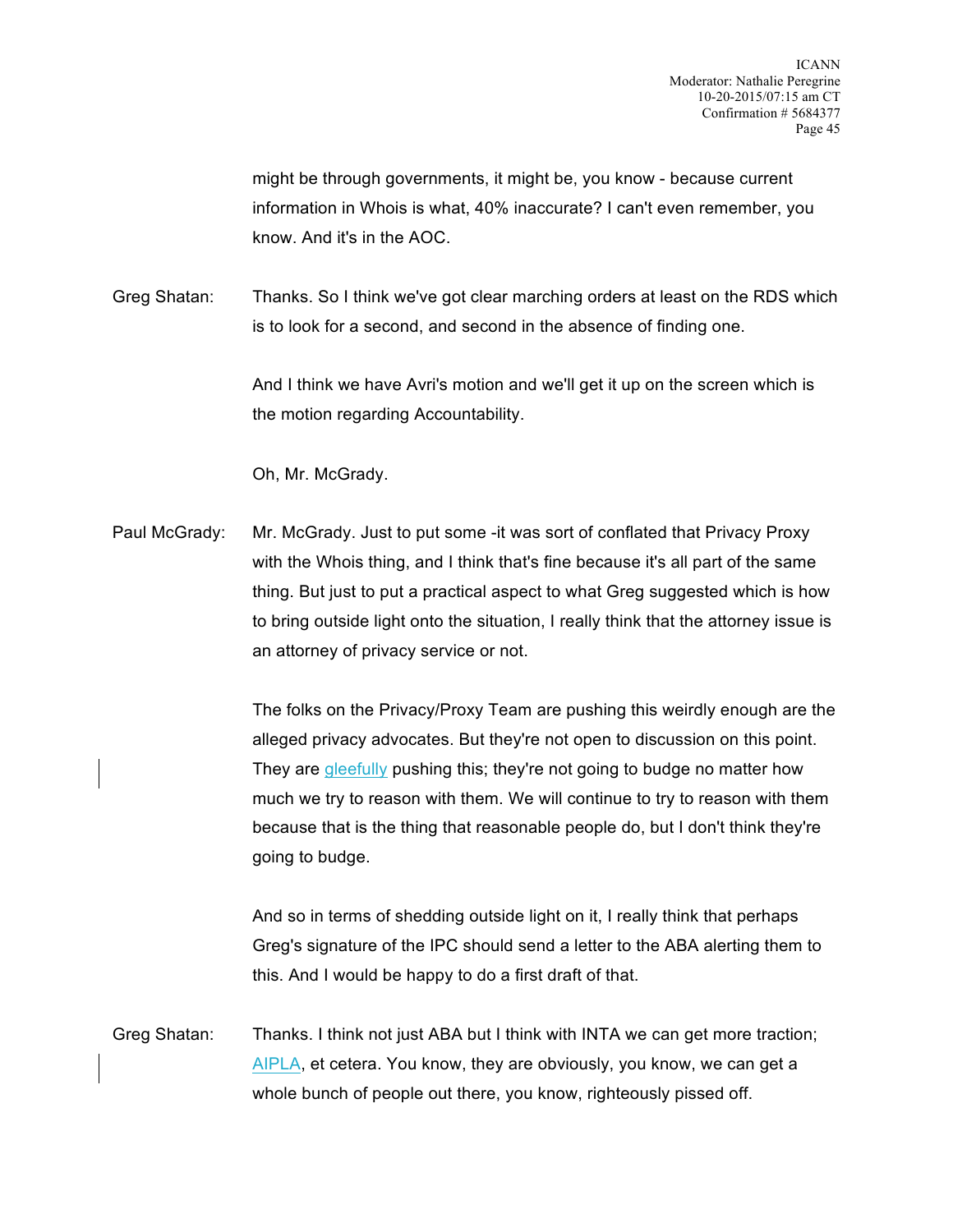We have Avri's motion, but before I forget, we have Laureen Kapin from the Public Safety Working Group coming up, so you want to, you know, welcome her.

Kiran Malancharuvil: I welcomed her in her meeting; don't worry.

Greg Shatan: I don't know who wants to speak to Avri's motion, we did talk about in the CSG. We have the - it's up on the screen.

> We have a very small friendly amendment in the last paragraph that just takes out the making any resolutions, so that it merely reads that the GNSO - (patatey-patatah) as Kavouss would say - to working through the process as agreed upon in the charter before declaring support or opposition to possible outcomes.

And I think, you know, as it stands, I'm comfortable with it, but I'm just one person. So I'd like to see is there any thoughts on this or we could even do hands in the room at least from members?

Let's do it this way. Does anybody object to this...

- Steve Metalitz: Just to be clear. So it would be with that change or without that change or?
- Greg Shatan: We're proposing that we would approach Avri with this as a friendly amendment and assuming - and we'll have a chance to talk informally about this at the Council as a pre-session this evening.
- Steve Metalitz: And is it clear it wasn't clear to me originally that this last paragraph in the resolve clause is about what GNSO.

## ((Crosstalk))

Steve Metalitz: About GNSO declaring support or opposing.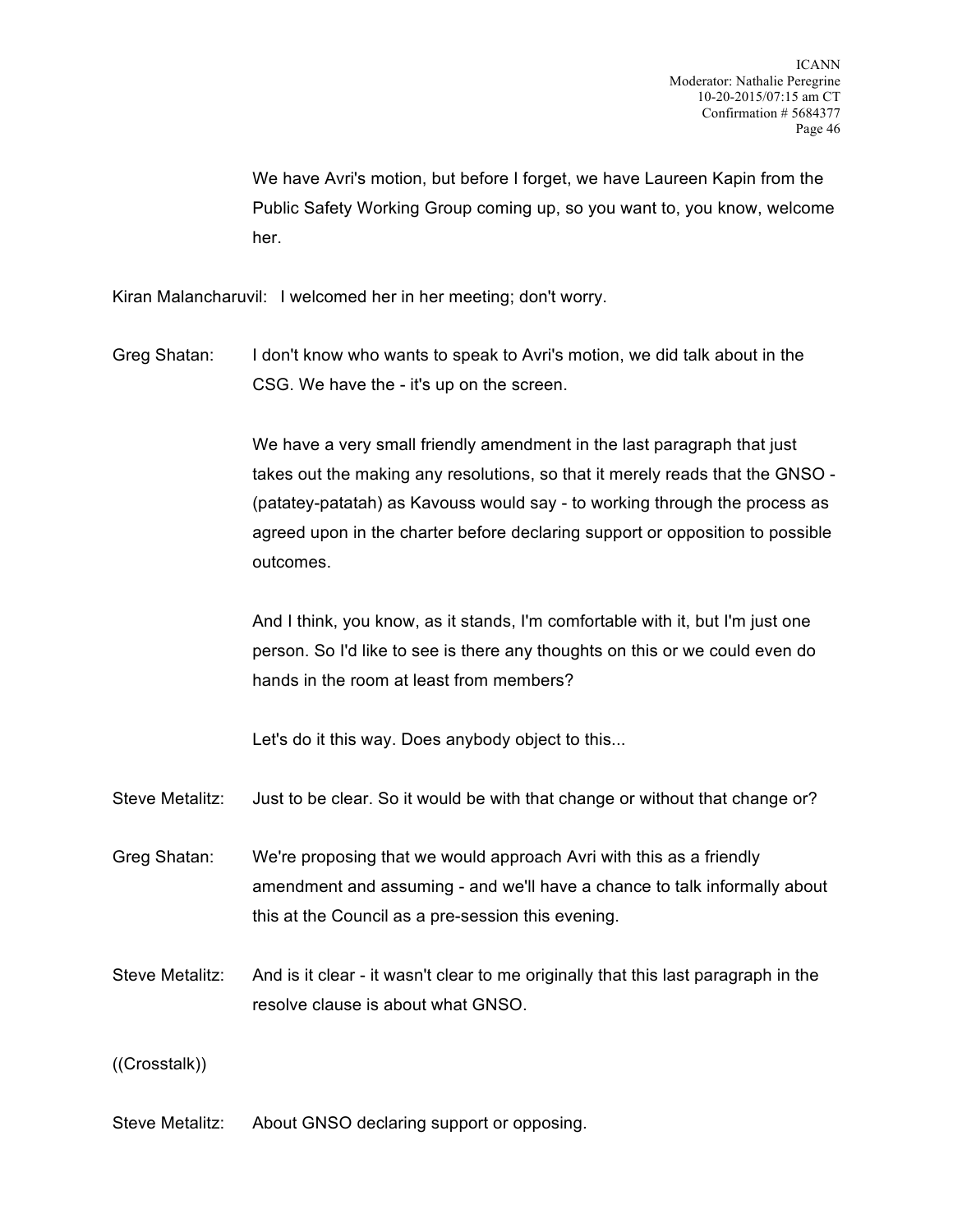ICANN Moderator: Nathalie Peregrine 10-20-2015/07:15 am CT Confirmation # 5684377 Page 47

Greg Shatan: Right. It should be the CCWG charter.

- Steve Metalitz: No, what I mean is this is not applicable to what the IPC might with to say; this is applicable to what the GNSO might wish to say. Is that right?
- Woman: It's the GNSO, yes. GNSO reiterates...

Steve Metalitz: Okay, I mean that's fine. Thank you.

Greg Shatan: Yes, that's right. So yes. Anne?

Anne Aikman-Scalese: I strongly support and I think we should get out our seconding of both this motion with the friendly amendment and asking Avri about the friendly amendment, and the second on the waiver -- on the 10-day waiver - as quickly as possible so that what we don't get from the rest of the parties is, "Well we didn't have enough time to consider this."

Greg Shatan: I agree with that.

Anne Aikman-Scalese: NCSG has - the BC and ISP are good to go on this.

Greg Shatan: Yes I think and we are as well. And I think that if there's competition to second this unlike the other motion, we should try to win that competition. This is one we should get ahead of the other competition as opposed to looking for someone to get out ahead of us, so I think there may be some who are looking to get there. So we might as well, you know, give a nice warm hug to this particular motion and send the right message by doing so.

> Any other comments on this? Any objections? I will say that the I's have it or we have consensus and a lack of objection.

Brian?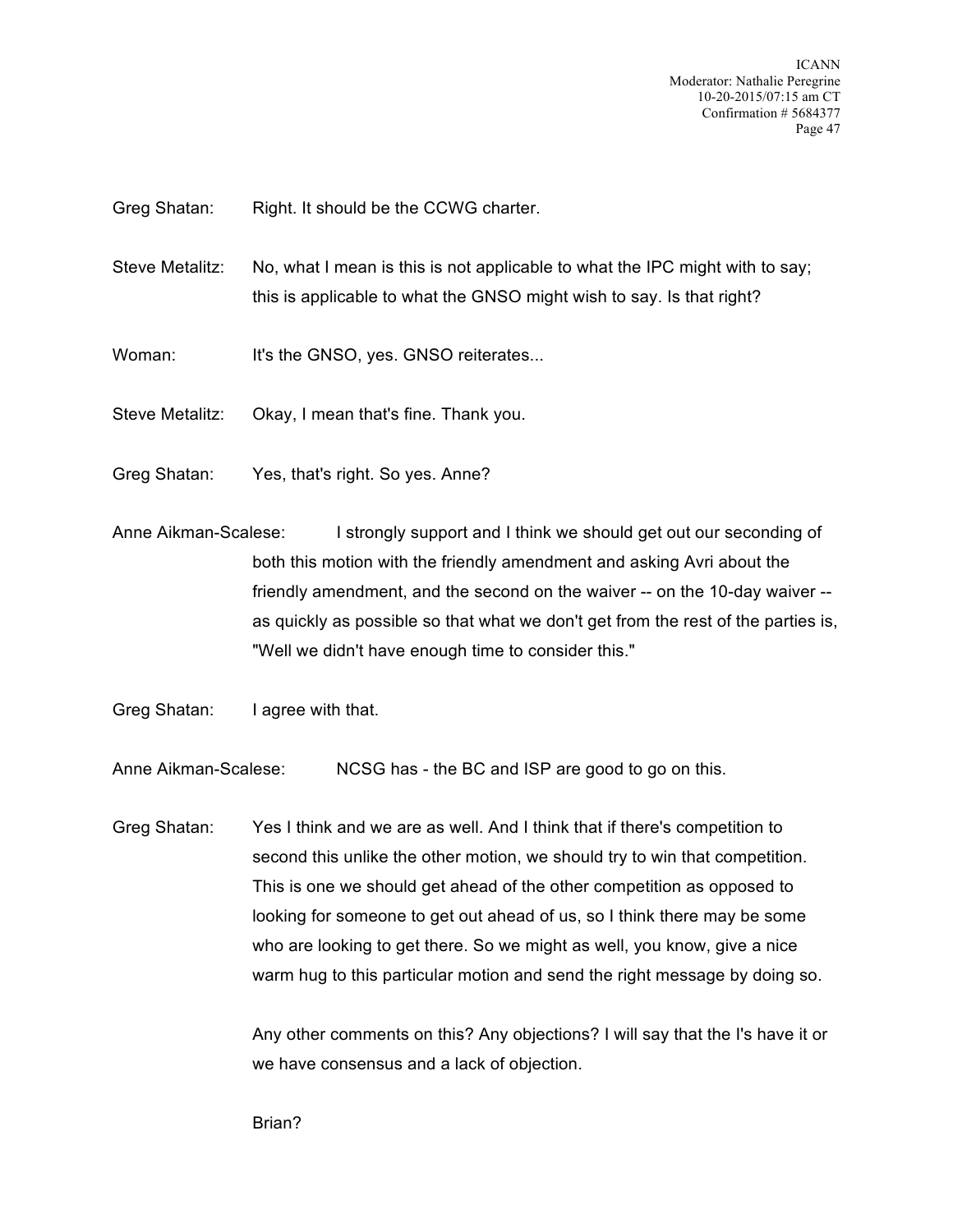ICANN Moderator: Nathalie Peregrine 10-20-2015/07:15 am CT Confirmation # 5684377 Page 48

Brian Winterfeldt: So I just want to make sure we have clear instructions on all three motions. So the first motion we are going to vote yes.

Greg Shatan: (Unintelligible).

Brian Winterfeldt: That's (unintelligible) we're in support.

The second motion - I know, where's the cape. For the second motion that we just discussed, I think I have clear instructions on trying to find someone else to second it, if not I will second. But then are we also voting yes. I think that was implied but we didn't actually explicitly state that?

Greg Shatan: I would say that we vote yes.

Brian Winterfeldt: Okay. Yes, I thought that was implied but we didn't really actually explicitly say that so I wanted to make sure.

Greg Shatan: (Unintelligible) specifically vote (Cha).

Brian Winterfeldt: For the third motion, I know Greg you've been very actively involved in this, so I'm just unclear. Who is approaching Avri about the amendments. Are you going to talk to her about that?

Greg Shatan: I can certainly do so. Do you have some thoughts Heather? I'll be at the premeeting this evening as well. So we could all or some or one approach?

Heather Forrest: This is Heather. I'm happy to do some work here; I think it's logical.

Greg Shatan: Okay. Heather...

Anne Aikman-Scalese: Any chance any of that work can be done before night?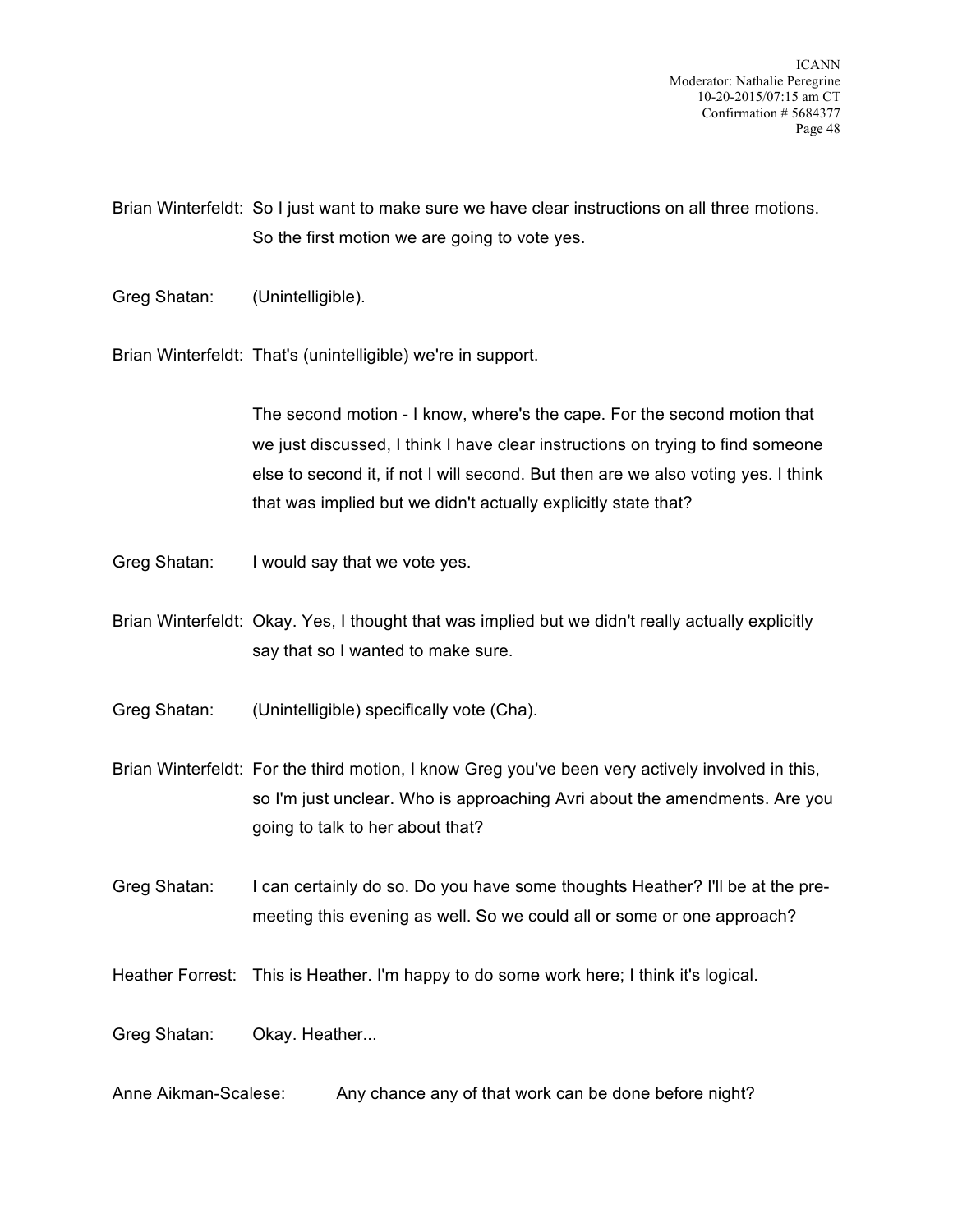Heather Forrest: The thing is Anne, sorry, this is Heather Forrest for the record. I know you came to push. We can get an email out, but in terms of face-to-face, everybody is in rat holes right now until the whole reason for the timing of that informal council session as its immediately after we all break out of these things.

> So they're all head down right now talking about us as a matter of fact and how much they love us. So we'll get an email out, but in terms of a dialogue, not between now and that session but that's the point of that session.

Anne Aikman-Scalese: It would be good.

Greg Shatan: Thank you Anne.

So in terms of Council, other than that, the only other thing I would say is of course as some of you might know, Heather is a candidate for Council Chair, something that will work itself out in the next 48 hours or so -- or 24 hours or so. And obviously we have, you know, high hopes.

So if you see anybody from the NCSG with an empty glass, buy them a drink. If you see anybody from the Contracted Parties, buy them two drinks because they have two votes each.

## Steve.

Steve Metalitz: Just before we leave this topic, I think this is probably the last IPC meeting we'll be having in which Brian will be representing us on the GNSO Council. And I hesitate to try to count up how many IPC meetings we've had in which Brian has been representing us on the GNSO Council. It's probably a dozen four times - well anyway, it's a lot.

> So this is probably an appropriate point at which we can thank Brian for his service and express our appreciation for all the time and effort and bandwidth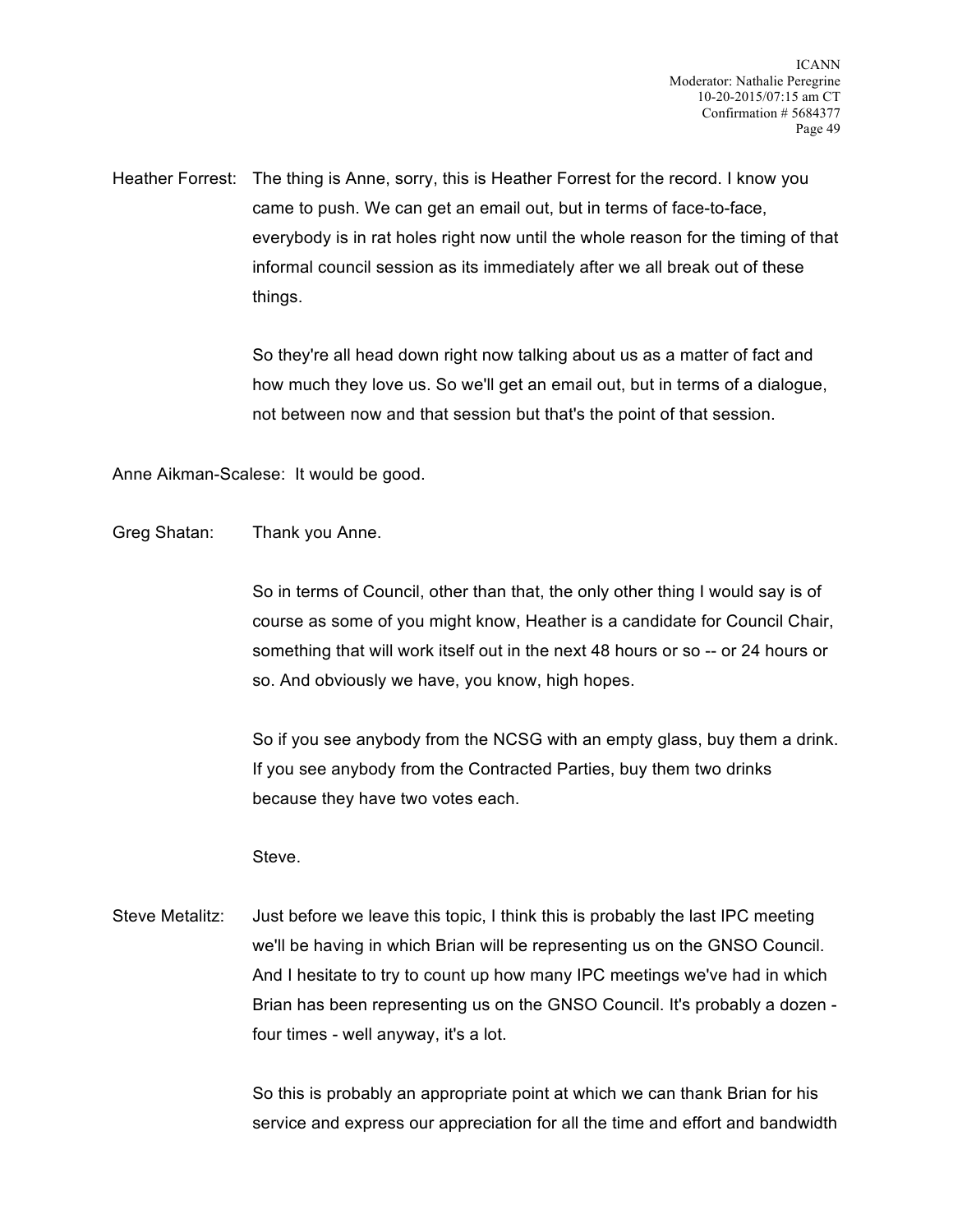that he has put into this. And assure him that we will be counting on him to remain very active on these issues as we move ahead.

Heather Forrest: May I add? So this is Heater. Please clap again.

Brian Winterfeldt: Brian.

Heather Forrest: I didn't talk before you got to talk - no, I want to before you say something. I wanted to add to Steve.

> The reason I wanted to piggyback on Steve is I want to offer a very personal thank you as well for making my first year in Council obviously reasonably productive if I am where I am tomorrow. Thank you very much for showing me the ropes, thank you for all that you've done for me, for us on Council, and I will miss you. Thank you.

Greg Shatan: Brian, you're saying you're welcome?

Brian Winterfeldt: No, I really - I thought you were going to say something else Greg.

Greg Shatan: I do want to say something else. And I just want to thank you for all that you've done. And I say that, you know, as a new president and coming in in the mid-stream and having an experienced Councilor and having, you know, kind of an A Team that we have had has been invaluable.

> I consider you one of the most quorum members of this constituency. And whenever, you know, as I said, you need to be one of those most key role players. And whatever roles you're going to play in the future -- and I'm sure they're going to be very significant -- that, you know, your perspective, your experiences, everything is something that's just been very important to me coming as the new guy and having you, you know, working with me.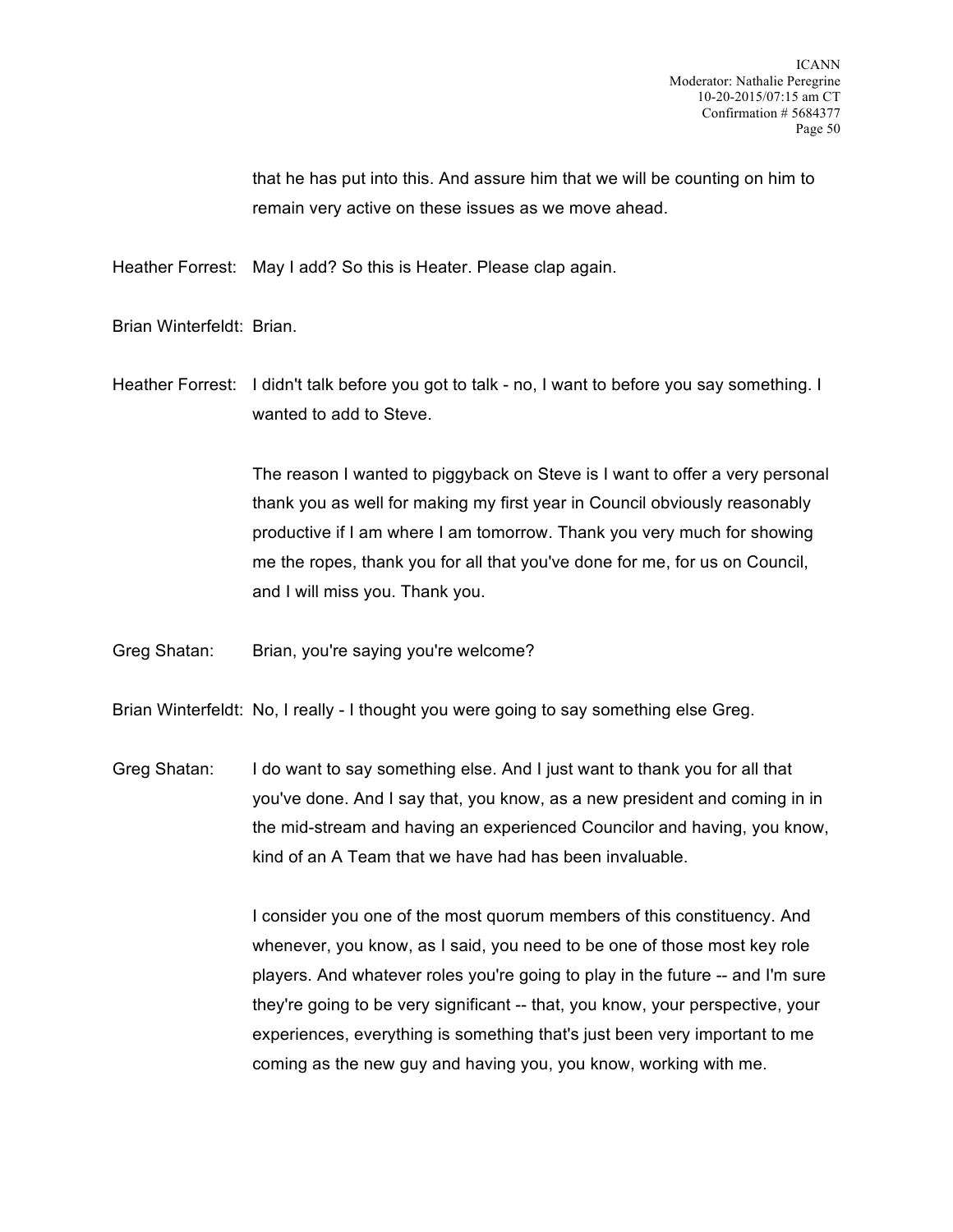And it's going to be strange in the sense not to see you at the Council table, but I know that we're going to be seeing you a lot. And it's been a pleasure but the pleasure is going to continue.

Brian Winterfeldt: No, thank you so much. I really want to thank everyone actually at the IPC for supporting me for the past four years and giving me there opportunity to represent you at the GNSO. It has been an amazing learning experience.

> It's one of those things where you are at that table, I kind of don't know what I'm going to do at the Marrakech meeting when I don't have to be change at the Council table for the whole working weekend to start the meeting off. And I might actually feel refreshed when they Opening Ceremony come across, because the way it is now you go to Opening Ceremony and you're like, "Opening Ceremony? I'm exhausted."

But it really has been an honor to support all of you. And I, you know, have had a lot of people in this community obviously provide a lot of support. I've learned so much the past four years.

And Heather, it's been a pleasure working with you as well. And I've worked with Heather before that and with David Taylor, and it's been, you know, really great colleagues. And I do look forward to being engaged in the IPC and looking for opportunities to continue to help out. So thanks so much.

Greg Shatan: Thank you Brian and thank you Heather. So our Councilors still relaxed.

Heather Forrest: Yes, we (unintelligible).

Greg Shatan: You can go back to back-benching and relaxing. Thanks, I don't have to spend two days chairing a meeting of the IPC; that would be quite interesting.

Next on the agenda we have John McElwaine. Do we not? No?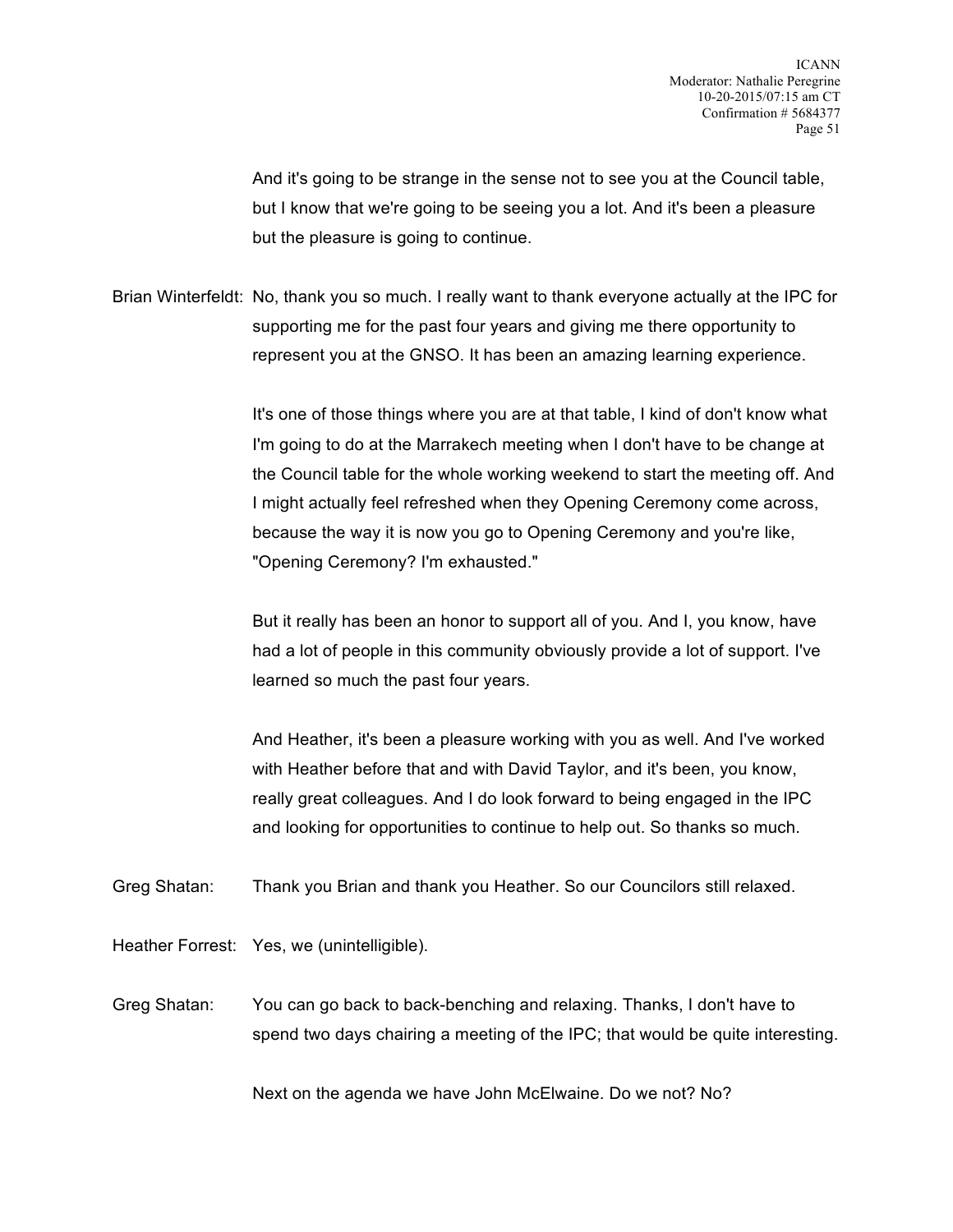ICANN Moderator: Nathalie Peregrine 10-20-2015/07:15 am CT Confirmation # 5684377 Page 52

John McElwaine: (Unintelligible) agenda.

Greg Shatan: We're bringing up a presentation.

John McElwaine: Not sure what I'm talking about.

((Crosstalk))

Greg Shatan: Next we have discussion of IPC policy positions and responses to open comment.

John McElwaine: Okay, so you want to know about the open comments.

Greg Shatan: We basically want to go over the open comments. And what's important here is not just to know which comments are open and who's working on them, but if we have some policy points or decisional issues, it's good to know and get them out here so that we can - if it's something that we need to be thinking about or talking about while even at this meeting.

John McElwaine: Then I'd be completely unprepared, okay.

Greg Shatan: And you'll note in the other side of the agenda, it says, "John McElwaine and comment drafting team leader."

John McElwaine: Right, that would be helpful to facilitate.

Greg Shatan: So if any of you are on with the drafting teams for one of these open comments and think that you're the leader, then I'd like to hear from you. But at very least we need to know what's going in the spaces.

John McElwaine: Kiran, why don't we turn it over to you?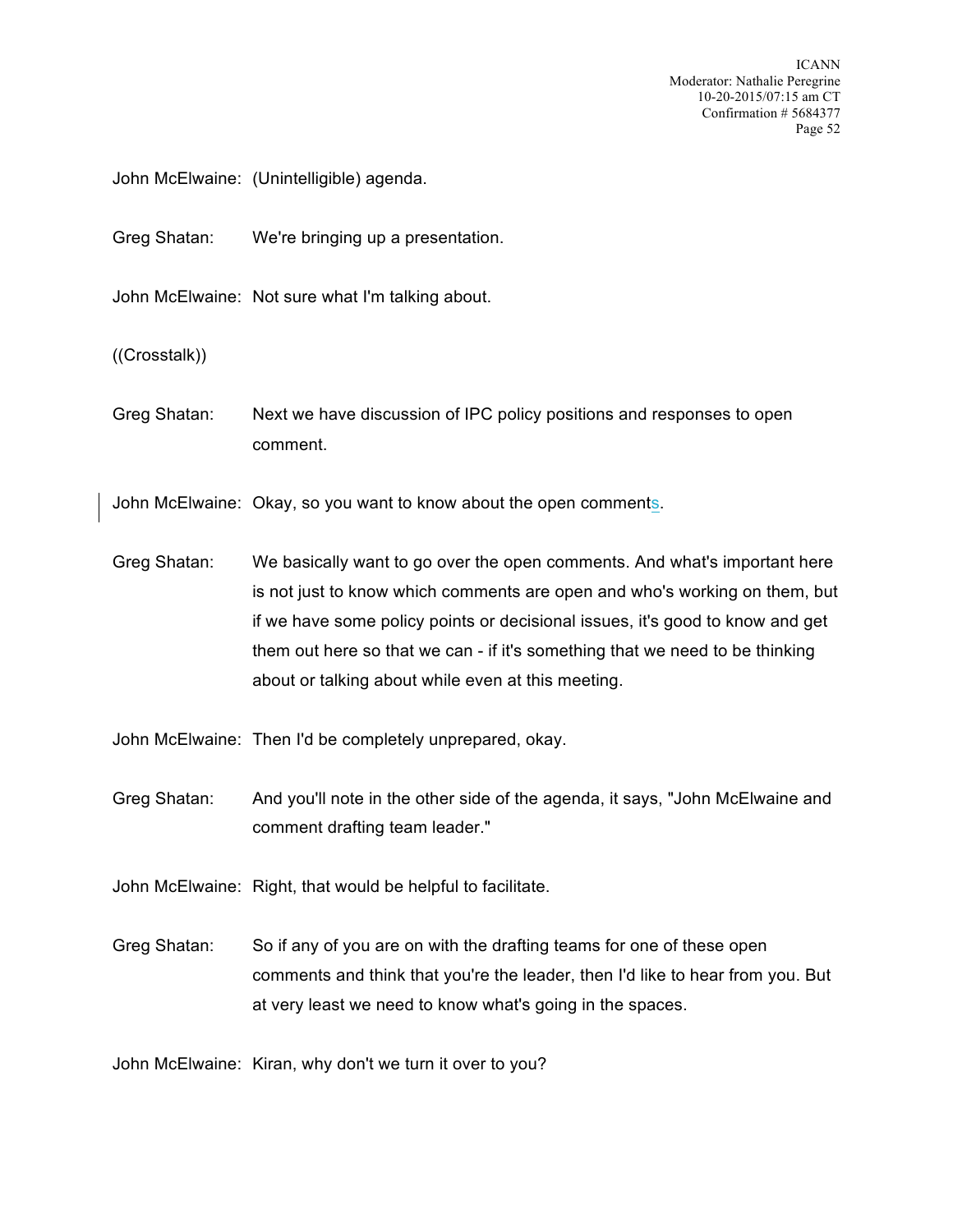Kiran Malancharuvil: I don't know if anybody here knows me or has ever heard my voice. I'm Kiran Malancharuvil from Mark Monitor for the record.

Greg Shatan: Could you spell Malancharuvil please?

Kiran Malancharuvil: I can but I won't because we don't have that much time. So I'm the facilitator of the Preliminary Issue Report on new gTLD's subsequent procedures.

> And we were lucky that that public comment period did get an extension to the 30th of October. Where are my notes? My computer died but I'll try my best.

And so we are currently drafting. I'm waiting on some sections; you know who you are. I won't publically shame you, but I only have two sections. So those of you who don't have your sections into me, if you get them this week that would be great.

The goal is to get this out to the list yesterday, so it will come hopefully by the end of this week or early next week. We will have the requisite six days if I have to kill myself or somebody else to get this report out.

And so the preliminary issue reports are easier to comment on than I think others because our goal with the preliminary issue report, in general, is just to make sure that the issues are scoped properly and that ICANN Staff has properly identified all of our concerns in any given area and then properly presented it to the community in a way that makes sense for us to examine those issues in a sort of organized fashion.

So if anybody is looking to get involved in comments and, you know, they want to just sort of dip a toe in, whenever you see preliminary issue reports, that's a really good time to get involved because those are the easier of the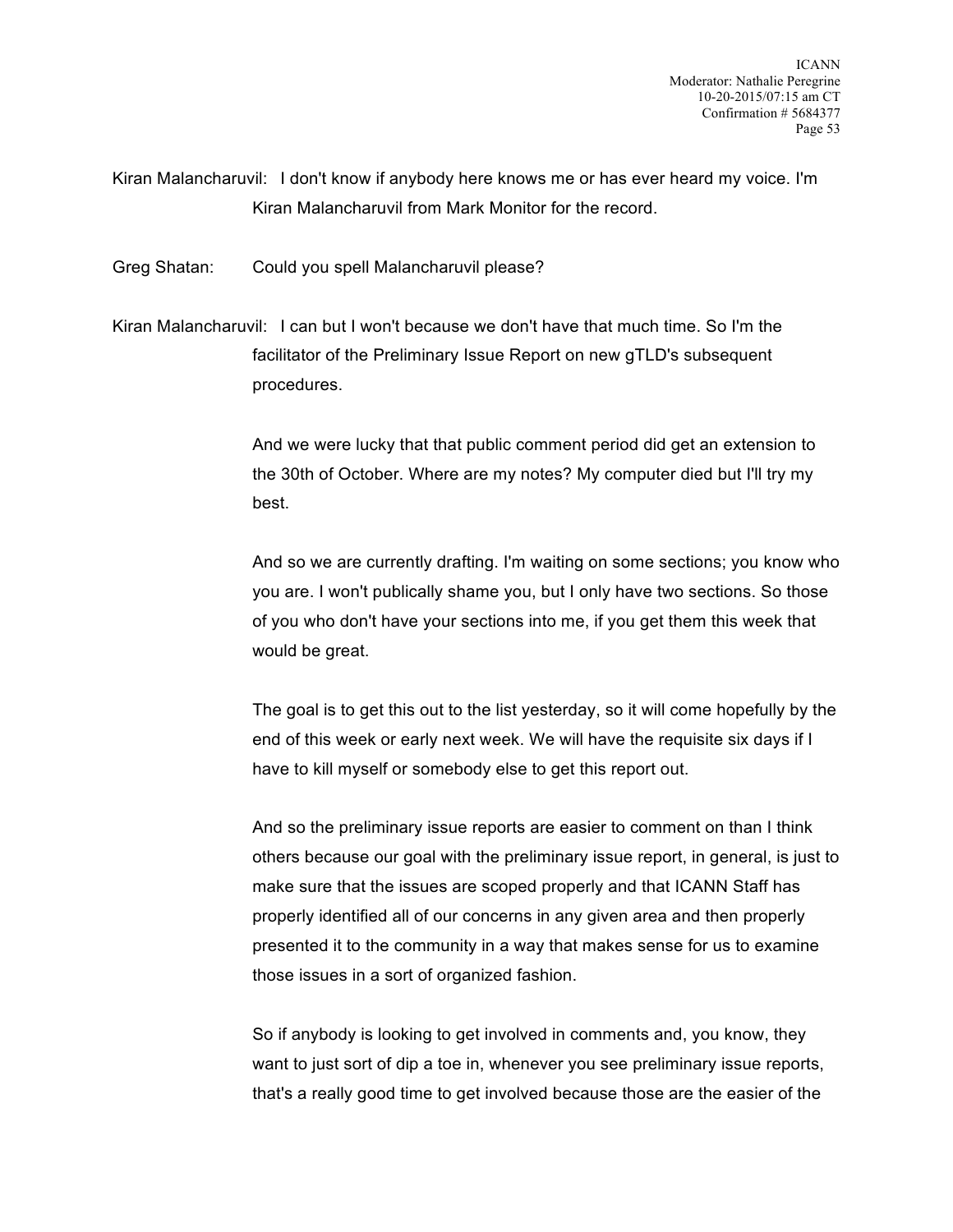comments in my opinion, and so we should be getting that out to the list shortly so that we can get comments from you.

And if you have any concerns about things like RPMs, things like who is available to apply, things like batching of applications or restricting, you know.

There was some discussion about that in the CSG Board Meeting today about allowing Dot Brands to go in one batch and GOs to go in another batch and not to allow any more generic applications, for example, those types of issues.

If you have opinions on how the next round should go, and the way that translates, also any strong opinions about how this round went, then this is something that you want to pay attention to when this report comes to the list.

Read the comment with a mind not to make a policy decision about the issues that are in the report, but rather to make sure that the issues that you have about the rounds or the opinions that you have about the future rounds are properly represented in the report, and that the IPC has made comments, has identified where things are missing, has identified how things are organized.

And then, you know, that way when we start the policy development process about subsequent rounds, we know what we're going and nothing is left out because they will draft the charter then for the concurrent policy development process working groups, and there will be multiple in this space -- in the subsequent round space -- based on what the issues we've identified in the preliminary issue report.

And by the way, this Issue Report is a mess; it's a mess. ICANN did a very bad job. (Unintelligible) many more, right. They did a really bad job.

Oh hey Mary. It was Steve for the record. Don't tell him I said that okay.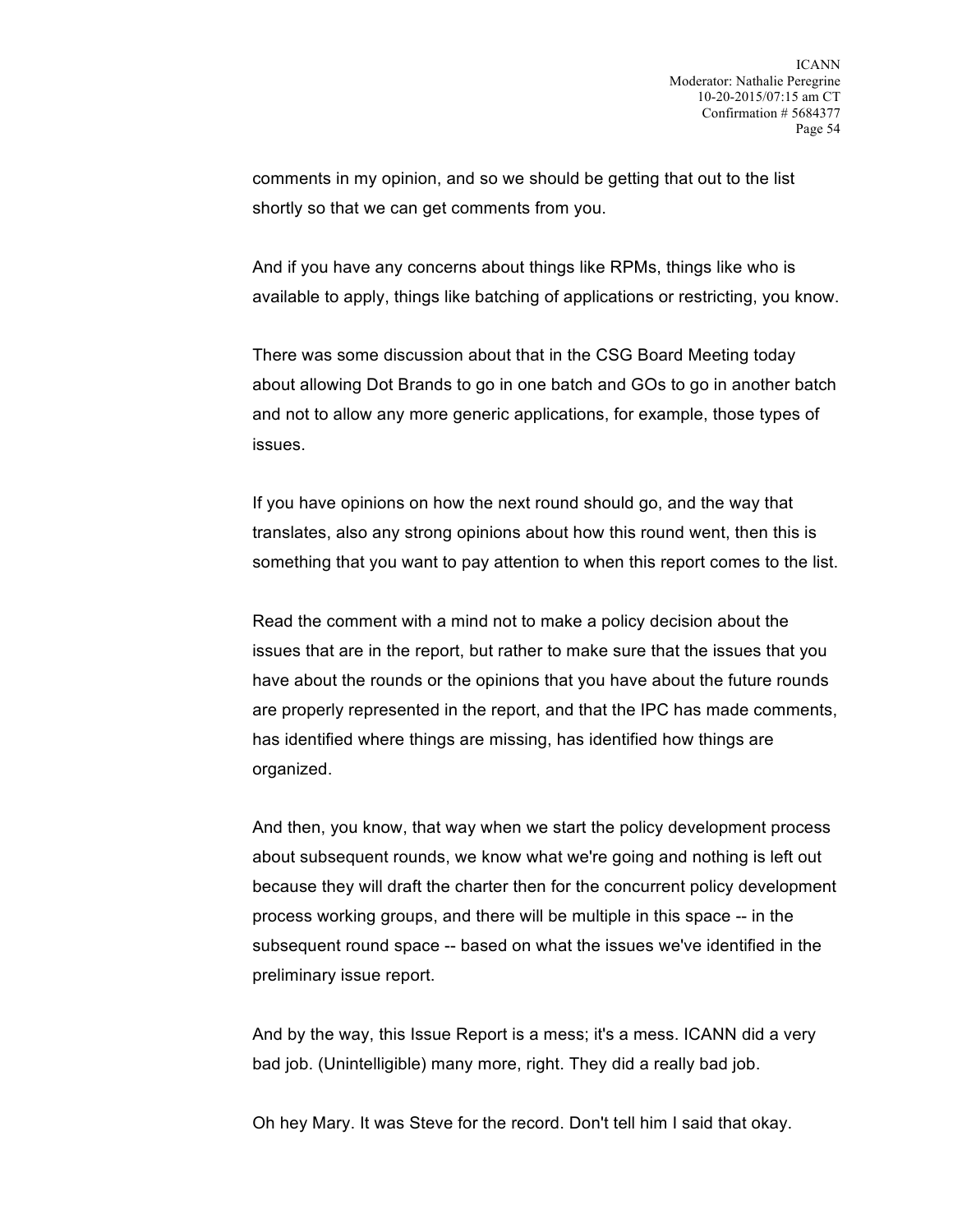You know, they really tried very hard I will say, but the issues are just they're just messed up. They're disorganized and they're like in pieces like part of an issue is here, and then we thought that they were missing. And an examination of another issue and it was somewhere else in the report. So we have a lot to say about this Preliminary Issue Report and hopefully you guys do as well.

And just I didn't mean to talk this much about this, but just at the end I'd like to say there are the usual suspects on - I lead a lot of comments for the IPC; I facilitate a lot of them. I'm decent at organization so I volunteer that skill set here.

And it's always the same people volunteering and sometimes we have a hard time getting sections out of people or making deadlines because we're all super overworked because we're all leaving the same comments and working on comments.

And so let me take the opportunity in an open meeting to encourage some of our members that we haven't heard from as much to get involved. It's really it is not rocket science guys like it's so simple. And there's so many opportunities to have good mentors to guide you through this comment drafting process. And then once you're good at it like you're good at. So it just takes a very very - it's a very short learning curve.

So please volunteer more so that we can sort of be more efficient and effective and use our bandwidth more efficiently. Okay, that's it. Thanks.

John McElwaine: Is it still doable to get a comment circulated by this Friday with all this going on here? Anything that's going to be more like pushed to Monday?

Kiran Malancharuvil: I'm going to need to just go back and send evil email number two to the group members about getting me their sections (unintelligible).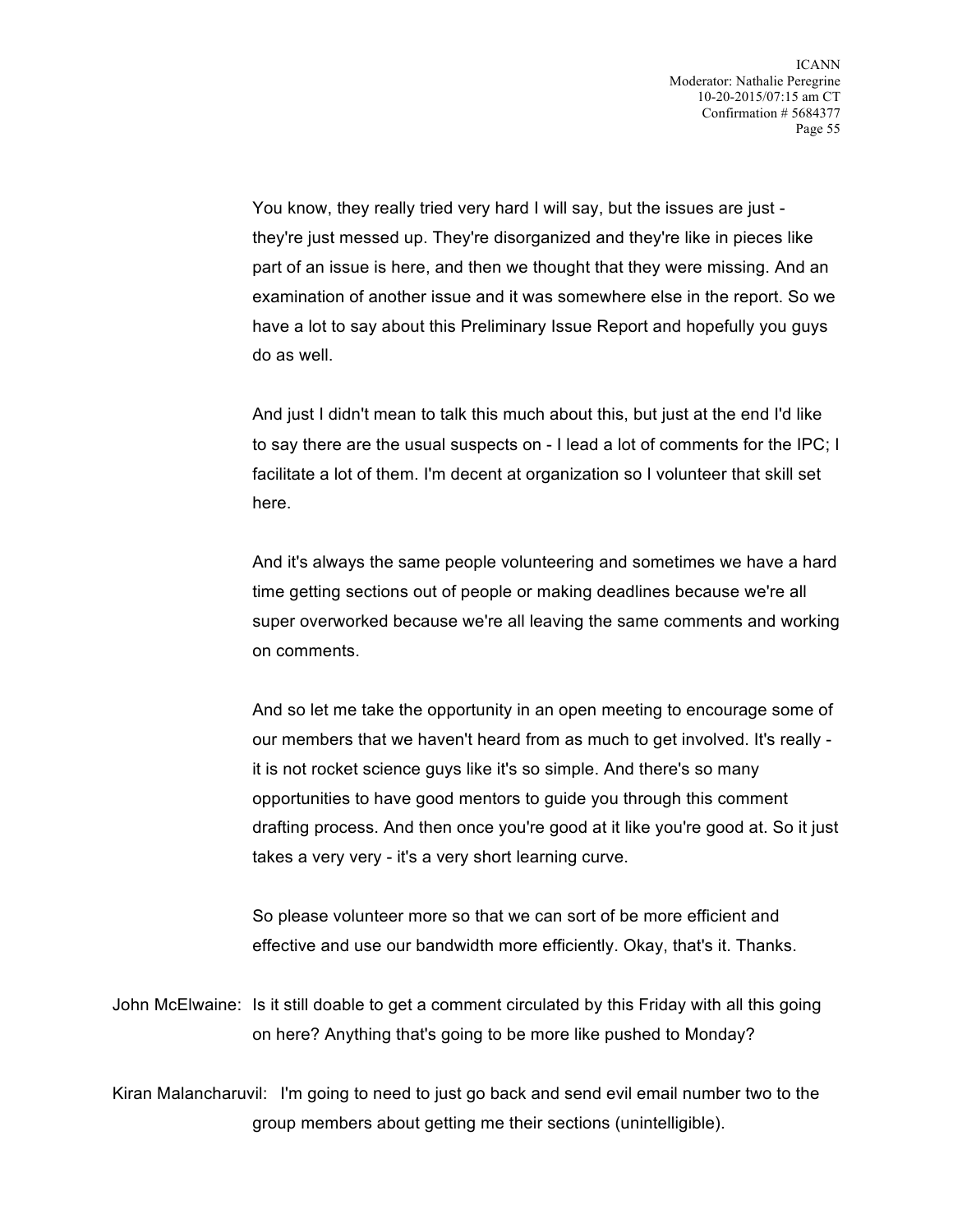I think so because at this point it's just a question of stitching together the sections because the intro and the conclusion that I drafted are already kind of in place and I'm just waiting to slot things in.

So it is possible, but if it's likely then I guess that remains to be seen.

John McElwaine: Yes, I think Monday with everything we've got going on. Even if it went around, it's not going to get a whole lot read; maybe on flights going back. But that would be great.

Kiran Malancharuvil: Yes, the goal is to get it out this week so that we have the flights going back to look at things because I know that, you know, that's like the cone of silence and you get so much work done.

> But, yes, I mean the problem is that we had planned to circulate it on Monday of Dublin week. And so now that we're in Dublin and it's clear that sections aren't finished being drafted, the likelihood of Friday is looking slimmer and slimmer. So yes, I guess I would say Monday.

> So just watch for it, and like I said, its Preliminary Issue Report; it's not hugely substantive. So it should be pretty easy to review and digest as the IPC. And maybe we can get a couple of new people commenting on the draft that comes through; I will really look forward to seeing new names on the list and then hearing your opinions and edits.

Greg Shatan: Thank you Kiran. Let's move on. The next one I think is Auction Proceeds.

John McElwaine: So we - ICANN put out for comment a discussion paper on the use of proceeds from the ICANN conducted auctions. We heard Heather mention that as being an important issue.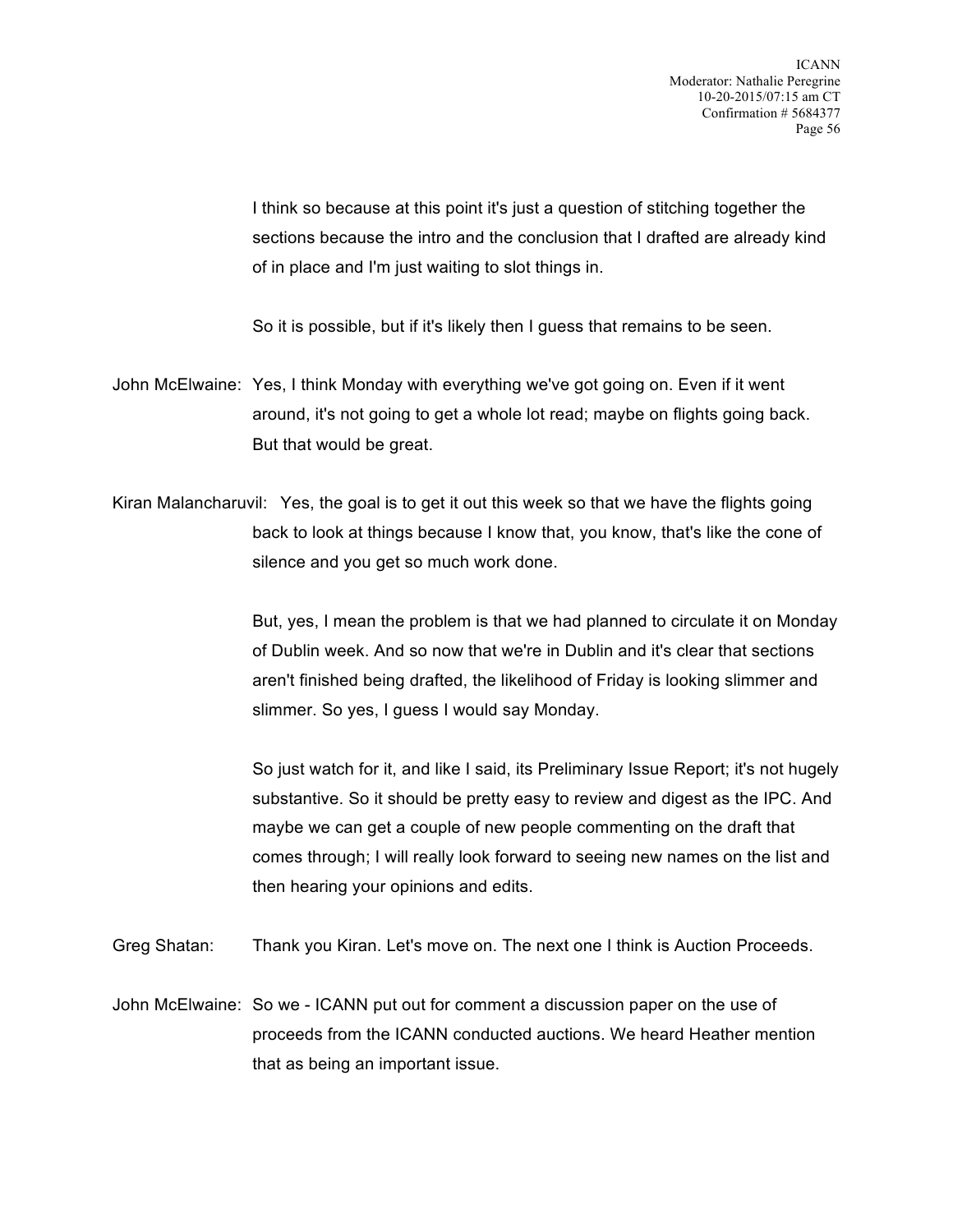We have a draft that has been prepared. I think (Breanna Lewis) was going to send it around today, but I don't think I've seen it.

Greg Shatan: I haven't seen it.

John McElwaine: So we should have something coming out to the list very soon on the use of auction proceeds; we've got some time on there. So that's going to be out early.

> And I'd just encourage people to review it, make their, you know, let's have some discussion on the IPC List of other potential uses.

I was just going over my notes and somebody - I asked them to claim credit for it actually, had a really good idea of setting aside money for combating cyber-squading or lowering right protection mechanism fees. So we've got a really good opportunity here to make some points that could be beneficial to the IP community.

Anybody have any other issues on that?

((Crosstalk))

Greg Shatan: Ken is on the team.

Ken Taylor: I think she sent two drafts of that out already for comments. So there was a draft sent and the comments on her draft was that she was beating them up for not streamlining this, so she dialed that back. So it should be out for comments.

((Crosstalk))

Greg Shatan: Oh, we'll have to get that recirculated on the list. Obviously we have...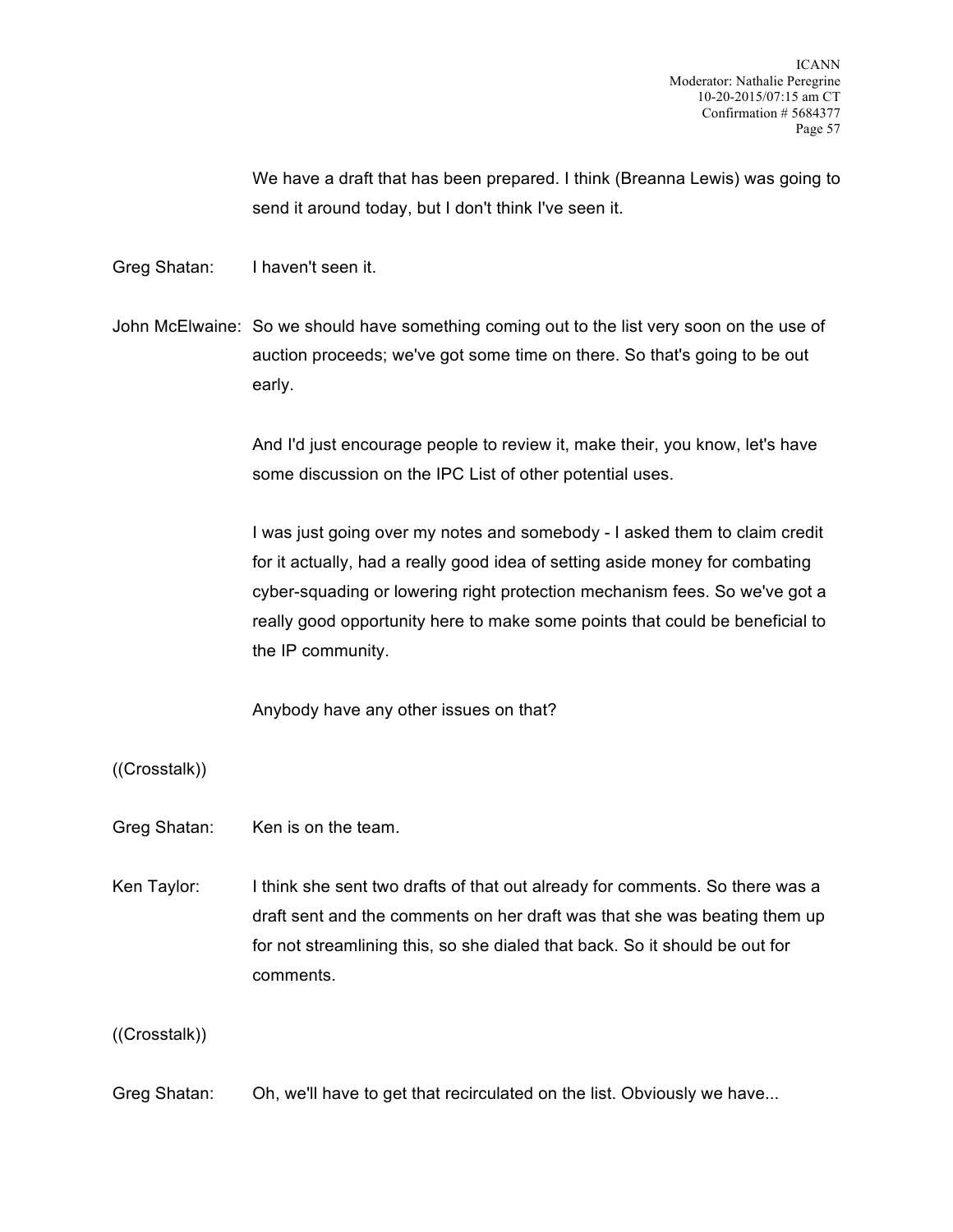John McElwaine: Yes.

Ken Taylor: Maybe she didn't get it on the list but I think you sent it out. I can forward that to you all.

- Greg Shatan: We'll look for that, okay.
- Ken Taylor: It's mostly, you know, process instead of suggestions for where the money goes except for they were talking about maybe charitable organizations. But our suggestion was, like you said, put it towards something that's useful. I mean not that charitable organizations aren't useful, but something applicable to ICANN.
- John McElwaine: And not to put Heather on the spot, but is there any more color is Heather still here? Do you see her? No, all right, forget it.

Steve.

Steve Metalitz: Yes extensively, I think this one is just about the process. And I think we said on the weekend that if suggestions come in for things to be done with this money, that would go in an annex or something or on the backburner.

> So yes, I'm sure we'll have a lot of ideas but I think the focus of this is what process should be used.

John McElwaine: Right, good. Want to move onto the next one?

This is one we're still seeking volunteers for. We've actually got zero volunteers for it and after all of the chatter we've had today.

This is ICANN seeking input on the Implementation Advisory Group's proposal to improve the current Whois Conflicts Procedure when it's conflicting with privacy laws.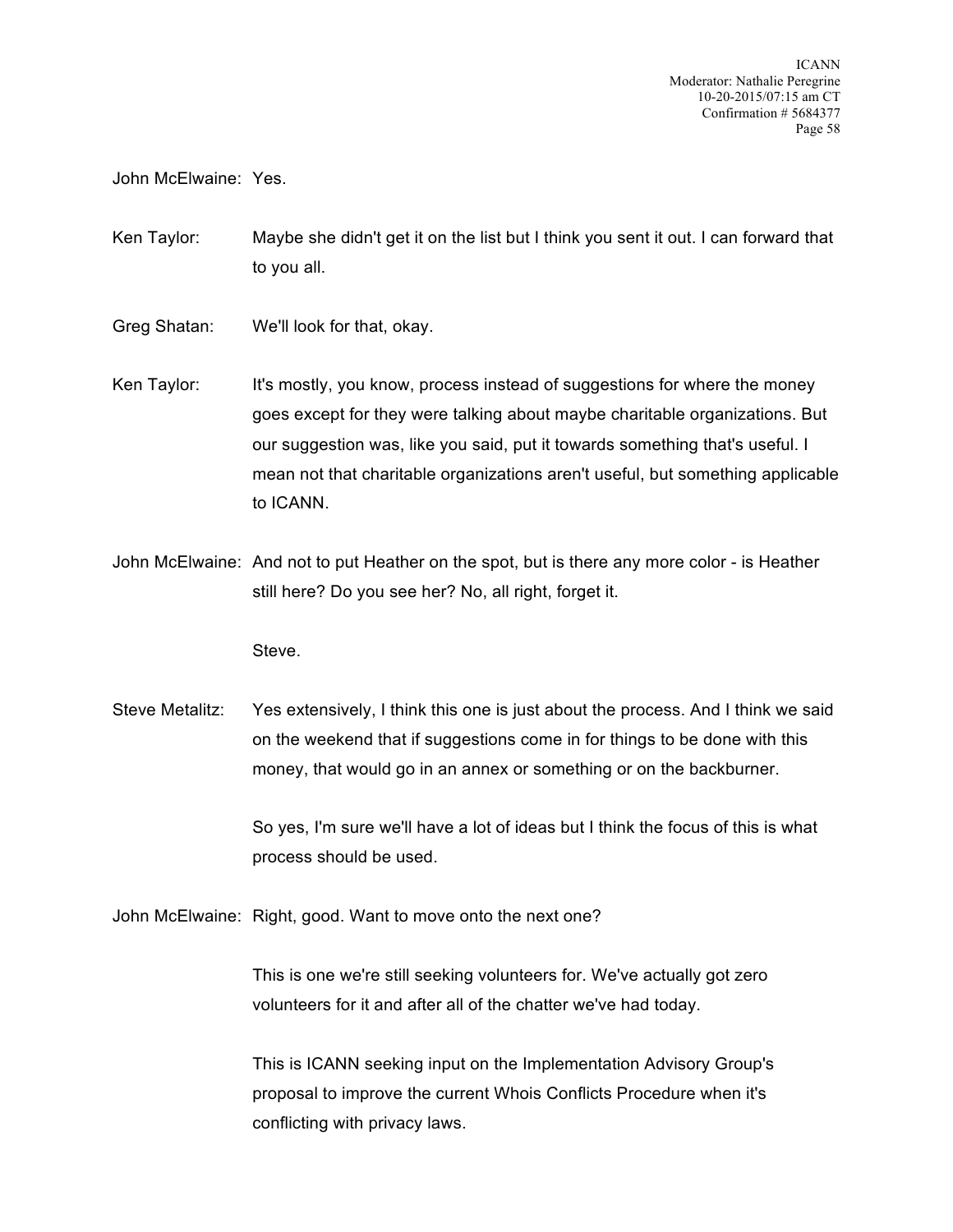And Fab, you looking forward to helping out on that one?

- Fabricio Vera: I'll join that one.
- Greg Shatan: I see Steve has a finger in the air.

Steve Metalitz: Yes and I'll yield to Bradley because Bradley and I and Patrick Charnley were active on this group.

> First of all, I saw on the list there are two people stepped forward to participate, not to lead; Jim Bikoff and Marina Lewis.

But yes, this is another battle in the Whois wars and it deals with a consensus policy that was adopted over about ten years ago that the IPC instigated which was to set up a process if a registrar who - registrars even then were of course complaining that everything they were being required to do is a violation of European data protection laws; it was primarily the Europeans.

And so we said, "Okay, if that's the case, here's a process you should use to bring those conflicts to ICANN's attention and ICANN should try to find a way, as much as possible, to preserve both the contractual requirements and, you know, respect your legal obligations."

So that's the policy. And the policy said it would be reviewed - well, not the policy, the procedure that was then adopted which is a little bit different said it would be reviewed annually. And of course that's never happened.

So now ten years later, we are having this review. And in the current environment of course it is, you know, it's a target for everything we've spent the last half hour talking about.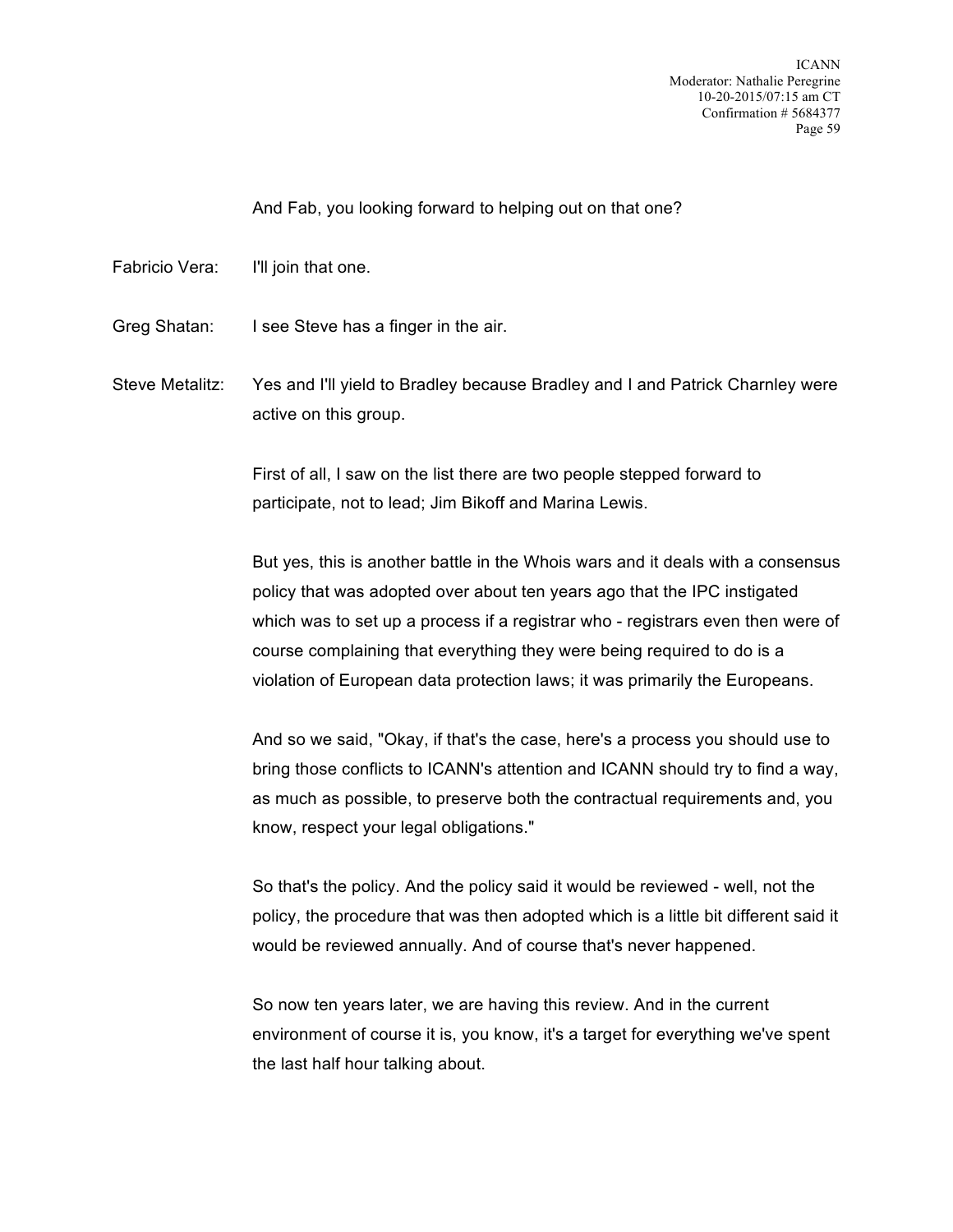So I'll stop there. I'm happy to help on this; probably should not be leading since I wasn't very involved with the group.

Greg Shatan: Brad.

Bradley Silver: Hi; Bradley Silver, Time Warner. I'm happy to step in and lead if there's a spot for that.

Woman: Yay.

Bradley Silver: My inaugural...

((Crosstalk))

Bradley Silver: Yes, I would just say that the response for that could be dwelling on past RBC positions on a number of these issues that have come up a couple of times before and lessoned this particular procedure. So I don't imagine there will be much reinvention of the wheel unless on this particular response.

> Except that obviously in this case, given the politics as you've just mentioned, there is an expression of minority views that came out with the report that are attached on the underlying policy itself. And I think that's something that we should obviously respond to as well.

So I'm happy to take the lead on that.

Greg Shatan: Thank you Bradley. What's up next?

John McElwaine: Okay, the next one is the Preliminary Issues Report and the review of RPMs on all gTLDs. We've got a good group of people that have volunteered for that.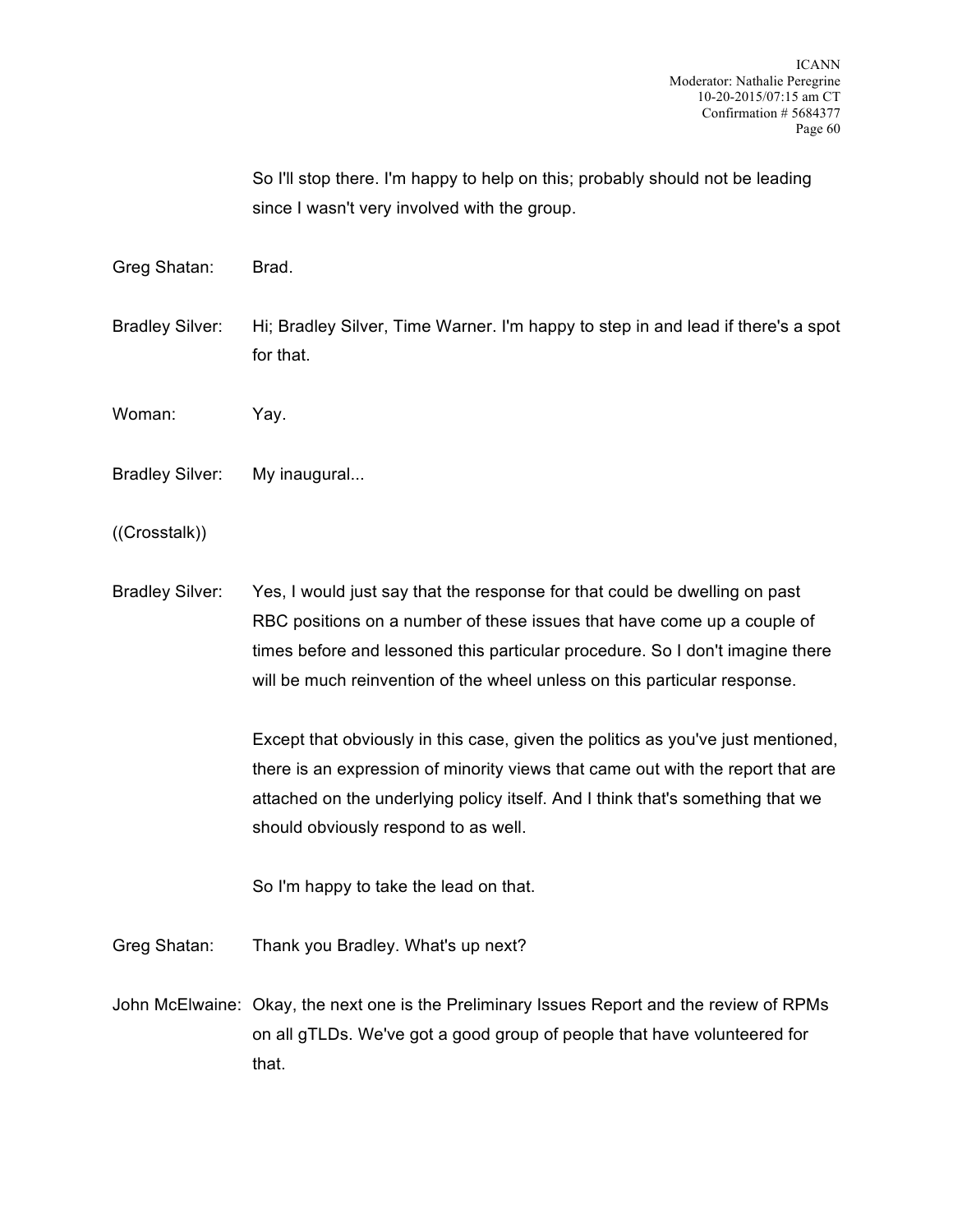We do need to maybe get people together in Dublin. In fact, Brian just emailed me about doing that and get a person pointed as sort of a leader. Thank you for designing t-shirts of that effort. So we are well underway with gear in that regard.

But yes, I really think it would be important to find 10 or 15 minutes to get this group together and get its work started.

Kiran Malancharuvil: I would like to note that that is in alphabetical order; I have not agreed to lead that group.

John McElwaine: And I intentionally did that.

Greg Shatan: Well we'll look for somebody else to lead since Kiran has clearly has been leading, you know, another important one just now, so you get a little break between leads.

John McElwaine: Okay and then moving on to the next one is the cross-community working group on these country and territory names, these (unintelligible). Again, we've got a good group of people that have already agreed to help out here.

> We don't have a leader for this group yet either. We were looking at trying to find some time -- I think it was on Wednesday -- to meet. And this is the group that Heather is actually chairing and she's kind of given us a pass on extension on the deadline to get comments in.

So we do need to get something more set in stone as to what I currently have up here, but get that group together and get a deadline and get to work. That should be easy to do during Dublin.

Susan Payne: John?

John McElwaine: Susan?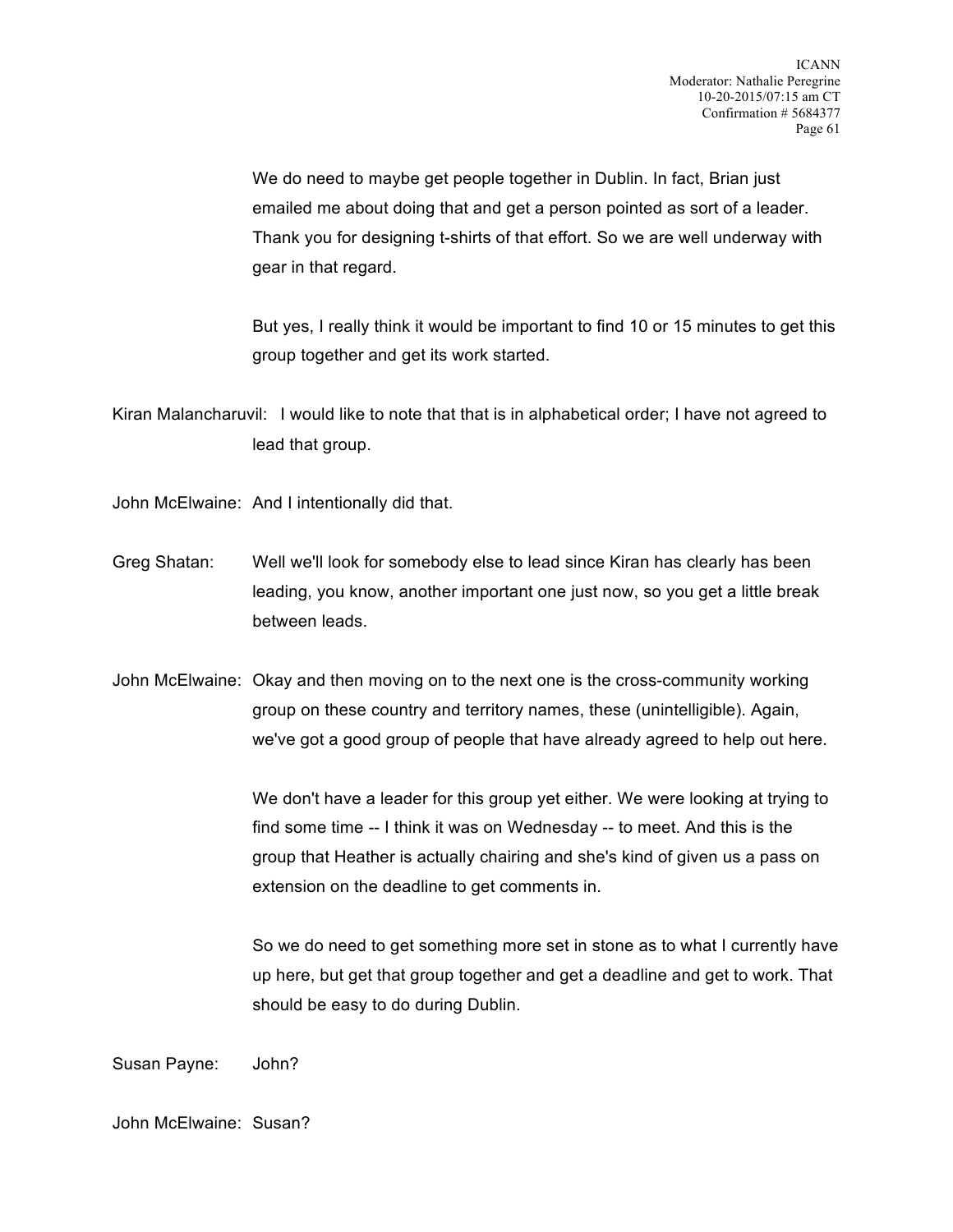ICANN Moderator: Nathalie Peregrine 10-20-2015/07:15 am CT Confirmation # 5684377 Page 62

Susan Payne: (Unintelligible) correction.

John McElwaine: Yes?

Susan Payne: I'm on that cross-community working group but I'm not a volunteer to draft that comment just because, as I mentioned, I drafted the comments from the registries and I didn't really feel it was appropriate to draft both.

John McElwaine: Deleted.

(Ed): John, if you want I'll volunteer for that.

John McElwaine: Thanks (Ed).

(Ed): I could lead it as well if you want.

John McElwaine: And as a leader.

Greg Shatan: Thank you. Go straight to the top on that one.

John McElwaine: Go ahead.

Man: I just want to say that we provided some - sorry for my voice - we provided some personal feedback for that group, Brian and I. We'd be happy to circulate it to the IPC to take a look at it in case it would be helpful for drafting that.

John McElwaine: Anybody else? Okay, so the last one that we have the Assessment of the Competitive Effect associated with the new gTLD program.

> This one, if I have all my records correct, we also need some more volunteers. Michael Graham has volunteered to be on the group but not to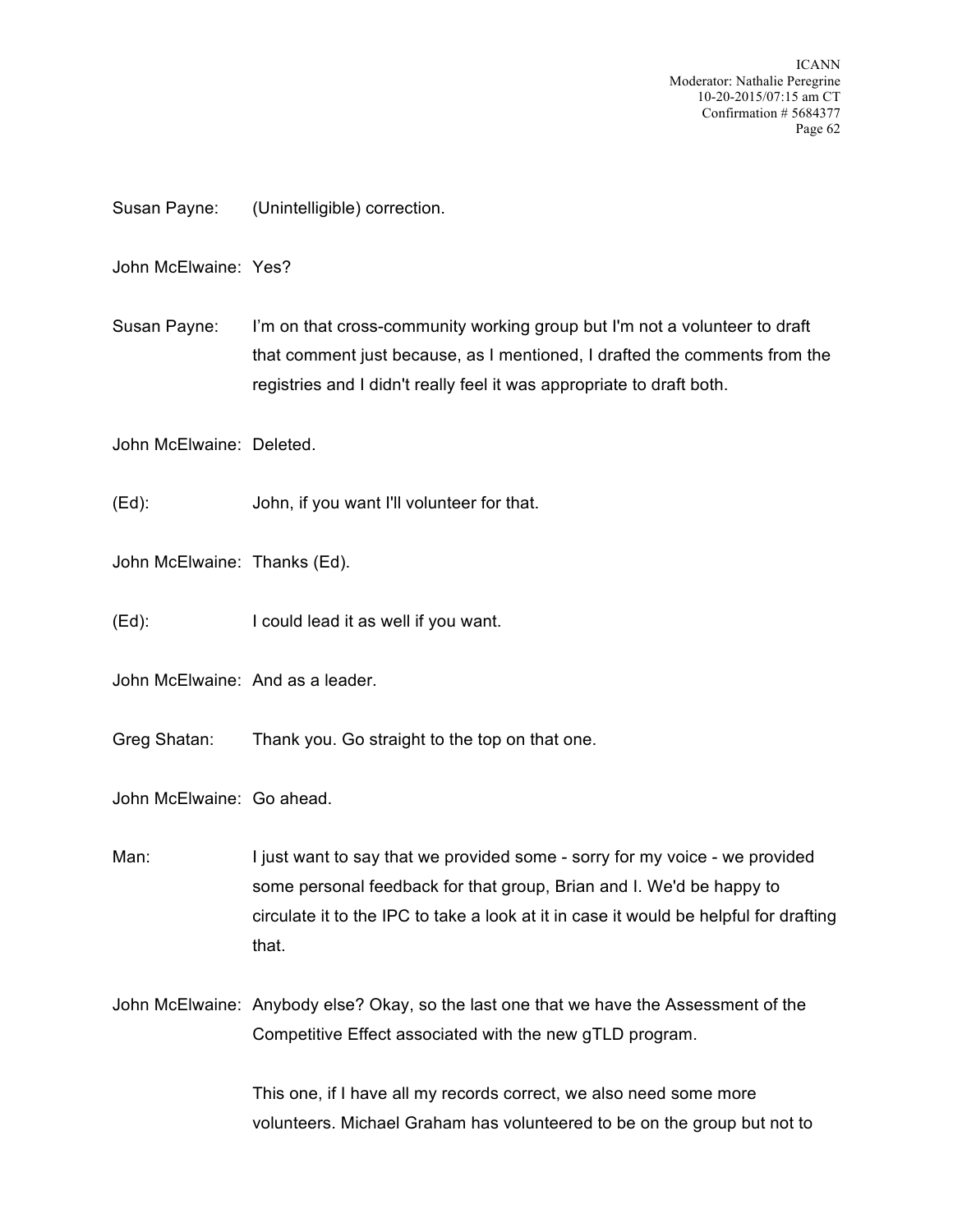lead it. So if there's anybody else interested in that, speak up now/see me later. I can send out another email to the list but we really need to get some people helping on that one.

Colin O'Brien: I can help with that.

John McElwaine: All right, great.

Greg Shatan: Thank you Colin. We should get at least one more person on that one. Just trying to think if we have Graham and two others, we can make s'mores out of it.

Does that take us to the end of your report?

John McElwaine: That's it. I think, hold on.

Greg Shatan: Thank you and I also thank Kiran for giving us...

John McElwaine: And one more; one more. Next page; scroll down.

So we've got the very last one is the new gTLD Program Implementation Review Draft Report. This is one that just went out to list on the 17th, so three days ago.

ICANN is seeking input on the Draft Program Implementation Review Report. This contains ICANN's observations from their observational experiences in administering the 2012 round of the new gTLD program.

I have a feeling that we'll get some people to respond to this. It just went out while everybody is in Dublin. And I'll send out a reminder for that and for the Assessment of Competitor Effects one.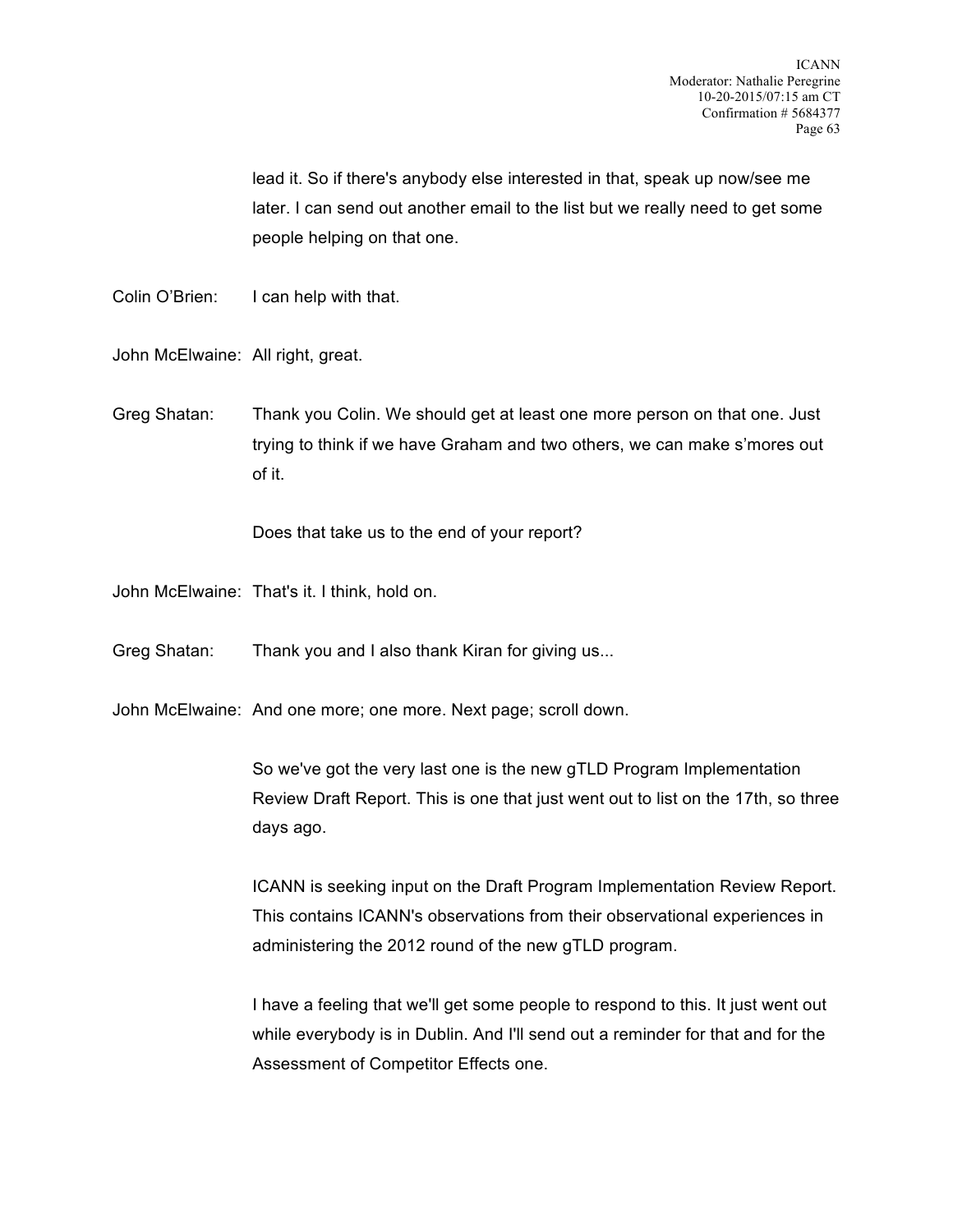Greg Shatan: Right. Yes, let's just keep reminding people. And, you know, I think obviously on this last one there's going to be - everybody who has complained about the new gTLD program should volunteer for it which means we'll have about 70/80 people on that comment period.

John McElwaine: I was surprised we didn't have more people yet, but I'm sure it's because they're all here.

Greg Shatan: Thank you John.

We've kind of fallen behind our agenda and it's now 3:13. At 3:15 we have Nora Abusitta who is already in the room.

So why don't you come up next. What we'll do is we'll do our guests and then put Accountability at the end. Maybe we won't hear about the Leadership Training Program but (Lori) can tell us about it over drinks.

Thank you (Nora) for joining us, we've very interested to hear about what you're doing. We just spent a lot of time in here talking about the public interests and also worrying about what other people are saying about the public interests because they may be different than the things we say. So but in any case, looking forward to hearing from you.

Nora Abusitta: Thank you. Thank you for giving me some time to speak to this group.

Two things that I'm going to talk about. First one is general which is what the Department of Development and Public Responsibility does. And I think we have some slides that will come up.

And then secondly, I'll touch on public interests and conversations that on the Staff level have been taking place and also exchanges with community on how best to tackle that tricky definition.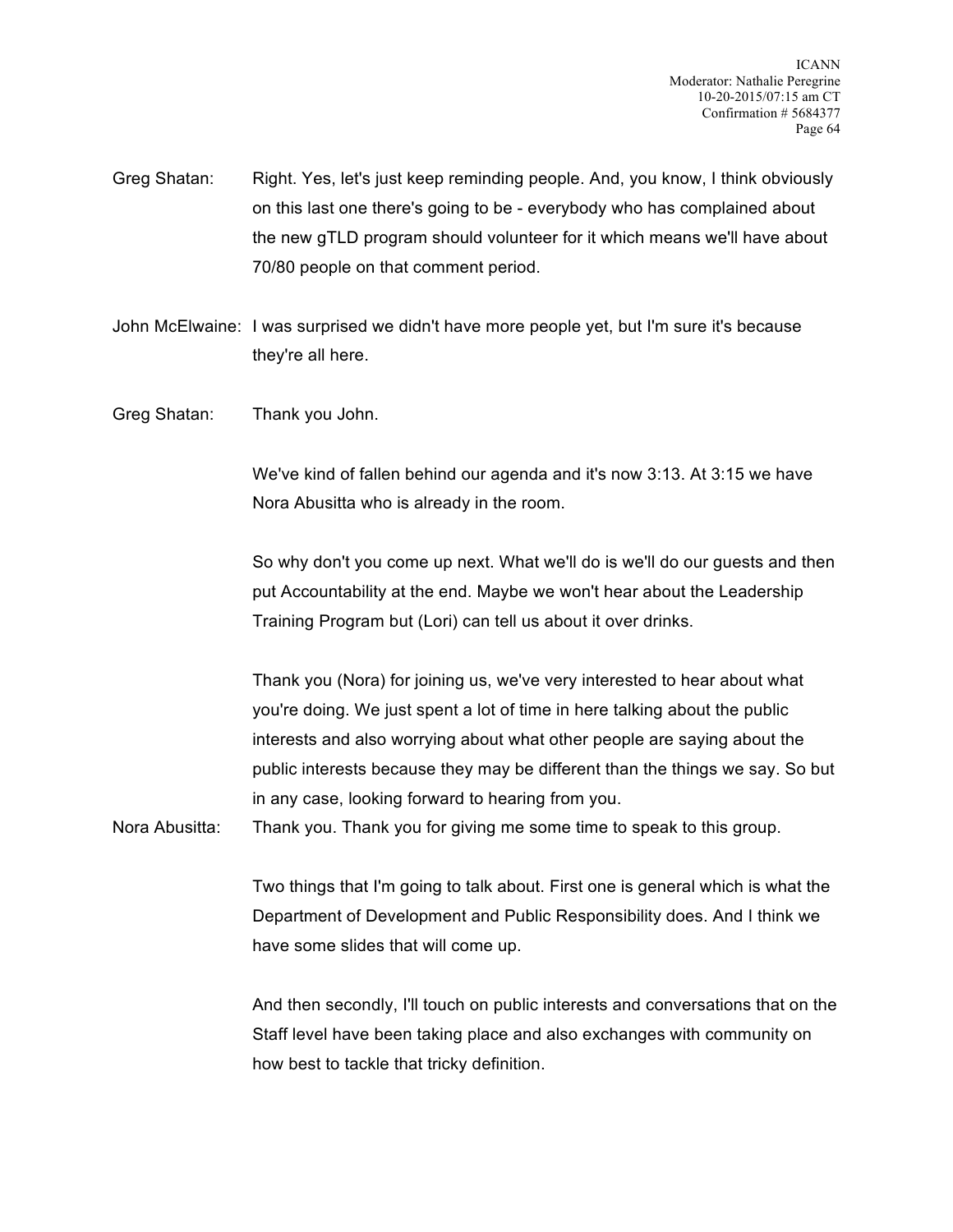So the Development and Public Responsibility Department essentially is an incubator for new tools and programs that allow for the participation of new people within ICANN, but also tools that will allow them to participate better.

Many of these efforts existed in the past, but they were not streamlined; there was really no defined strategy about how we're doing them. So a couple of years ago there was a decision to bring all these tools under one umbrella and to also leave room for the development of newer programs.

So our focus really is in three main areas. I don't know who is controlling the slides but we can move forward to the next one.

The first one is we create tools that help with academic outreach and education. So we have the online learning platform which has been a very successful tool so far. A lot of the courses are available in the six UN languages, they cover anything from how to survive an ICANN meeting to IPC to anything you can think of.

We look to the community to provide the content for it. All we did is curate the content. We also look to the community to identify the courses that are needed.

So if you have time to go on the OLP and its Learn Dot ICANN Dot Org. and if you have courses that you can provide us with or any courses that you want to follow but are not there, please let us know.

We also create a lot of the content that is used by our colleagues from Global Stakeholder Engagement Team in their academic outreach. So we do a lot of visits to university and we create the content for those visits.

The other area of focus for the department is the next generation of ICANNers. We oversee the Fellowship Program which a lot of you are aware of, but we also oversee the newer Next Gen program. And I know that there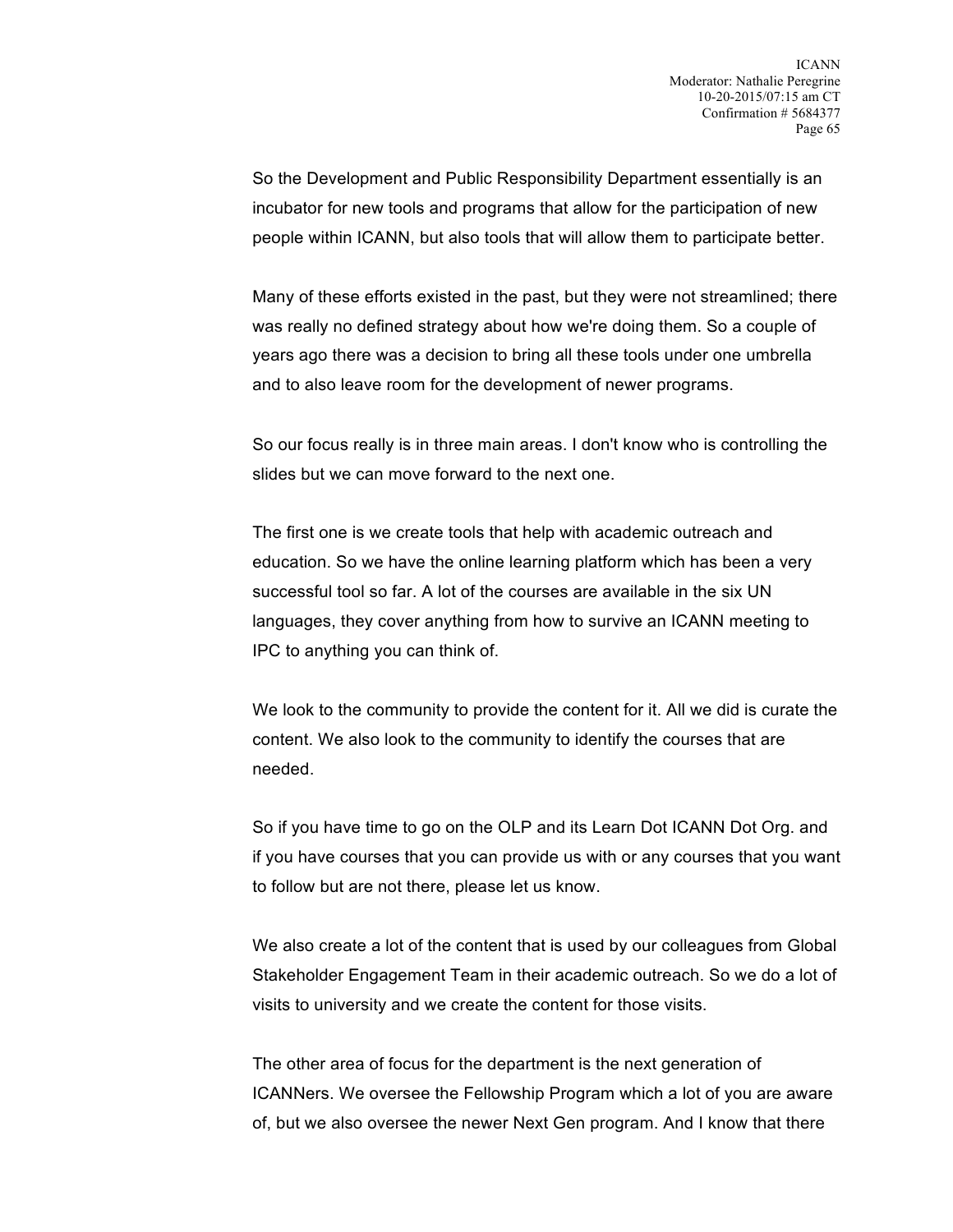are some Next Generally-ers in the room and those are our youngest ICANN community members.

We try and target the region that we're having an ICANN meeting at. We invite people aged between 18 and 30 who have very little of experience with ICANN but a lot of interest in what we do. And we design a program for them that kind of gently introduces them to this apparently complicated world, and it has been one of the most successful entry points to ICANN.

So if you haven't met the Next Gen-ers yet, I urge you to speak to them and explain to them why ICANN is relevant to your work.

We also - so I've covered ICANN Learn, I've covered our kind of investment in the next generation. We also oversee a lot of the collaborations that ICANN has with external partners. We have done a lot of work on the (Unintelligible) Initiative, we look very closely with the World Economic Forum, and so essentially represents ICANN in those initiatives and to make sure that we are aware of what's going on outside of ICANN.

I'm going to move to the issue of public interest or the definition of public interest which I think interests a lot of you here.

Greg Shatan: Before we move to that, there is one hand in the room. I just figured before while we're switching sections.

Paul McGrady: Thank you; Paul McGrady; just a quick question.

For the ICANN Next Generation, as part of what you do with them, do you have a session on how intellectual property rights interact in the ICANN space? And if you don't, I'm sure that any number of us around this room would be happy to put such a presentation together and to deliver it at the next meeting. Thank you.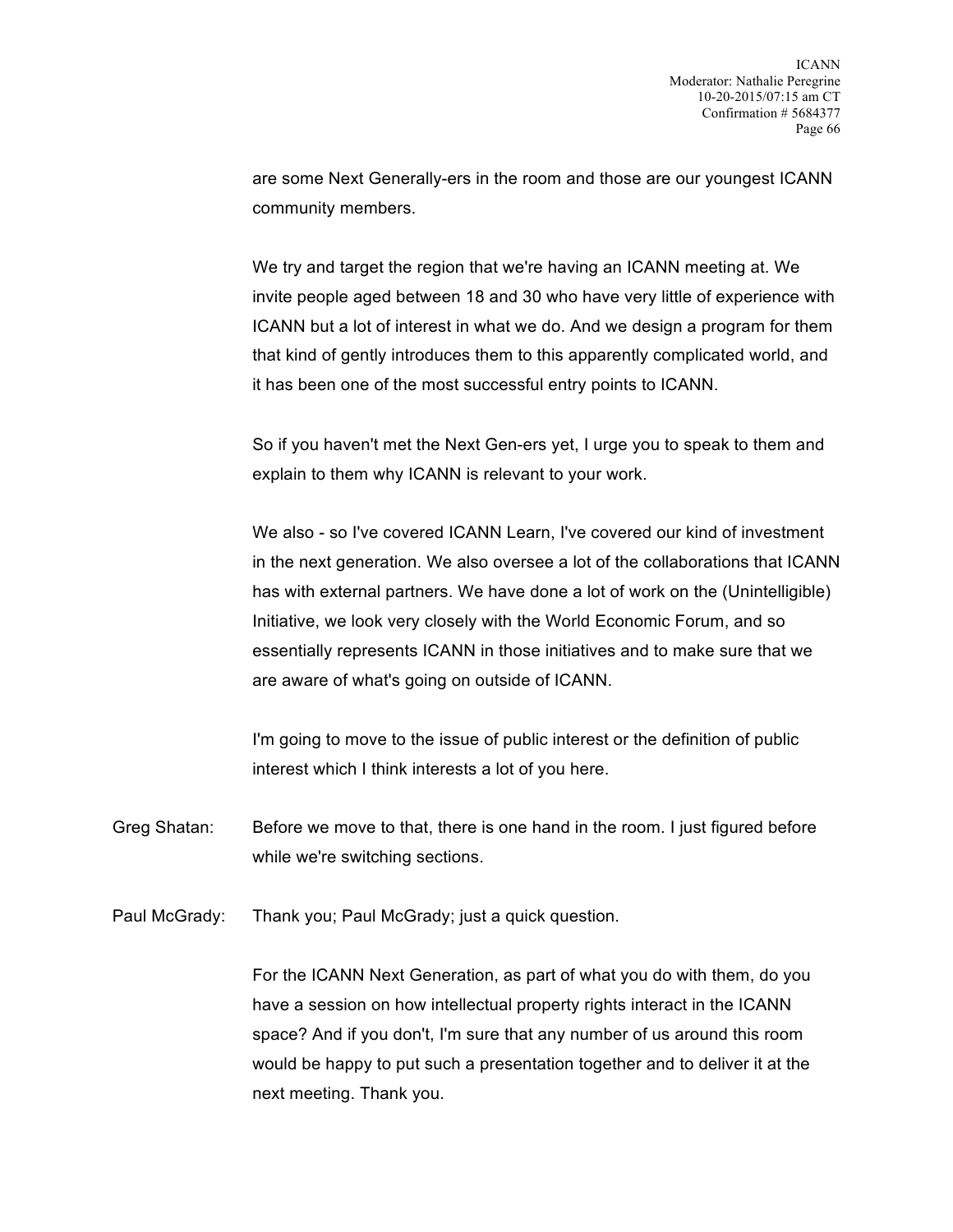Nora Abusitta: Wonderful, thank you. We do have that information available. I believe we have invited someone to speak to them, but I will take you up on that and connect you with (Jessica) who runs the program.

> It is very important because a lot of them are interested in that in particular. So for Marrakech perhaps we can touch base and see if you'd be interested to speak to them. Thank you.

Greg Shatan: And let us know who is speaking to them about it.

Nora Abusitta: I believe right now we're providing them with a lot of the content that we have on the OLP, but perhaps some of the Next Gen-ers, did someone talk to you from this group this time around?

Man: (Unintelligible).

Nora Abusitta: Not yet. Okay, wonderful.

Greg Shatan: And I don't know that anybody is scheduled because I haven't heard.

Nora Abusitta: Yes, I know that we have - we kind of covered that in the online learning platform with the content that we give them. But thank you for volunteering.

Greg Shatan: And I will say that we are interested in getting much more involved in the Next Gen program and finding Next Gen-ers that kind of, you know, may come from our world or being interested in our world, and looking even perhaps have student membership option for the IPC so that it will be a more natural entry point even into our constituency for people.

> Not that they couldn't join just as a person but, you know, a student membership might encourage a Next Gen, you know, to join us. I'll let you move on.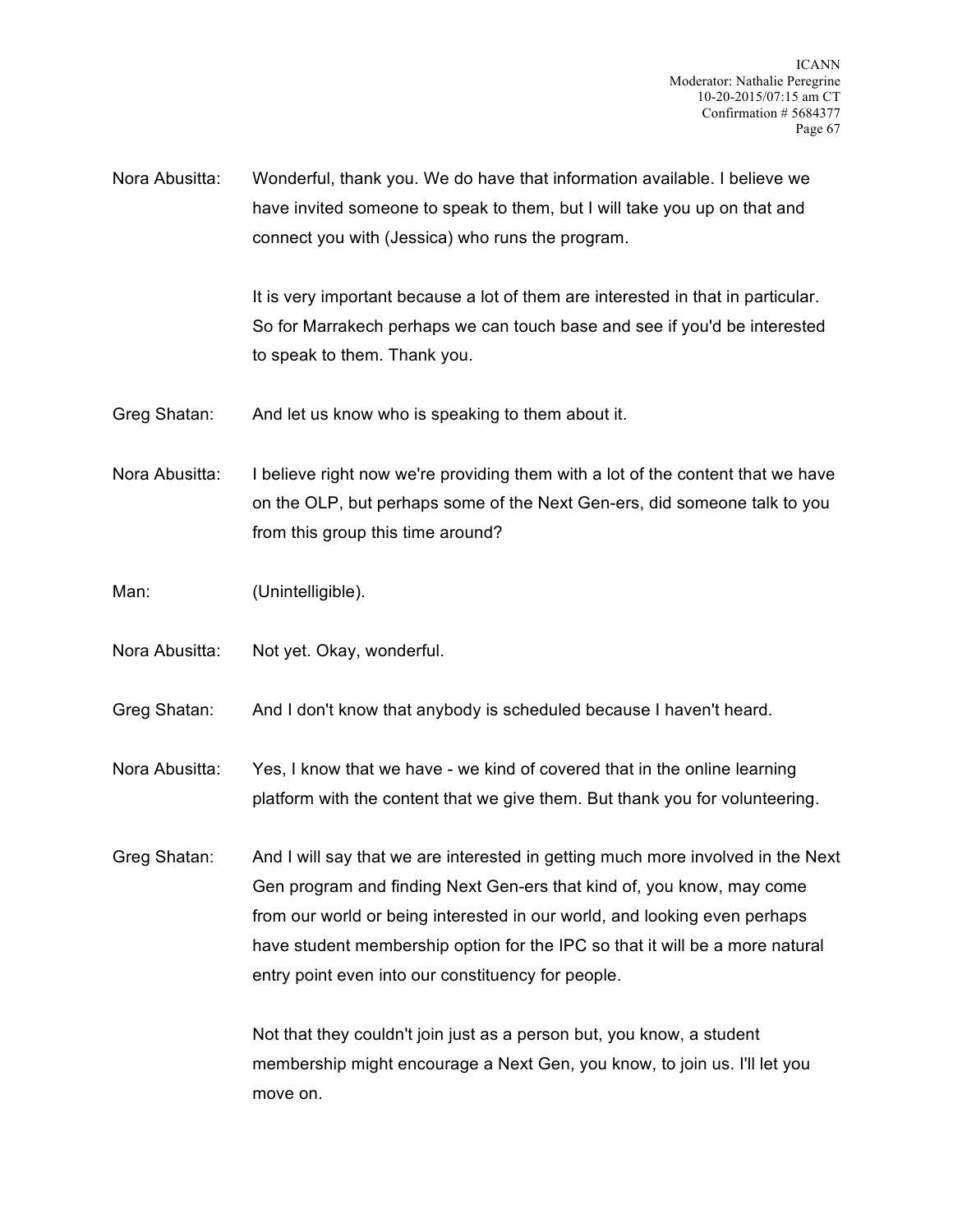Nora Abusitta: Certainly. And I mean we've found that a lot of these constituencies and these groups are much more welcoming than things seems to be, right, because one of the things that we're looking at as well right now is a newer mentorship program where we identify volunteers from these groups that take some of the Next Gen-ers under their wing for about six months and kind of walk them through the whole process. So there's been wonderful reactions from the community to this program.

> The origins of the Department also came from a panel that was established to take a look at the definition of public responsibility. So this panel was established a few years ago and it was chaired by Nii Quaynor and we had a few people on that panel.

And their initial task was to take a look at what public interests meant for ICANN. And the group very quickly decided that the topic is extremely broad, and before we even start talking about the public interest, we really need to look at what ICANN is doing on an operational level to kind of fulfill its responsibility to the community.

And their first recommendation was to establish our department PPRD.

They did attempt to develop a definition of public interest. And a few years ago in Buenos Aires, they shared their findings with the community. There was some public comment.

For one reason or another, there wasn't enough buy-in from the whole community to this definition that was developed by the panel.

So since then, we've decided to kind of revisit the question of what does public interest within ICANN's remit, but the approach is very different. We believe that this undertaking should be led by the community, should be a bottom-up process, but the community seems to be very busy lately.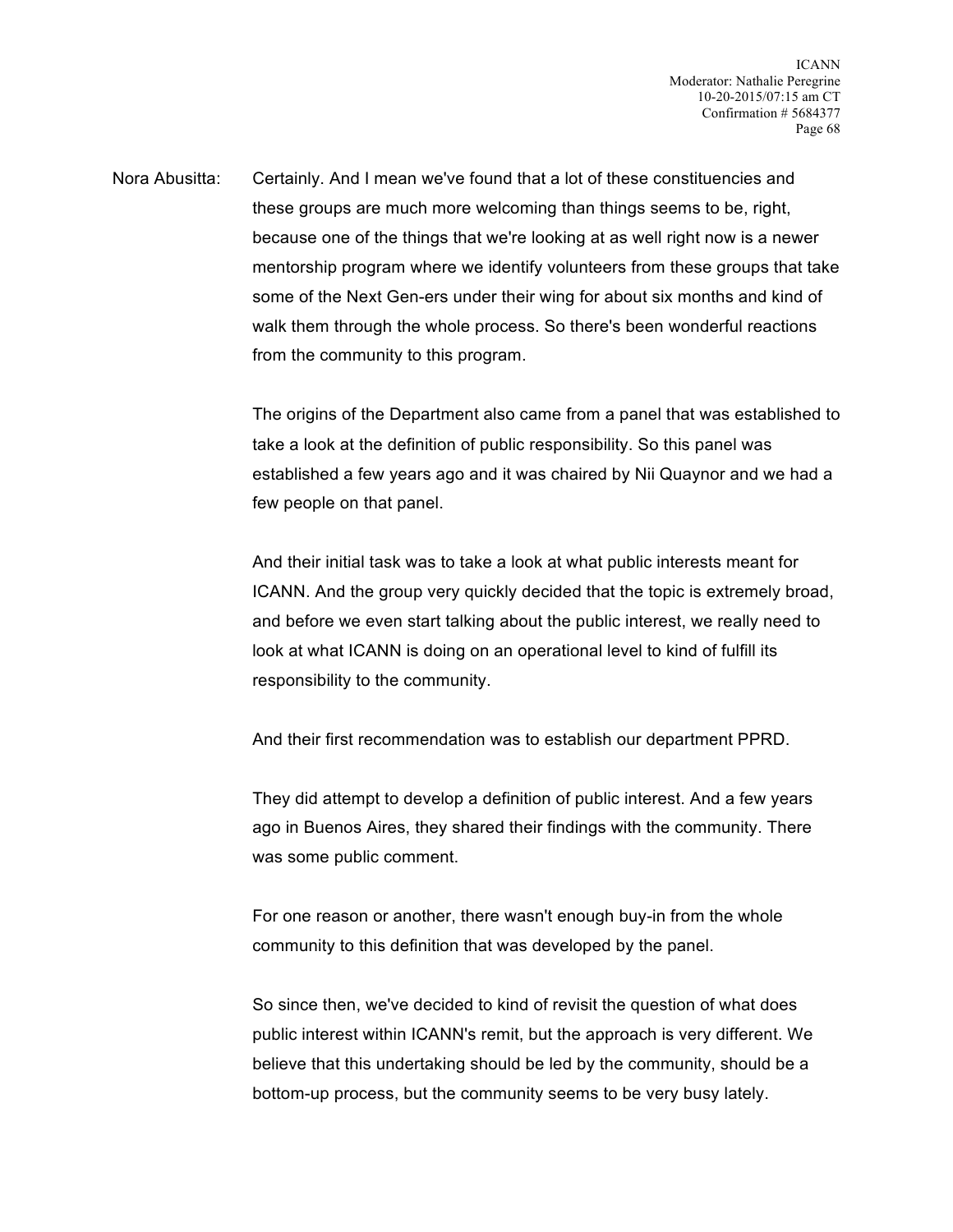So in the meantime until the community is less busy, what we've done is try to understand what public interest means within ICANN. So what does it mean for a GDD, what does it mean for operations, what does it mean for global stakeholder engagement?

And we embarked on serious research within ICANN to understand what these definitions would - how they would impact our operations.

And so we are in the process of creating a Wiki space where we're just depositing all our findings, all the background information, so that when the community is ready to take a more formal look at public interest, at least they will have access to this background information.

And there are several definitions floating and none of which have been adopted it seems. But there is what I know for a fact is that there is a will to take a closer look at this and see on these perimeters for a definition.

From my experiencing with this topic in the last three years, it's very easy when you have a very broad kind of definition; the more and you try and make is specific, the more run into you (unintelligible).

One thing that I saw was well, perhaps we should have several definitions depending on who you are talking too. Well, that will create even more confusion.

At the end of the day everything that I believe we do in the public interest. We just need to sit down and agree on what that is. And at least from the Staff perspective, we're here to provide you with support once you're ready to do it.

Greg Shatan: We're certainly interested to contributing to the discussion on public interest although, you know, at least some of us think its maybe even to try and pin it down and compartmentalize it is almost impossible. So I think that - and that if some of these things can be fluid over time, but certainly, you know, the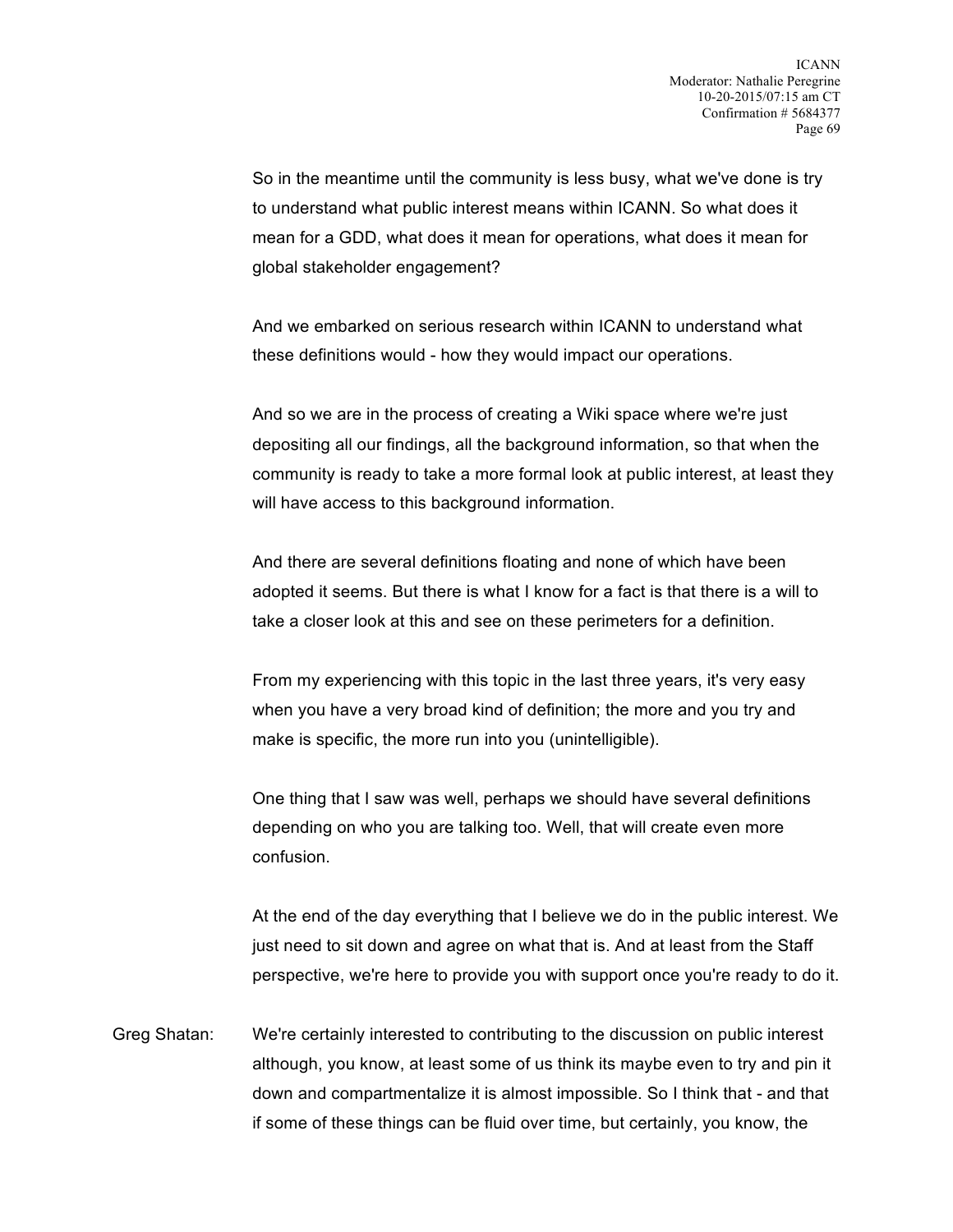public interest and certainly you want to think about the, you know, that intellectual property, creators, owners, distributors and consumer who depend on intellectual property for consumer trust and who consume intellectual property, at least copyrights -- not too many people consume patents, but they're not very tasty.

But in any case, that these are integral parts of the public interest. Sometime people think about the public as being on the other side of this. But, you know, it's important to us, you know, what we do and what we represent is very much in the public interest and part of, you know, communication, innovation and education and entertainment, you know, part culture.

Nora Abusitta: We developed a survey that we had been using with our staff to try and see what their understanding of the public interest is. And I would be more than happy to expand that a little bit and circulate it perhaps amongst that group and make that the findings at least available to you so that we kind of - I would hate to waste time and do nothing until the community is ready embark on a newer project, right.

> So whatever you can think of that we can do in the background to better prepare the community, we're ready to do.

Greg Shatan: Thank you. Any other questions for Nora? Nick?

Nick Wood: Yes, Nick Wood for the record.

I missed discussions earlier this week on budget. Just for the sake of clarity, is ICANN spending any more money, for example, on things like (Windeal) or I seem to remember selling something like \$3 million once disappearing in that direction.

Nora Abusitta: The \$3 million number I'm not very aware of so I apologize for that.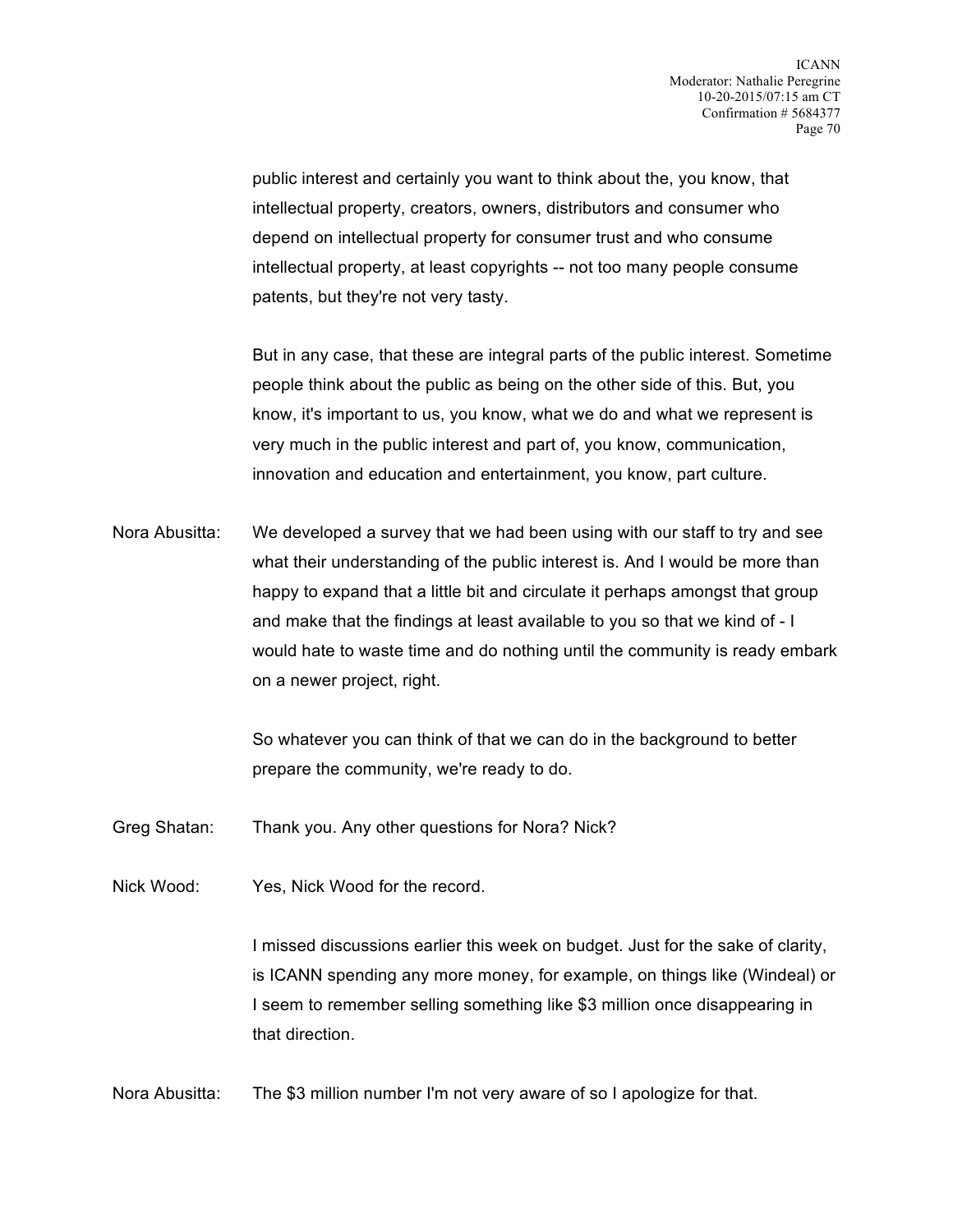The next NetMundial initiative, which is a separate thing from the next NetMundialMeeting, was established in a partnership with two other entities; (CGI Dot BR) and the WEF. For that project, ICANN did commit \$200,000 and then there's no intention or there's no plans yet to renew.

I oversee part of the secretariat as also ICANN's contribution, but the \$3 million number doesn't ring a bell.

- Nick Wood: Maybe that was a cost for the whole program. But my question just for clarity on these things is do you have a budget to spend on these initiatives? Does that go before any part of the community or do you have a dedicated budget for this?
- Nora Abusitta: So I have a budget for the Department, and you saw the three areas where the Department concentrates. And my budget gets divided on that, and partnerships are part of it.

So I don't know if we can go back to the slide where we have partnerships. It covers our membership will the World Economic Forum, we sponsor some events like the World Summit Awards and so on and so soft. (Net Mungel Initiative) is just part of that.

And if there is agreement next year that we need to keep our spacing then we would. But it falls under the GPRD, it's not a specific (Net Mungel) budget.

Greg Shatan: Thank you Nora. Anybody else? Seeing none, I will thank you Nora for coming and visiting with us. I'm sure we will be hearing from you again and we look forward to working with you on both, you know, sides of the initiatives you're doing as I think it's very important and important for IPC to be involved in these. Thank you.

Nora Abusitta: Thank you.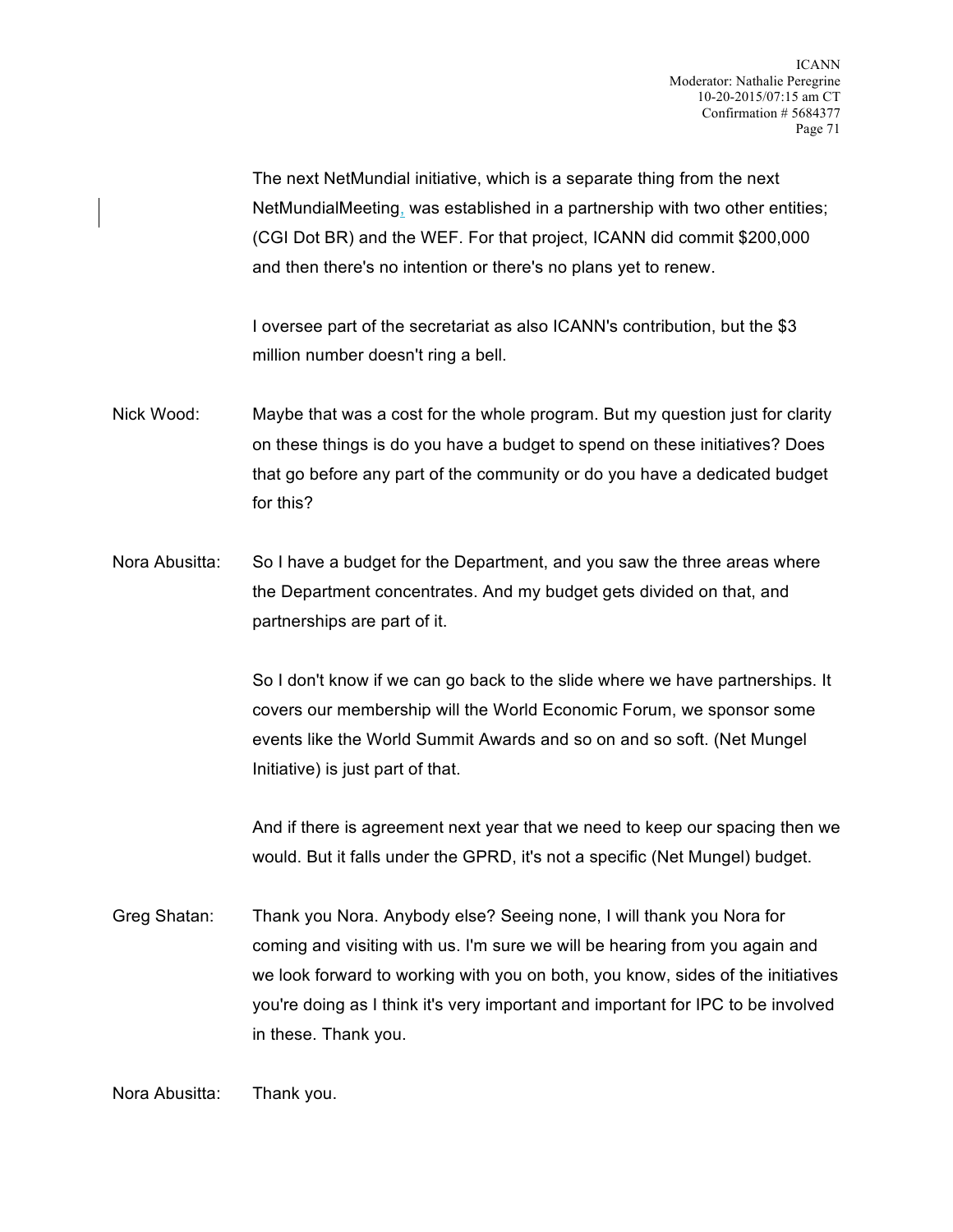Greg Shatan: Next, not a first time visitor to the IPC - oh please, thank you for Nora.

Next we have Karen Lentz who will come up to the table, give us a brief update, take questions on a little thing called the New gTLD Program.

Karen Lentz: Good afternoon everyone. Thank you Greg. It's nice to be back here with IPC.

> I only have one slide. I know we that have something like 15 minutes so I'll try to be quick. I thought this sort of represented the topics that would be of most interest to this group.

This is actually a slide from the session that Mary is doing tomorrow on the RPM Issue Report, but it's trying to capture sort of the interaction and plans for all of these related activities.

So if you start at the bottom with orange line called Rights Protection Mechanisms Review, that is meant to capture the Staff work that's been occurring over the past year in terms of compiling data on usage of the RPMs, getting some initial user feedback through sessions and through public comment, and then turning that around into an updated report which we envision will be an input to the review team that's in the yellow bar. But, you know, is related to several other efforts as well.

And so as you can see, that type of work is kind of wrapping up. And what is gearing up is some broader discussions within the community about RPMs and about how they might be considered in the future.

The green line is a little bit independent of any of the other efforts although I think it is kind of well set up by the work that's going on so far on RPMs.

Part one of the reviews that's intended is an independent review of the Trademark Clearinghouse that was initially recommended by the GAC to look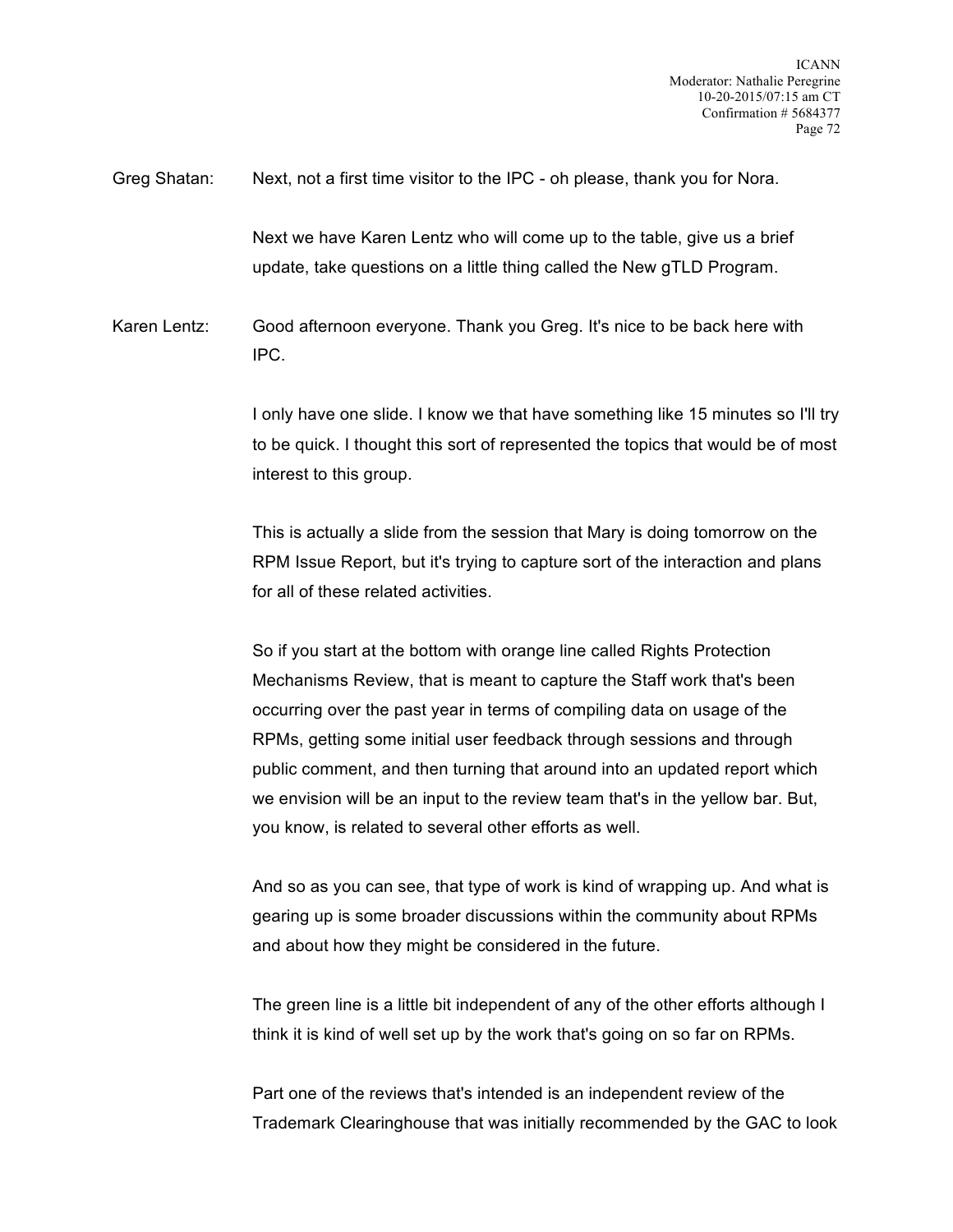at some particularly areas. And we've developed terms of reference in excuse me - and published an RFP for that. So we are currently looking at the proposals that we've received to do that review and expect to be able to kick off that review process in Q4.

The yellow line of the Competition Consumer's Choice and Trust Review you've probably heard about this week. The call for volunteers was posted on the 1st of October and is open through 30th of October. And so we are in the beginning now of kicking off that process by convening the team.

And as I mentioned, one of the - if I have mentioned throughout the week, one of the areas that that review team is asked to look at is the effectiveness of safeguards built into the program to mitigate issues and obviously a key part of that is the RPMs. And so this preliminary work is intended to give them some information to feed into their considerations.

The top blue bar, as I think most people know, is that there is a GNSO issue report - preliminary issue report - excuse me - that's currently open for public comment. And that is - will lead to possibly a policy development process on all RPMs. And I've, you know, we've been try to be clear throughout the week and will be tomorrow as well that, you know, while there are a lot of RPMs that were developed for the new gTLD program they're sort of - you know, the status of looking at RPMs as a whole is kind of an independent issue of the new gTLD program.

So - but that's kind of where the discussion is turning now is to be on the policy front and there's a set of issues that are specified in the issue report that are - that is open for comment now.

I think that covers most of what I wanted to say so happy to entertain questions.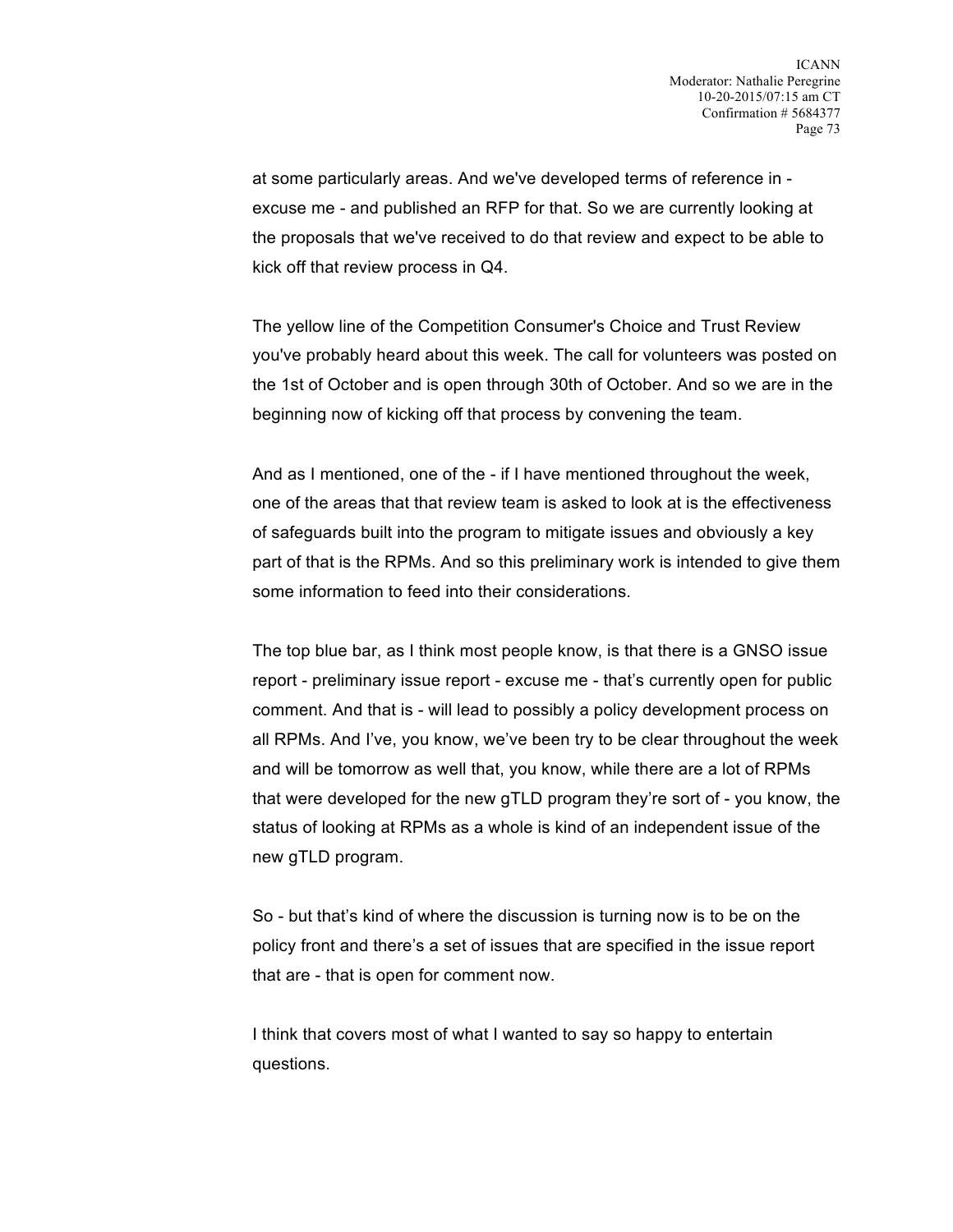Greg Shatan: Now it's time for some Q&A. I see Susan Payne and - Anne, did you have a hand up or did you. I'll have...

((Crosstalk))

- Greg Shatan: Susan, why don't you go ahead?
- Susan Payne: Yeah, I just wanted to ask about the trademark clearinghouse, the independent review of the TMCH. I know you've put the RFP out and it had some pretty aggressive timelines in there for that review. And I just wondered looking at the timeline on there, has that shifted a little bit?
- Karen Lentz: Yes, a little bit from what we had in the RFP which actually I think had having asserted already before we came to this meeting so we're, you know, we got a good amount of substantive proposals that were, you know, looking at. So I think we intend to wrap that process up when we - once we wrap up this meeting. Thanks.
- Greg Shatan: Any other questions for Karen? Seems like everyone is so well informed that they have no questions. A few meetings ago there were like 20 questions so I guess that's a good thing.

Karen Lentz: Progress.

- Greg Shatan: Yeah, it's progress. Any other kind of IPC specific things that you thought we were going to ask about and you can give us the answers without us even having to ask the question?
- Karen Lentz: No, but I would, you know, I'm sure I don't need to encourage you to do this but one of the questions that I get in different groups is well how can we be involved and what are the opportunities that we should be aware of. So you know, the two key ones are obviously, you know, in the policy space helping to shape the PDP if there is one to cover the issues that are important to you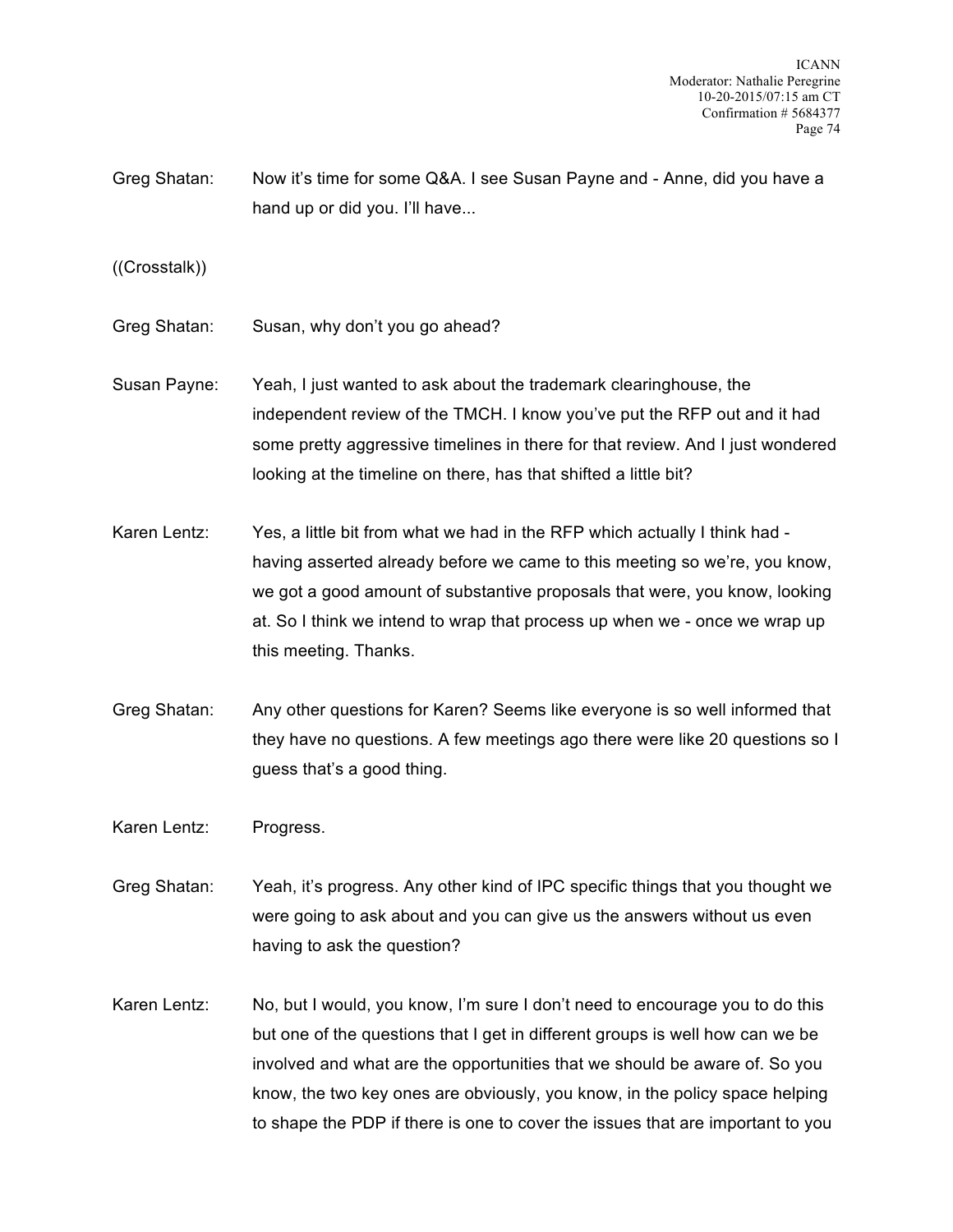as well as, you know, representation on the CCT review team which does have a key area that impacts you as well.

Greg Shatan: Great, and that's a limited membership team. And, you know, we have a member that we think is highly motivated and qualified and also we have Jonathan Zuck as well. Steve.

- Steve Metalitz: Yes, thank you. And I apologize if this question was already covered. But are the same ICANN staff staffing the CCT review as are staffing all of these other activities? Or has that been determined yet?
- Karen Lentz: Thanks, Steve. It hasn't really sorry, I don't know what's wrong with my voice. So it hasn't really been determined at the, you know, individual staff level. I'll say that the, you know, departmentally speaking the - all of the AOC reviews are managed by the group called Strategic Initiatives that's led by Theresa Swinehart and that group. So I think from the GDD standpoint we're expecting to provide sort of the subject matter support to that team. But in terms of the individual staffers I think that hasn't been determined.
- Greg Shatan: Thanks. I also see a hand up from Aaron Pace. Oh it's in the chat, okay. That's Aaron Pace from (Wespesite) Domains. Not sure what a (Wespesite) is. Anyway. The question is, "Is the TMCH looking at next round applicant stuff right now?"
- Karen Lentz: So thank you for the question. In general, you know, the context for all of these activities is to, you know, obviously capture the experience that was gained in having been through an application round in the program. And to figure out what considerations might be applied to future rounds.

You know, but the - in terms of where the discussions are currently they're very much looking at, you know, assessments of what's already occurred rather than, you know, how and when, you know, what are the things that should be changed and how should they be changed at this point so that's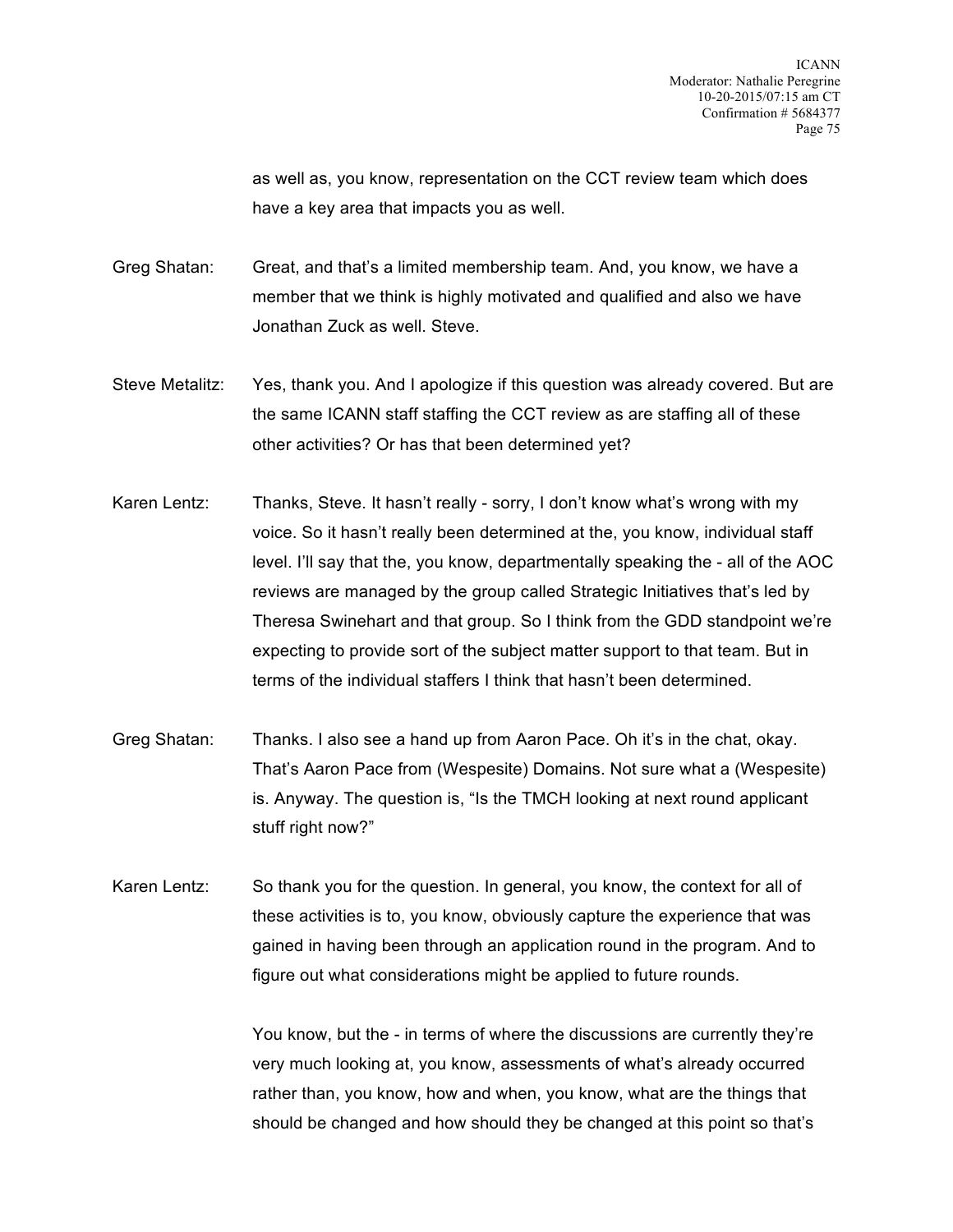true of most of the review activities I think and not just the clearinghouse piece.

Greg Shatan: So I guess in a sense it's look back in order to look forward time so now we're in the look back and then next - we have the subsequent rounds planning and we have other things coming up and certainly we'll - future planning will be coming so that's probably the answer to Aaron's question probably it sounds like not yet but eventually yes.

> Anybody else with any questions for Karen? Maybe we'll give you a chance to save your voice. Go get a glass of water. In any case I want to thank you for coming and visiting with us, it's always a pleasure. So thank you, Karen.

Kiran Malancharuvil: Greg, before we get to our next topic, can I give the room a piece of breaking news?

Greg Shatan: Sure.

Kiran Malancharuvil: From the Registries and Registrars meeting with the board. So they've made a statement to the board that the IPC this morning in our meeting with the board called for ICANN to police and regulate content, which we specifically did not. They are asking the board to reject everything that we asked them to do and not even give it any mind. I guess this isn't really surprising but it's offensive I guess because we're, you know, calling once again for compromise and they're saying, you know, fly a kite but not as nice.

> And they are saying that we're asking for rights that we haven't secured in legislatures and that we have no business in their contract and etcetera, etcetera. So just when we walk out of this room I got like 15 text messages from people about it. So it's going to be a little bit of the talk out there so just gird your loins, people.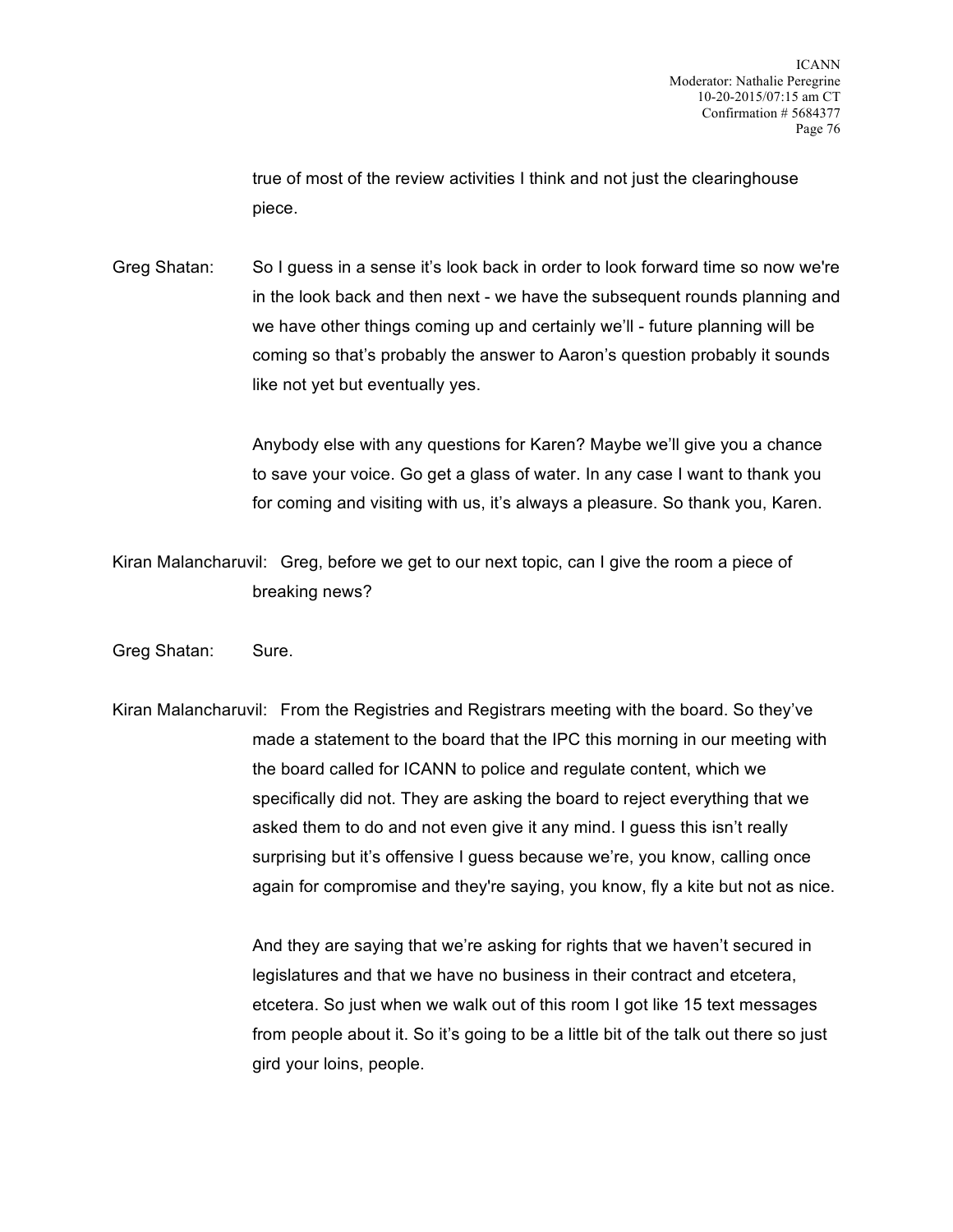- Greg Shatan: Steve, I guess we wish we'd talk about the Whois reviews for a half an hour with the board perhaps.
- Steve Metalitz: Right, yeah. I think the no. I've looked at this scribe feed also and I think the thing we need to keep - the ball we need to keep our eye on is what is ICANN saying about this. You know, what is Fadi saying about it. Again, while, you know, not encouraging, I'm not real surprised by some of the responses and especially, you know, we've actually seen this happen in our meetings too. You know, you get in a room and one person's comment feeds on another person's comment.

So I'm less concerned at the moment about what the registrars might be saying and more concerned with how ICANN senior leadership and board members are reacting to it. So let's just bear that in mind.

- Greg Shatan: I guess we could have expected this eventually. I guess it's just happening now. On that note, let's see, are we ready for Laureen Kapin? Come on up. Come on down. So coming up to us is Laureen Kapin from the US Federal Trade Commission and the Governmental Advisory Committee Public Safety Working Group as you can see in the slide in front of you so.
- Laureen Kapin: Hi, everyone. I'm also here with my colleagues from the FBI, Bobby Flaim and also our newest colleague, (Aronga). So we're a team, if you can't catch me or Bobby then there are also a lot of other members of the Public Safety Working Group, which is a new group that we have launched to focus on issues that affect the public when they're doing business on the Internet. And you can speak to any one of us.

This is just going to be an update about some of our recent work. If those - if anyone was at the public session yesterday I'll apologize in advance because this will sound very similar. So it's going to aim primarily at those of you who didn't get a chance to attend that session. And then also I'm happy to take questions either in the room or separately.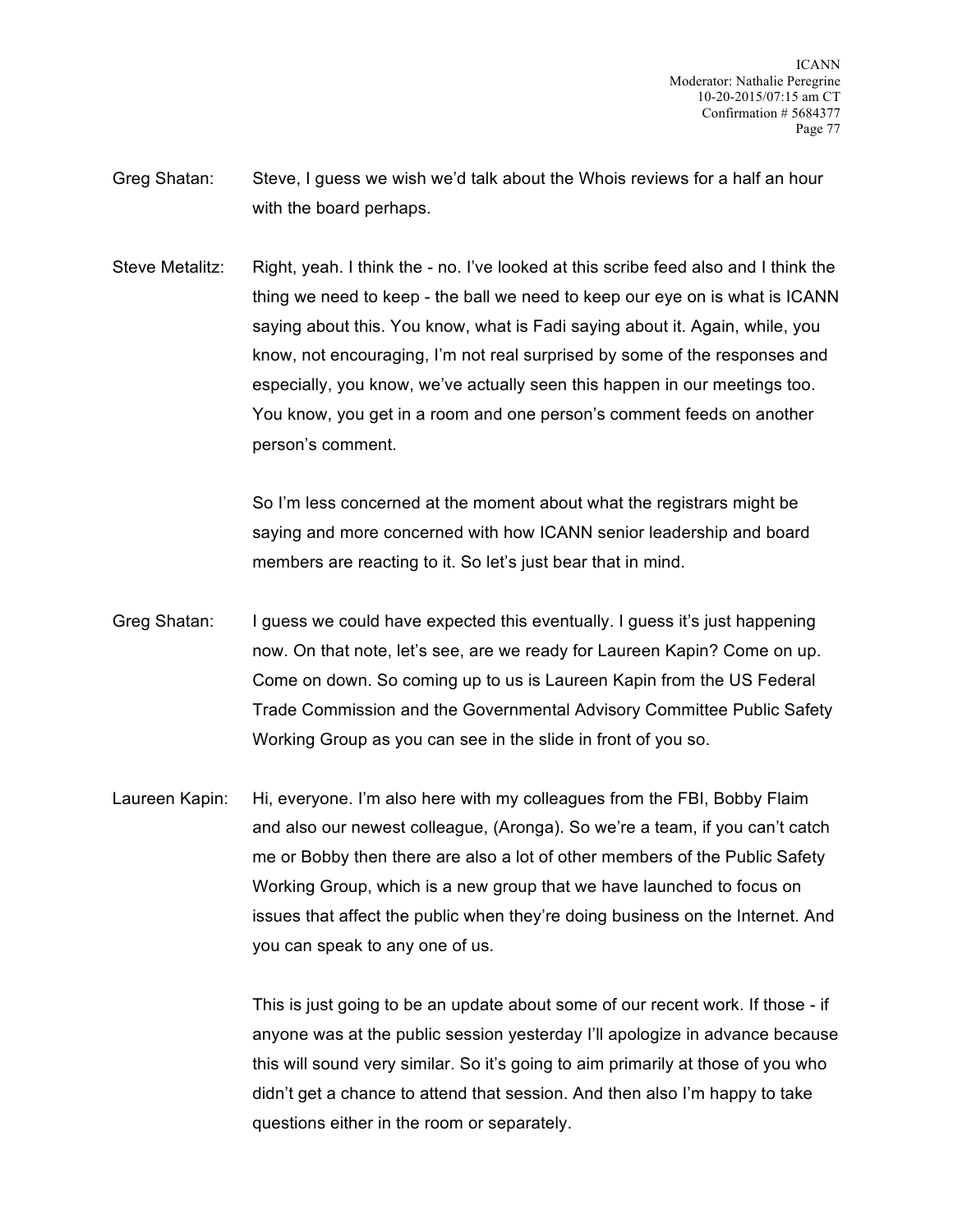And I'm going to skip past some of the history because our time is short. But basically the members of the Public Safety Working Group are composed of consumer protection, civil and criminal law enforcement among others. And although there is now this newly formed working group that focuses on public safety in the Governmental Advisory Committee a core of folks have actually been working together for quite some time on issues that really go to the core of people keeping safe when they are conducting business or communicating on the Internet so it's a little bit of old wine in new bottles.

So these slides keep moving without me. It's like magic. So here is some of our recent work. Thank you magical person who came to just the right slide that I wanted to. We have provided formal comments on several issues. And you'll see that a lot of these particular comments on the 2013 RAA, Whois accuracy specifications, privacy proxy accreditation issues, next-generation Whois, they're all Whois related issues. Those are the only issues we anticipate working on but it has been the focus of a lot of current ICANN work which means the we wanted to provide comments on those.

Next slide. This is just a little bit more of a granular look at some of our comments. Basically we want to make sure that the information for Whois is accurate and it validated. The registrars had submitted some proposals which we had some concerns and questions about and that was the thrust of our comments. We had reservations about expanding the amount of time that registrars have to respond to reports of inaccurate information over three times as much time, from 15 to 45 days.

There were also proposals to add qualifications to the current language of the contract which in our view is not only unclear but probably would allow a lot more wriggle room and lead to arguments about well what does substantial mean, what does substantiate it mean. So we expressed some concerns about that. And of note is a lot of these qualifiers were really added to the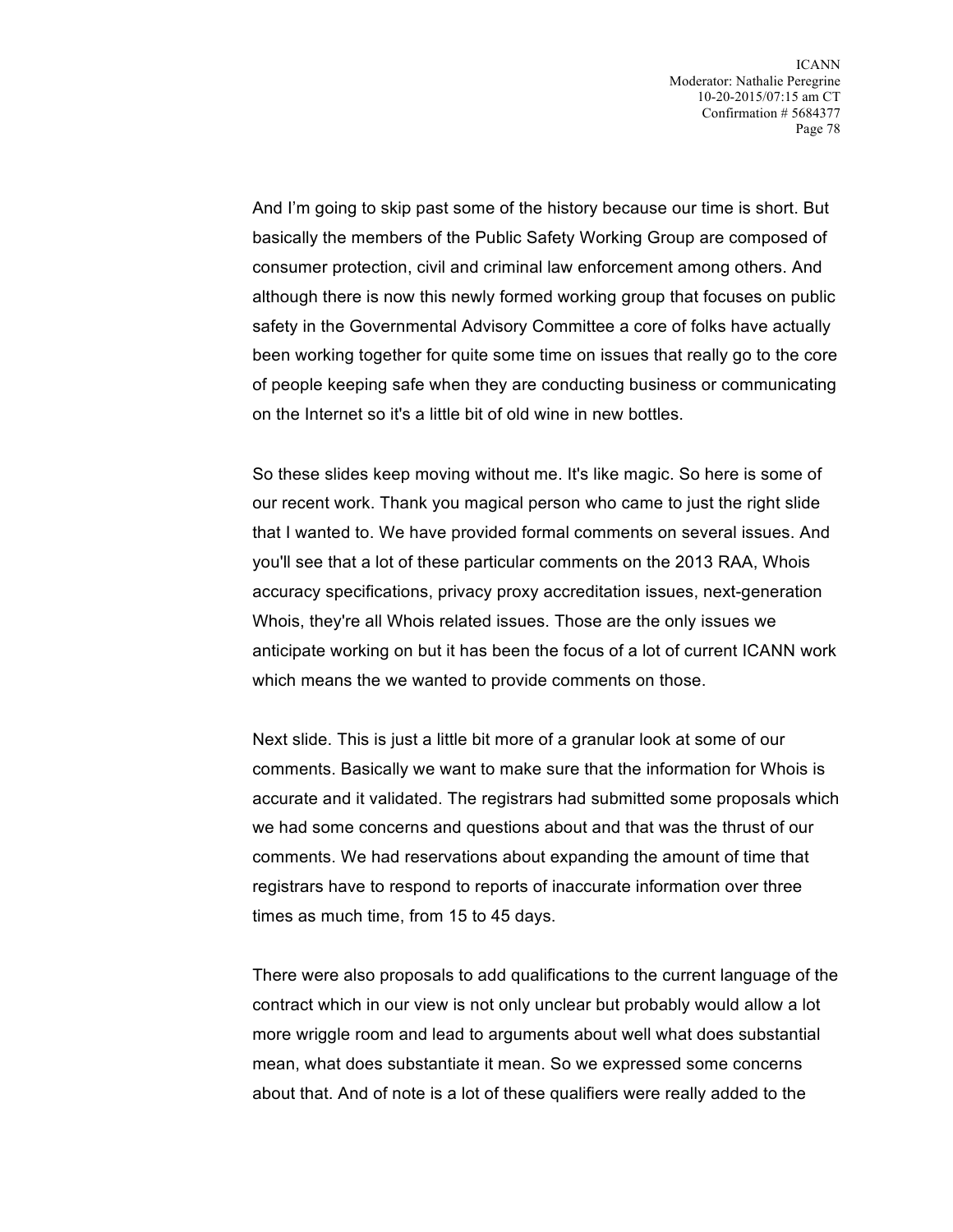situation where there's a total failure to respond so it's not as if there hasn't been already a failure to abide by the terms of the contract.

Next slide. In the privacy proxy working group report we expressed some concerns and proposed that a distinction should be made about the availability of these services depending upon when the domain in question is involved in a commercial transaction were not. We think there's a real difference between domains that are basically seeking to sell people things and taking sensitive public information like bank accounts, credit cards, etcetera. And that for those categories of services the public has a right to know who they're dealing with.

We're advocating for more transparency and accountability for privacy proxy service providers and we also think it's very important that when law enforcement makes the request for information that that be kept confidential because law enforcement has an interest in making sure that bad guys and gals don't run away with assets and evidence when they are under investigation. And that confidentiality actually can be required or permitted by local law.

We had hoped to get our comments in sooner on that point but since we are a newly formed group that is primarily -- that's all composed of government representatives sometimes our ability to work quickly is impeded by necessary reviews. But we certainly hope to be able to be involved earlier on and more timely in the future.

And then finally we submitted a comment - next slide - on the preliminary paper on next-generation Whois for that policy development review process. And here this is the start of this PDP. And we really signaled that it a complicated issue about what the problems are with the current Whois system and what any potential next systems should look like. There's a lot of balancing involved and that's why I have the image of the little rocks on the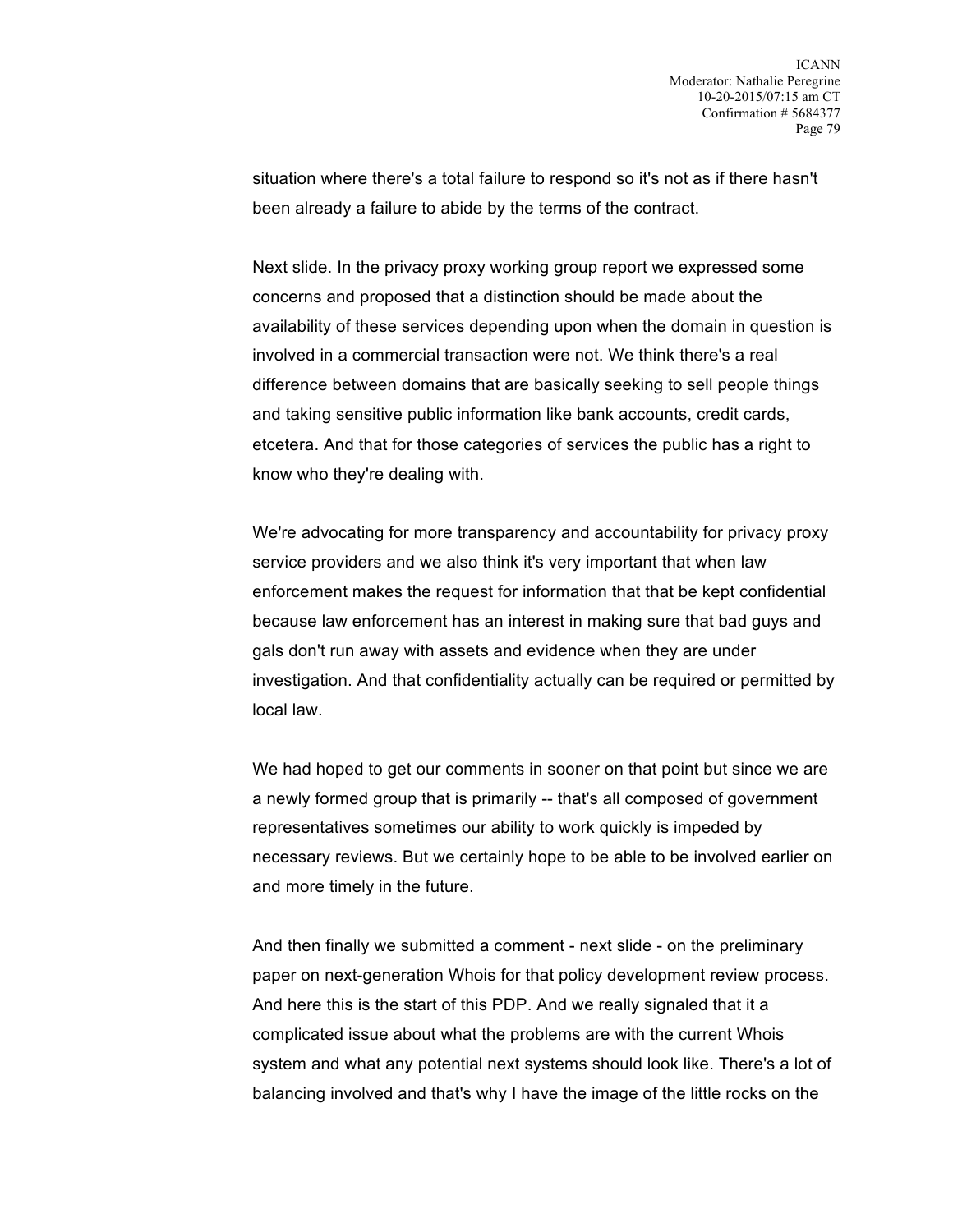seesaw trying to achieve balance and equilibrium as we all do in life. Right, not necessarily.

But there is a real interest in protecting the rights of the public and preventing crimes on the Internet and being able to investigate adequately. And also securing the personal data of Internet users. And those balances are going to have to be struck. And if anyone was at our public session yesterday there was a pretty robust exchange because there are a lot of different views and perspectives and approaches to privacy.

Certainly the European perspective is different from the United States perspective is different from other parts of the world and it needs to be a balance because no right is going to be absolute. So we really advocated for a lot of consultation to try and figure out where the balance should be struck. So that's kind of a highlight of our recent work. Next slide.

And then also we have joined the drafting team for this Specification 11, Security Framework Drafting Team. This is to come up with a set of voluntary standards really focusing on what should be the meat on the bones of the contractual requirements to conduct security checks to address whether there is abusive behavior going on in gTLDs, like pharming, phishing, malware, etcetera.

So we have joined that group to try and come up with a framework and make sure that whatever standards are being agreed upon that it's actually going to be something that's effective for that task that's required.

Next slide. So what about our future work? The Public Safety Working Group is hoping to have a member selected for the upcoming competition, consumer choice and consumer trust review. We think that's going to be a very important review team and we hope to have some membership on that review team.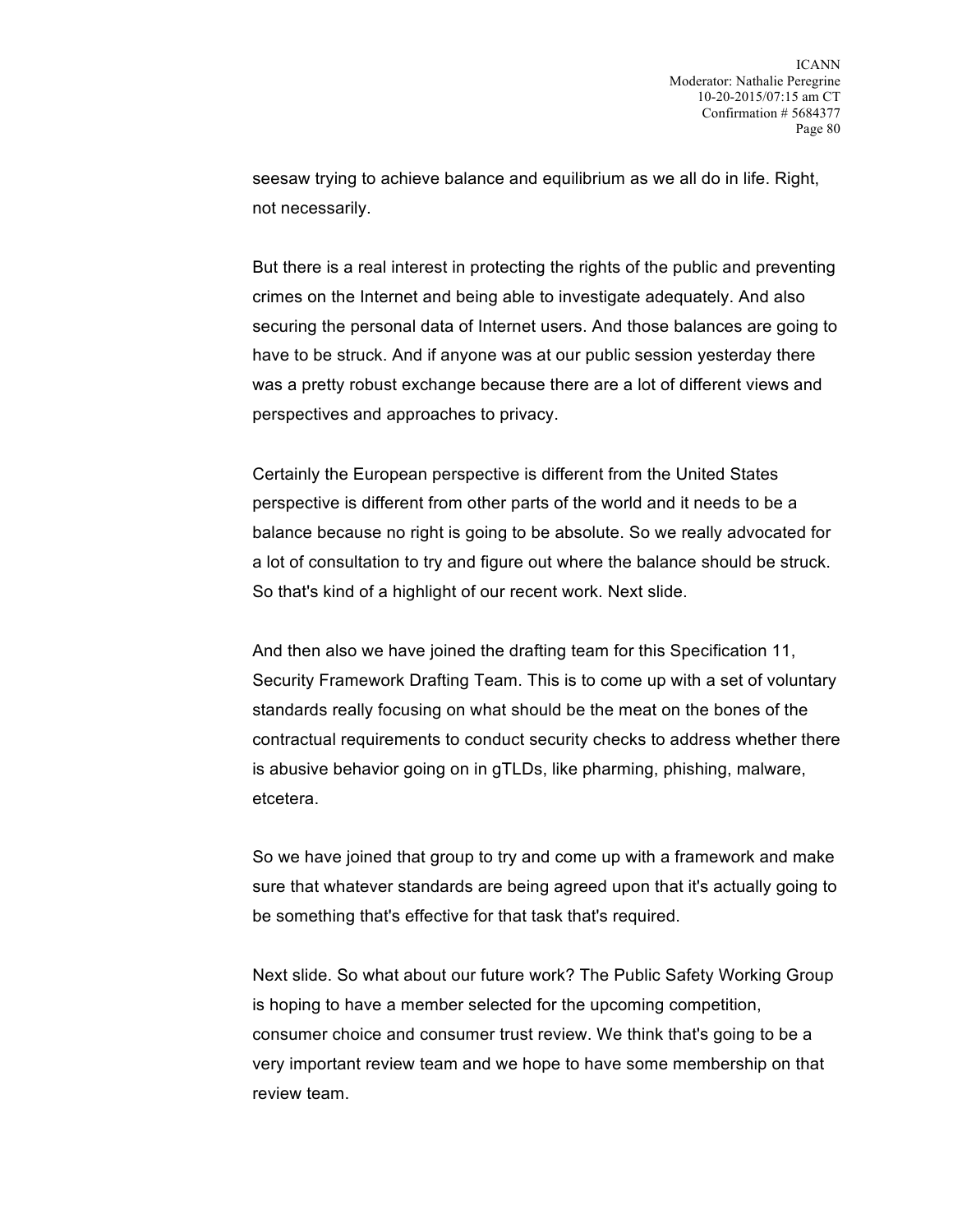In addition to Whois accuracy for domain names certainly Whois accuracy for IP addresses is a crucial topic. And we hope to become more involved in existing ICANN working groups that impact public safety.

And finally, we want to continue to reach out to our public safety partners around the world, other governments partners. We're still trying to basically make sure that the GAC representatives are able to know who the experts are in subject matter areas that deal with the consumer protection and safety and other related issues so that when these issues, they have folks to turn to.

And finally of course we have other ICANN stakeholders who share our interests who also disagree with us and those are people we need to actually have a dialogue with so that we can work together and at least find some area that we can agree on. We may not agree on everything but we really would like to be focused on useful and productive discussions as opposed to taking grandstanding positions in public forums that aren't nearly as effective as since their conversations about trying to work together. So we're really focused on outreach.

And that's kind of the quick update. We really appreciate being invited to tell you about our work because we're very aware that in many areas our interests align, we turn to the people in this room for guidance on complicated issues which we may need a little more background on and have always found this to be a very collegial and cooperative set of folks to help with questions. And we're also happy to serve as a resource for you if you have questions or issues that you'd like to discuss.

Greg Shatan: Thank you very much, Laureen, Bobby and team. Any questions? Kiran.

Kiran Malancharuvil: Hi, Laureen and Bobby. Thanks for coming. Hi, (Aronga). Kiran Malancharuvil from Mark Monitor. I am super excited about the work of the Public Safety Working Group, I think that I was very pleased with the substance of the comments if not the timing, which you know.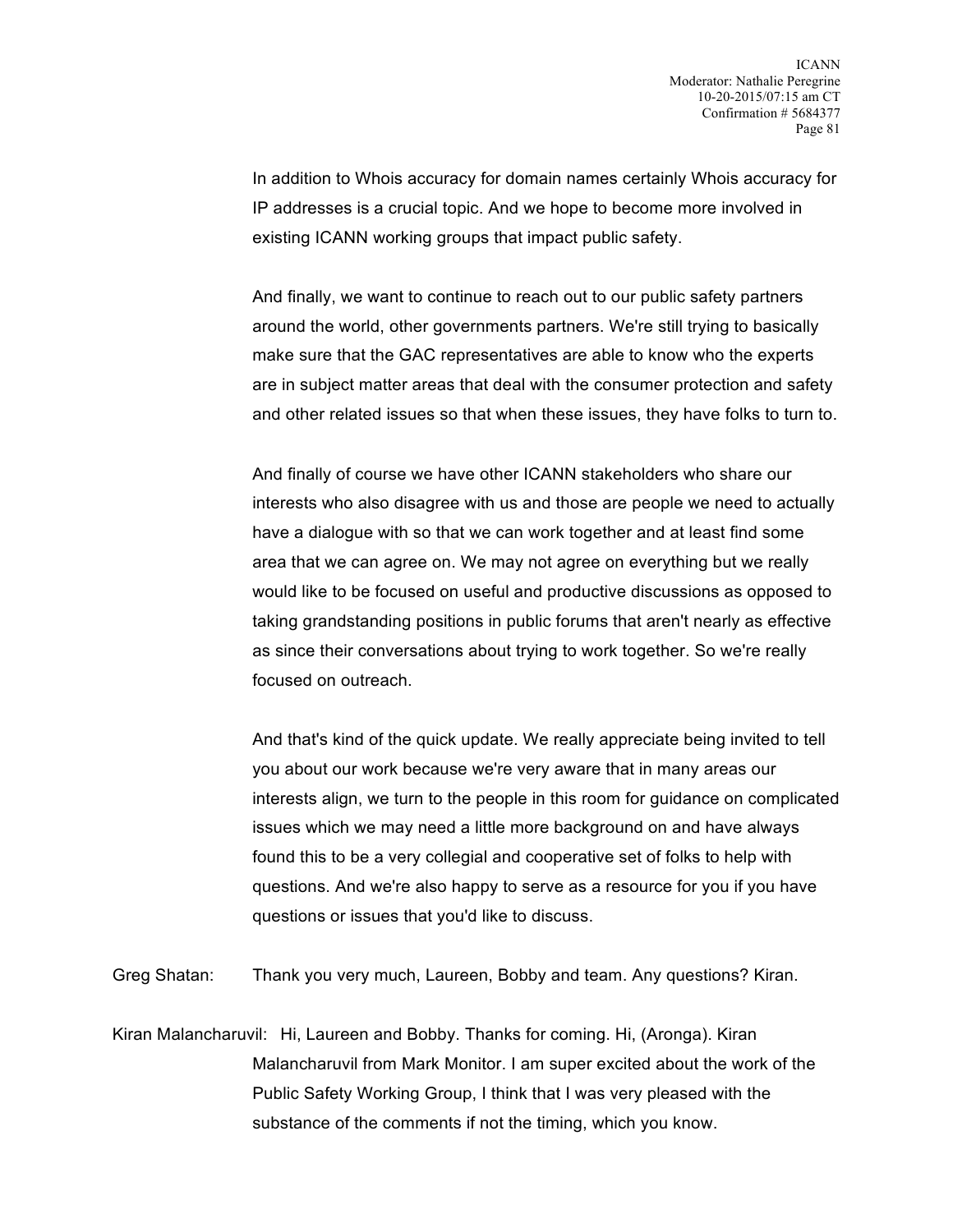I would like to sort of echo the comments that make a sordid important distinction of actually David Cake from yesterday's public - this has never happened, I have never agreed with David Cake. But that comments come from the Public Safety Working Group in a timely way because particularly in the example that he highlighted in the privacy and proxy services group, by the time we got the Public Safety Working Group comments the issue that was most important have been disposed of and not in favor of the comments that you had had put forth.

And we were on the side of your comments. We happened to be in that regard and so it would have really been very helpful for us to have forwarded - or continued with that work if we had gotten the comments in a more timely manner. Now I know that you know that about that issue and about others.

But my question is whether you had given -- oh by the way, I would say that I distinguish my comment from David's in that he did say that the working group position was that we had taken a completely contrary position on all of your input - that is not actually accurate, I would like to correct that mispresumption. We didn't completely dispose of your comment. It's just that a couple of issues have been disposed of by the time we got them so an important clarification on that.

Have you guys given any more thought in the Public Safety Working Group to developing and opening up more formal and consistent channels of communication with stakeholder group and working group members to ensure sort of consistency with your position and like within your own group like with the groups that you're working with understanding where we're at, where you guys are at.

And also then using those same lines of communication to make sure that you know what's going on in working groups even when you can't necessarily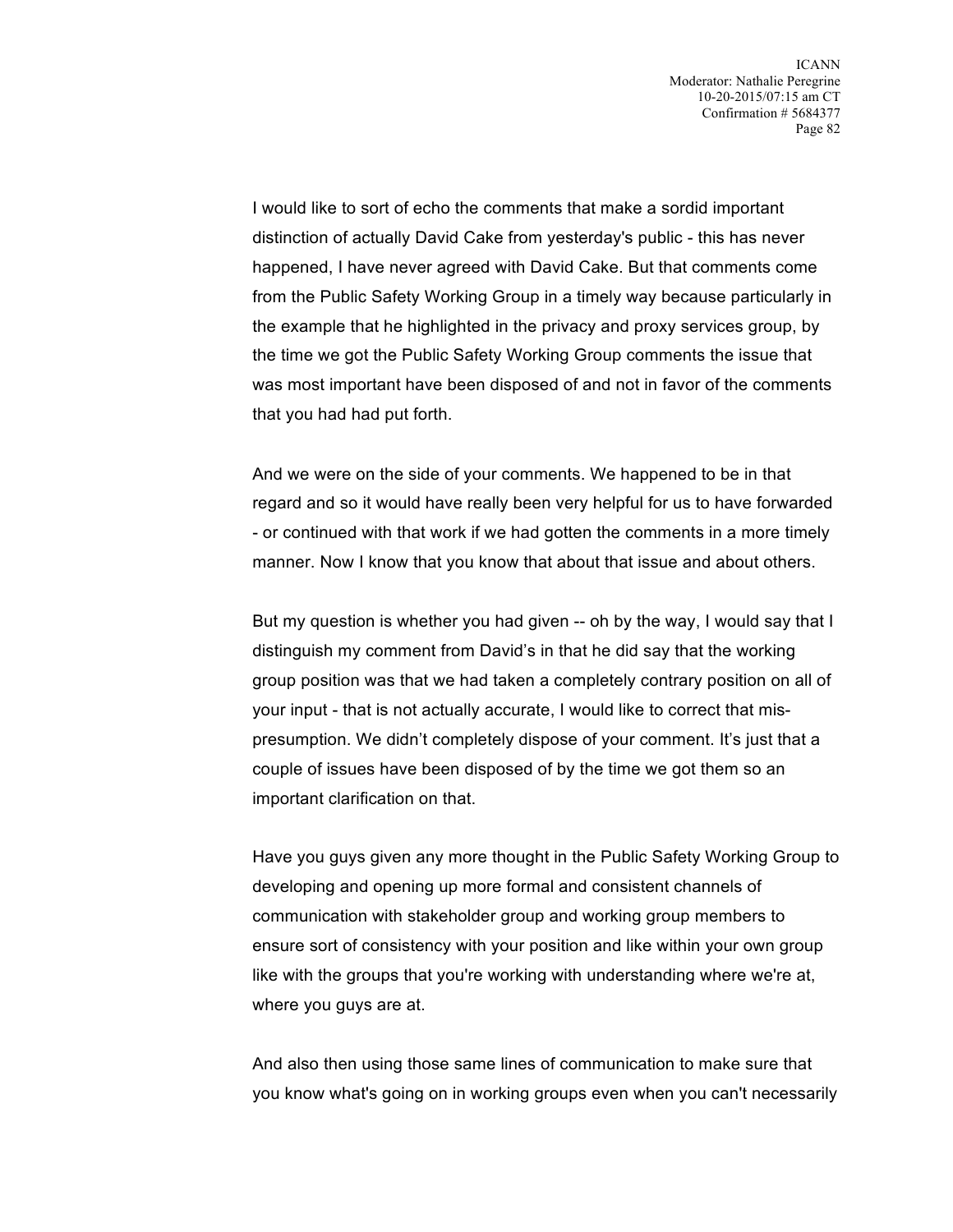have an official representative present so that for example we can avoid things like issues been disposed of before law enforcement weighs in.

And then I have a sort of - that's it for now. Yeah, for now, Bobby.

Laureen Kapin: So, you know, you raise several good points. Yes, we're working on all of those things. As a group we are comprised of a lot of different governments and we don't, you know, like you and I'm sure like many working groups you don't have a monolithic view. So we have a process to share our views and get comments so that we can come up with something that reflects a consensus of the group. That's within the Public Safety Working Group.

> In terms of, you know, outreach I'd say that's something we can be more systematic about. And we're working towards that. And in terms of the -- in terms of participation on working groups as we're getting more members we are placing people into different working groups so I believe we now have a replacement for Dick Leaning on the privacy proxy working group. We're happy about that. We have someone on the Specification 11 security framework. We're hoping to have someone on the competition, consumer choice and consumer trust.

> So the short answer is we are aware of these issues and we're working on it as our resources expand. Are we there yet? No but we're definitely sensitive to the issues.

Bobby Flaim: You know, the other thing that we did in the Buenos Aires meeting was to meet with all of the different stakeholders so maybe that's something that we can revisit to see if that's going to be, you know, sustainable to actually what we're doing here to do with all the stakeholders on a more consistent basis at all the meetings and intercessionally as well.

> But to echo what Laureen said, yeah, it's kind of a resource problem. But we are getting a lot better. We're having a lot more dedicated members who are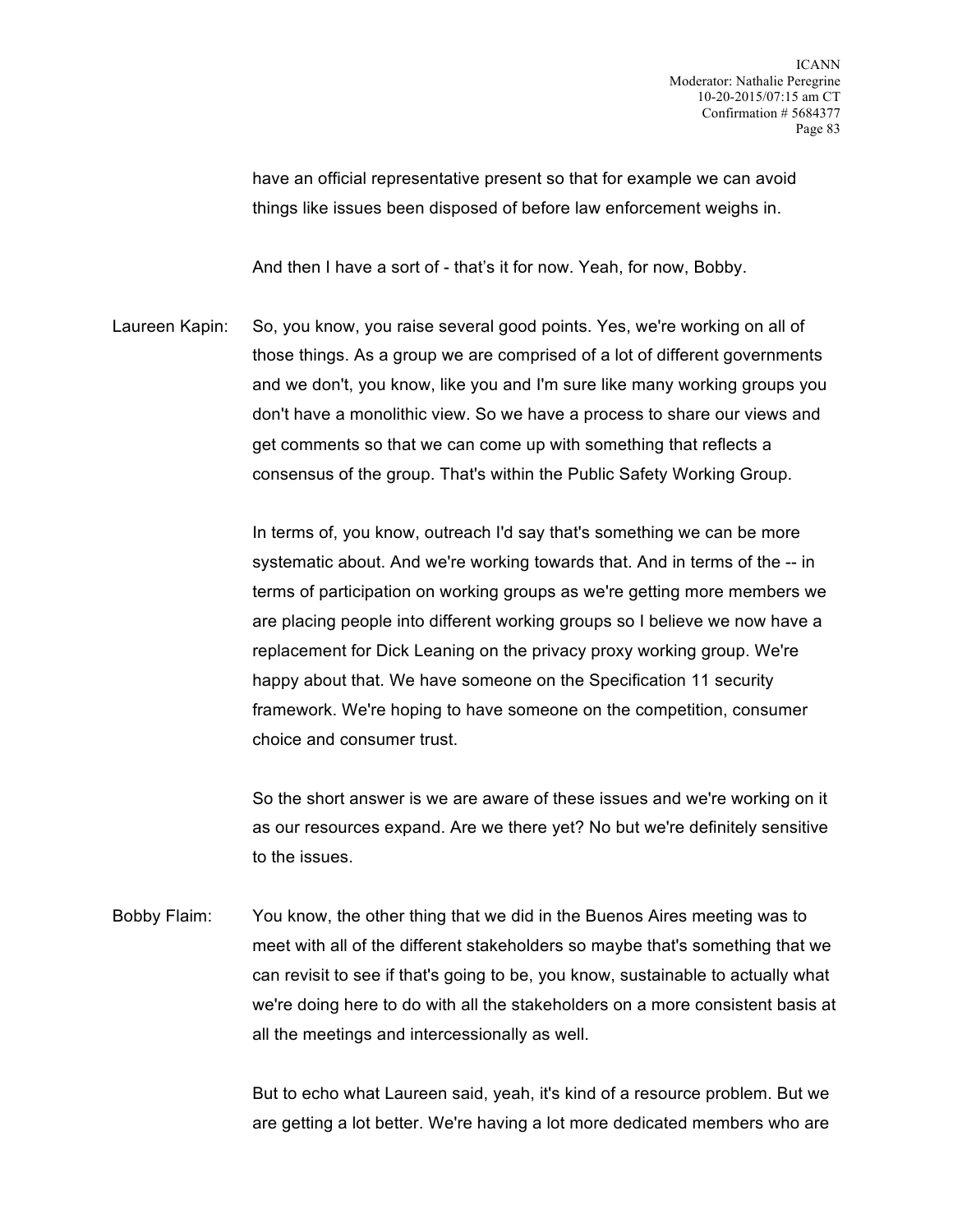actually doing work which before was a challenge. And when I mean work I mean following the issues, participating in the working groups and actually writing documents and participating in meaningful ways.

Laureen Kapin: Yeah, I think everyone is really eager to help the Public Safety Working Group gets off the ground. And I think that in a lot of ways so it sounds a little counterintuitive. But the more you guys spend the time to work with us the more we can be a resource to you in a lot of these issues and not just our constituency but others. And in all fairness it should be all who are interested.

> And, you know, I think it would actually help you guys to reach out more. And I think everybody is super stoked to do that and to sort of -- the number of people that you had at your public session yesterday was great. I mean I wasn't -- I gave a comment that I wasn't super thrilled about one thing that was said there because it was very consistent with positions internally. But to see more and more members in the Public Safety Working Group like representing different agencies and different perspectives from law enforcement was really encouraging and I wanted thank you for your hard work on that. It's great.

- Greg Shatan: Thanks. I've got Steve and then Marc and then our next presenter but obviously leaves time for answers.
- Steve Metalitz: Thank you. Steve Metalitz. I just wanted to echo what Kiran said is we're glad to have you here and we're glad that your group is participating more and hopefully over time some of the problems of integrating your activities into some of the working group activities and so forth will be eased.

I also want to thank you for mentioning again the Whois accuracy specification comments which, let's make sure that doesn't get lost in the shuffle. And that's an area where I think the IPC comments were probably - I think they were very closely aligned with yours.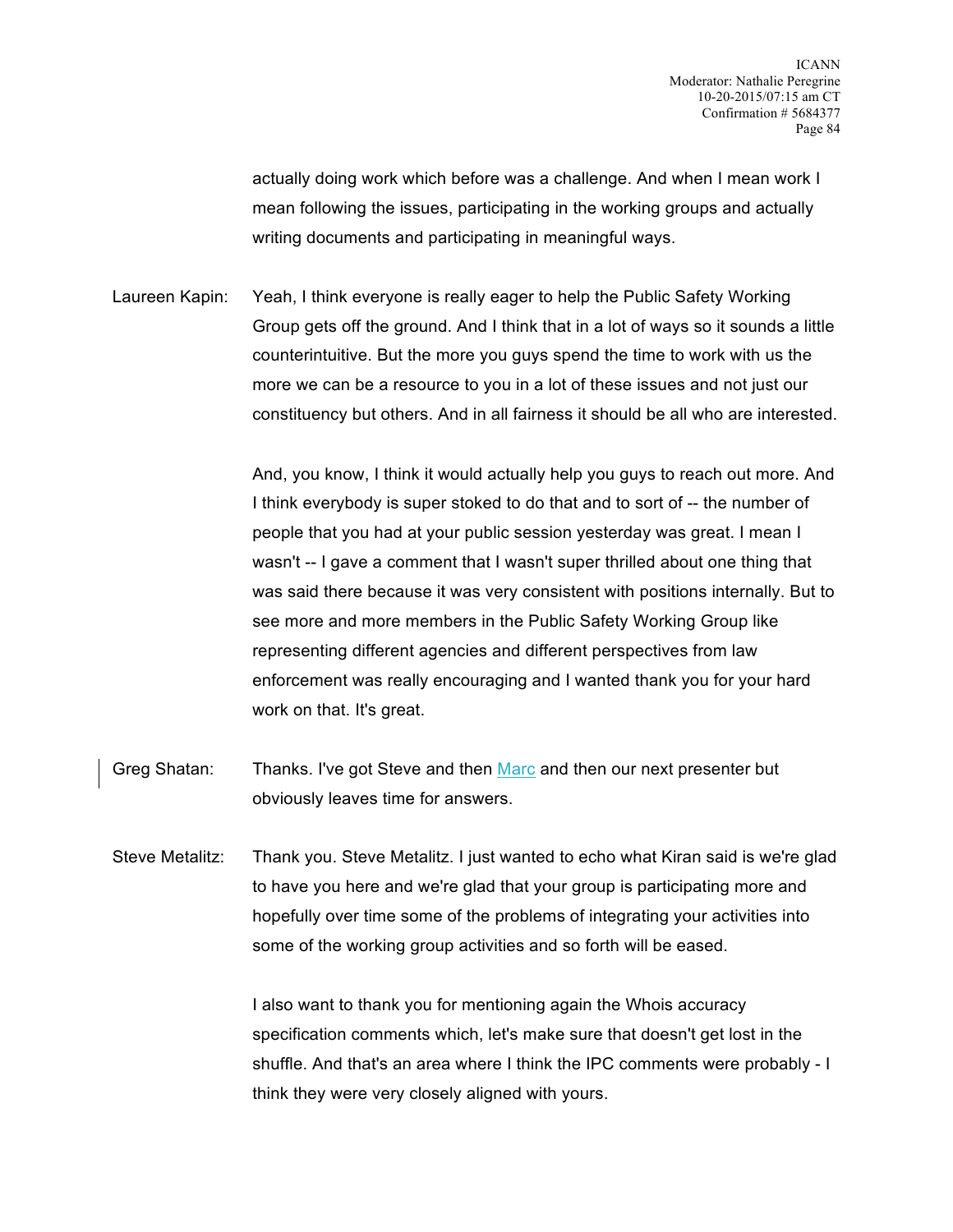And, you know, we talk a lot about contract compliance and enforcing the contract. This is an area in which there is an active effort under way to weaken the contract and I think it's essential that we be vigilant about that and push back against that. And I'm taking your comments as a reminder to check on what's happening with that because I haven't heard anything really. And we need to find out what's going on. Thanks.

Bobby Flaim: Well one of the things we're also doing his were also trying to track our own comments that we've written. And we actually are getting formal help with that, you know, with the administrative functions. And so far as maintaining our website, tracking our comments, where they're going, you know, ensuring that the timelines are met. So we're getting better. We're finding our legs so to speak but we are working on all those. And, you know, thank you for that because we're wondering the same thing.

## Greg Shatan: Marc.

Marc Trachtenberg: Marc Trachtenberg for the record. Thank you guys, very much, for coming today. I guess just a really quick comment which is that as I'm sure you guys know, brand owners are often the first line of defense for maintaining public safety. I mean, you guys, regulatory just doesn't have the bandwidth nor the desire to investigate every complaint and every fraudulent scam that goes on out there. And as a person who deals with a lot of them I know that, you know, unless the scheme is of such a gigantic magnitude there's just no bandwidth to do anything about it.

> So, you know, just hope that you guys keep in mind when making comments and taking positions that it's very important that we have access to accurate Whois information as brand owners or at least, you know, legal representatives for brand owners because, you know, if we don't have that information if you're interested in public safety you lose that gigantic first line of defense because in many cases we'll be unable to do anything about the problem.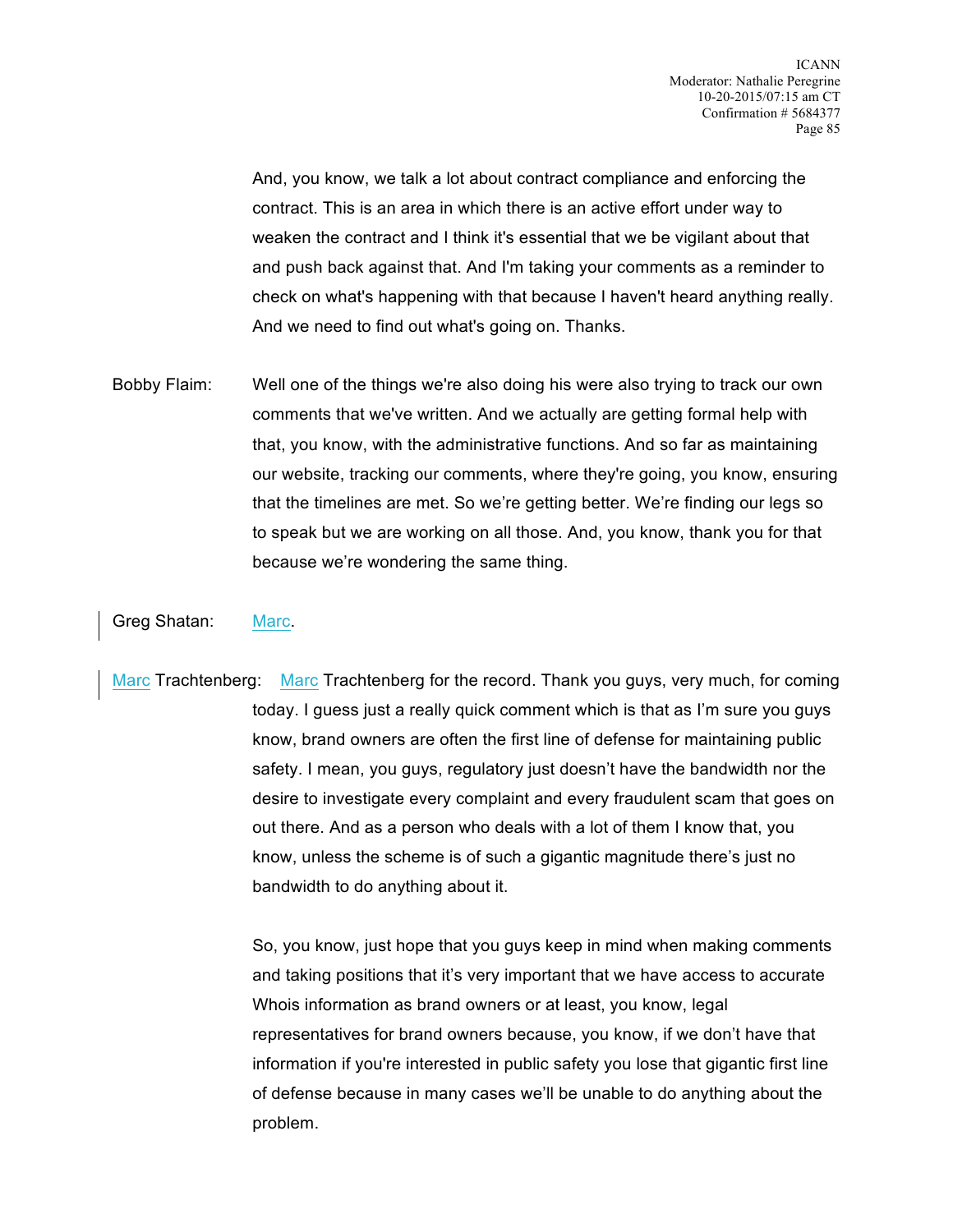Greg Shatan: Thank you, Marc. Thank you, Laureen. Thank you, Bobby.

((Crosstalk))

Greg Shatan: Oh, I'm sorry. We have somebody at the mic. I - like go ahead.

Arthur Zonnenberg: Thank you. Hello, my name is Arthur Zonnenberg. I'm - I work for Hostnet BV, a registrar from the Netherlands. Yes, you heard it right, a registrar is in this lion's den. I was a bit shocked by what Kiran was saying about the about us or things we were involved in.

> It's too much and it's similar to the comments I made yesterday, a little too much to respond to all of it. Let me just try and convince you that is not a pure unwillingness or like a black and white no we never want to do anything for you, it's just that when we - as a registrar trying to get - give you a feeling of how difficult this is, when you run into a situation where there's not a clear case of illegal behavior or a clear case of intellectual property infringement, we are then left with the decision of disabling the Website or disabling the user or whatever or not.

> So we can at some point say, okay, well this is an activist Website, so it would not be wise to disclose their privacy details publicly. At the same time they have a payment option on their Website so that would make them commercial. So the lawyer is telling us that we should then disclose their privacy. And then if we turn out to be wrong, and judge rules in favor of the infringed party, we're the first in line to get our asses kicked. We're the first in line to be liable - held liable under registration agreement regardless of whether the registry steps in and takes responsibility with their registration agreement. Really doesn't matter.

> So I also want to be here to listen. I spent most of the time listening and trying to understand intellectual property concerns. And I definitely want to know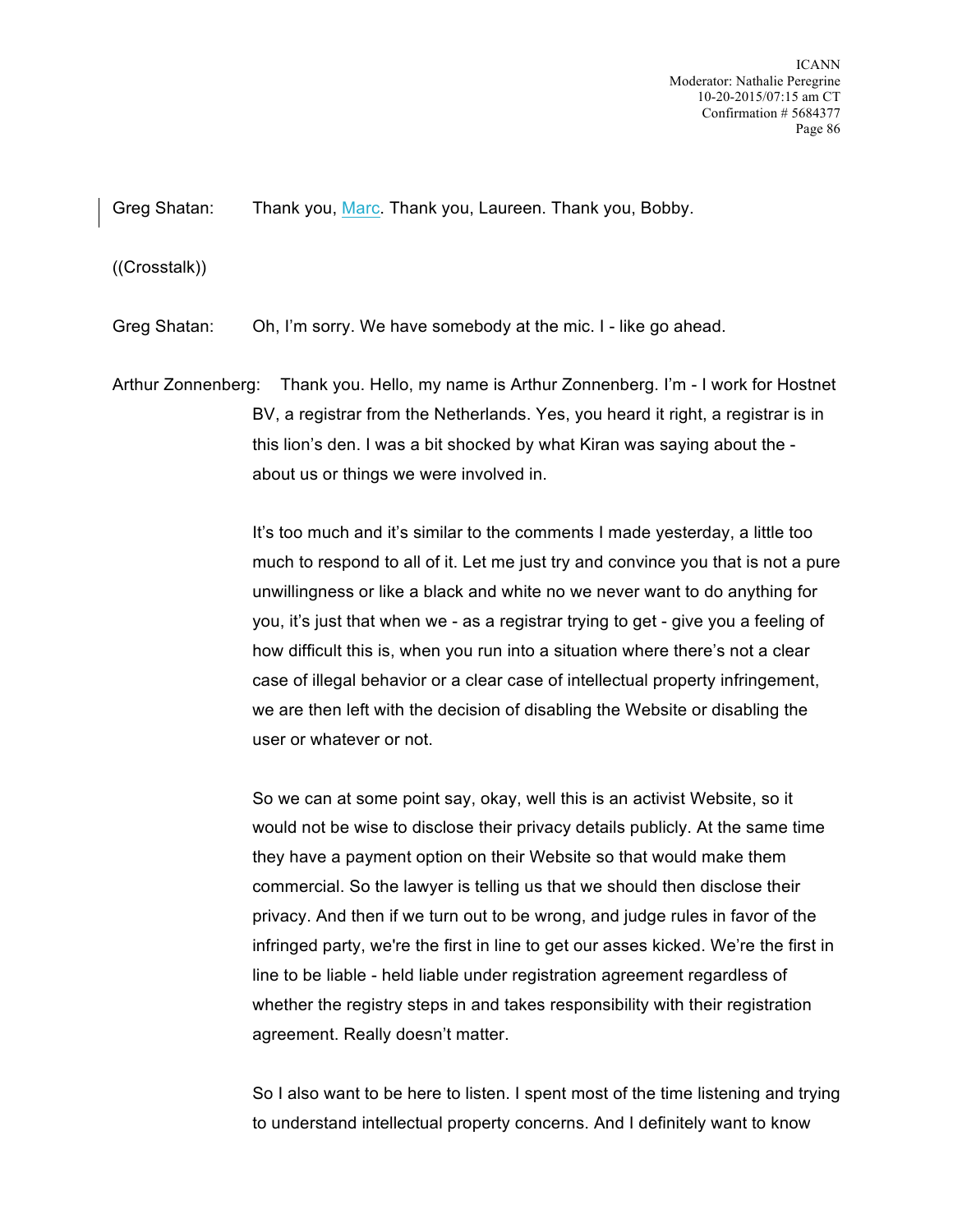more about the reasoning protecting intellectual property rights. But from the other perspective it's just a very - you just run into very difficult situations where you have to be a judge and frankly, we registrars, we are not judges, that, you know, that can decide according to the law what should happen on the Internet. It's - we're not in that position.

So I would like to ask for your consideration.

Greg Shatan: Thank you, Arthur.

Arthur Zonnenberg: Thank you for your time.

Greg Shatan: I'm sure we'll have a longer set of conversations about this. But just briefly, and listening to you, I think I would say that what we have here is a failure to communicate.

Arthur Zonnenberg: Yes.

Greg Shatan: Because I think that what we're looking at and what we've been talking about are ways to actually make your life easier so that you don't - essentially looking perhaps at even creating something like a safe harbor or at least a set of standards where you know that if that a complaint has to meet a certain standard so you won't sit there and wonder about a complaint so much.

> They'll be either above or below a line more often so that you'll have - you know, you won't get so many complaints that are either half-baked or maybe almost all baked but that the idea is to create standards that help both people on both sides so that there's more clarity about what would happen in a case.

> Because if you're sitting there looking at something that's, you know, difficult, you know, look at the cases where perhaps more understanding at the outset by the person providing the information would have given you more clarity but since there's no clarity about how to put together an abuse complaint and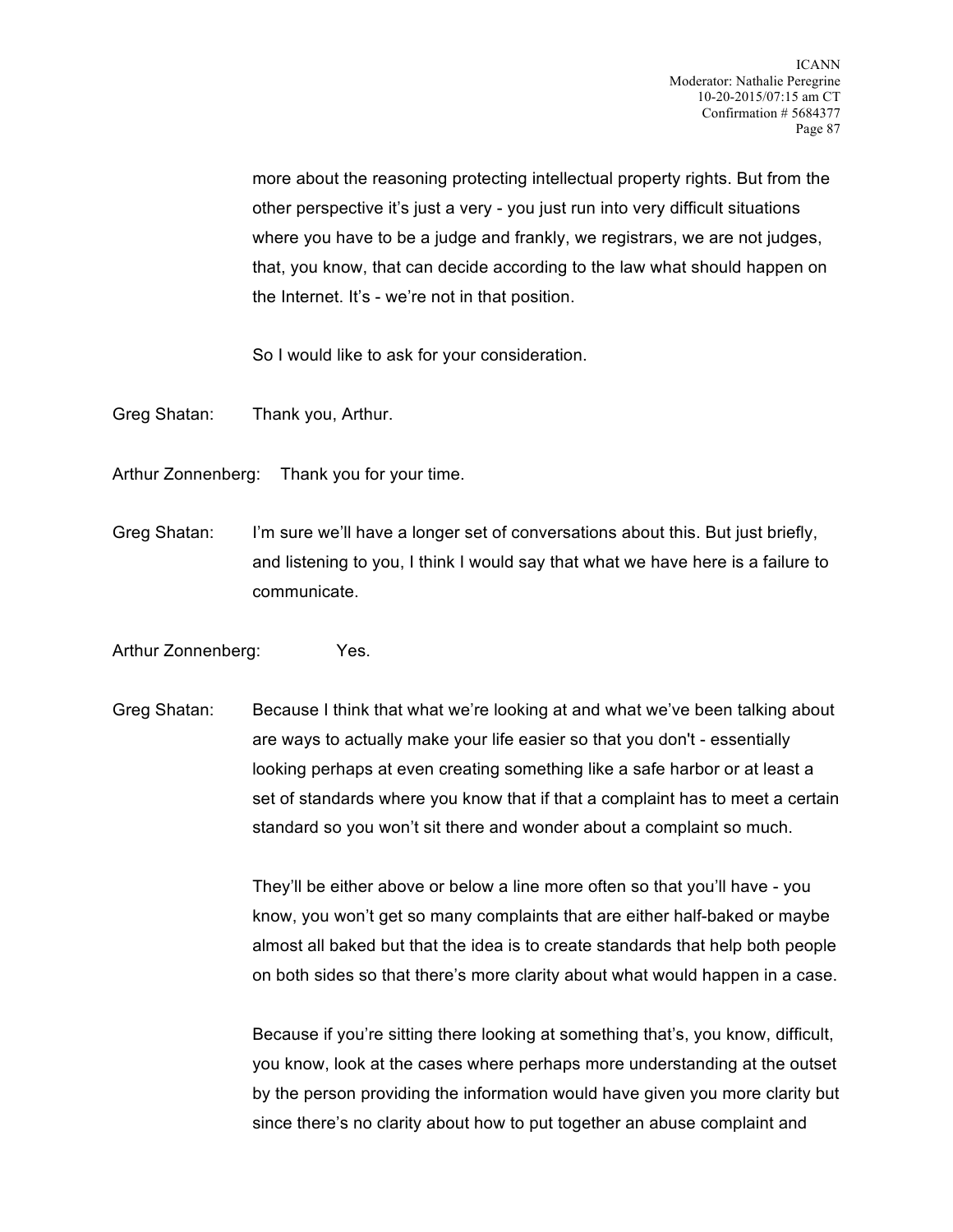some, you know, registrars may have an abuse complaint format on their Website but many don't, so basically everyone is free lancing and some, you know, people who are skilled know - and want to make a good case will do so and others won't.

So I think the idea is to try to work together in a collegial manner so that your lives are actually filled with a lot less ambiguity and also with a lot less potential liability.

Arthur Zonnenberg: Absolutely.

Greg Shatan: Susan, I see a hand. Marc.

Marc Trachtenberg: I would just respond quickly that I mean, I definitely understand the difficult position that you're in and I have registrar clients. And I think it, you know, me personally and I think generally we're less concerned with those cases where it's in the middle, I think a reasonable attorney or brand owner hopefully could appreciate that, you know, you're in a tough spot in that situation. I think personally and probably generally we're more concerned about situations where it's not in the middle.

Arthur Zonnenberg: Yeah.

Marc Trachtenberg: It's clear fraud. It's clear counterfeiting. It's clear malware, spam, whatever it is, I mean, it's just so directly obvious.

Arthur Zonnenberg: Yeah.

Marc Trachtenberg: And, you know, whereas your registrar may take action many others will not. And so it's in those situations that we have the most concern and why we want, you know, some minimum set of standards. I mean, I agree with what Greg said but that's our concern.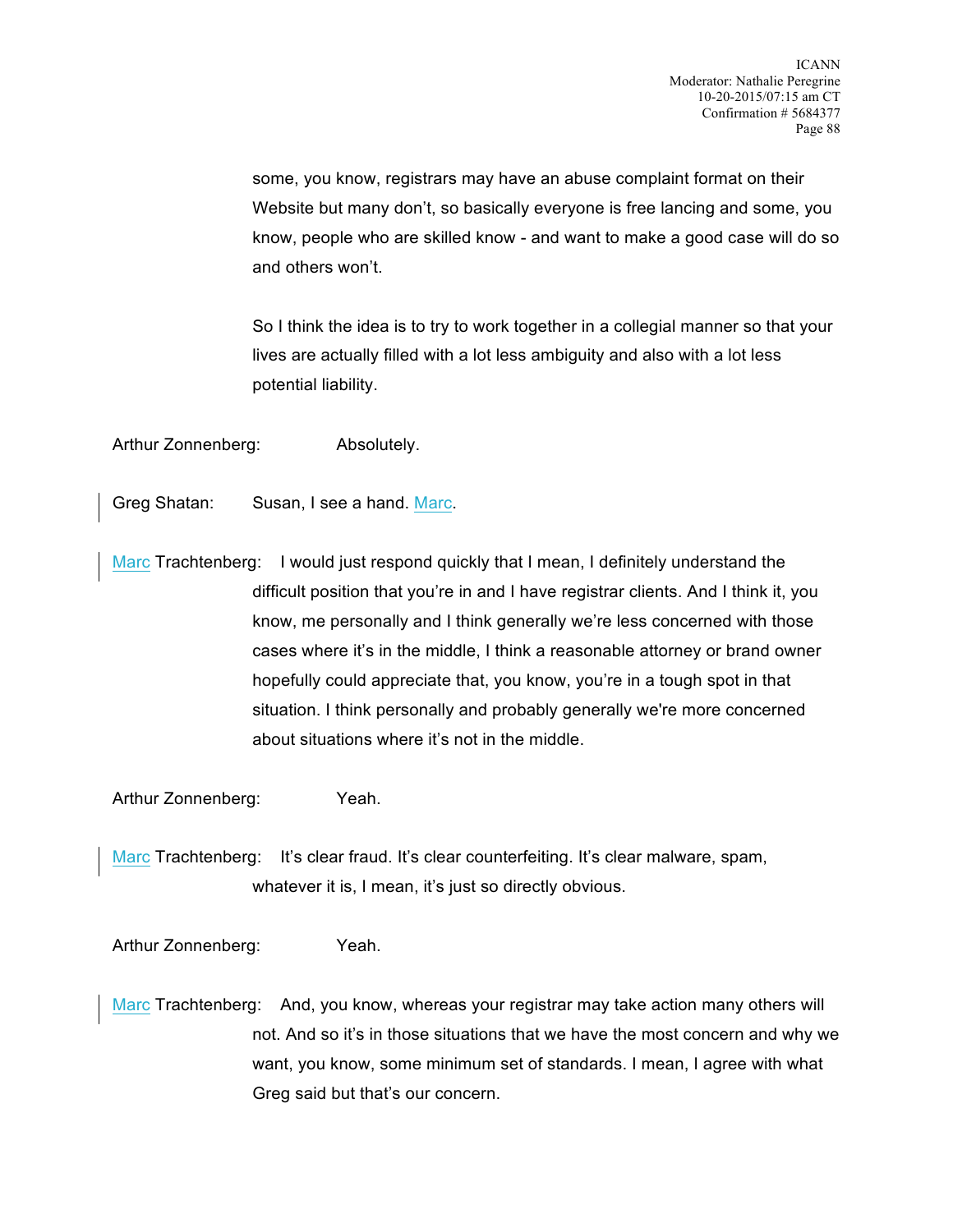Arthur Zonnenberg: If I can share with that a positive development in the Netherlands is that we have a full notice and takedown procedure between registrars and governments and Dutch local actors where we can quickly take down a Website where it is clear illegal behavior. And I don't need to worry about being sued as a registrar because I can just capture the screenshots, tell the story, say okay well this - you're clearly trying to abuse this trademark or you're clearly trying to do phishing or scamming or whatever, got the proof here. Don't need to further discuss it. We disable you, clear. So...

Marc Trachtenberg: Right. The problem is the majority of our problems are not in the Netherlands. And - no, I mean, not to be funny. But to the extent that other countries create laws that are similar to that, then the bad actors are just going to go to countries where those laws don't exist. And that's - that's really the problem that we have where we're trying to get something done, it's - I don't want to name any countries and offend anybody - but, I mean, there are some countries where this type of activity is more prevalent.

> And it's, you know, those registrars in those countries are still accredited through ICANN. And so to the extent that there are some rules in ICANN that gives us the ability to get a remedy and to stop fraud and other actions that are harming the public.

Arthur Zonnenberg: Perhaps it can serve as a model for the international input. Yeah.

Greg Shatan: We're falling behind our schedule. Thank you, Arthur. And, you know, let's continue to talk. What I would say is you're already aware we want everyone to be, and has your business suffered disastrous consequences because of this model?

Arthur Zonnenberg: (Unintelligible).

Greg Shatan: Well if we can deal with the black and white cases better than I think...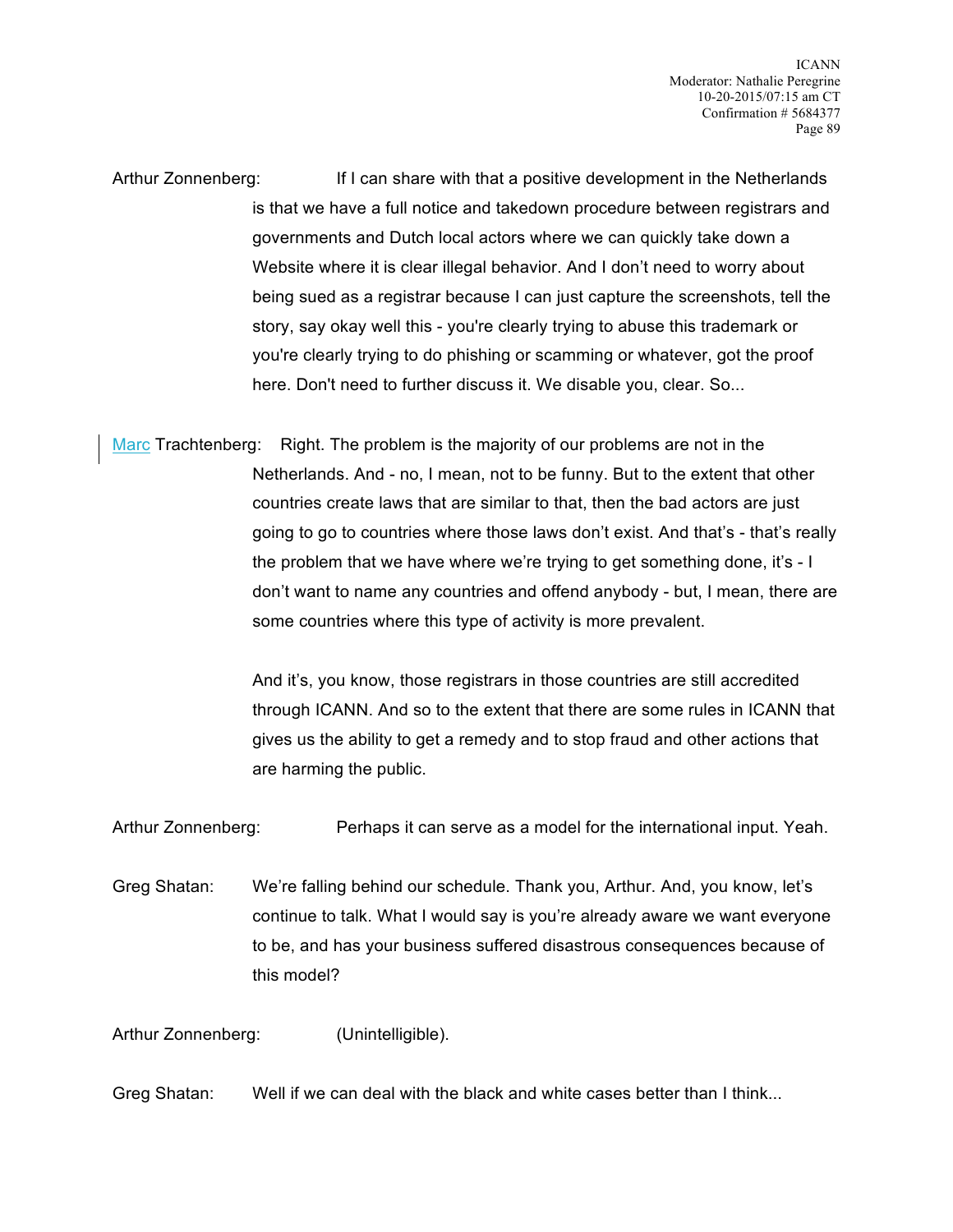((Crosstalk))

- Kiran Malancharuvil: Since my name was associated with this alleged slander, can I just make one quick statement? Mark Monitor is a registrar as well as a brand protection company. And so I am well aware of the issues on the registrar side. And we're not coming at this without having worked on this actually for many years already. So happy to talk with you further about this but maybe let's not use words like slander.
- Greg Shatan: I don't think he used it about you. No, you misheard him. Sorry, he wasn't at the mic.
- Kiran Malancharuvil: No, when he came up at first he said I think it was a joke. But just in case it wasn't let's just clarify. Thanks.
- Greg Shatan: From that we'll move on to human rights. Seems like a good segue.
- Kiran Malancharuvil: Free speech anyone. Arthur?
- Greg Shatan: No, we've certainly spoken freely.
- ((Crosstalk))
- Steve Metalitz: Thanks again, Laureen and Bobby. Appreciate it.
- Greg Shatan: Susan, while Niels is coming over why don't you speak?
- Susan Payne: Thank you. I don't want to talk about substance, I just wanted to say thank you very much to Arthur for coming. I think it's really nice that there's a registrar here listening to our discussion. I think it's a failure of the ICANN meeting structure that it's not possible in order for Arthur to be here he's missing his Registrar Stakeholder Group meeting. And I actually think, you know, we're doing a lot of talking about the structure of the ICANN meetings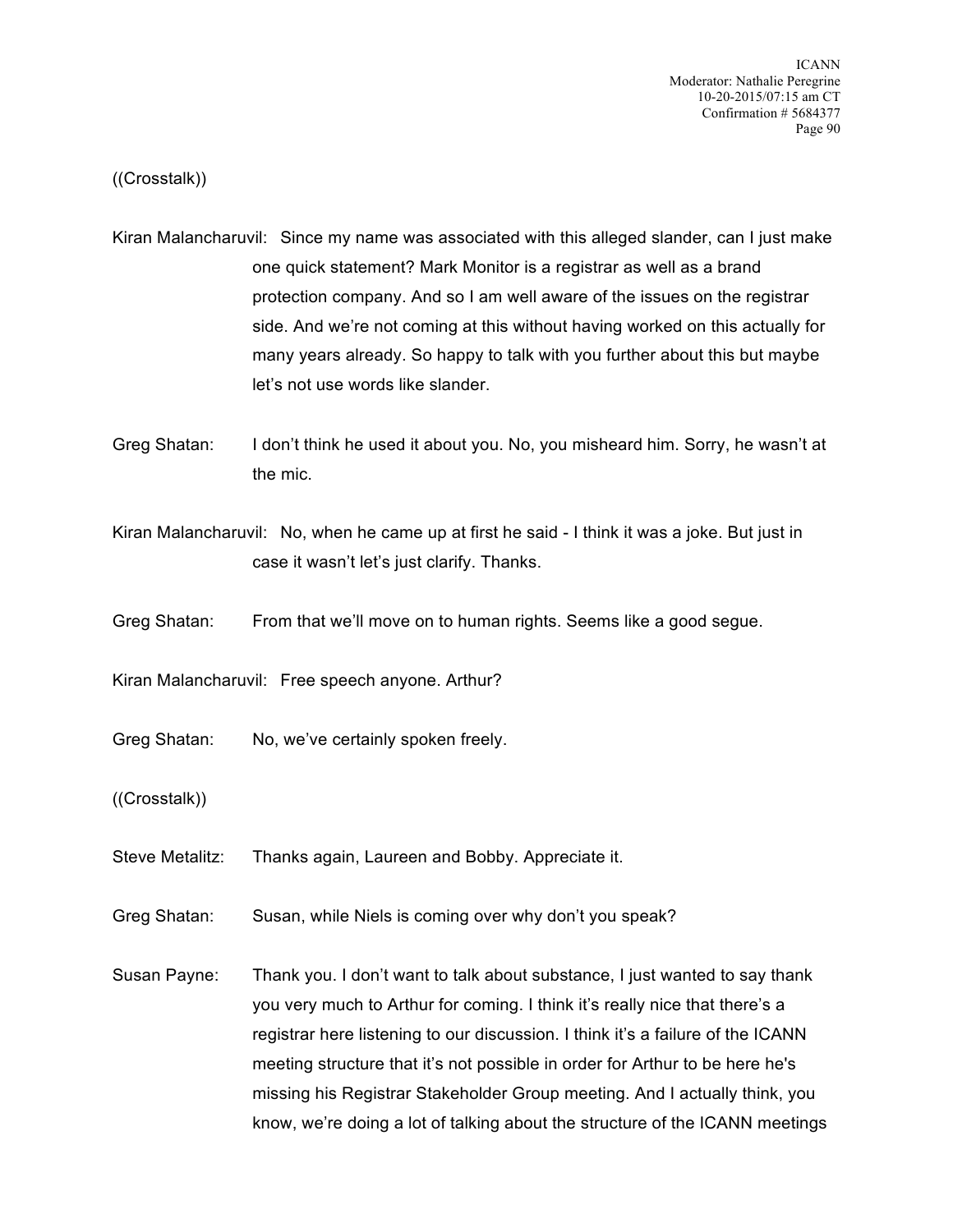and I think a great deal of common ground might be reached if the meeting structure was altered so that people could actually sit in each other's meetings.

Greg Shatan: Here, here. And now present you with Niels Ten Oever from the - from Article 19 and also NCSG CCWP on Commercial Responsibility and Human Rights in ICANN. And we'll get a presentation up.

((Crosstalk))

- Greg Shatan: Niels, why don't you go ahead and introduce your colleague as well.
- Niels Ten Oever: Thank you very much, Greg. And first of all I would like to thank the IPC very much for this time to - for this time to present and to have a conversation about the work that we've been doing. I'm Niels Ten Oever, I'm with the NCSG and I work for an organization called Article 19. And I am facilitating the Cross Community Working Party on ICANN's Corporate and Social Responsibility to Respect Human Rights.

With me today is Motoko Aizawa from the International Institute - the Institute for Human Rights and Business. And we'll be giving you a short overview of the work that we have been doing as well as give you a short overview of our new report for which I also brought some copies for you if you might be interested and prefer a paper copy over a digital copy.

Are my slides...

((Crosstalk))

Niels Ten Oever: Yeah, yeah please. So I'll start off. So with the Cross Community Working Party on ICANN's Corporate and Social Responsibility to Respect Human Rights we're continuing a discussion that started pretty much at ICANN 50 in London with a report by Thomas Schneider and Monica Zalnierute which was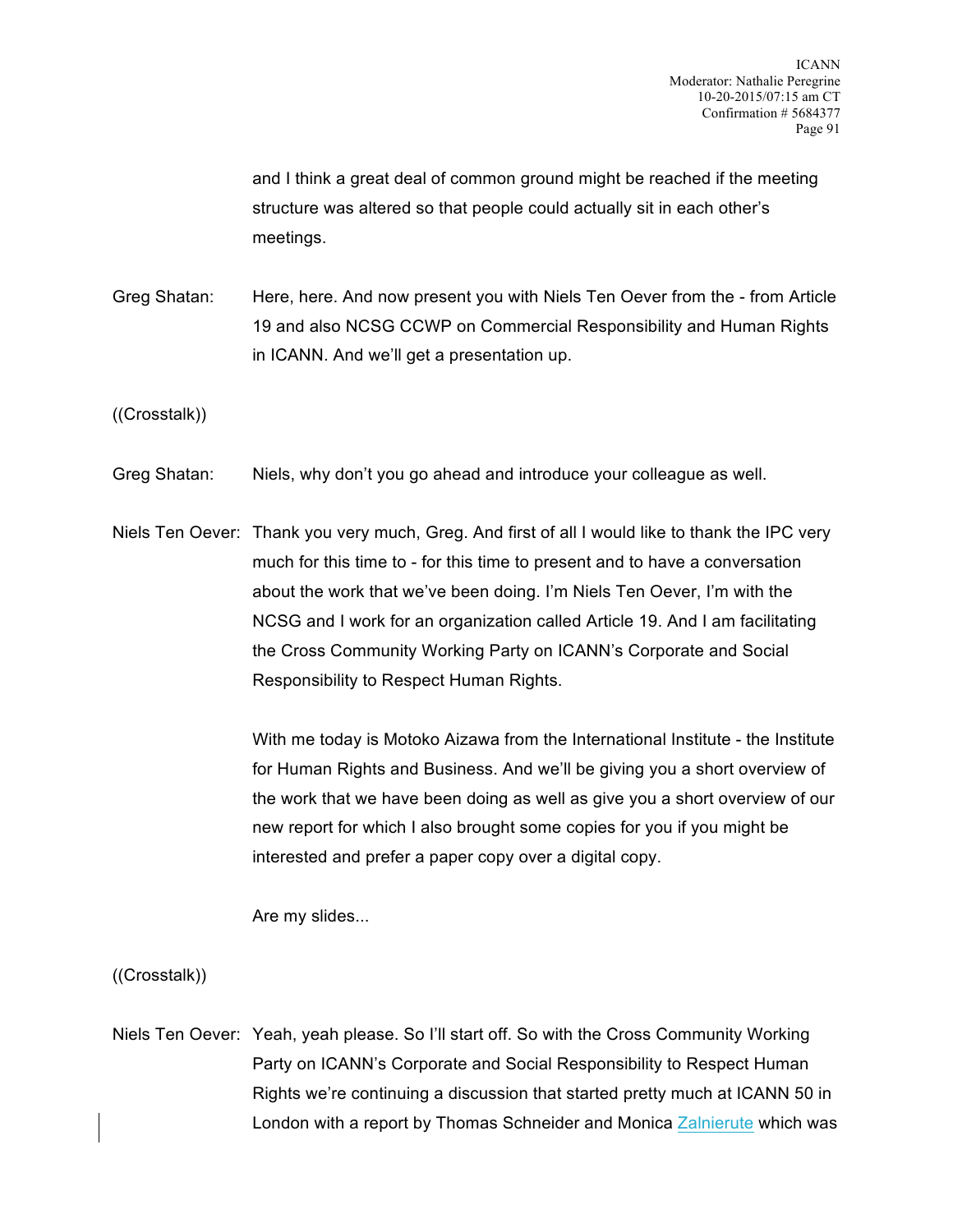facilitated by the Council of Europe about which there were sessions held, also sessions at ICANN 51 in LA and also in ICANN 52 in Singapore where the Cross Community Working Party was established.

But also the GAC Working Group on Human Rights and International Law. And there, there was a report presented - published by Article 19 on this issue as was the case for ICANN 53 in BA where we had several sessions with the GAC working group with the cross community working group and also meetings with different constituencies where I was also able to present here so I'm very happy that I could come back.

And right now we're here at ICANN 54 in Dublin where we'll have two sessions tomorrow. One will be nine o'clock in the morning, we will present the report in more in depth and have a discussion of our work. But also a session on five o'clock where we will discuss how we will go forward and how we will plan our work, divide the work and see how we can take this further.

Why are we doing this? Well, as you know ICANN's policies and operations have the potential to impact human rights which might also create risks for the business. So we think instead of dealing with these issues post hoc it's better to have a proper framework and examples of a framework are in the report which I'll be present in a bit.

The cross community working group has been chartered to raise awareness, map the policies, provide information, propose procedures and develop and explore corporate social responsibility guidelines and produce position papers and statements where appropriate.

So as you know different processes are ongoing at the same time. As I mentioned, there's the GAC Working Group on Human Rights and International Law, which is currently still working on its terms of reference. There is the Cross Community Working Group on Accountability working on a possible commitment to human rights in the bylaws and especially Working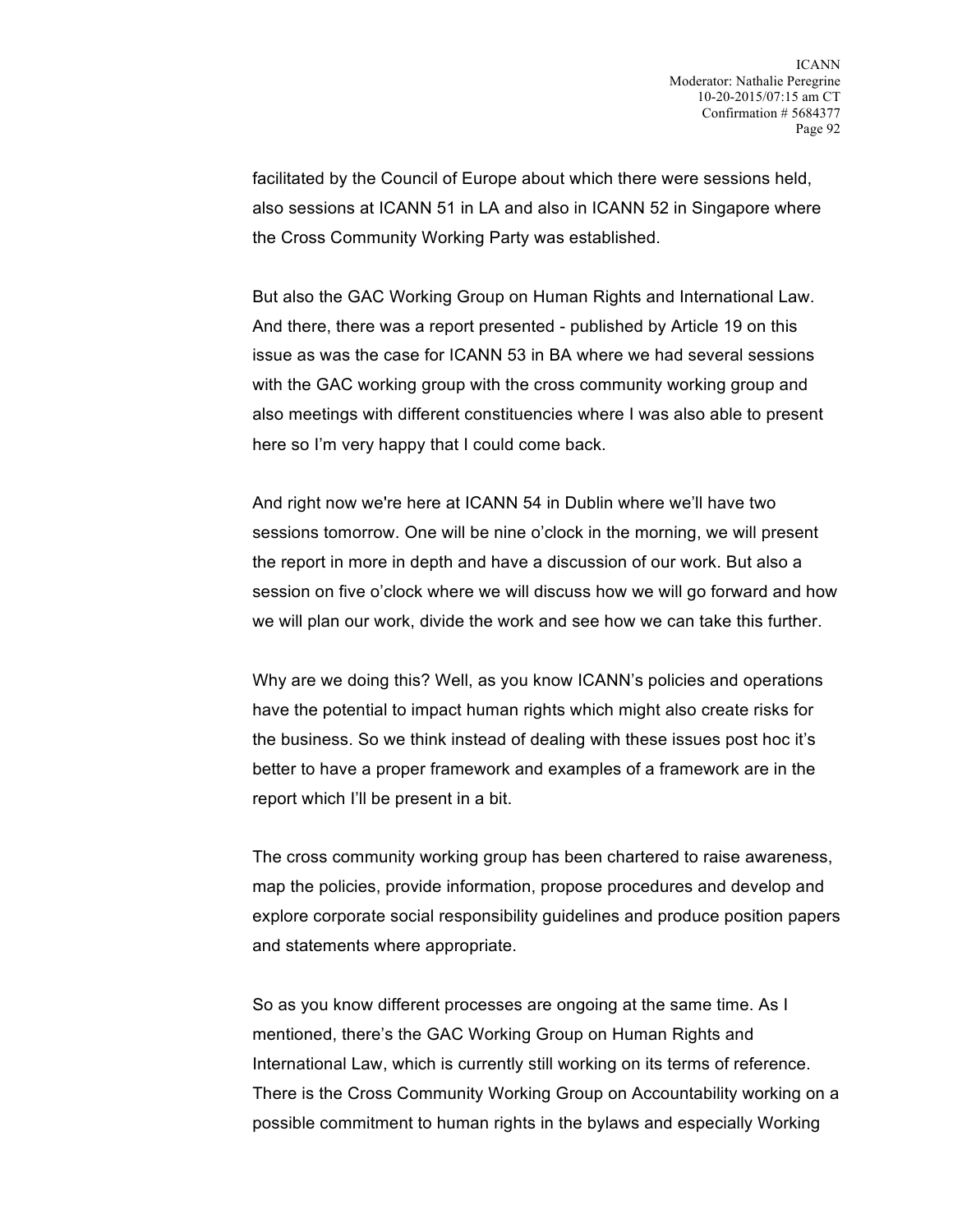Party 4 is working on that. And you have been - some of you have been providing real constructive and real great input in there and we are having good work is being done there. And then there is the Cross Community Working party on Human Rights.

You're also of course very much invited to follow or join the work via the mailing list and via the sessions tomorrow. And we'll now go over to Motoko to shortly present you the report.

Motoko Aizawa: Shall we do the video now?

Niels Ten Oever: Oh yeah, could you start the video now? Would that be possible?

((Crosstalk))

Niels Ten Oever: One minute.

Motoko Aizawa: So I'll talk a little bit but if we could have the video that would be great. So good afternoon everybody. Again, my name is Motoko Aizawa. Very pleased to be able to present the cross community working party's work on human rights.

> So how many of you are aware of the United Nation's Guiding Principles on Business and Human Rights? Great, thank you. Okay so maybe I won't dwell on it too much. But for those of you who might be new to the topic there's an excellent three-minute video that was produced by the Danish Institute for Human Rights and so I just thought at the expense of eating into the limited presentation time it's worth it to run this video. You can find it on the YouTube if you like.

Video: (Unintelligible) wherever and however they operate. Local government is unable to unwilling. Businesses impact human rights wherever and however they operate. These impacts can be positive or they can be negative. These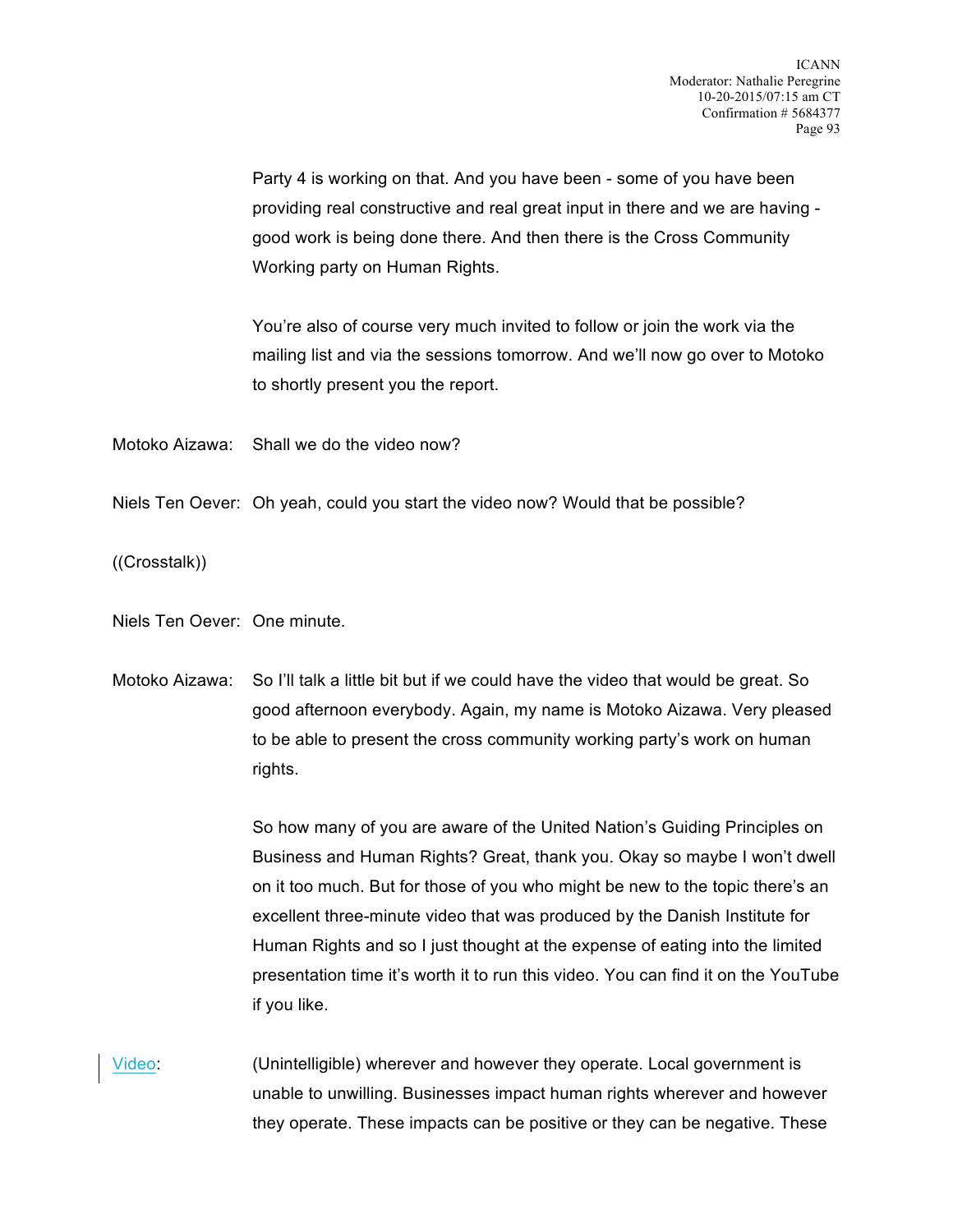days companies are global and that means their impacts are too. Companies operate in poor countries, in post-conflict countries, in countries where the local government is unable or unwilling to enforce its own laws.

With all this complexity it's not always clear who's responsible for preventing companies from violating human rights. Is the company's fault for paying less than a living wage? Or is the government's fault for setting the minimum wage below the poverty line. Victims of corporate human rights abuses find themselves trapped between...

Video: You have no interest in making things right. In 2011 the United Nations issued a set of principles that define the responsibilities of government and this is a pathologist of them appear somewhat to this principle say. There are three pillars.

> The first is the government has to make sure that businesses don't violate anyone's human rights. That means passing laws that prevents human rights violations but also making sure these laws are implemented. Some of the world's largest multinational corporations are owned and operated by states. The guiding principle says that government has to prevent human rights violations by businesses either the state itself is acting like one.

> The second pillar says that business have to refrain from violating human rights wherever and however they do business. That means is not enough for companies to simply follow the law where they operate on to audit a few of their suppliers. Even in countries where the government doesn't take up its own duty copies have to note that human rights in fact and take concrete steps to improve them. The guiding principles don't offer any loopholes. Companies are responsible for all human rights. Doing things like building a school or digging a well doesn't get them out of their basic responsibility not to make the workers and communities worse off. Companies have to perform human rights due diligence. That means talking to the people whose lives they might be affected by the government responsibility respecting human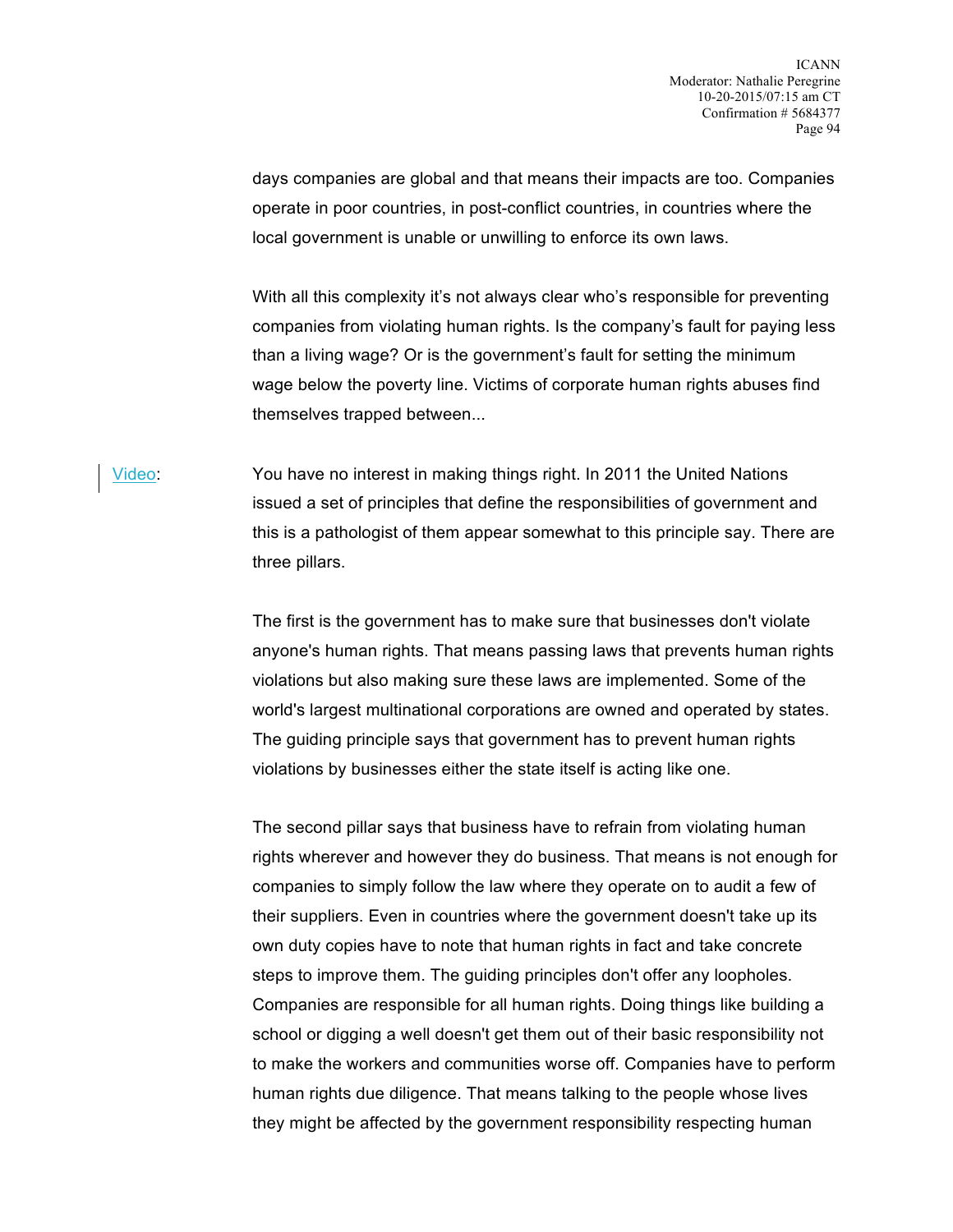rights is at the switch the companies can turn on and off. It's a continuous process.

The third pillar of the guiding principle is about what happens when something goes wrong. Is a copy abuses human rights governments have to make sure that the court system or some other legitimate process allows the victims to file a complaint and that that complaint is investigated and settled. Companies have this obligation to. Part of human rights due diligence is allowing people affected by the company to file grievances and participating and processes to make them right. Whatever route they choose remedy mechanisms should fit with the effectiveness criteria defined by the guiding principles. If the complaint system is slow or cost too much money or is far away it doesn't count.

So that's what the guiding principles on this is a human rights say. So why are they important? First the principles were unanimously approved by the UN human rights Council. Since then they've been endorsed by governments and business factors all over the world. Before we argued over who was responsible for preventing human rights abuses by companies. Thanks to the human guiding principles we know who's responsible. That means that instead of arguing over the rules we can get to work implementing them.

Motoko Aizawa: Thank you very much. For the next slide please. So I think there are number of questions that are in front of us such as whether ICANN to demonstrate its respect for human rights and its operations. And if so, how it does that? And whether ICANN can focus on CSR, human rights. Those are some questions that I thought I would just capture.

> So the next slide basically describe the guiding principles you already heard what the video had to say was that the endorsement by the human rights Council in 2011 is a very quickly supported by governments, businesses and civil societies. And for this community perhaps is relevant to know that a lot of the ITC sector companies have very explicit policies that are aligned with the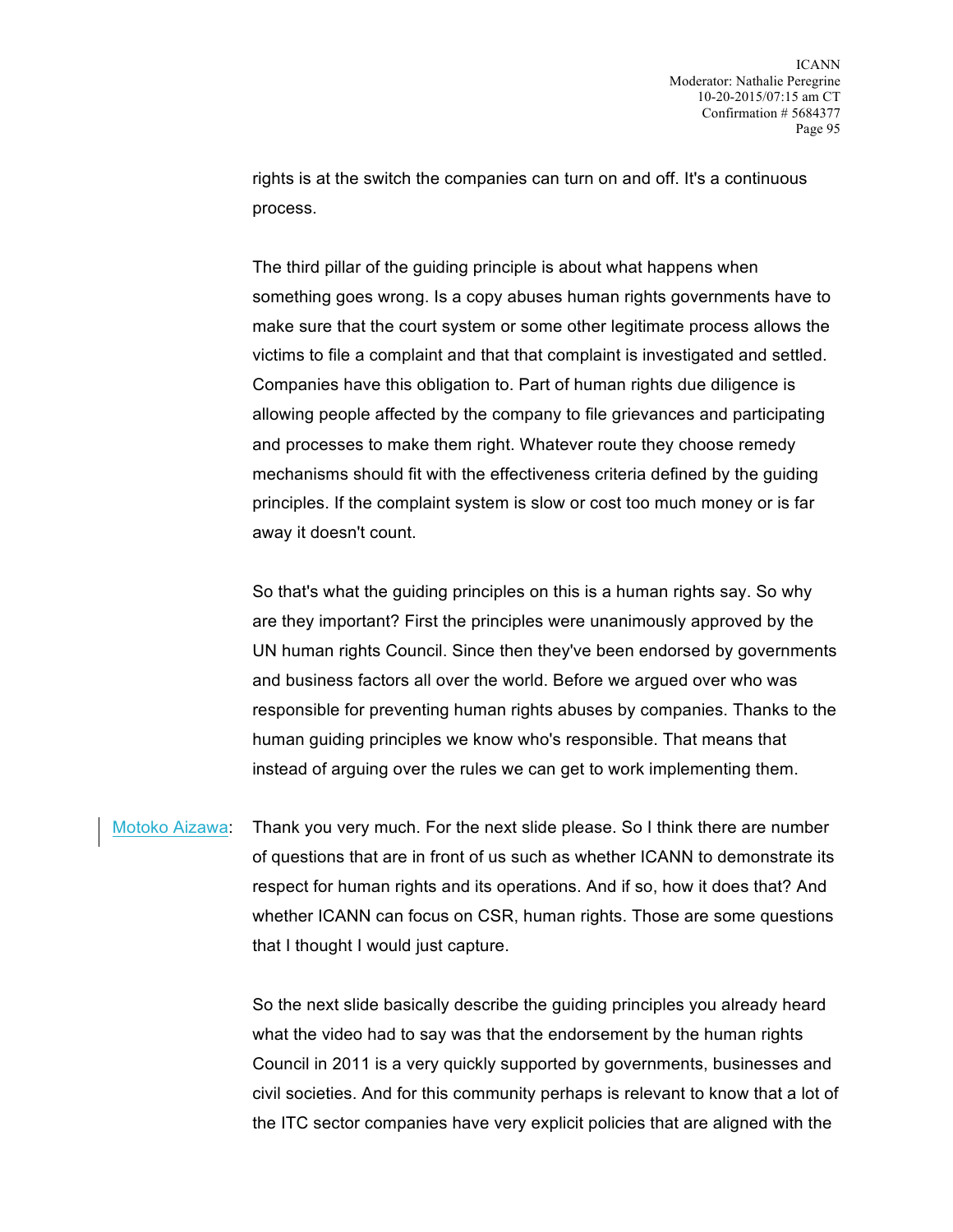guiding principles. Now, why do they do that? I got to ask this question early on. I think it's because they are very aware of the repetitional risks that they encounter and those maybe just repetitional. It could be more than that. It could be commercial. And then maybe some impact in terms of availability of finance. There's also a lot of pressure now coming from not just the NGOs, not just the management, but also the board because we see these corporate governance principles have been amended and those principles make it explicit that companies board have to take into account - stakeholder positions. And companies have to do risk management including managing risks to others to stakeholders. And so now the board is putting a lot of pressure on companies to incorporate human rights considerations and the operations. And not only that investors - particularly institutional investors are starting to ask a lot of awkward questions about a company's human rights performance. Now, we're of course talking about ICANN here. It's a nonprofit organization. But there's a lot of similarities. The next slide please.

So you've already seen the three pillars the flight mentioned. I often get asked what kind of human rights? Is it everything? In principle, yes. The human guiding principles make it very clear that at the minimum we have to be aware of the international bill of human rights and the eight core ILO labor standards conventions. And the responsibility entails responsibility to carry out due diligence. And in part that means not just looking to a business enterprises own activity that may cause or contribute to human rights violations but it also means looking into contractual relationships, business relationships that the business enterprise has with third parties. And this is where the tricky challenge comes in connection with contracts with registrars.

Now, also the UNTP's a very practical. So it doesn't say that if you find human rights violations potentials and a business relationship that you need to digit. It just says you need to weigh the severity of potential human rights impacts and you also need to engage in order to improve that relationship to the extent that that's possible. So allows prioritization. But it allows you to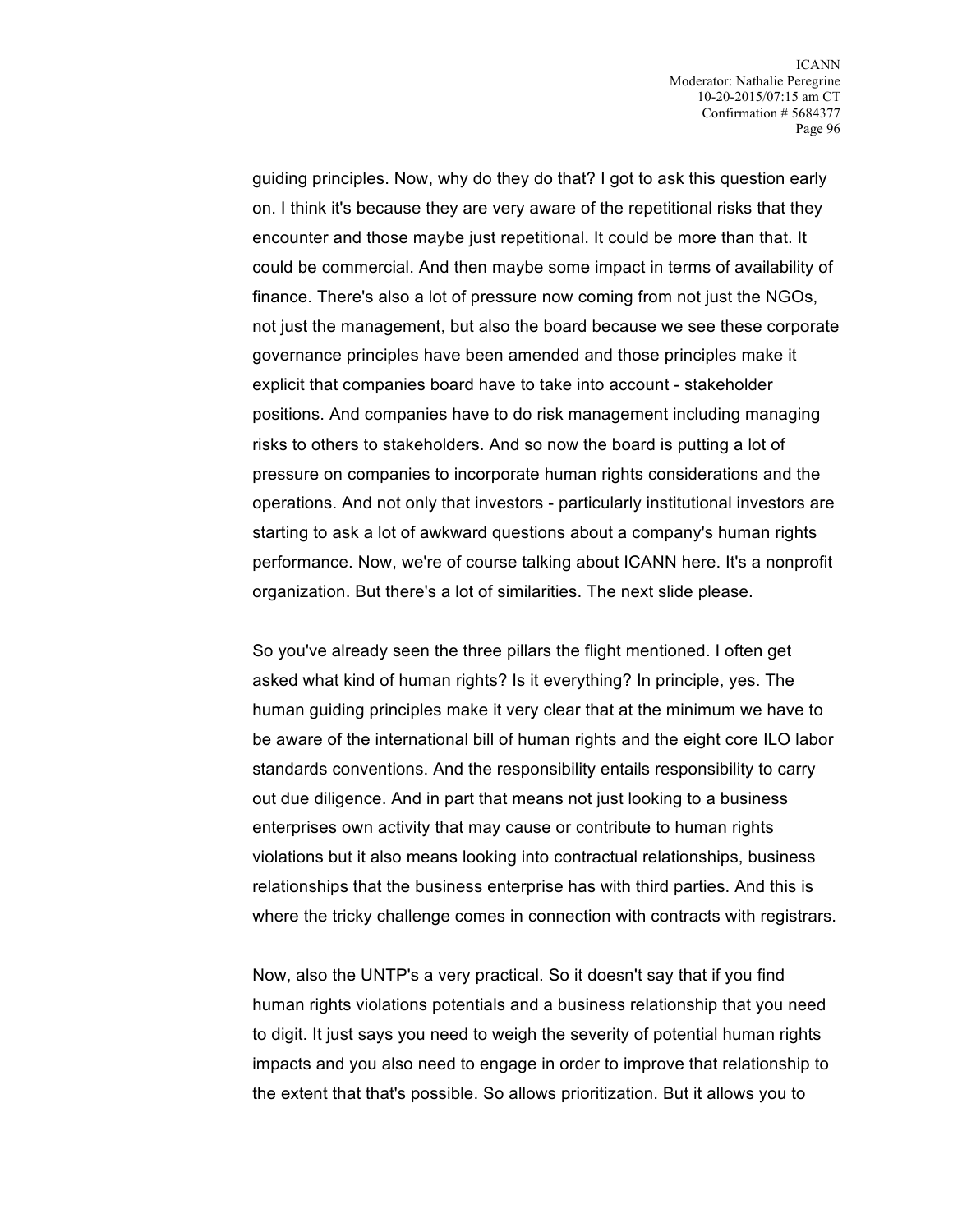spread over a period of time how to deal with potential human rights risks. The next slide please.

So why these relevant for ICANN. Well, ICANN has many characteristics. Is a nonprofit organization but with characteristics of a business. It has significant business relationships. It can influence Internet content by way of domain inflection. It can and it does I think influenced business in many significant ways. And also I think it's already mentioned that the fact that ICT sector companies are paying attention to this also means that ICANN may have similar risks that it may want to pay attention to... About ICT sectors are very clear about the human rights that they need to focus on. Those are usually privacy and data protection challenges and by speaking to the community working party those are also the core rights that are most relevant. Although there are others as well. So the last slide please.

So what the paper essentially recommends even though it has a lot of verbiage to it the paper would like to recognize the fact that there is a lot of energy here with and ICANN to tackle multiple governance challenges that are within ICANN and human rights are also a governments challenge within ICANN. So what we are recommending is that we all built on this current momentum and take a measured and consistent approach to address human rights. And so to start with something very concrete, for example, to look at the potential human rights issues and a policy development process may be piled on approach - a review approach taking one or two or three policy areas and perhaps report publicly on the outcome of that experimentation. And eventually to create a long-term roadmap to address more ambitious things like a human rights policy at the corporate level. And perhaps that would be depended upon ICANN carrying out a corporate level human rights impact assessment in order to understand what the potential human rights issues are including ICANN's contractual relationships. And also look into ICANN's CSR strategy, CSR reports, transparency reports; this is some of the potentials. Regardless, our recommendation is that the human rights discussions not take place separately some kind of a separate space but to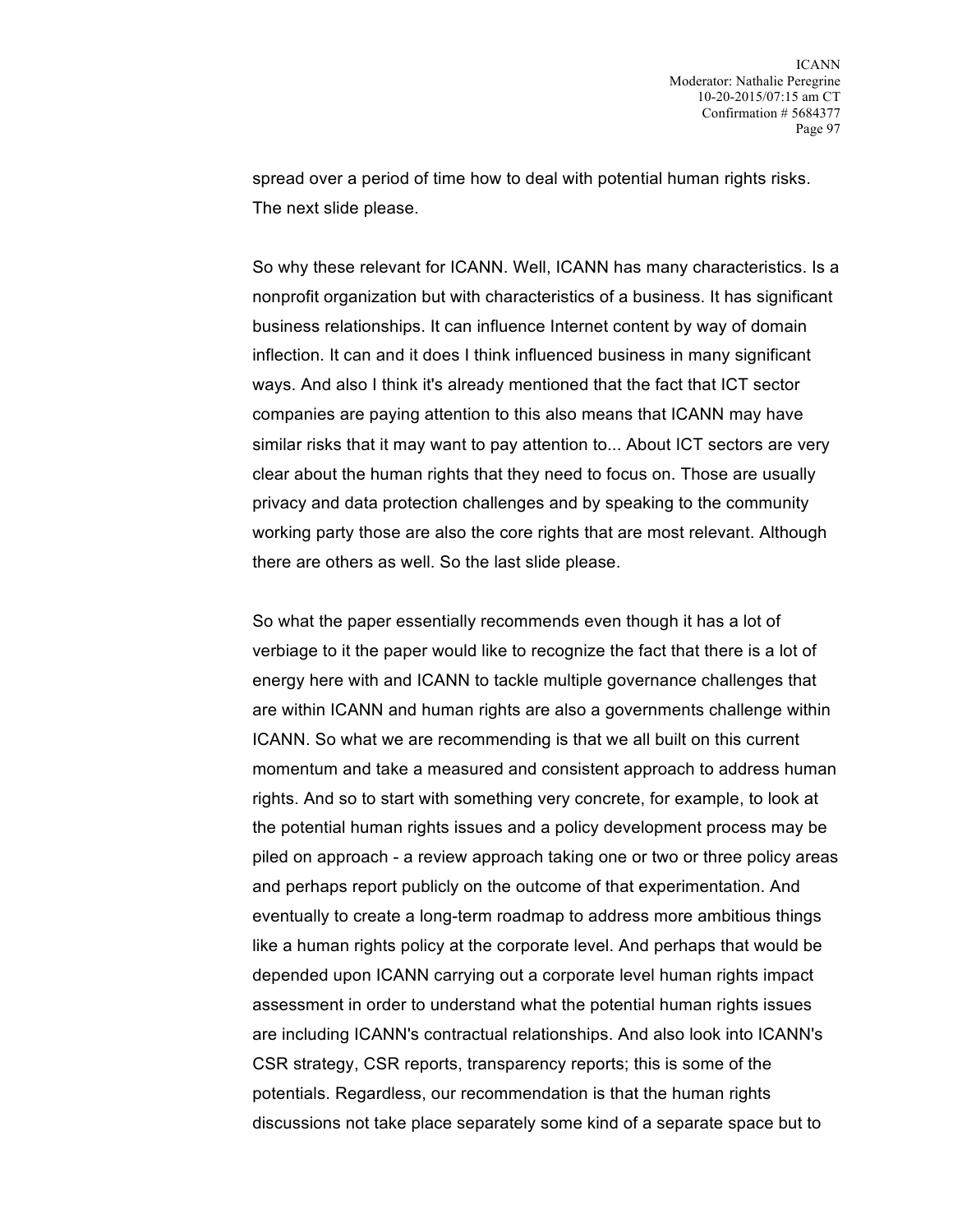make sure that these conversations happen within the overall discussions of ICANN values and risk management as it is the case with a lot of the corporations. That's the only way to get traction. So with that thank you very much for this time and we're happy to take questions.

- Greg Shatan: Thank you. Do you have any questions for our presenters? And we're running unfortunately behind but we have Paul was that a hand? Go ahead.
- Paul McGrady: So I'm looking at the Bill of Rights and in that Bill of Rights it makes it pretty clear that - well, I mean ICANN just read it, a few of these if it's okay? This is under the place of lawyers in the system of human rights. I'm looking at specifically, if ICANN give you a site it's even better. Access to lawyers and legal services, principle number 15 lawyers are always, loyally respect the interest of the clients. And then there's number 22, governments to recognize and respect the communications and consultation between lawyers and their clients within the professional relationships are confidential.

The reason why mentioned these is because right now there is a movement by some within the privacy proxy services accreditation team to require attorneys to have to disclose confidential information and essentially treating attorneys as if they were privacy proxy services. Do you have a view on that?

Paul McGrady: Go ahead with the answer.

Motoko Aizawa: Thank you. So I don't have direct answer on that. What I know is that both the American Bar Association and the International Bar Association have significant programs that are designed to help explain how the guiding principles apply in the legal profession. And from what ICANN tell at least from the International Bar Association's guidance to lawyers is a very clear that client confidentiality is paramount. And therefore the lawyer's role is to explain to the clients what risks they might encounter as a result of not observing the guiding principles and to work with the client and enable the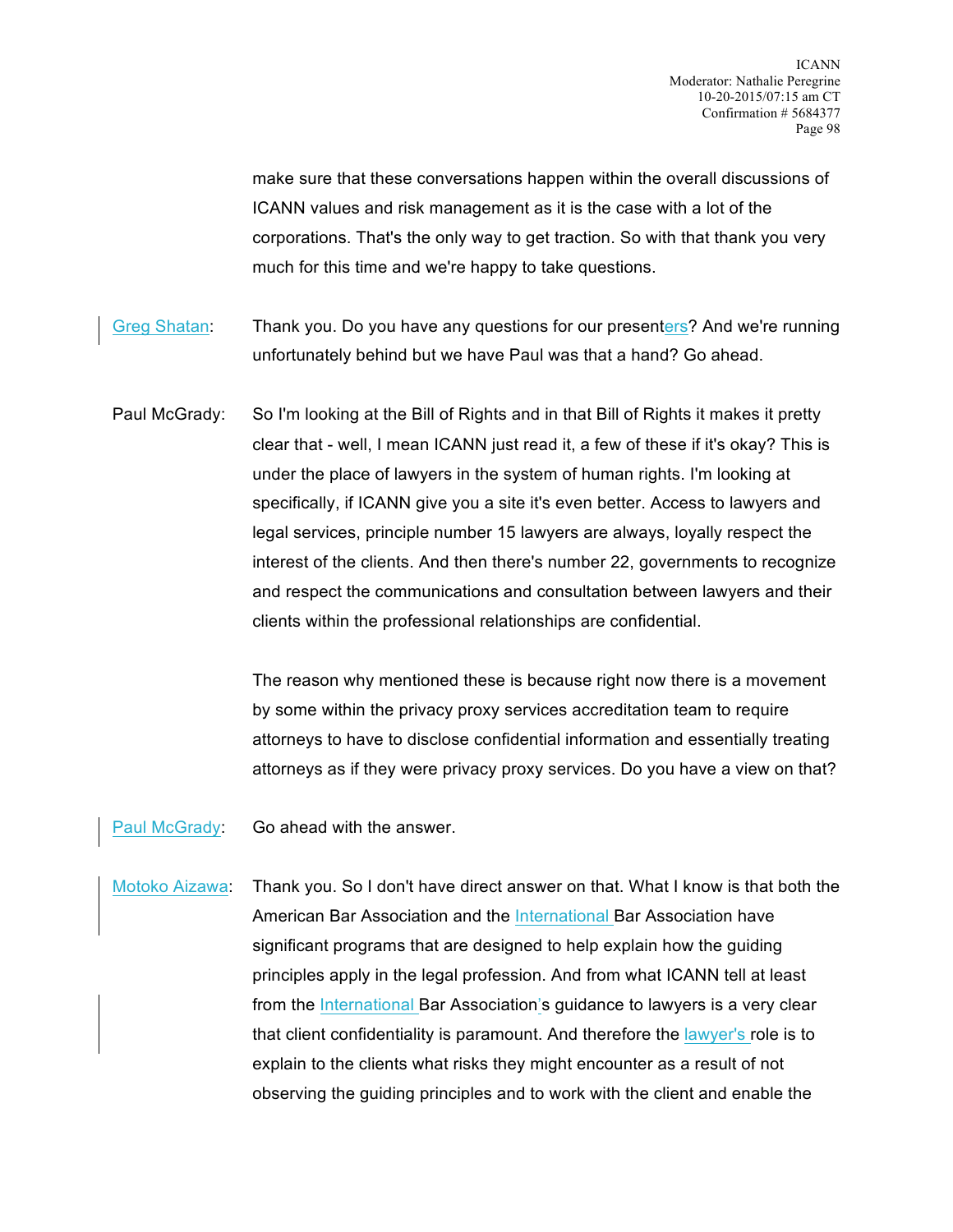client to make disclosures to the extent exclusions unnecessary. I hope that somewhat helpful.

Paul McGrady: So in other words it is to me that if we were to adopt an obligation for ICANN to express with respect to human rights than a policy development process couldn't it require lawyers to divulge the names of their clients. Perhaps they were registering a website or something of that nature? Hypothetically.

Motoko Aizawa: So I have not studied the particular situation and so I cannot answer that situation. But again I think there are ways to work around a challenge. And also I think what we're advocating years potentially for ICANN to make certain disclosures of dilemmas as I see companies do with their own dilemmas when they are under government obligation to do certain things that just disrupt services and disclose certain information.

Greg Shatan: Thanks, any of the questions? Anne?

- Anne Aikman-Scalese: Just a couple of quick questions. On page 29 I don't know if we can display that electronically but this is sort of a listing in Annex A I guess other areas in which you feel that ICANN should be conducting the human rights review in these areas with respect to pages 28 and 29.
- Niels Ten Over: It was an early mapping conducted by the cross community working party to see which rights could be addressed as potential rights. This is by no means a finite list but we wanted to go into a scoping - and I'm getting a little bit ahead of myself because you like to make case studies. And we would like some specific things and try to get that out.

Anne Aikman-Scalese: I just have two questions on this - on page 29 could you elaborate a little bit more on the UDRP and other thing that the potential rights at risk and UDRP just two of them there so that we have a little better understanding. This is an area that a lot of us practice in.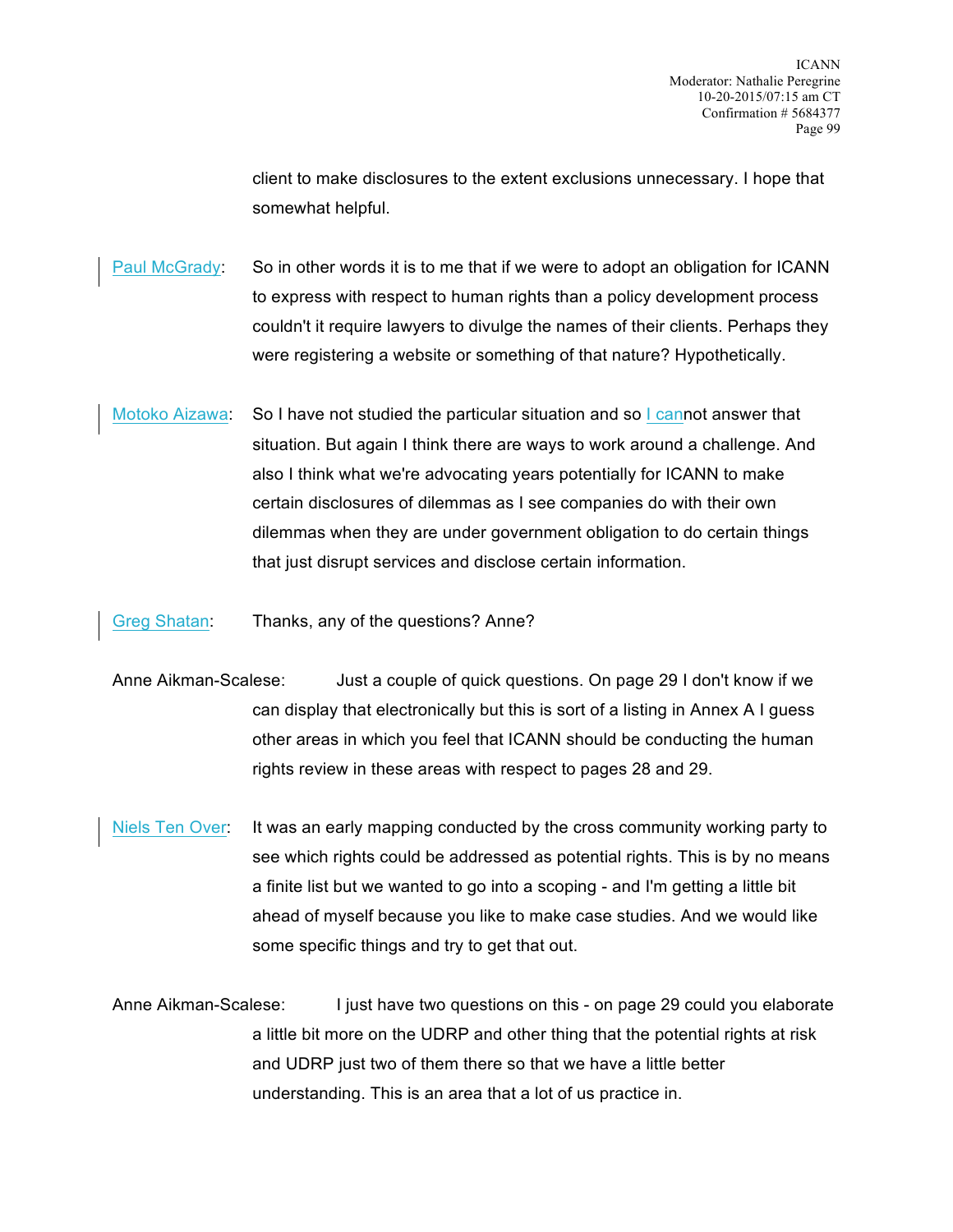Motoko Aizawa n: So again this will put together by the community. These are fairly impressionistic I would say. And that they're not necessarily they are described as rights at risk but basically these are rights that are most relevant and a particular practice area. And so I think what needs to happen is as Neal's mentioned already is we need to dig deeper and examine exactly how these rights come into play. Are they in a positive or negative way?

Anne Aikman-Scalese: I see.

Woman: And the follow-up question was where we stand and accountability with the status of the human rights language. I apologize. I should know this but you guys probably do right cause your leading that?

- Greg Shatan: I hate to do this but its 4:33. We were supposed to have in this presentation at 4:15 and we were supposed to talk about accountability. It's a work in progress. That's the answer to your question Ann. I know we had one question from back there. (Unintelligible) do you want to come up? Just come to the mic at the table.
- Woman: Thank you for your presentation. I think the only point I wanted to make is that we've had a lot of discussions in this community about the roles of registrars and the responsibilities of us registrars in relation to IP crime. And there's a lot of discussion about is the registrar accountable for was that something that they have control over etc. And I do see that there's a lot of similarities between the work you're doing and human rights and actually IP. So I would encourage you as you continue with your work to make sure that you reach out and connect with the community because it's not obvious that actually is a huge commonalities between those issues.
- Greg Shatan Thank you. And that's exactly why we're here. I think those were good less worse. Thank you Niels thank you. So I know time is - were over time but we need to take a few minutes just to see if we can take the temperature on some of the accountability issues in front of us. And we may not have enough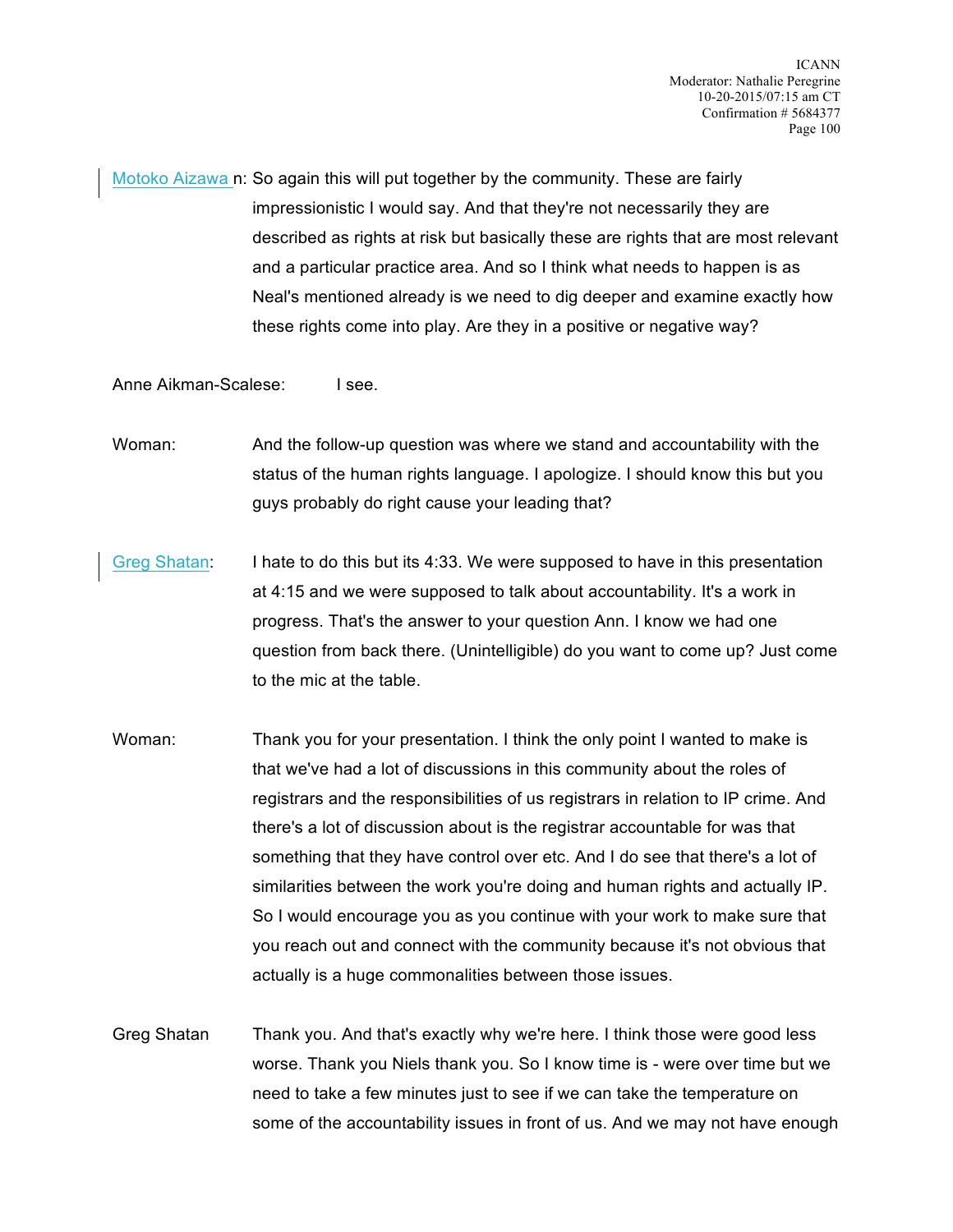time to do with them credibly but it was I want to introduce them to the room and then we can maybe come back to them later. Can you put up the stress test? I think these out so you see them now and then we can try to talk about them.

The first issue that needs to be dealt with his relation to a set of stress test that I think probably many of you are aware of in 29 and 30. Blow that up a bit. These are the stress tests that gave us a lot of stress and reading them. And what you see in front of you is the proposed redraft proposed by the stress test working party but it's still a work in progress. Basically the only changes here were to change the consequence of the strong enforcement of registrar contracts to say that ICANN's enforcement of registry and registrar contract terms might be blocked by an IRP ruling citing amended mission at core values. So I think this identifies the issue in a sense which is that some of the proposed changes to the mission and core values could be used to allege that ICANN was becoming a content regulator. But I think in fact one of the things that has been discussed at least several times is that enforcement of contracts themselves should be explicitly ruled out of content. The idea that its regulation at all. That enforcing contract is not a regulatory act. So therefore this really doesn't go quite far enough. If you could just scroll down to the bottom.

And these are the changes made is the proposed measures of would be adequate to challenge ICANN's enforcement actions. But is unlikely that IRP panels would block enforcement of voluntary contract terms and consensus policies. So I think at the very least first of this is very vague. It doesn't say why they would block it or why they wouldn't block it. And clearly voluntary contract terms is a bizarre phrasing. It only makes sense if you know about the voluntary pick specs and doesn't really relate to traditional contract law. So I think there's a way to go on these stress tests yet. Steve?

Steve Metalitz: Yeah and obviously these are improvements but I think the board voluntary is just extremely ambiguous and this context because you know we've just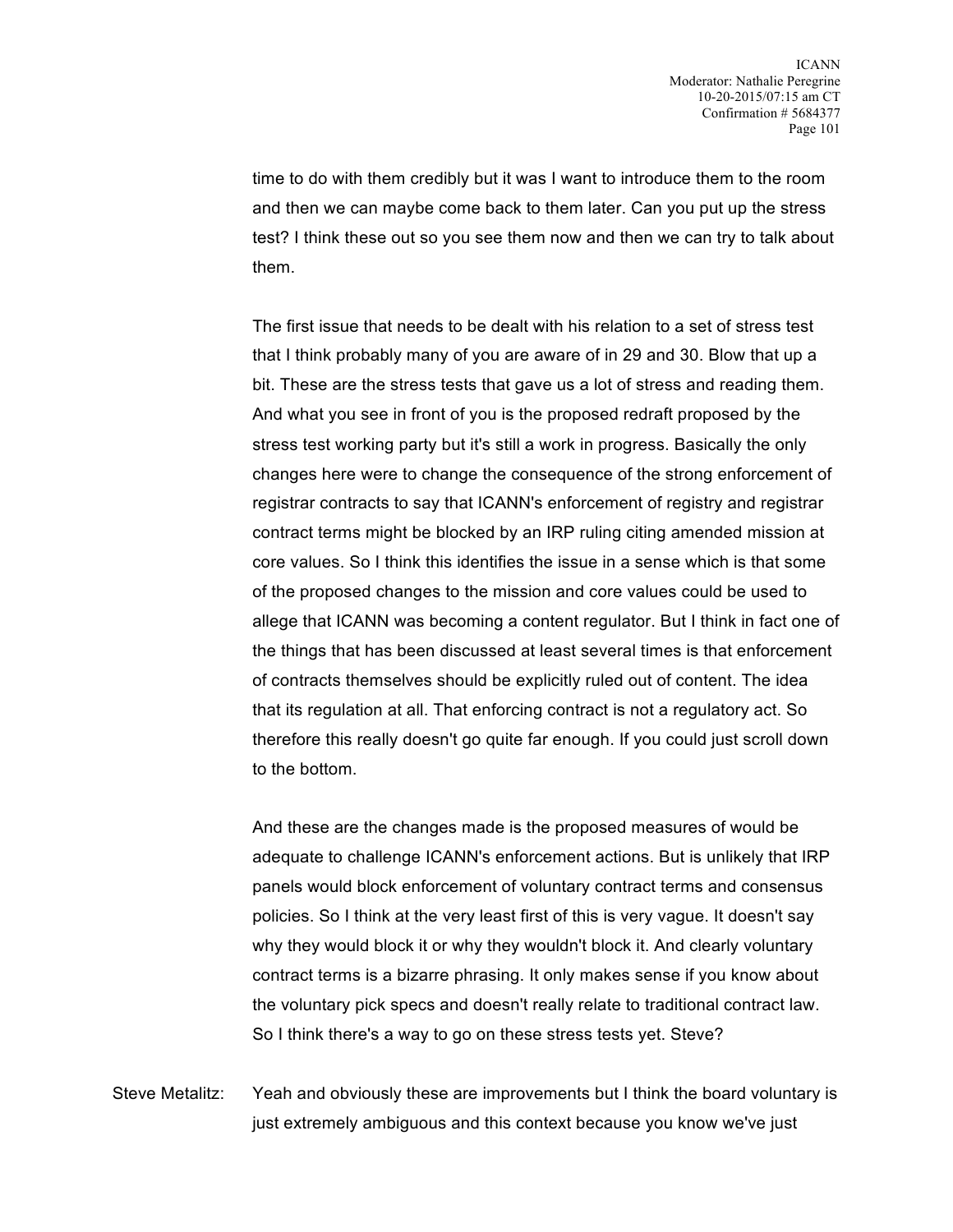spent a while talking about voluntary standards of voluntary initiatives this morning and how do they relate to contracts. The voluntary pick specs are not voluntary their mandatory at least Spec 3 is. So it's kind of - I just think it's confuses more than anything else. So I guess my recommendation would be to take out voluntary. And I still think it's important to have a provision in the fundamental bylaws that says that ICANN have the authority to enter into, interpret and enforce contracts necessary to carry out its responsibilities.

Greg Shatan: Thanks. Any other comments on this? Bradley and then Lori.

- Bradley: So Bradley from Conway. So in terms of priority the stress tests are not binding; right? I mean the illustrative. So it almost doesn't really matter what the stress tests say if we can fix what the bylaw amendment says. So just in terms of what we go back with all what we asked for all where do we ask for anything at this point in time cause I think that's also a question as to whether or not we want to go back with incremental improvements only wants to shoot for something better. Steve's been a great advocate for us but there may be a limit to what he can achieve on his own. So that's a question I guess as far as strategy is concerned.
- Greg Shatan: That's a very good point. Jonathan, we're discussing the mission to get the bylaws changed at the table today - the brown bag?
- Jonathan Zuck: Yes. I attended the work party two brown bag that Becky called and I mean obviously it's a head to head thing between our interest and again our friends that contracting parties. And she believes, and I'm not a lawyer so I perhaps wasn't the right person to be there. I just happen to be the only person there. But she believes that that's giving a third-party rights to sue if there is a breach of that. Like if we felt - if somebody felt like ICANN wasn't enforcing its contract to give a third-party rights to sue ICANN over that. So that's her concerned with that particular language. So we went back and forth and back and forth on this issue. Anything that Becky coming back to is that ICANN negotiate the contract, goes to a public consensus process, etc., and then at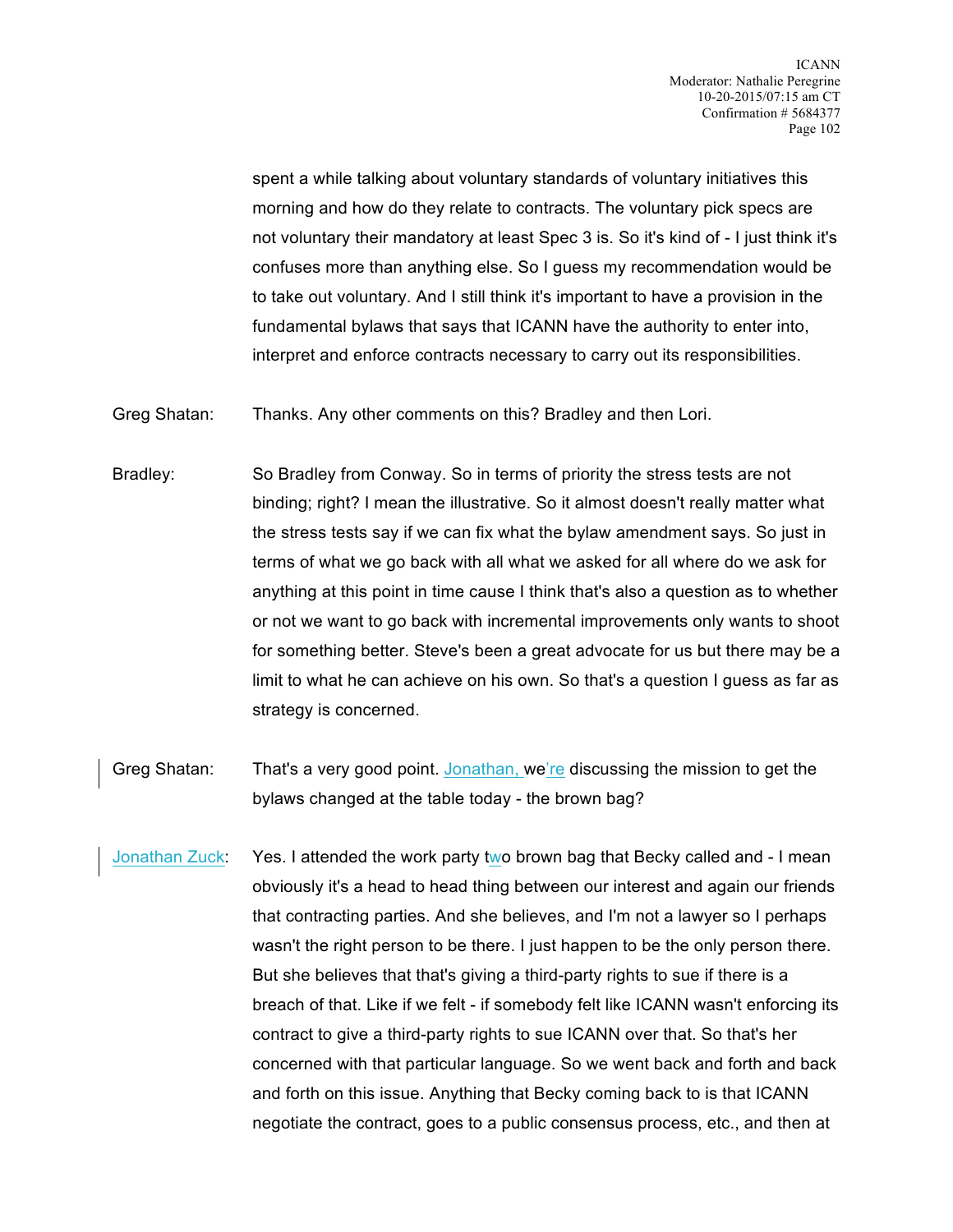the last minute says oh, here are some changes, sign this or you don't get to be a contracted party this year.

And my point was that the time to say no, I won't sign this. And she says, oh yes, but then there's 10,000 people and 9,000 of them don't care what they sign and there's 1,000 of them that actually intend to try and comply with what they are signing and they are the ones that have an issue. And so I kept pushing back at the time to fix this was at the time of the signing of the contract. But they really believed that they were signing these contracts under duress at some level.

And so we were trying to finesse the language and I guess what I got to is that there has to be an issue that - and she's trying to write a language that she hasn't yet gotten to me yet but the idea that you can raise an objection at the time of signing that you plan to go back and object to this language or something and that would give you the opportunity to undo the contract later. But they should never be something happened that the enforcement level of ICANN. So that's what I kept pounding on.

Whatever needs to happen it can't be the compliance people that are deciding what to enforce or not to enforce. And so I think it was rough consensus about that and that there needed to be some kind of process or protest in place for people to feel that they've been abused by the contracting process so that they can get some kind of amendment to their contract but that didn't work but that didn't work. So whatever was in the contract needed to be enforced? So that was a line that I held and so she's trying to put the baby there and come up with some mechanism of appeal post signing for a contracted party.

Greg Shatan: Thanks, Steve and Lori?

Steve Metalitz: That's very helpful and promising but the other point to remember is that unlike the third-party situation the contracting party has numerous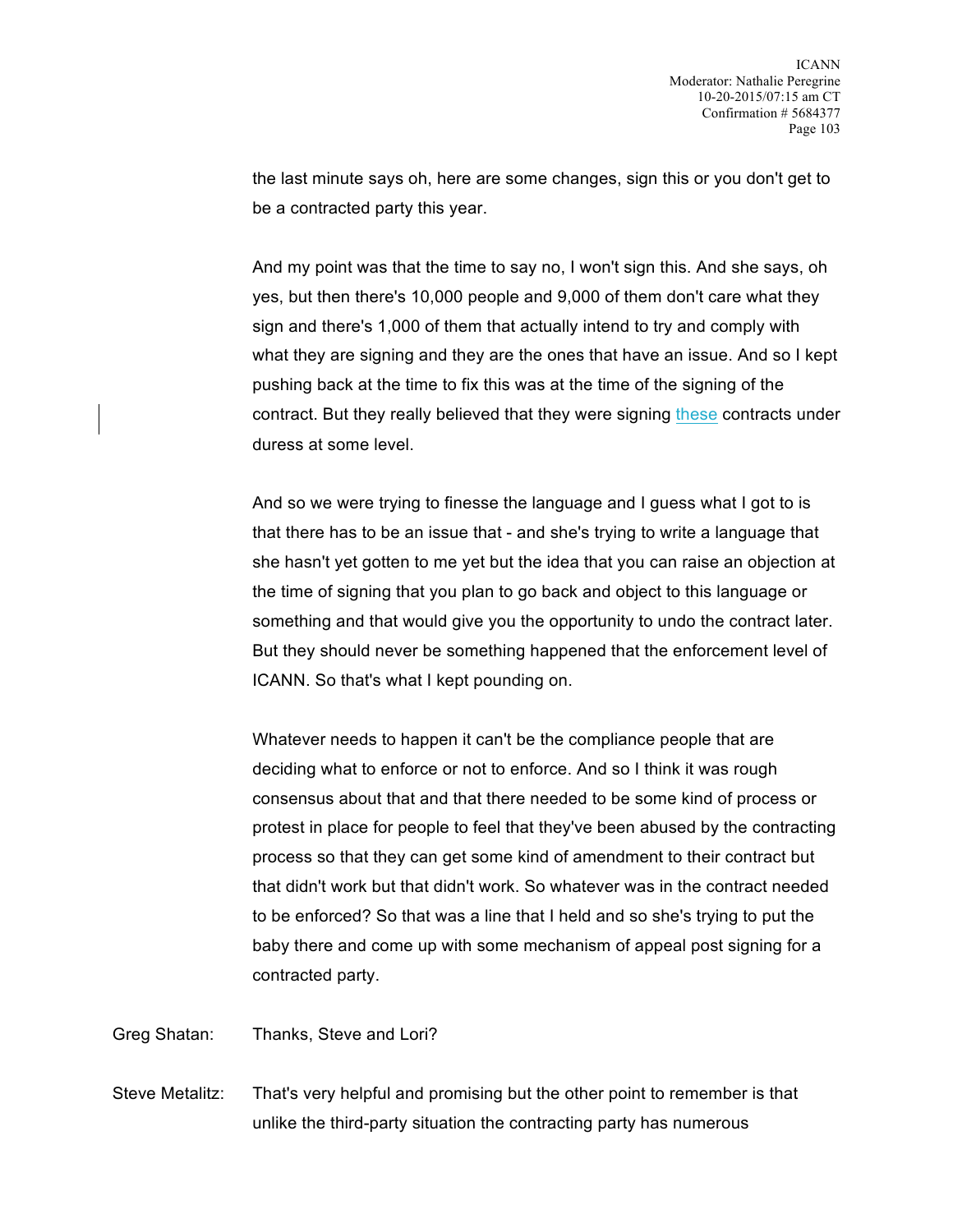mechanisms available to it to challenge enforcement actions within the contract. You don't have to go outside and say I'm going to sue you over this. If you've read any of these contracts that such a protracted procedure is almost like entering a policy development process to actually enforce these contracts against these parties.

There's arbitration - and the registry agreement that this gigantic - has of the agreement consists of some Annex that basically requires ICANN to stand on its head and spit three times while orbiting the moon before you make any changes to the contract. I mean there's just mechanisms out the wazoo here to protect the parties who contract. So the idea that they would then also, after all of those types at the apple have the opportunity to go to an IRP, that's what's problematic. So in a sense maybe we're looking for parity here. Either nobody can use an IRP on both sides can use an IRP.

Greg Shatan: Lori?

Lori Schulman: Hi I have a process question and it might not be a quick one. But I'm a little confused. I've never negotiated a contract with ICANN so I don't have that substantive knowledge. I'm going to tell you that right now. In your previous life many here represent contracting parties okay. So that's why I'm prefacing what I'm saying. That being said my members announced speaking of an INT as a member very often complain that they do feel that the negotiation process is not a negotiation process.

> And that these are contract confusion. And what confuses me is we have a bottom-up process for principals and policies but does that mean we have to stick to every letter and the contract or is that latitude built into the policymaking process itself? I think that's important to understand. There's zero discretion or some discretion? I mean that's the whole point and I get that. But I hear what Steve is saying but I don't think I understand what those mechanisms truly are.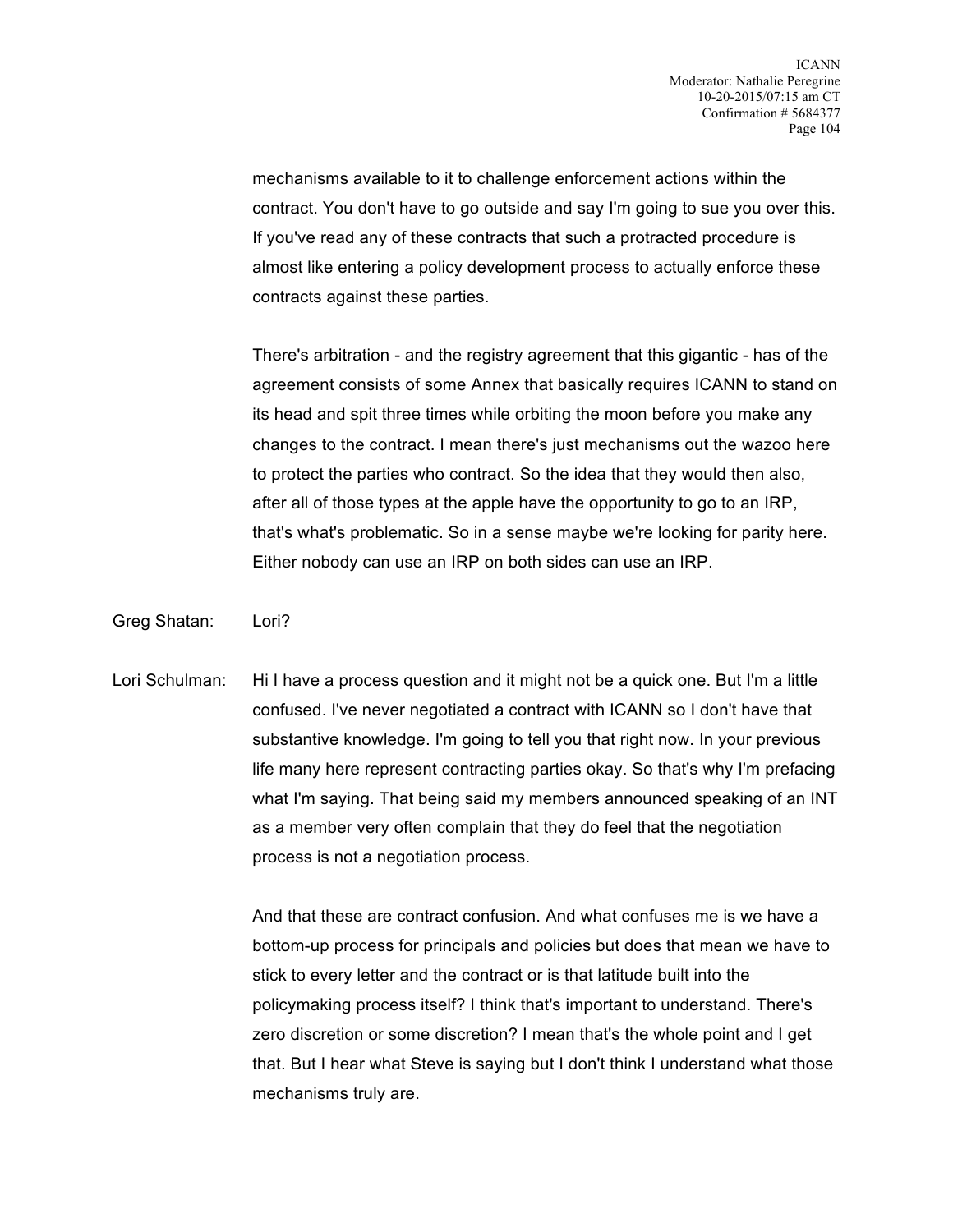ICANN Moderator: Nathalie Peregrine 10-20-2015/07:15 am CT Confirmation # 5684377 Page 105

Greg Shatan: I don't know some of us were represented registries are applicants might have an answer to that if it's a quick answer.

Paul McGrady: Is this a question about the process? Yeah, take it or leave it.

- Paul McGrady: The only thing that I heard was that in some cases where you had rented didn't quite fit into Spec 13 that they would allow you to negotiate basically some version of Spec 13 or at least potentially. But there are few obvious back brands that don't fit what was defined as a Spec 13.brand. But see that the only negotiation I've ever heard of and that was a very specifically basically to take or leave something slightly different. Marc?
- Marc Trachtenberg: I agree with Paul it's take it or leave it. I mean these are contract of adhesion. If you want to be registry is only one place to go. If you want to be an accredited registrar is only one place to go. So if you don't like the contract you have the option to not be an accredited registrar or operator registry.
- Paul McGrady: Wait a minute. That agreement was the subject of years of close to negotiations, the RAA. Yes, they all have to sign the RAA. But they sat in rooms for years negotiating that. They came out with a terrible contract in 2011. The community went ballistic and said you've got to redo it. They said for another two years. We asked to part of that conversation. We were refused every time.

It's take it or leave it, they had used to negotiate this contract and I agree at the end it's a take it or leave it. But the concept that the major registrars in particular that had no input into this, had no influence over this or were unable to fashion this. And of course now are using the ICANN processes to try to weaken this to the accuracy specification. This is a far cry from take it or leave it.

Marc Trachtenberg: I'm not suggesting that this problem with the contracts. I mean just for clarification at the end it is take it or leave it. So with questions of flexibility, I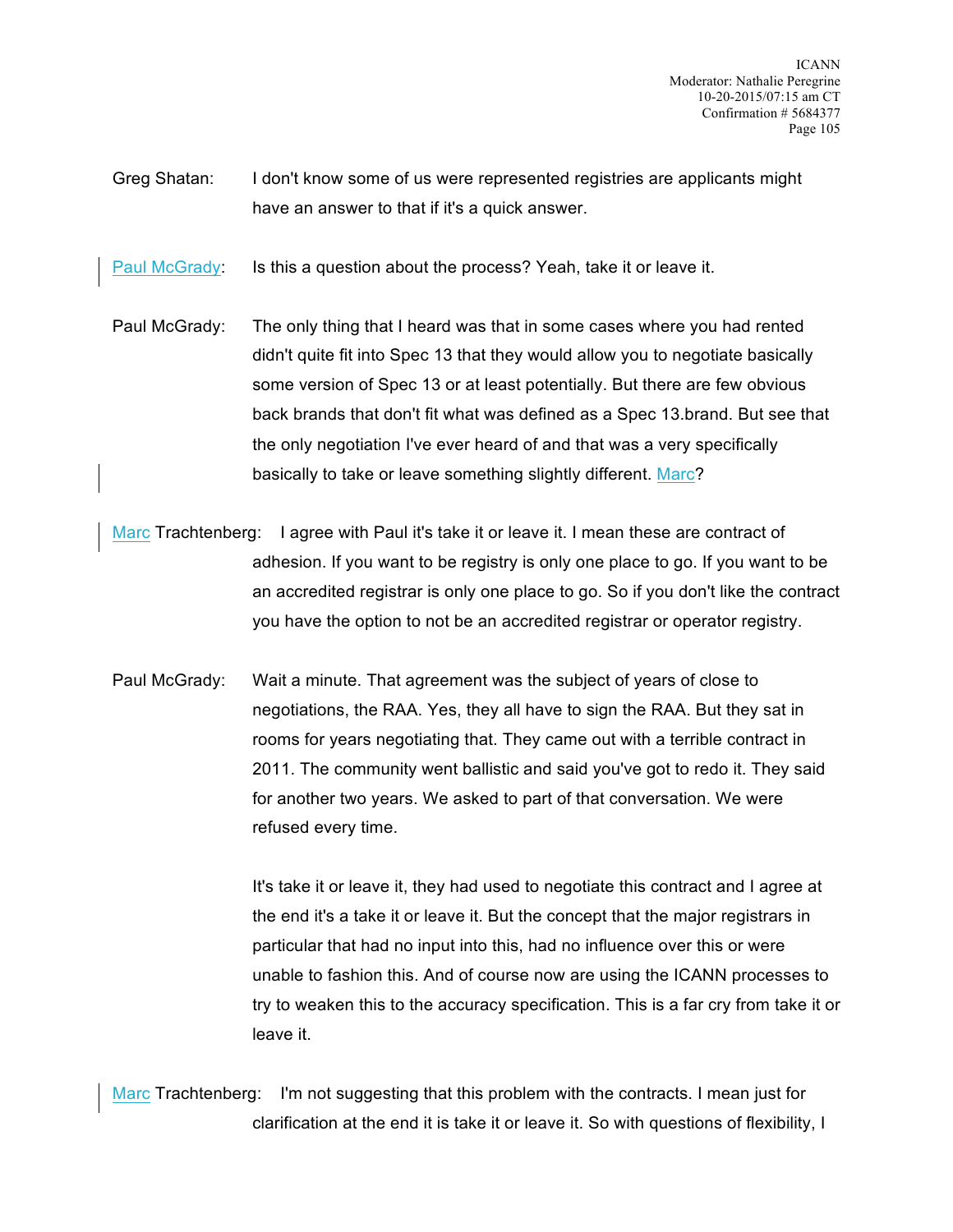don't think we want to be in a position where we advocate now the flexibility and the contract of when they can be enforced and when they can't because their whole position now, the bases of our entire compliance argument is that there is no flexibility. That ICANN's obligation to enforce those provisions is so I think we have to be consistent with our arguments and our position should be that there is not flexibility. If there's an obligation it was not enforced.

Greg Shatan: I see Paul and I see Vicki had her hand.

Paul McGrady: I just wanted to clarify that my comment was only about the registry agreement. So Steve let Marc have it.

Greg Shatan: Now we've had a quick education on the process both how form contracts get turned into form contracts no matter how they treated once they become form contracts. So going back to stress tests 29 - Bradley I see your point. If we clean up the bylaws and the stress test probably pretty much has - not only doesn't it matter so much but it pretty much has to change. But something that's clear the stress test what have a bunch of false results in it as opposed to true results.

> And the reason the stress test, I think are important because they're basically illustrative of how this would work in practice. And if the illustration says this means that that won't get enforce because it's against the bylaws that's not a good illustration for our purposes. So it is kind of like the manual in a sense. So that's why I believe the stress test to actually matter. But you are right. The stress tests are a downstream results of what's in the bylaws.

> So you think the pollution not the source - not downstream where it's too late. So anyway that's the point. I don't know if anybody has any other comments on the stress test but clearly we're going to work to A, focus on the bylaws and B focus on cleaning up the stress tensor reflects what the bylaws changes. Reflect appropriate bylaws changes and not get hung up on words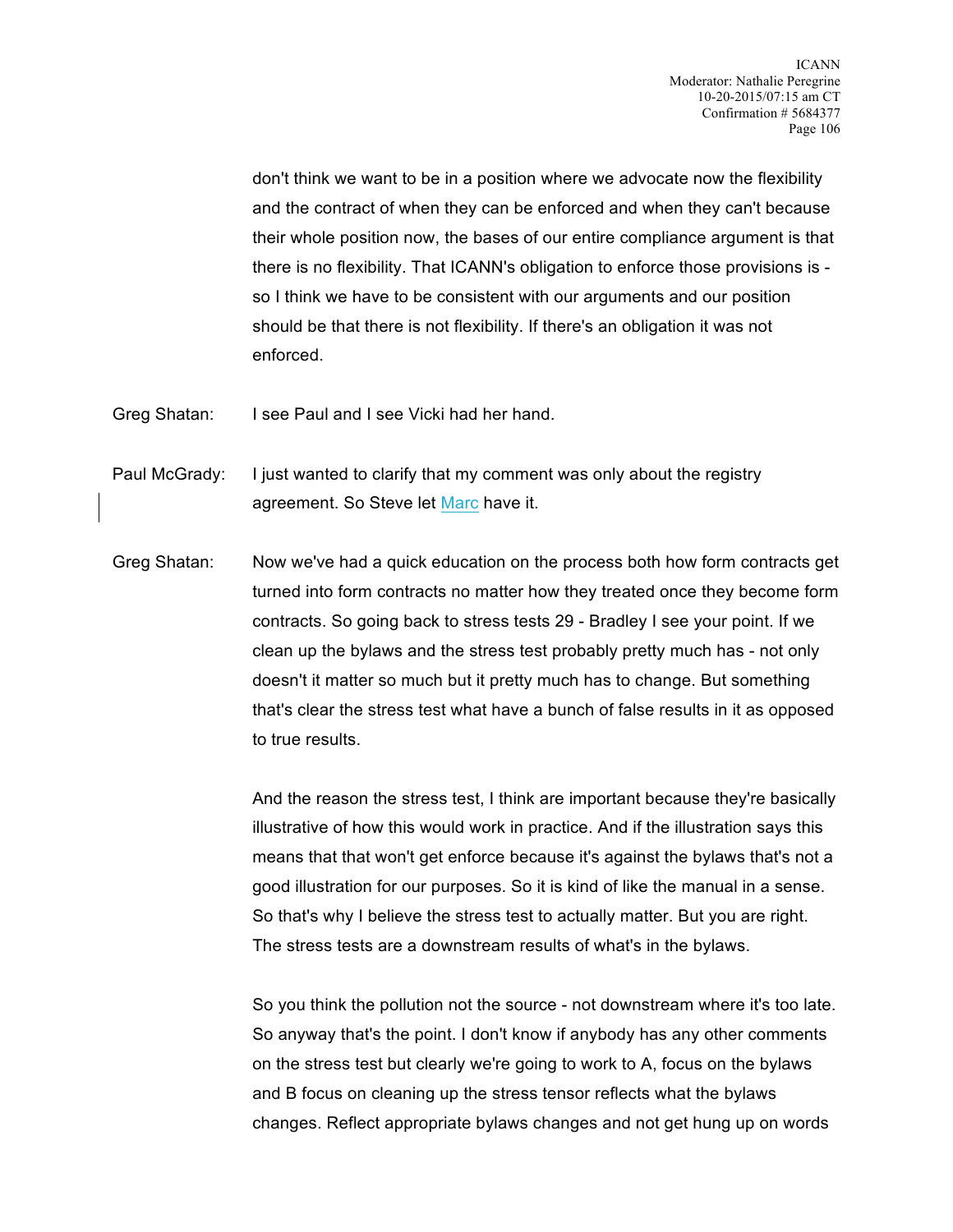missing stress tests while missing chance actually to change the law that the private ICANN bylaw on that. So I think that's clear.

I know now we're way over time so I want to maybe let you go with a homework assignment which is the second thing that was emails. I emailed this and one other thing to everyone and I tried to keep both our private list in the list of Dublin email addresses I had. But if you don't have it either way let me know. Is just a quick couple of page charts with comparatively sole designator models and the sole member models as it applies to community powers that have been at the core of the decision.

So to be frank I think that while everything is in flux there's increasing interest in looking seriously at the sole designator model that I won't be more committal the back. But we should take that into seriously ourselves and look at it and think about issues such as whether ICANN - or something really bad. If at every level of enforcement and dispute resolution failed and we had a choice as a community to try to pull ourselves together and litigate against ICANN and keep a board in place while we litigate it or to dump that board which was ICANN be better suited to do.

You need to look at the chart and see that what has been happening and non-negotiations is that the sole designator model has become stronger in order to try to match as many of the powers of the sole member as possible and try to be at least practically decent an alternative under the circumstances. So very much a work in progress and I'm not going to do what the (ALAC) did and commit before any choices are made. And I think that it goes down to respect and to work for the CCWG accountability but I'd like you all to be aware and I'll redouble my efforts to keep you aware of what's going on and the CCWG on these things especially over the next couple of days where there seems to be a great desire to try to have some massive breakthrough.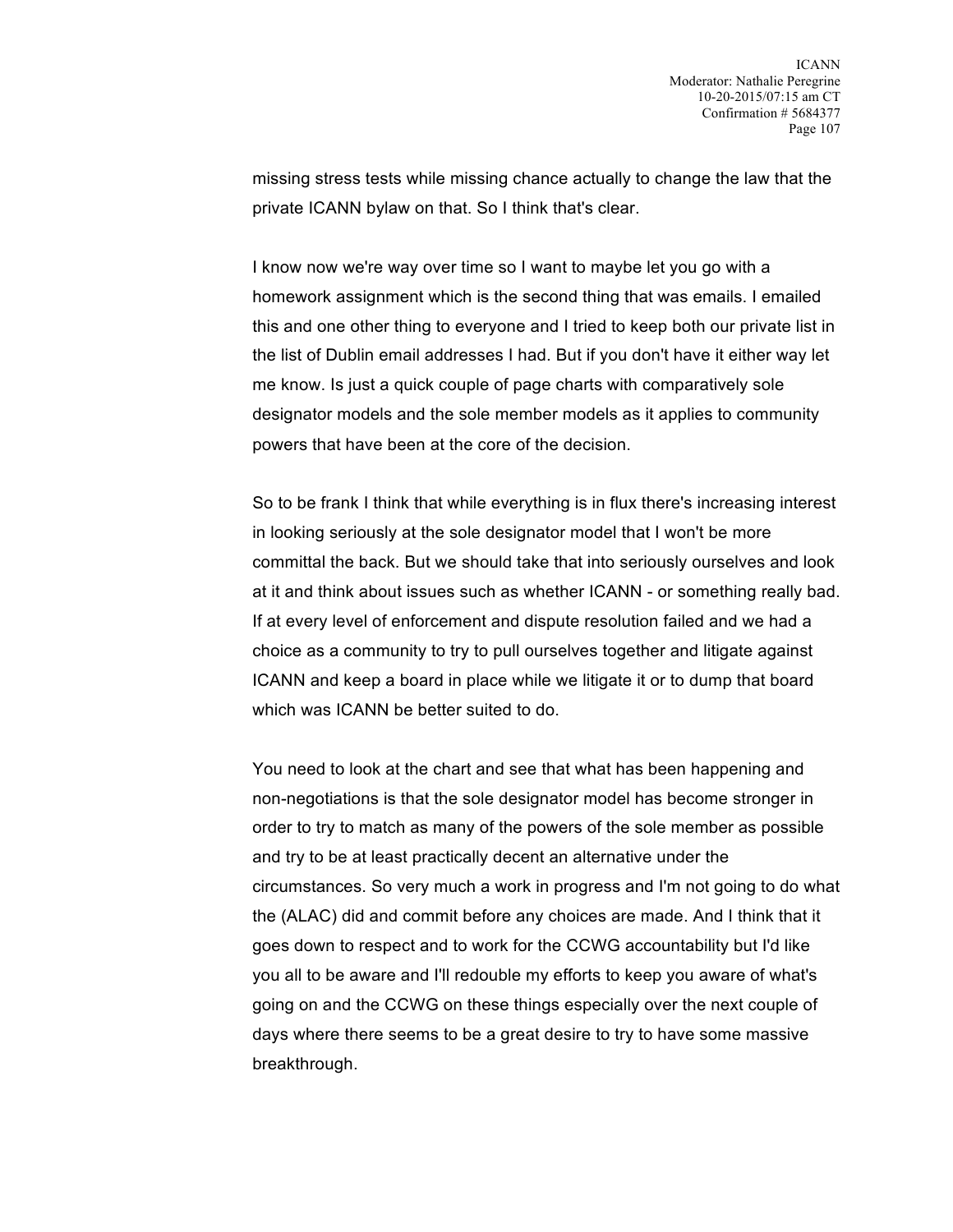And if that breakthrough is that we're sticking with something awful moving to something either way in a sense it's a breakthrough. But right now I think everything is in flux. But there is a lot of good deliberations going on. In order to move toward a single designator model I think it's fairly clear that has to be as robust as possible and that anything we're losing has to try to be made up in some other fashion. So the member's right to inspection if we're losing that by not having a member we need more transparency built-in in some other way.

So those are the kind of things that are being plugged in I think now is to try to see if we can't get to a point where it doesn't feel like we're losing a lot if we were to move that way and just see if what we lose is still something worth fighting for. So that's where I see things going but try to predict what hundred and 20 people in a room of incredibly diverse viewpoints will to certain people with very bright line specific issue. So don't ask me how this will end up. But I think right now there's at least people trying very hard to make major strides. So being in the last week of a - try to negotiate a an ideal all of a sudden issue start falling. I'm hopeful that's where we're at. Any comments or questions on that?

- Jonathan Zuck: I'll just say two things. Briefly I guess what is your comments about the decision the litigator not really do mirror Marc's comments after the very first draft and the CCWG that we're crazy if we think we're going to go take them to court to enforce some of these powers. I mean I think there is this rational voice there that says that the point that at which we're trying to go to a litigative process with support we would just dump them rather than go to court to get them to do something specific.
- Greg Shatan: And the other thing that is sort of percolating as well is building and the ability to change models in the future. So sometimes it's called Plan B or something like that. But it's this idea that if we build enough power into the designator model that we can propose and move to a membership model down the road. We would have the power to enforce that, reform if we wanted it once we had a better chance to understand it. So essentially it's building in safeguards